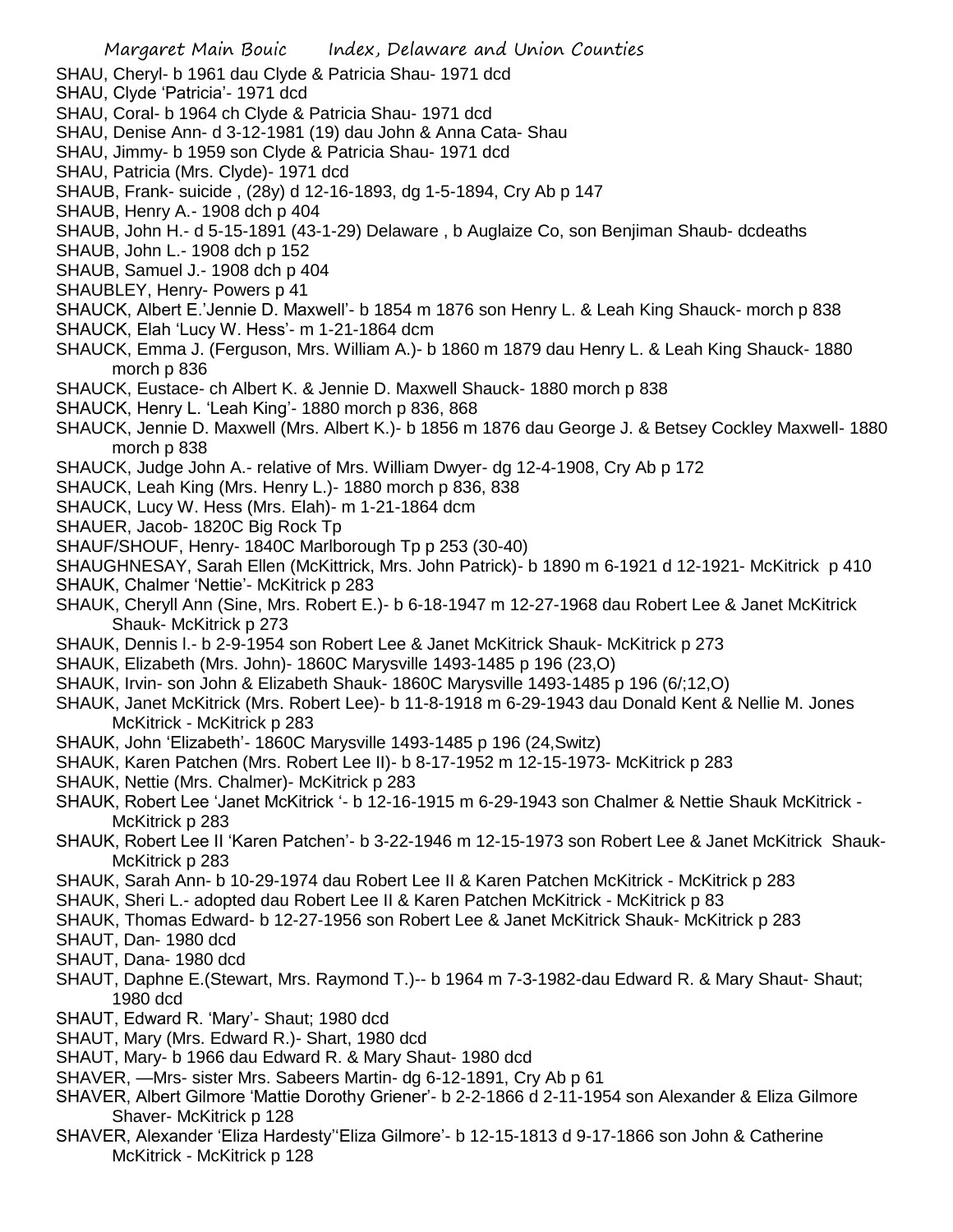- SHAVER, Alma Jean Archibold (Mrs. Richard Elvin)- m 9-20-1958- McKitrick p 128
- SHAVER, Alphous B. 'Orlena Willison'- son Samuel & Nancy Conner Shaver- 1880 dch p 835; Pabst 5 p 19; 1870C Trenton Tp p 511 (24)
- SHAVER, Alvin Parr 'Della Catherine Felton'- b 6-7-1907 m 5—26-1934 d 4-24-1977 son Albert Kilmore & Mattie Dorothy Griener- McKitrick p 128
- SHAVER, Amanda Boyd- b 7-9-1842 dau Peter & Jane Ney Shaver- McKitrick p 127
- SHAVER, Anna Thornburgh (Mrs. Isaac)- m 3-19-1840 dcm
- SHAVER, Arminda- d 8-8-1852 (3-5-6) Stark Cem, Powell p p 205, dau W. & J.
- SHAVER, Barry M. 'Rose Neola Ditmars'- b 12-11-1882 m 12-22-1912- Weiser p 116
- SHAVER, Bonnie (Mrs. Jacob L.)- 1964, 1969 dcd
- SHAVER, Caroline- dau Daniel & Rachel Shaver- 1850C Liberty Tp Del Co 1634 p 107 (15,Va)
- SHAVER, Carolyn Jean (Vogt, Mrs. Charles Roy)- b 8-31-1935 m 7/8-28-1954 dau Alvin Parr & Della Catherine Felton Shaver- McKitrick p 128
- SHAVER, Cecilia ( Richardson, Mrs. )- dau Peter & Jane Ney Shaver- McKitrick p 127
- SHAVER, Christopher- 1835 men p 9 #228 p 10 Berkshire Tp
- SHAVOR, Clara E.- d 4-1-1889 (16-7-28) Trenton Tp- dcdeaths
- SHAVER, Clara May- b 1-9-1859 dau Peter & Jane Ney Shaver- McKitrick p 127
- SHAVER, Clarinda A.- d 2-19-1853 (4-11-25) Stark Cem- Powell p 205; dau Wm. & J.
- SHAVER, Clifford- son John J. & Myrtle A. Ware Shaver- Shaver
- SHAVER, Daniel- son Daniel & Rachel Shaver- 1850C Liberty Tp Del Co 1634 p 107 (3,O)
- SHAVER, Daniel R.- 1870C Trenton Tp p 507 (27\*)
- SHAVER, Daniel 'Rachel'- 1850C Liberty Tp Del Co 1634 p 107 (47,Va)
- SHAVER, Daniel Robert 'Rebecca'- b 9-3-1840 d 11-21-1901 (uncle) Sunbury Cem- Powell p 31; dcdeaths
- SHAVER, David- dcga p 8; 1822; Del Patron & Franklin Chronicle
- SHAVER, Della Catherine Felton (Mrs. Alvin Parr)- b 8-25-1910 m 5-26-1934- dau Charles & Clara Belle Morris Felton- McKitrick p 128
- SHAVER, Dorothy Beringer (Mrs. )- d 1-11-1974 (65) bur Waldo- obit mlib (brown)
- SHAVER, Dorothy Claire (Cook, Mrs. Floyd Darrell)- b- 8-17-1940 m 6-2-1963- dau Alvin Parr & Della Catherine Felton Shaver- McKitrick p 128
- SHAVER, Eleanor Jane- dau Thomas Kildare & Mary Ann Lowe Shaver- McKitrick p 128
- SHAVER, Eliza- b 5-20-1857 d 3-13-1910 dau Alexander & Eliza Hardesty Shaver- McKitrick p 128
- SHAVER, Eliza Gilmore (Mrs. Alexander)- b 1828 d 11-24-1867- McKitrick 128
- SHAVER, Eliza Hardesty (Mrs. Alexander)- b 1827 d 1863- McKitrick p 128
- SHAVER, Eliza J.- 1870C Trenton Tp p 511 (28)
- SHAVER, Eliza Jane Jerry (Dunlap, Mrs. Absalom)- b 6-10-1843 dau Peter & Jane Cooper Ney Shaver-McKitrick p 127
- SHAVER, Elizabeth (Johnson, Mrs. John)- b 10-11-1811 m 2-2-1832 d 1-21-1873- McKitrick p 127
- SHAVER, Elma (Dolinger, Mrs. )- dau John J. & Myrtle A. Ware Shaver- Shaver
- SHAVER, George- d 6-18-1878 (72) Delaware dcdeahs
- SHAVER, George E. 'Susan Hanover'- m 4-30-1843 dcm
- SHAVER, George F.- son Daniel & Rachel Shaver- 1850C Liberty Tp Del Co 1634 p 107 (15, )
- SHAVER, George Newel- son Thomas Kildare & Mary Ann Lowe Shaver- McKitrick p 128
- SHAVER, Georgeanna- dau Alexander & Eliza Hardesty Shaver- McKitrick p 128
- SHAVER, Goldie- dau Thomas Kildare & Mary Ann Lowe Shaver- McKitrick p 128
- SHAVER, Grace (Utley, Mrs. Milton)- dau William Henry & Rosa A. Walker Shaver- dcq BUW 3
- SHAVER, Harriet (Mrs. Mathias)- Pabst 1 p 42; 1850C Berlin Tp 2021 p 23 (31,O)
- SHAVER, Helen (Watson, Mrs. Robert)- dau Dorothy Beringer Shaver- Shaver; obit Dorothy B., mlib (brown)
- SHAVER, Henry- 1870C Trenton Tp p 513 (21\*)
- SHAVER, Isaac 'Anna Thornburgh'- m 3-19-1840 dcm
- SHAVER, Jacob- 1840C Marlborough Tp p 251 (30-40)
- SHAVER, Jacob L. 'Bonnie'- 1964, 1969 dcd
- SHAVER, Jane Cooper Ney (Mrs. Peter)- b 7-4-1814 m 10-20-1836 dau John & Margaret Kildare Shaver-McKitrick p 127
- SHAVER, Jane Lehner (Mrs. Nicholas)- m 12-2-1852 ucm 1887; unec XV p 30
- SHAVER, John- dcw Bk 4 p 78(10) witness
- SHAVER, John- b 8-23-1828 d 7-26-1911 Sunbury Cem, Powell p 31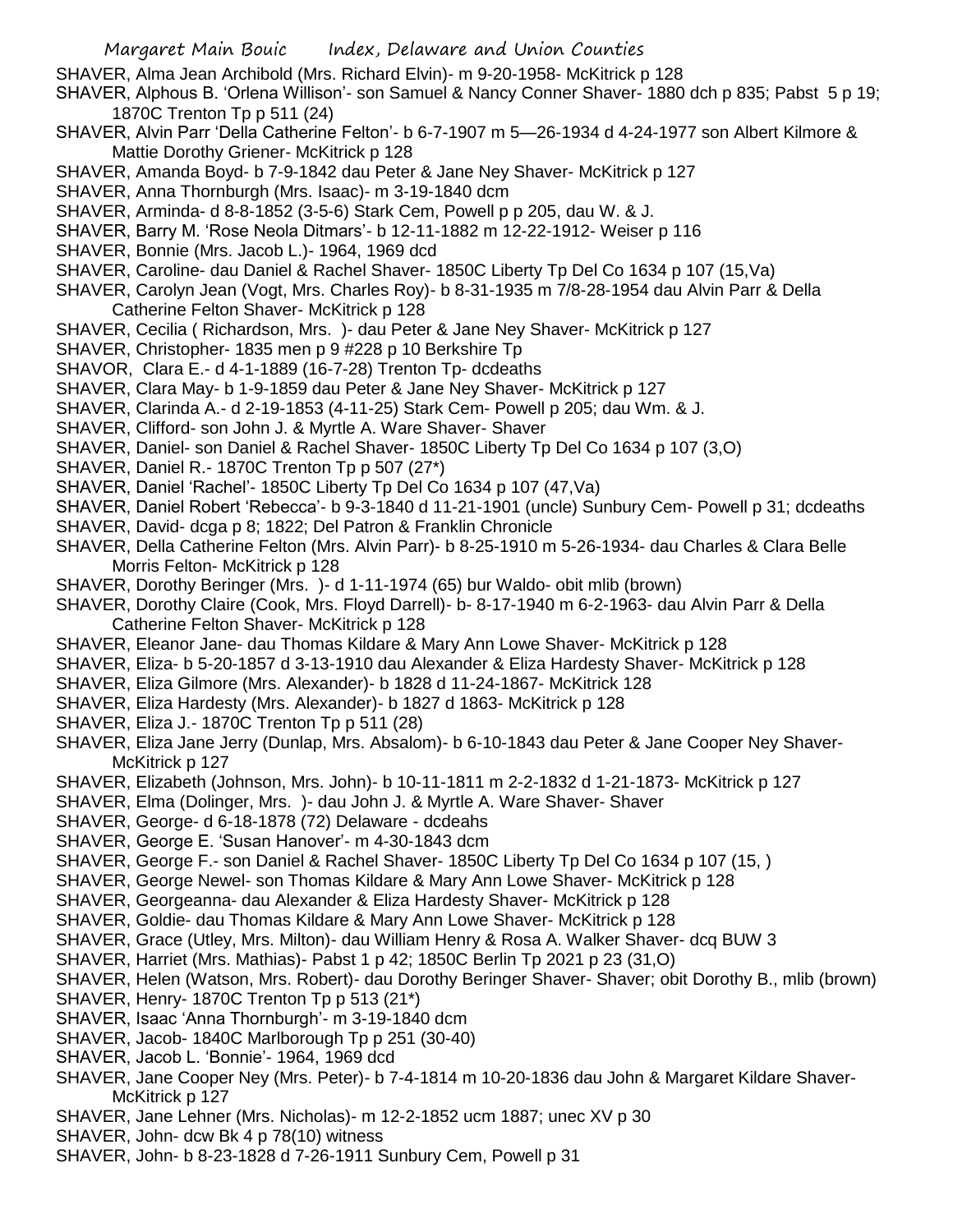- SHAVER, John- 1870C Trenton Tp p 511 (40)
- SHAVER, John Ernest- son Thomas Kildare & Mary Ann Lowe Shaver- McKitrick p 128
- SHAVER, John J.. 'Myrtle A. Ware'- Shaver
- SHAVER, John 'Kathrin McKitrick '- b 11-13-1786 d 1816- McKitrick p 60, 126
- SHAVER, John M.- 1835 men p 40 #47 p 72, Marlborough Tp; 1840C Mlb. Tp p 252 (40-50)
- SHAVER, John 'Sarah'- d 10-29-1877 (67-11-9) Sunbury Cem, Powell p 31; 1870C Trenton Tp p 513 (59\*)
- SHAVER, John 'Sarah Conner'- dcq Bernice Utley Webb 12; Pabst 5 p 23; 1850C Trenton Tp 912 p 74 (38,Va)
- SHAVER, Juanita (Vornholt, Mrs. )- dau C. Otis & Maude J. Shaver- Shaver
- SHAVER, Juliette Hodgen (Mrs. William)- m 4-16-1843 dcm
- SHAVER, June Torrance Johnson (Yost, Mrs. Noah)- b 4-4-1852 dau Peter & Jane Ney Shaver- McKitrick p 127
- SHAVER, Katherine Ney- dau Thomaas Kildare & Mary Ann Lowe Shaver- McKitrick p 128
- SHAVER, Kathrin/Katren McKitrick (Mrs. John)(Smith, Mrs. David)- b 1-26-1786 or 2-23-1786 d 6-23-1865 dau Alexander & Catherine Baker McKitrick ; McKitrick p 60, 126
- SHAVER, Lloyd 'Ruth Roush'- Graham (174415); obit Ruth, mlib (brown)
- SHAVER, Louisa- dau Mathias & Harriet Shaver- 1850C Berlin Tp 2021 p 12 (1,O); Pabst 1 p 42
- SHAVER, Lucille Hoke (Mrs. Ralph Raymond)- m 12-3-1845- Shaver
- SHAVER, Lucille (Shicks, Mrs. Charles M.)- b 1863 m 2-22-1888 dau Rudolph & Sarah Ann Huff Shaver-Sunbury p 129
- SHAVER, Margaret Bernice- dau Thomas Kildare & Mary Ann Lowe Shaver- McKitrick p 128
- SHAVER, Margaret McWilliams (Mrs. )- dau Jesse & Martha McWilliams- Hutchisson p 33
- SHAVER, Margaret- dau Mathias & Harriet Shaver- Pabst 1 p 42; 1850C Berlin Tp 2021 p 234 (7,O)
- SHAVER, Margaret Ney (Davis, Mrs. Alfred) b 2-19-1838 d 9-28-1924 dau Peter & Jane Cooper Ney Shaver-McKitrick p 127
- SHAVER, Margaret (Shuster, Mrs. John)- m 4-5-1860 dcm
- SHAVER, Martha I/J- dau Mathias & Harriet Shaver- Pabst 1 p 42; 1850C Berlin Tp 2021 p 123 (5,O)
- SHAVER, Mary A.- dau Mathias & Harriet Shaver- 1850C Berlin Tp 2021 p 123 (3,O)
- SHAVER, Mary Ann Lowe (Mrs. Thomas Kildare)- b 8-2-1855 m 1880 d 12-11-1963 dau Alvin Parr & Della Catherine Felton Shaver- McKitrick p 128
- SHAVER, Mary Katherine- b 10-10-1844 dau Peter & Jane New Shaver- McKitrick p 127
- SHAVER, Mary (Malaby, Mrs. John)- b 2-5-1805 m 9-20-1824 d 4-28-1879- ped Elinor May Coe Adams #720, 29; unec XX p 57
- SHAVER, Mary (Pancost, Mrs.Jon Larrimore)- m 11-25-1959 dau Dorothy Shaver- Shaver; obit Dorothy, mlib (brown)
- SHAVER, Mathias 'Hariett'- Pabst 1 p 42; 1850C Berlin Tp 2021 p 123 (35,O)
- SHAVER, Mattie Dorothy Griener (Mrs. Albert)- b 2-28-1869 m 11-6-1900 d 10-13-1949 dau Bartholomew Linck & Dorothea Frick Griener- McKitrick p 128
- SHAVER, Maude J. (Mrs. C. Otis)- b 11-1-1904 d 12-16-1988 (84) Tenn- Alum Creek Cem- Shaver
- SHAVER, Milford Johnson- b 10-1854 d 4-17-1855 son Peter & Jane Ney Shaver- McKitrick p 127
- SHAVER, Myrtle A. Ware (Mrs. John J.)- Shaver
- SHAVER, Nancy- d 4-21-1849 (5-8-13) Sunbury Cem. Powell p 34; dau D. & R.
- SHAVER, Nancy Conner (Mrs. Samuel)- 1880 dch p 835
- SHAVER, Nancy Shafer (Mrs. Samuel)- d 3-29-1883 (79-10-4) Sunbury Cem- Powell p 31; 1870C Trenton Tp p 511 (67)
- SHAVER, Nicholas 'Jane Lehner'- m 12-2-1852 ucm 1887; unec XV p 30
- SHAVER, Oralonzo Ney- b 4-11-1856 son Peter & Jane Ney Shaver- McKitrick p 127
- SHAVER, Orlena Willison (Mrs. Alphous B.)- dau Oliver & Rosanna Iliff Willison- 1880 dch p 836; Pabst 5 p 19
- SHAVER, C. Otis 'Maude J. '- d 6-15-1966 (57) bur Alum Creek Friends Cem,- Shaver
- SHAVER, Peter 'Jane Cooper Ney'- b 10-3-1809 m 10-20-1836 d 12-17-1895 son John & Kathrin McKitrick Shaver- McKitrick p 127
- SHAVER, Peter- son Thomas Kildare & Mary Ann Lowe Shaver- McKitrick p 128
- SHAVER, Rachel (Mrs. Daniel)- 1850C Liberty Tp Del Co 1634 p 107 (42,Va)
- SHAVER, Ralph Raymond 'Lucille Hoke'- b 10-24-1920 m 12-3-1945 d 1-30-2002 (81) Old Union Church
	- Cem. Raymond Rd- son John J. & Myrtle A. Ware Shaver- Shaver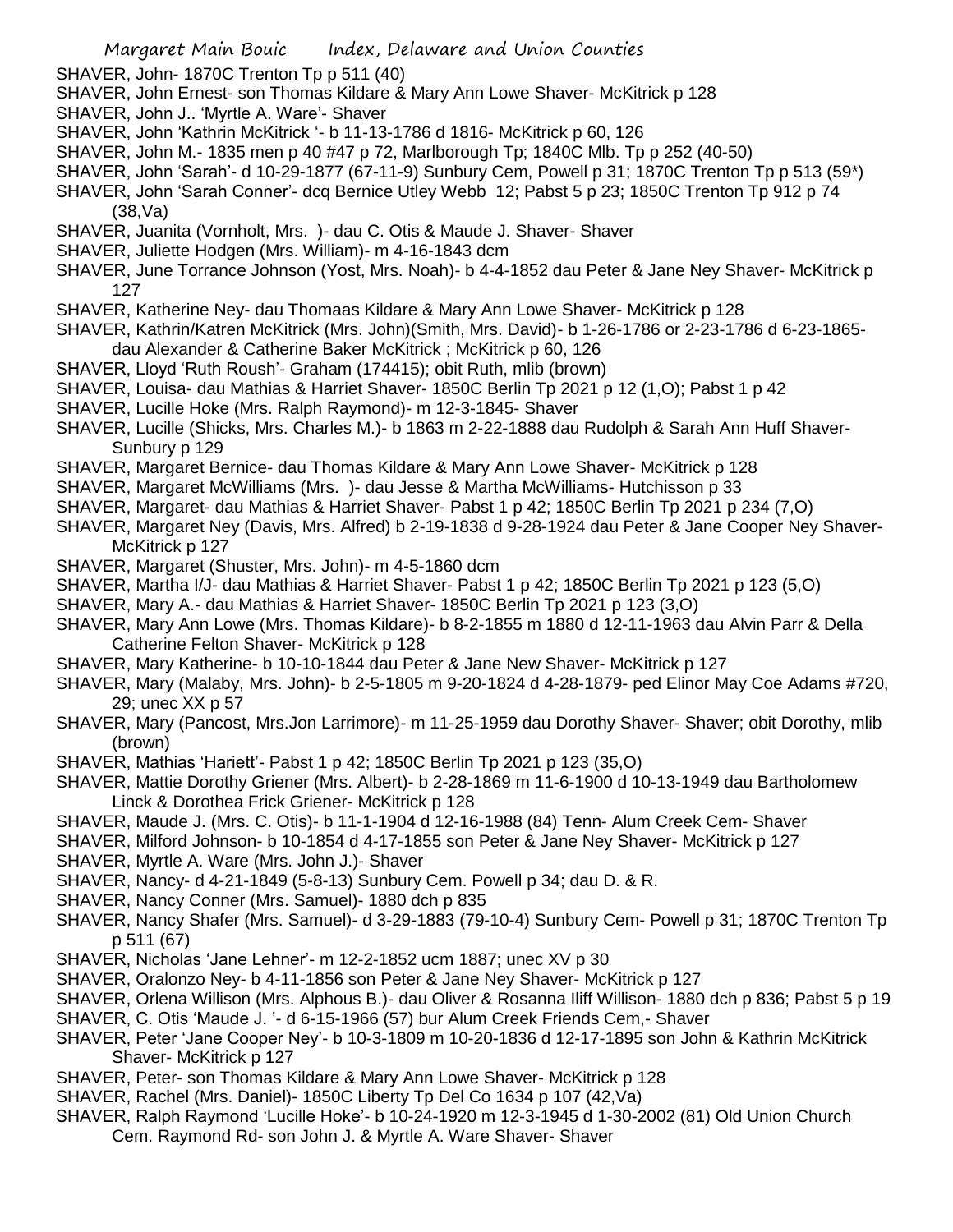- SHAVER, Rebecca J.(Mrs.Daniel)- b 6-23-1840 d 4-15-1915 (aunt) Sunbury Cem, Powell p 31; 1870C Trenton Tp p 507 (29)
- SHAVER, Rebecca Jane (Atkinson, Mrs. William)- m 10-2-1860 dcm
- SHAVER, Rice- d 8-19-1852 (13m3d) Stark Cem- Powell p p 205 son W. & J.
- SHAVER, Richard Alvin 'Alma Jean Archebald'- b 7-25-1939 m 9-20-1958 son Alvin Parr & Della Catherine Felton Shaver- McKitrick p 128
- SHAVER, Rosa A.- 1870C Trenton Tp p 513 (22)
- SHAVER, Rosa A. Walker (Mrs. William Henry)- dau Robert & Sarah Wheaaton Walker- dcq Bernice Utley Webb 7
- SHAVER, Rose Neola Ditmars (Mrs. Barry M.)- b 11-10-1880 m 12-22-1912 d 12-7-1952- Weiser p 116
- SHAVER, Rudolph 'Sarah A. Huff'- m 9-30-1860 dcm
- SHAVER, Ruth Roush (Browning, Mrs. James I.)(Burkepile, Mrs. )Mrs. Lloyd)- b 3-27-1915 d 9-26-1975 bur New Millcreek Cem- dau Elmer & Clara Godfrey Roush- Graham 174415; Shaver; obit, mlib (brown) SHAVER, Samuel 'Nancy Conner'- 1880 dch p 835
- SHAVER, Samuel 'Nancy'- d 5-12-1872 (72-4-12) Sunbury Cem, Powell p 31; 1870C Trenton Tp p 511 (69\*)
- SHAVER, Sarah A. Huff (Mrs. Rudolph)- m 9-30-1860 dcm
- SHAVER, Sarah Conner (Mrs. John)- dcq Bernice Utley Webb 13; 1850C Trenton Tp 912 p 74 (36,Va); 1870C Trenton Tp p 513 (57)
- SHAVER, Sarah (Mrs. John)- d 11-16-1872 (60-8-2) Sunbury Cem, Powell p 31; dcdeaths
- SHAVER, Sharon Kay (Dilley, Mrs. Harold Lloyd,Jr.)- dau Ralph Raymond & Lucille Hoke Shaver- Shaver
- SHAVER, Susan Hanover (Mrs. George E.)- m 4-30-1843 dcm
- SHAVER, Susannah (Nicoll, Mrs. James)- b 3-14-1808 dau John & Kathrin McKitrick Shaver- McKitrick p 126
- SHAVER, Thomas Kildare 'Mary Ann Lowe'- b 11-30-1848 m 1880 d 1895 son Peter & Jane Ney Shaver-McKitrick p 127
- SHAVER, Thomas- son Thomas Kildare & Mary Ann Lowe Shaver- McKitrick p 128
- SHAVER, Vera Vanity- dau Thomas Kildare & Mary Ann Lowe Shaver- McKitrick p 128
- SHAVER, W. C.- 1880C Jackson Tp p 221A (23,Mich,TA,O)
- SHAVER, Wesley- ch of Wesley died Saturday, mt 9-12-1894 p1c3, Abs p 55
- SHAVER, William H.- son Daniel & Rachel Shaver- 1850C Liberty Tp Del Co 1634 p 107 (9,O)
- SHAVER, William H.- son John & Sarah Shaver- 1850C Trenton Tp 912 p 74 (2,O)
- SHAVER, William Henry 'Rosa A. Walker'- son John & Sarah Conner Shaver- dcq Bernice Utley Webb 6
- SHAVER, William 'Juliette Hodgen'- m 4-16-1843 dcm
- SHAVEY, Alfred F.- son John & Mary M. Shavey- 1850C Jerome Tp 1840-1861 p 269 (5 Pa)
- SHAVEY, John 'Mary M.'- 1850C Jerome Tp 1840- 1861 p 269 (27,Pa)
- SHAVEY, John S.- son John & Mary M. Shavey- 1850C Jerome Tp 1840-1861 p 269 (4/12,O)
- SHAVEY, Mary M. (Mrs. John)- 1850C Jerome Tp 1840-1861 p 269 (23,Pa)
- SHAVIOUS, Mary (Mrs. )- 1908 dch p 260
- SHAVOUS, Cora- dau Hurbard Shavous- 1880C Richwood 259-275 p 24 (9,O,NC,O) black
- SHAVOUS, Hurbard- 1880C Richwood 259-275 p 24 (31,NC,NC,NNC) black
- SHAVOUS, Ida- dau Hurbard Shavous- 1880C Richwood 259-275 p 24 (6,O,NC,O),black
- SHAVOUS, Luretta (Richardson, Mrs. Martin)- m 12-25-1865 ucm (Hearl)
- SHAVOUS, Mary- aunt of Hurbard Shavous- 1880C Richwood 259-275 p 24 (50,NC,NC,NC) black
- SHAVOUS, Minnie- dau Hurbard Shavous- 1880C Richwood 259-275 p 24 (5,O,NC,O), black
- SHAVOUS, William- son Hurbard Shavous- 1880C Richwood 259-275 p 24 (11,O,NC,O)black
- SHAW, —btp p 8, 14; 1915 uch p 513; 1883 uch V p 679; CCC p 31 (1875 Berlin Tp)
- SHAW, –family of Dorothy Fredrickson #121, unec V p 13
- SHAW, Dr.- 1883 uch V p 679
- SHAW, Rev.- Amrine Church- unec XX p 26
- SHAW, —(Mrs. )- sister of David Hedden- dg 3-30-1915, Cry Ab p 33
- SHAW, hadc p 58 (Westfield Tp)
- SHAW, Aaron 'Betsey A. Jenkins'- son Jonathan,Sr. & Ruth Welch Shaw- dumch p 301; Pabst Pion II p 226
- SHAW, Aaron- son Luther & Anna Conklin Shaw- dumch p 301
- SHAW, Aaron 'Mary Ann Jenkins'- m 8-6-1835 dcm
- SHAW, Aaron Michael- b 7-1-1980 son Ronnie Paul & Libby Lou Weidman Shaw- Shaw
- SHAW, Abbie Hunter (Mrs. William)- m 2-5-1810 onwq I
- SHAW, Abigail Turner (Mrs. Hamilton)- m 11-1831- Hamilton Shaw 112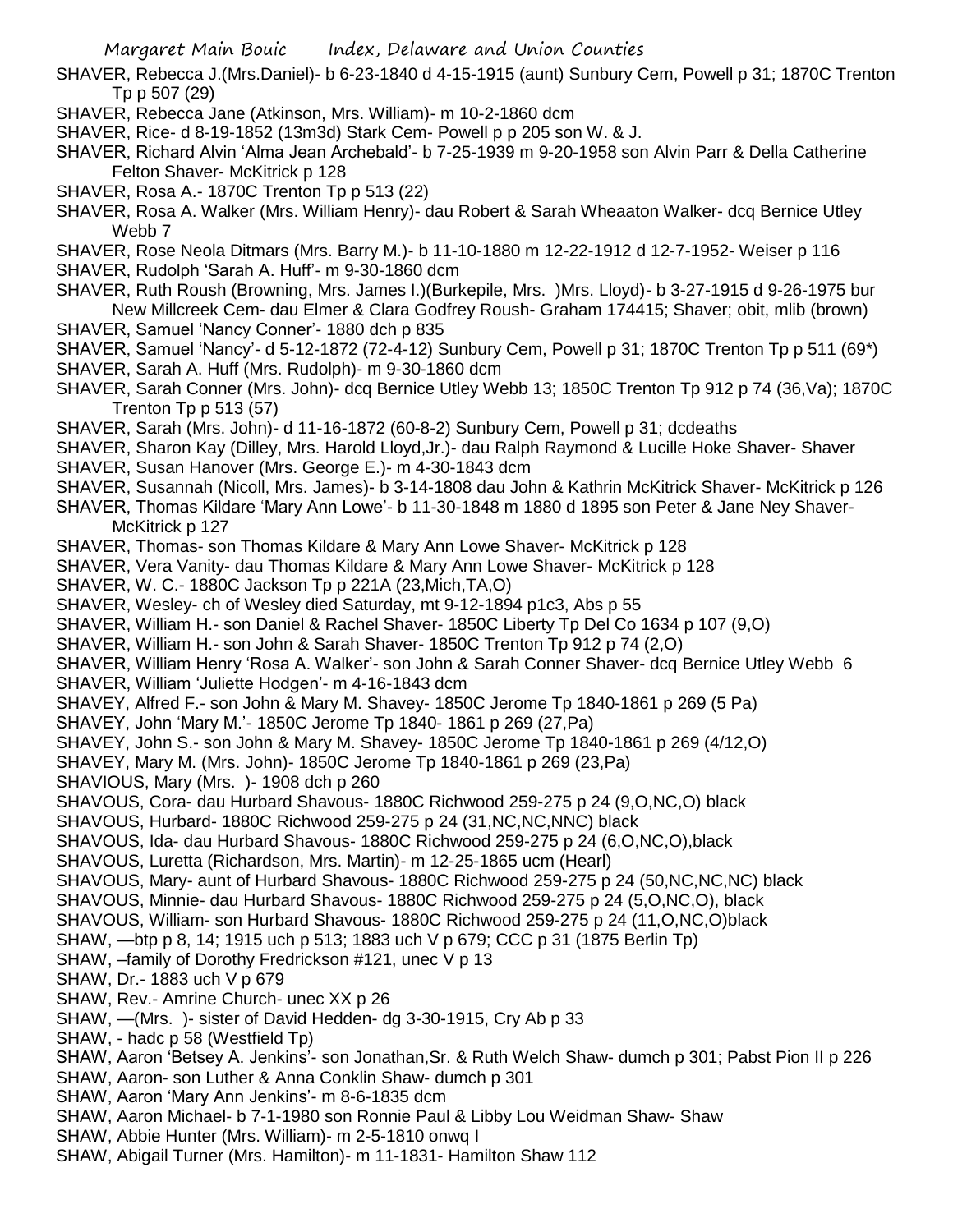SHAW, Abraham 'Bridget Best'- m 1616- Pabst Pion II p 230

- SHAW, Abraham 'Carrie Bell Schmelzer'- b 12-1-1876 d 1-24-1937 Price Cem, djlm p 38- son Oliver & Sarah A. Amrine Shaw- Harrison Shaw 156; 1880C Liberty Tp Un Co 86-87 p 9 (4,O,Md,O); 1900C Taylor Tp 164-168 p 8A (24,O,Md,O)
- SHAW, Ada J. (Mrs. Lester P.)- 1979, 1971, 1983 ucd
- SHAW, Ada Stithem (Mrs. Murel)- Shaw
- SHAW, Addie Hays (Mrs. David)- dau H. & Hannah Robeson Hays- 1880 dch p 672
- SHAW, A. H. 'Mineva Maxwell''Martha J. Waltermire''Margaretta Martin'- b 10-4-1840 m(1) 1860 (2) 1863 (3) 7-18-1875 d 5-30-1896 Shawtown Cem, Powell p 358 son John,Jr. & Parmelia Messenger Shawdumch p 307, 353; Pabst Pion II p 224
- SHAW, Alan Hamilton 'Teresa'- b 8-12-1958 son Orrin Hamilton & Eloise Hague Hamilton- Graham 1453442, 1816442; Bouic 126442; Hamilton 153442; Turney 7; 1985 uch p 125; 1967, 1971, 1973, 1975, 1991 ucd
- SHAW, Alan 'Sue'- son James Ira & Virginia Shaw- Shaw
- SHAW, Albert- son David & Elizabeth Hardenbrook Shaw- dumch p 425
- SHAW, Albert 'Elizabeth C. McKitrick'- m 1939- McKitrick p 473
- SHAW, Albert- son Harrison & Ethel Thomas Shaw- obit Harrison, mlib
- SHAW, Albert- son John & Jane Montgomery Shaw- Hamilton; Shaw 1151
- SHAW, Alexander- d 1868 son Samuel Shaw; Pabst Pion II p 229, 230
- SHAW, Alexander 'Sarah Moneysmith'- d 1868 Pabst Pion II p 231
- SHAW, Alexander- son William A. Shaw- Pabst Pion II p 229
- SHAW, Alfred C.- b 1870 d 1876 Oak Grove Cem, Powell p 441- son William B. & Josephine Gardiner Shaw-1880 dch p 702;
- SHAW, Alice L.- b 1867 d1-3- 1872 (4-6-15) dcdeaths, Oak Grove Cem, Powell p 441-dau William B. & Josephine Gardiner Shaw- 1880 dch p 702; 1870C Berlin Tp p 235 (3)
- SHAW, Alice Phillips (Mrs. John)- Pabst Pion II p 230
- SHAW, Alice (Raines, Mrs. )- dau Edward Lee & Anna/May Philo Shaw- Shaw
- SHAW, Alice (Tipton, Mrs. John)- m 12-29-1898 ucm (Hearl)
- SHAW, Allen 'Tina Speicher'- son Allen B. & Margaret A. Shaw- b 1960 1961, 1964 dcd; 1977, 1979, 1971, 1991 ucd
- SHAW, Allen B. 'Margaret A.'- son Wesley C. & Catherine McKee Shaw- Shaw; 1961, 1964 dcd; 1975, 1977, 1979, 1981, 1983, 1991 ucd
- SHAW, Alma (Hall, Mrs. G. Harold)- Shaw
- SHAW, Alma (Lewis, Mrs. Winthrop Thatcher)- b 6-30-1918 m 5-25-1940 d dau Orrin H. & Ruth Hamilton Shaw- Hamilton 16342, Graham 145342, 181642; Bouic 12642; Turney; obit Orrin,mlib; 1985 uch p 124, 125; ped 1, #66, unec VI p 19
- SHAW, Alma Lewis (Mrs. James S.)- dumch p 302
- SHAW, Alma L. Rausch (Mrs. Wilmer)- b 8-19-1919 m 1-1-1943 dau Frank & Lena Troesch Rausch- Rausch 11318; St. Paul p 77; Shaw; 1959, 1962, 1967 ucd
- SHAW, Alma Youel (Mrs. David)- 1880 dch p 672
- SHAW, Almira (Denman, Mrs. Andrew)- m 12-17-1846 dcm
- SHAW, Alva- ch John L. & Elziabeth Merritt Shaw- dumch p 302
- SHAW, Alvin Edwin 'Ruby'- b 1915 d 3-29-1960 (45) Oakdale Ii p 41 (G-R5-41) Tec 5 Co A. 14 Reg WWII- son George & Grace Gantt Shaw- Shaw; obit Grace, mlib
- SHAW, Alvina P,. (Peck, Mrs. Dewitt Clinton)- m 1-12-1848 dcm; Pabst Pion II p 226
- SHAW, Amanda Zana (Beard,Mrs. John)- b 2-16-1836 m 12-24-1861 ucm 3268 d 3-24-1918 Oakdale 243; ped Gary Lee Beard 17; unec XVII p 59- dau Harrison & Ann Hutchins Shaw- dumch p 386; obit Evan, mlib; Pabst Pion II p 225; unec XX p 32; 1850C Paris Tp 606-620 p 93 (14,Md); 1860C Paris Tp 1239- 1238 p 163 (24,Md)
- SHAW, Amelia A.- d 7-30-1883 (74) b Fairfield Co, O.- dcdeaths
- SHAW, Amelia Steward (Mrs. Andrew)- dg 5-12-1916, Cry Ab p 62
- SHAW, Amyntas 'Lucy Tufts'- Pabst Pion II p 230
- SHAW, Andrew 'Amelia Steward'- dg 5-12-1916 Cry Ab p 62
- SHAW, Andrew- b 2-29-1852 son Jonathan & Mary Montgomery Shaw- Ham. Shaw 1184
- SHAW, Ann (Mrs. Emory)- b 12-8-1828 d 2-9-1895 Burnside Cem, Powell p 104
- SHAW, Angelina Dixon (Mrs. Nelson)- m 10-21-1855 dcm; 1870C Genoa Tp p 360 (31)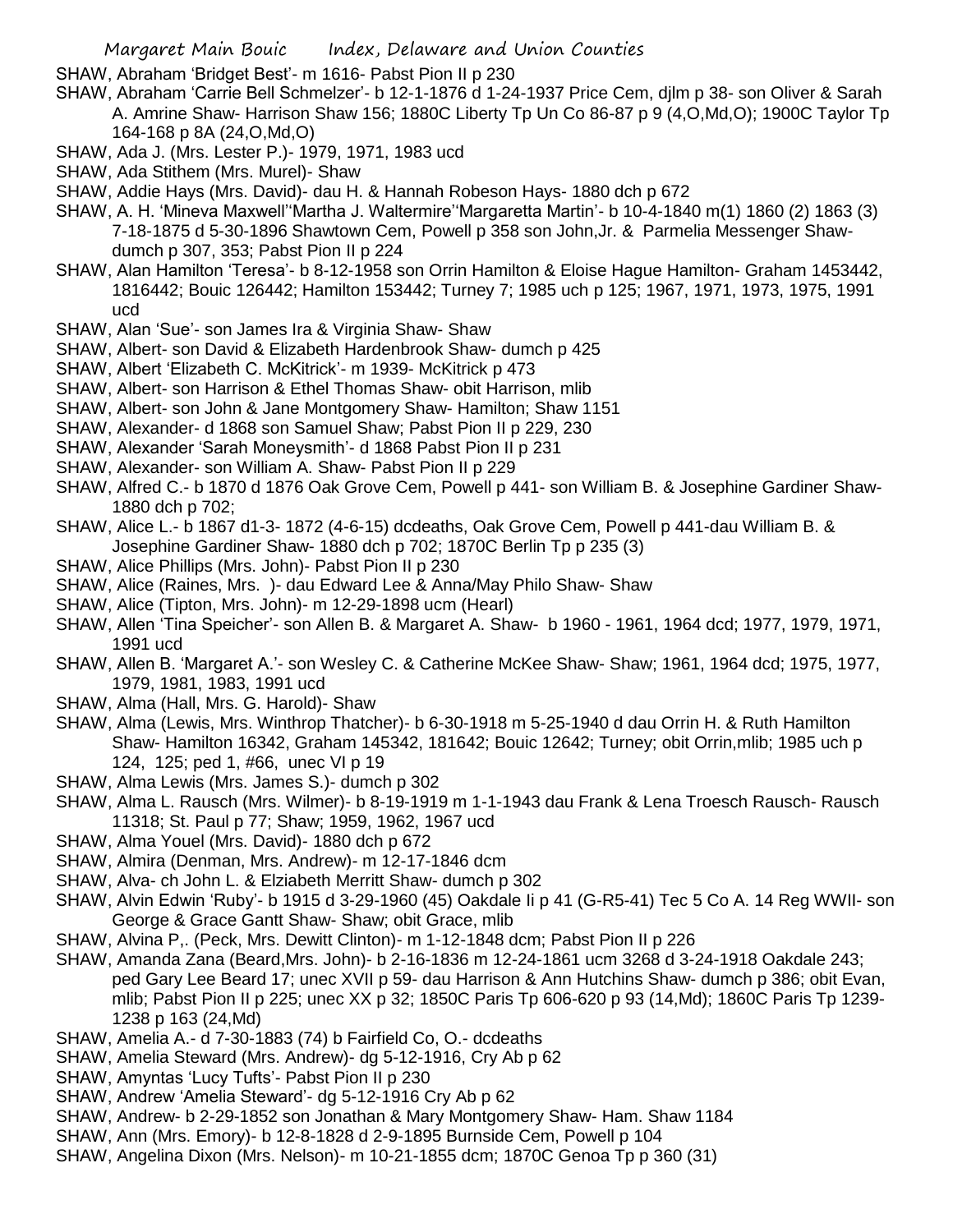- SHAW, Ann (Mrs. Arthur)- Shaw
- SHAW, Angie (Mrs. Gary)- 1979 ucd
- SHAW, Ann Conklin (Mrs. Luther)- b ca 1829 m 11-17-1846 dcm- dcc Cuba Faust Vance 13; dumch p 301; Pabst Pion II p 226

HAW, Ann Hutchins (Mrs. Harrison)- b 9-30-1809 m 3-5/3-1835 d 9-25-1884 (74-11-25) Oakdale 243, I p 80 (D-R2-29)- dau Thomas & Lovisah Hope Hutchins; ; lptw p 89; Hamilton (84); ped Deiana Lee Santo Hearl #506 25, unec XVI p 11; ped Gary Lee Beard 35, unec XVII p 59; Pabst Pion II p 225;1850C Paris Tp 606-620 p 93 (41,Md); 1860C Paris Tp 1239-1230 p 163 (50,Md); 1880C Paris Tp 100-102 p 11 (70,Md,Md,Md\_

- SHAW, Ann L/Annalee/Anna L- 1971, 1973, 1975, 1977, 1979, 1981, 1983 ucd
- SHAW, Ann E.- b 1844 d 1862 Oak Grove Cem- Powell p 441
- SHAW, Ann Eliza (Watson, Mrs. Jonathan Cunningham)- m 1854 dau Andrew & Amelia Steward Shaw- dg 1- 28-1916, Cry Ab p 1; dg 5-5-1916, 5-12-1962 Cry Ab p 59, 62
- SHAW, Ann (Trumbo, Mrs. James S)- dau John & Elziabeth Bolton Shaw- Pabst Pion II p 231
- SHAW, Anna l. (Daugherty, Mrs. ) (Vanderau, Mrs. )- dau Evan & Maria Jane Coder Shaw- dumch p 387; Hamilton 89; obit Martha Jane, obit Evan,obit George,Obit Jacob W. mlib; 1870C Taylor Tp 215-206 (11/12,O); 1880C Taylor Tp 222-224 p 21 (10,O,Md,O)
- SHAW, Anna M. "Peg" (Radar, Mrs. )- b 5-27-1917 d 3-28-1988 (70) Oakdale Cem- dau George & Grace Gantt Shaw- Shaw; obit George, obit, Grace, mlib
- SHAW, Anna (Thompson, Mrs. John F.)- m 4-14-1895 ucm (Hearl)
- SHAW, Annetta (Mrs. Harry W.)- 1910C Paris Tp 114-116 p 7A (47,O,O,O) m 26y, 3ch
- SHAW, Annette Boyd (Mrs. Harvey)- b 1862 d 1937 dau Joseph & Rebecca Johnson Boyd- ped Alma Shaw Lewis #66 5; unec VI p 19
- SHAW, Anthony- Pabst Pion II p 232
- SHAW, Archibald C.- heir of Augustus M. Shaw- dcw Bk 3 p 149; Shaw
- SHAW, Arthur- pallbearer for Alexander Eliot- dg 6-9-1914 Cry Ab p 128
- SHAW, Arthur- d 6-16-1944 (76) Oakdale son Evan & Maria Jane Coder Shaw- Hamilton 83; dumch p 387; obit, obit Arthur, obit George, obit Evan, obit Jacob. obit Martha Jane mlib; 1870C Taylor Tp 215-206 p 26 (3,O); 1880C Taylor Tp 222-224 p 21 (12,O,Md,O); 1900C Liberty Tp un Co 239-2243 p 11A (32,O,Md,O); 1910C Lib Tp 350 p 14B (42,O,Md,O)
- SHAW, Arthur- son Harrison & Ethel Thomas Shaw- Shaw; obit Harrison, mlib; obit James Albert, mlib (brown)
- SHAW, Arthur "Bud"'Ann"- son William & Nellie Hobart Shaw- Shaw
- SHAW, Asher- son David & Elizabeth Hardenbrook Shaw- dumch p 425
- SHAW, Augustus M. 'Mercy'- dcw Bk 3 p 149
- SHAW, A. W.- d Thursday (75)- buried Newark- dg 2-25-1916, dg 2-29-1916, Cry Ab p 29, 30
- SHAW, Balister- b 6-2-1812 d 1814 son Johnathan & Sarah Wolem Shaw- Hamilton Shaw 113
- SHAW, Barbara (Stein, Mrs. Joseph)(Sharon, Mrs. Richard)- dau Henry & Margaret L. Rider Shaw- Shaw; obit Margaret, mlib (brown)
- SHAW, Beckey Patton (Mrs. Don)- m 6-29-1874 dau Lawrence Patton- Shaw
- SHAW, Benjamin- son Alexander Shaw- Pabst Pion II p 230
- SHAW, Benjamin F.- 1850C Delaware Town 1186 p 89 (14,O)
- SHAW, Benjamin 'Hannah Bicknell;- Pabst Pion II p 230
- SHAW, Benjamin T. 'Anna'- d 4-12-1817 (29) Shawtown Cem- Powell p 359; son John & Elizabeth Brown Shaw- dumch p 300; Pabst Pion II p 225; Powers p 283
- SHAW, Bernard James 'Mary'- d 2-3-1964 (52) Oak Grove Cem- Shaw
- SHAW, Berniece J. Brown (Ms. )- b 12-31-1917 d 5-16-1977 (59) Oakdale dau Dean & Marie Wells Brown-Shaw; obit, mlib (brown)
- SHAW, Bertie S.- ch Charles & Flora Carr Shaw- Asp 2155-2
- SHAW, Bessie (McKee, Mrs. Lester)- dau Harrison & Ethel Thomas Shaw- Shaw; obit James Albert- mlib (brown)
- SHAW, Bessie (Smith, Mrs. John)- b 10-30-1880 d 9-25-1929 dau Oliver & Sarah Elizabeth Amrine Shaw-Hamilton Shaw 158
- SHAW, Bethia Hall (Mrs. Deacon Jonathan)- Pabst Pion II p 230
- SHAW, Betsey A. Jenkins (Mrs. Aaron)- dumch p 301
- SHAW, Betsey/Elizabeth Ashwell (Mrs. Luther)- m 12-15-1842 dcm d 8-20-1846 (29) Shawtown Cem, Powell p 358; Pabst Pion II p 226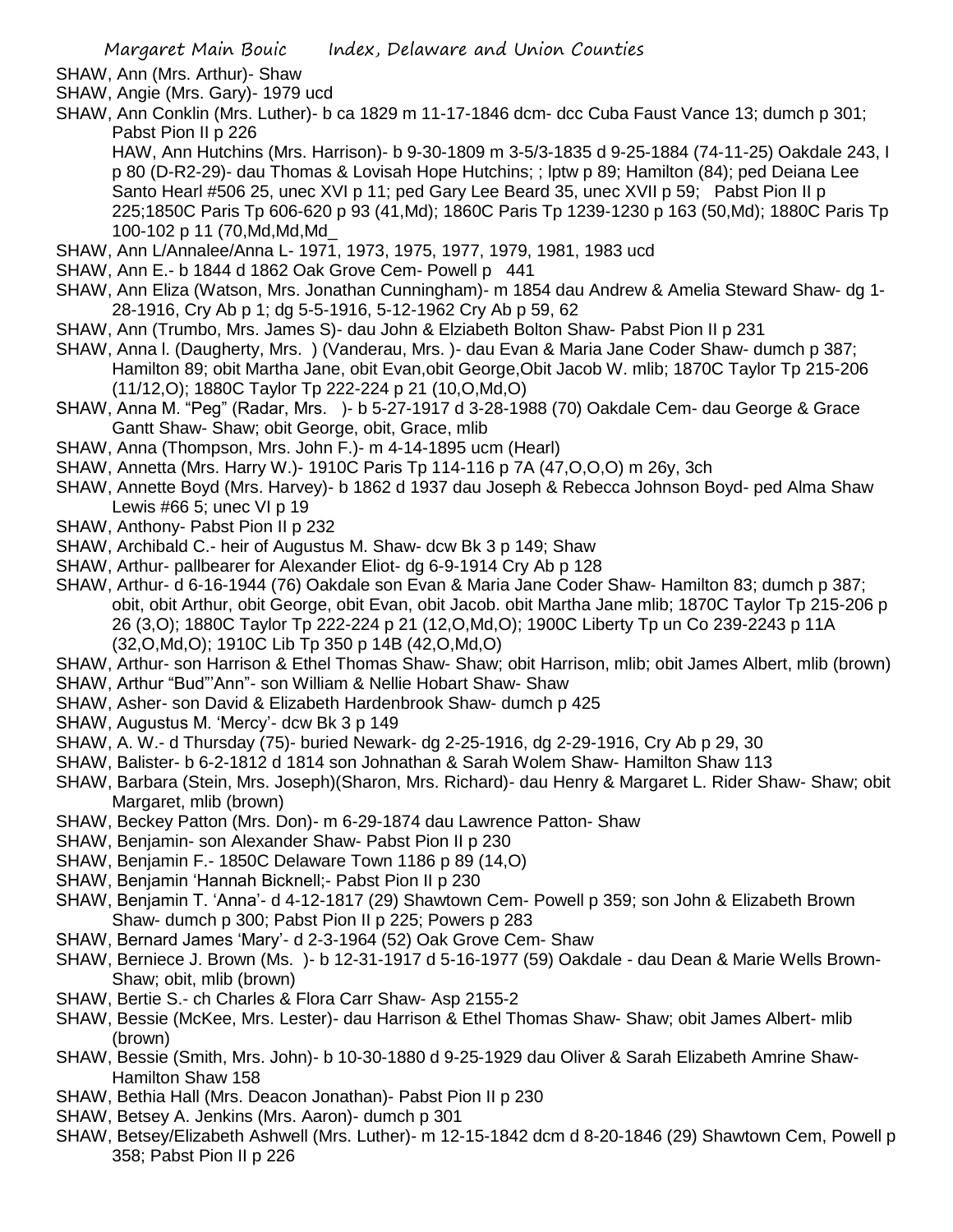SHAW, Betty (Heickle, Mrs. Earl)- dau William Brice & Mary Alice Curtis Shaw- Shaw

- SHAW, Betty Jane (Hinkle, Mrs. Gerald Ray)- Phillips p 101
- SHAW, Betty Lou (Hinkle, Mrs. )- dau George L. Shaw- Shaw
- SHAW, Betty Louise (Dorsett, Mrs. Keith Cane) m 3-2-1966 dau Robert Philo & Ruth Kimler Shaw- Shaw; 1961 dcd (16)
- SHAW, Beulah Ann (Brenizer, Mrs. William)- dau John,Jr. & Parmelia Messenger Shaw- dumch p 353; Pabst Pion II p 225
- SHAW, Blanche- dau Charles & Flora Carr Shaw- Asp 2155-2
- SHAW, Blanche (Dunn, Mrs. Lewis E. )- b 1910 m 3-2-1937 dau Oliver & Emma Schertmer Shaw- Hamilton Shaw 1(10); 1910C Taylor Tp 244-251 p 10B (1/12,O,Mich,O); grad Broadway 1926, unec III p 20
- SHAW, Bobby- b 1960 son Paul J. & Gertrude Ethel Shaw- 1967, 1979 ucd
- SMITH, Bradley m? Tabitha Sedlock- Shaw
- SHAW, Brad 'Tracy'- son James Ira & Virginia Shaw- Shw
- SHAW, Bridget Best (Mrs. Abraham)- Pabst Pion II p 230
- SHAW, Bryant Clay- b 11-25-1873 son A. H. & Martha J. Waltermire Shaw- dumch p 354
- SHAW, C. Amanda Chamberlain (Mrs. Henry H.)- dau C. H. Chamberlain- dumch p 426
- SHAW, Carl W. 'Helen A.'- d 9-7-2000 (76) WWII- Shaw
- SHAW, Caroline Lewis (Mrs. Henry John)- d 9-18-1884 (48-8-26) Shawtown Cem- Powell p 358; dumch p 353; obit Lewis W, mlib
- SHAW, Carrie Bell Schmelzer (Mrs. Abraham)- b 1879 d 1946 Price Cem, djlm p 38- dau Jacob & Phoebe Schmelzer- Ham. Shaw (156); unec VII p 38
- SHAW, Carrie (Campbell, Mrs. )- dau John L. & Mary P. Todd Shaw- dumch p 301
- SHAW, Carrie Inez- dau James & Alma Lewis Shaw- dumch p 302
- SHAW, Carrie Inez- dau John Lincoln & Minerva Oliver Shaw- dumch p 302
- SHAW, Catherine (Cantrell, Mrs. )- dau John H. Shaw- Shaw
- SHAW, Catherine E. McKee (Mrs. Wesley C.)- d 2-3-1980 (75) bur Union Cem, Shaw
- SHAW, Catherine Iffland (Mrs. )- d 2-4-1968 (78) Waldo Cem- Shaw
- SHAW, Cecil I. George (Mrs. Clarence)- b 2-27-1910 Mt. Gilead d 10-6-1993 dau Roy & Edith Brown George-Shaw
- SHAW, Ceil- dau John W. & Mary Williams Shaw- Pabst Pion II p 230
- SHAW, Celestine (Kaczar, Mrs, Richard)- dau Henry & Margaret Rider Shaw- Shaw; obit Margaret, mlib (brown)
- SHAW, Celia- dau Benjamin Shaw- Pabst Pion II p 230
- SHAW, Charles- 1870C Troy Tp p 522 (13)
- SHAW, Charles Arthur 'Myrtle Christine Thompson)- unec VIII p 57; Millcreek Tp
- SHAW, Charles E. 'Dorothy Ramsey Mobley'- Shaw
- SHAW, Charles Edward 'Goldie Holderby'- b 1914 m 1935 son Leroy Bernard & Ida Bertilla Alexander Shaw-1985 uch p 53, 74
- SHAW, Charles 'Flora Carr'- Asp (2155)
- SHAW, Charles H.- son William B. & Irene Merrick Shaw- 1880 dch p 702
- SHAW, Dr. Charles H. drowned 7-30-1910 son Wm., brother Rueben Shaw- dg 8-12-1910, 9-13-1910, Cry Ab p 145.
- SHAW, Charles H.- d 10-12-1886 (32y13d) Shawtown Cem, Powell p 358
- SHAW, Charlie- d 1-5-1863 (1-6-3) Shawtown Cem- Powell p 358- son Luther & A.
- SHAW, Charles- b 5-1887 son Malissa Shaw- 1900C Richwood 309-327 p 12b (13,O,O,O)
- SHAW, Charles- son Roy B. & Ida Alexander Shaw- Shaw
- SHAW, Charlotte (Bruck, Mrs. )- dau John H. Shaw- Shaw
- SHAW, Cheryl Ann (Garrison, Mrs. Paul)- dau James Edward & Carol Jean Whalen Shaw- 1985 uch p 74
- SHAW, Cheryl- b 1961 dau Clyde & Patricia Shaw- 1969 dcd
- SHAW, Chester- b 5-23-1869 d 9-8-1903 Shawtown Cem, Powell p 358
- SHAW, Chloe- b 8–27-1828 d 8-20-1837 Shawtown Cem- Powell p 358
- SHAW, Chloe Jane (Mrs.Jesse)(Pringle, Mrs. John)- dau John,Jr. & Parmelia Messenger Shaw- dumch p 353; Pabst II p 225
- SHAW, Chris- b 1965 ch Harry & Sandra Shaw- 1980 dcd
- SHAW, Chris Kulina (Mrs. Tony)- dau Frank & Vivian Kulina- Shaw
- SHAW, Cindy- b 1955 dau Robert L. & Dorothy C. Shaw- 1971 dcd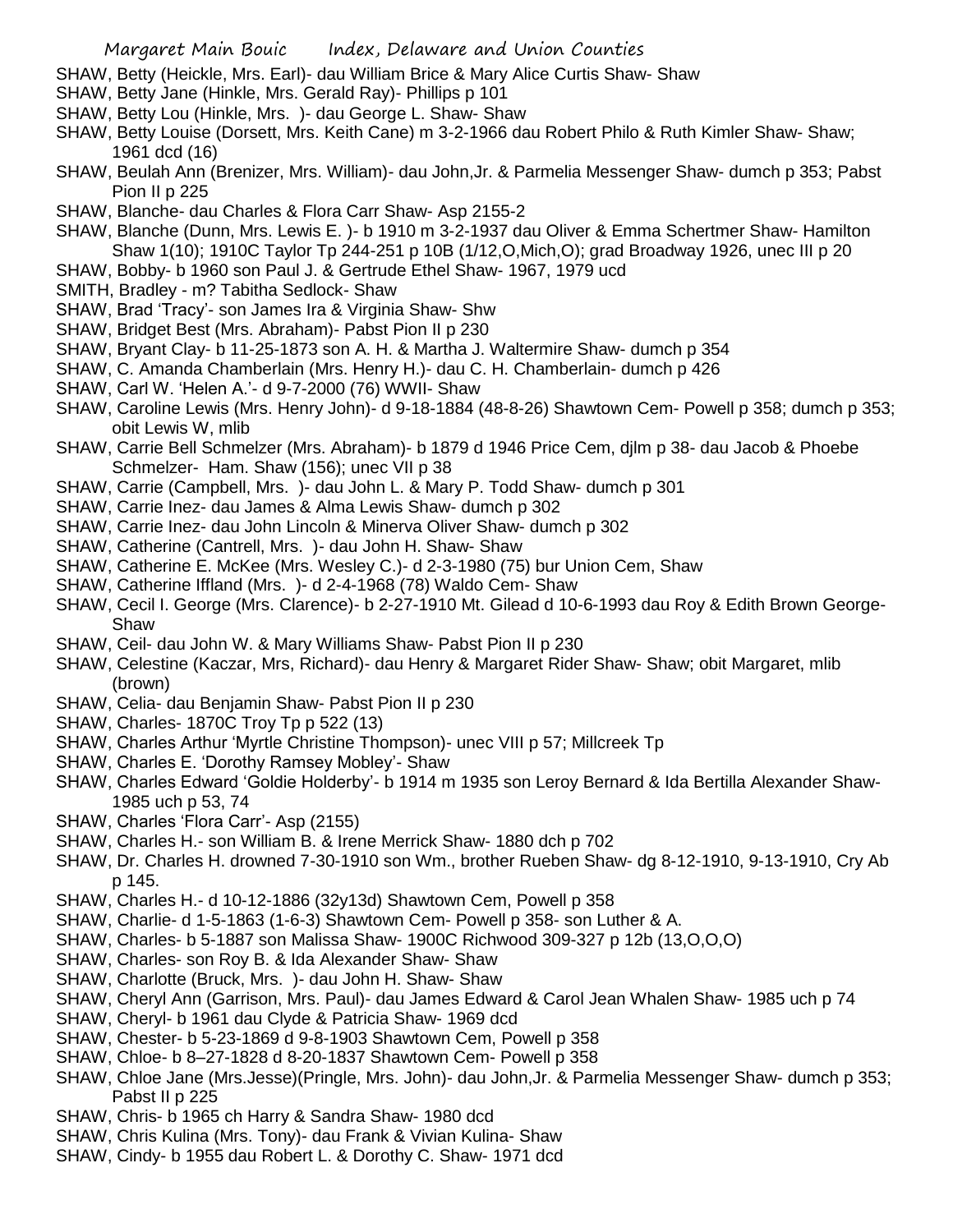SHAW, Clarence 'Cecil I. George'- d 8-26-1971- Shaw

- SHAW, Clarence F. 'Coral Sloan'- b 2-5-1864 son A. H. & Martha J. Waltermire Shaw- dumch p 353
- SHAW, Clarice (Needles, Mrs. Reed)- b 8-2-1916 m 1938 d dau Orrin & Ruth Hamilton Shaw- Graham
- 181641, 145341; Bouic 12641; Hamilton 15341; Turney 7,8; obit Orrin, mlib; 1985 uch p 124, 125 SHAW, Clarrisa- 1870C Harlem Tp p 372 (18)
- SHAW, Clarissa A.- dau David & Elizabeth Hardenbrook Shaw- dumch p 425
- SHAW, Claude C.- son Charles & Flora Carr Shaw- Asp 2155-4
- SHAW, Clyde 'Patricia- 1969 dcd
- SHAW, Colleen Sheets (Mrs. Scott L.)- m 9-26-1992 dau Merrill & Marilyn Sheets- Shaw; Sheets
- SHAW, Content (Benedict, Mrs. Daniel)- dau Jonathan Sr. & Ruth Welch Shaw- dumch p 301
- SHAW, Cora- attended funeral of Helen Shaw- dg 9-9-1913 Cry Ab p 58
- SHAW, Cora- dau Maggie Shaw- dg 9-16-1910, Cry Ab p 157
- SHAW, Coral- b 1964 son Clyde & Patricia Shaw- 1969 dcd
- SHAW, Coral Sloan (Mrs. Clarence F.)- dumch p 3
- SHAW, Cornelius- 1870C Harlem Tp p 372 (49\*)
- SHAW, Craig Richard- b 3-23-1978 son Ronnie Paul & Libby Lou Weidman Shaw- Shaw
- SHAW, Craig H. (14-1976) d 1981 son William & Mary A. Powell Shaw- Shaw
- SHAW, Cynthia (Hoffman, Mrs. William Jeff)- dau Robert L. Shaw- Shaw
- SHAW, Cyrus Levis 'Eva Mae Heimlich'- b 4-10-1865 m 10-30-1890 d 2-6-1916 son Luther & Anna Conklin Shaw- dcc Cuba Faust Vance 6
- SHAW, Dan- 1971 dcd, pharmacy, Sunbury
- SHAW, Daniel- 1870C Liberty Tp Del Co p 395 (24\*)
- SHAW, Daniel D. 'Lodenda Dodge'- m 8-25-1839 dcm; Pabst Pion II p 226
- SHAW, Dan L.- son John H. Shaw- Shaw
- SHAW, Daniel- son Leonard & Doris I. Ruggles Shaw- Shaw
- SHAW, Daniel M.- 1908 dch p 404
- SHAW, Daniel N.- 1870C Genoa Tp p 355 (24)
- SHAW, Daniel- son Sargeant & Jane Shaw- 1850C Genoa Tp 359 p 38 (4,O)
- SHAW, Danielle- b 3-30-1989 dau Leonard & Tammy Jackson Shaw- Shaw
- SHAW, Darrell- son Jack Hobart & Mary McQuown Shaw- Shaw
- SHAW, David- 1835 men p 33 #53 p 57 Harmony Tp
- SHAW, David b 1964 son Allen B. & Margaret A. Shaw- 1977, 1979, 1981 ucd
- SHAW, David 'Alma Youel''Addie Hays'- son william & Mary Wilson Shaw- 1880 dch p 427, 671; 1908 dch p 404; lpc p 10; Powell p 170
- SHAW, David C.- 1967 ucd
- SHAW, David 'Elizabeth Hardenbrook'- d 1865- dumch p 425; Pabst Pion II p 225
- SHAW, David- Heir of Evan James- dcw Bk 2 p 184
- SHAW, David- son Homer E. & Betty Shaw- Shaw
- SHAW, David R.- d 3-19-1857 (4-5-2) Shawtown Cem. Powell pp 388- son Luther & A. Shaw
- SHAW, David son William & Mary Shaw- 1850C Delaware Town 1185 p 88 (5,O)
- SHAW, David William ' Woodford'- b 1852 son William & Edith O'Neal Shaw- Pabst Pion II p 228, 229
- SHAW, David William- Shaw
- SHAW, Diana (Lehman, Mrs. )- dau Clarence & Cecil I. George Shaw- Shaw
- SHAW, Dick- 1985 uch p 147; land owner
- SHAW, Dicky- b 1952 son Paul J. & Gertrude Shaw- 1967 ucd
- SHAW, "Dick" Richard 'Grace'- 1971, 1975 ucd
- SHAW, Diena- b 1961 dau Robert L. & Dorothy C. Shaw- 1971 dcd
- SHAW, Dina- b 6-1882 1900C Richwood 309-327 (17,O,O,O) dau Malissa Shaw
- SHAW, Donald 'Becky Patton'- b 1955 m 6-29-1974 son Paul M. & Ethel G. Shaw- 1962, 1967, 1971, 1973 ucd
- SHAW, Donald 'Pamela Jean Boerger'- m 10-12-1984, dic, St. Paul p 28, 107
- SHAW, Donald- son Paul & Gertrude Watts Shaw- Shaw
- SHAW, Donald Scott 'Patty Jo Davis'- son James Edward & Carol Jean Whalen Shaw- 1985 uch p 74
- SHAW, Rev. Donald V.'Helen Stockdale'- d 7-27-1976 (72) bur Columbus- Shaw
- SHAW, Donna Lee (Fowler, Mrs. James Edward)- b 1938 dau Charles Edward & Goldie Holderby Shaw- 1985 uch p 74, 150; Shaw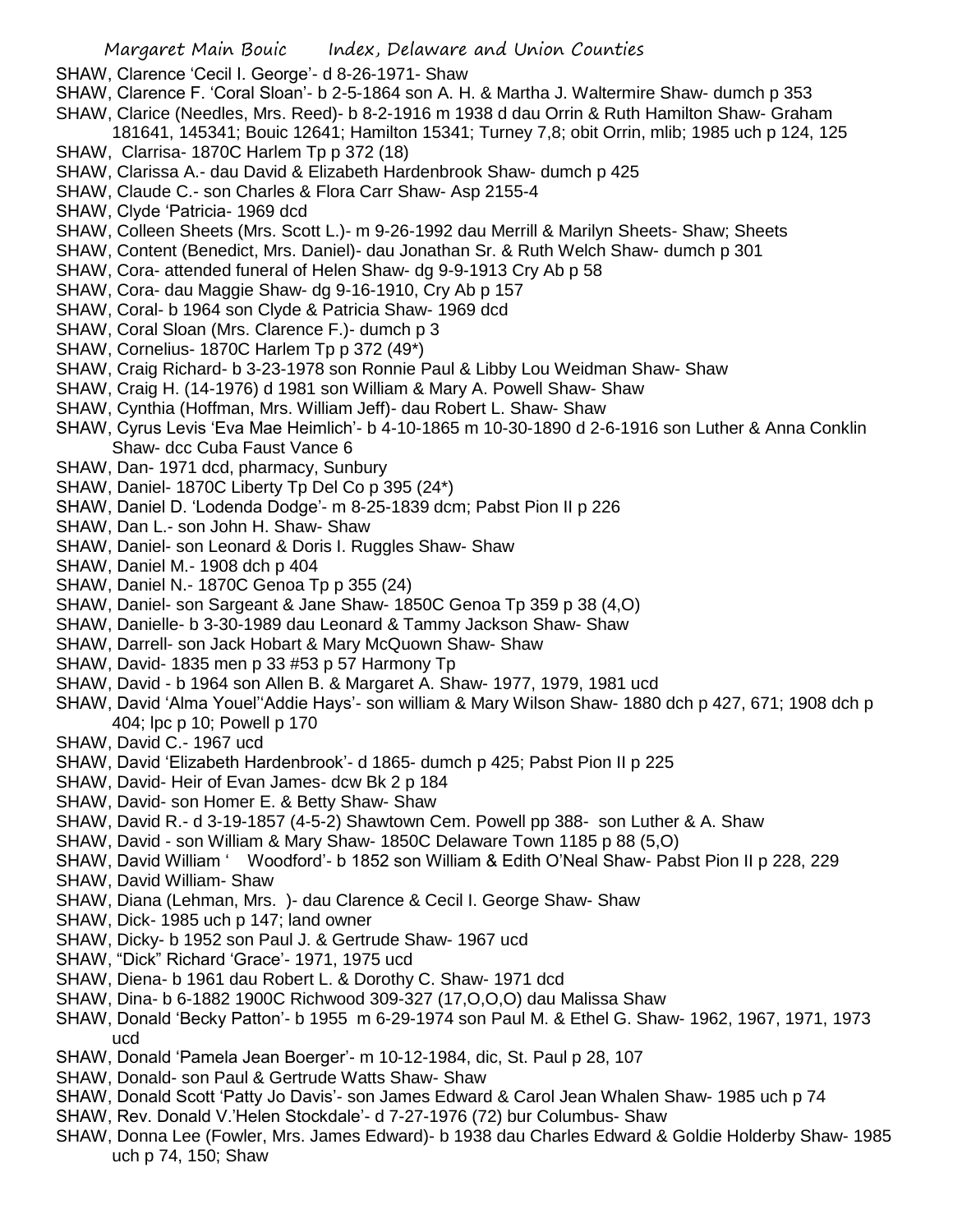- SHAW, Donna (Mrs. Leonard)- Shaw
- SHAW, Donna (Morris, Mrs. Thomas Richard)- m 1-13-1951- dau Frederick N. & Mary Shaw- Shaw; Freshwater p 208
- SHAW, Dora- 1870C GenoaTp p 360 (3)
- SHAW, Doris I. Ruggles (Mers. Leonard L.)- dau Ada Chapman Ruggles- Shaw; 1980 dcd
- SHAW, Dorothy C. (Mrs. Robert L.)- 1971, 1980 dcd
- SHAW, Dorothy E. (Browning, Mrs. Howard, K. Jr.)(Boggess, Mrs. Alfred M.)- b 8-26-1929 d 7-11-1998 (69) bur Colo. dau Queen Victoria Hardin- Shaw
- SHAW, Dorothy Ella (Brenizen, Mrs. W. C.)- dau Jonathan,Jr. & Mary Ann Barry Shaw- dumch p 302
- SHAW, Dorothy (Mobley, Mrs. Chester Paul)(Mrs. Charles E.)- b 8-12-1911 d 8-20-1999 (88) bur Coshoctondau George W. & Daisy Ashcroft Ramsey- Shaw
- SHAW, Dorothy (York, Mrs. )- dau Edward Lee & Mary Philo Shaw- Shaw
- SHAW, Doug 'Lisa'- son James Ira & Virginia Shaw- Shaw
- SHAW, Drew Ryan- b 3-16- son Leonard & Tammy Jackson Shaw- Shaw
- SHAW, Dwight S.- b 1-1898 son Lewis P. & Myra Jude Shaw- Ham. Shaw 1513; obit, Myra, mlib; 1900C Leesburg Tp 1 p 4A (2,O,O,O); 1910C Taylor Tp 243-250 p 10B (?,.O,O,O)
- SHAW, Earl Ivan 'Penny Suzette Henault'-b 1960 m 4-29-1978 son Lowell & Norma Shaw- Shaw; 1975, 1977, 1979 ucd
- SHAW, Edgar- son Benjamin Shaw- Pabst Pion II p 230
- SHAW, Edward- 1870C Troy Tp p 522 (8)
- SHAW, Edith (Gibbon, Mrs. Harry W.)- Shaw
- SHAW, Edith O'Neal (Mrs. William)- Pabst Pion II p 230
- SHAW, Edna (Patrick, Mrs. )- sister George L. Shaw- Shaw
- SHAW, Eddie- son Harry & Mabel Shaw- 1949 ucd
- SHAW, Edward Lee 'Anna Philo'- Shaw
- SHAW, Edward M. 'Ida B. Randall'- m 3-9-1889 ucm (Hearl)
- SHAW, Edward Michael- d 9-16-1855 (2m11d) Shawtown Cem- Powell p 358
- SHAW, Edwin 'Nancy'- 1980 dcd
- SHAW, Eleanor (Sanders, Mrs. Joe)- dau Roy B. & Ida Alexander Shaw- Shaw
- SHAW, Elijah- 1820C Big Rock Tp
- SHAW, Elisha- Powell p 366
- SHAW, Eliza A.- 1870C Harlem Tp p 372 (7)
- SHAW, Eliza (Cave, Mrs. Gratin)- m 5-26-1852 dcm; Pabst Pion II p 226
- SHAW, Eliza J. (McKeever, Mrs. William R/H.)- m 6-21-1873 ucm 5289
- SHAW, Eliza (Ruggles, Mrs. Alfred)- dau Elisha Shaw- Powell p 366
- SHAW, Elizabeth- 1870C Delaware Town p 317 (9)
- SHAW, Elizabeth Ann Duzenberry (Mrs. Sargamt Emery)- m 1-8-1860 dcm
- SHAW, Elizabeth (Benedict, Mrs. Eli)- b 1-11-1812 m 2-25-1830 d 4-19-1889- dau Jonathan,Sr. & Ruth Welch Shaw- dumch p 283, 301, 497; dcga p 49 Del Pat & Fr Ch; dcc Richard Gillette 23
- SHAW, Elizabeth Bolton (Mrs. John)- Pabst Pion II p 230
- SHAW, Elizabeth Brown (Mrs. John)- b 6-19-1761 m 10-17-1782 d 4-30-1823 son Abraham & Mary Browndcc Richard Gillette 93
- SHAW, Elizabeth Brown (Mrs. John)- b 6-11-1761 m 10-17-1782 d 4-30-1835(71)- dcc Cuba Faust Vance 49
- SHAW, Elizabeth Brown (Mrs. John)- d 4-30-1835 (71) Shawtown Cem, Powell p 358; dumch p 300; Pabst 8 p 81, Pabst Pion II p 225; Powers Pat p 175
- SHAW, Elizabeth (Bryfogle, Mrs. Lewis)- dau John L. & Elizabeth Merritt Shaw- dumch p 301
- SHAW, Elizabeth (Hamilton, Mrs. John)- b 3-28-1814 m 1834 d 10-6-1892 dau Jonathan & Sarah Wolam Shaw- Ham. Shaw 114
- SHAW, Elizabeth (Hahn, Mrs. John Richards)- Weiser p 221
- SHAW, Elizabeth Hardenbrook (Mrs. David)- dumch p 425; Pabst Pion II p 225
- SHAW, Elizabeth (Mrs. Henry)-d 1-2-1854- Pabst Pion II p 228
- SHAW, Elizabeth Kratt (Mrs. F. B.)- b 1846 d 1917 Marlborough Cem. p 192 dau Christopher & Christina Krattdumch p 391
- SHAW, Elizabeth Lucretia- d 2-11-1831 (3wk) Shawtown Cem, Marysville p 358 dau John J. & Parmelia Messenger Shaw- dumch p 353; Pabst Pion II p 225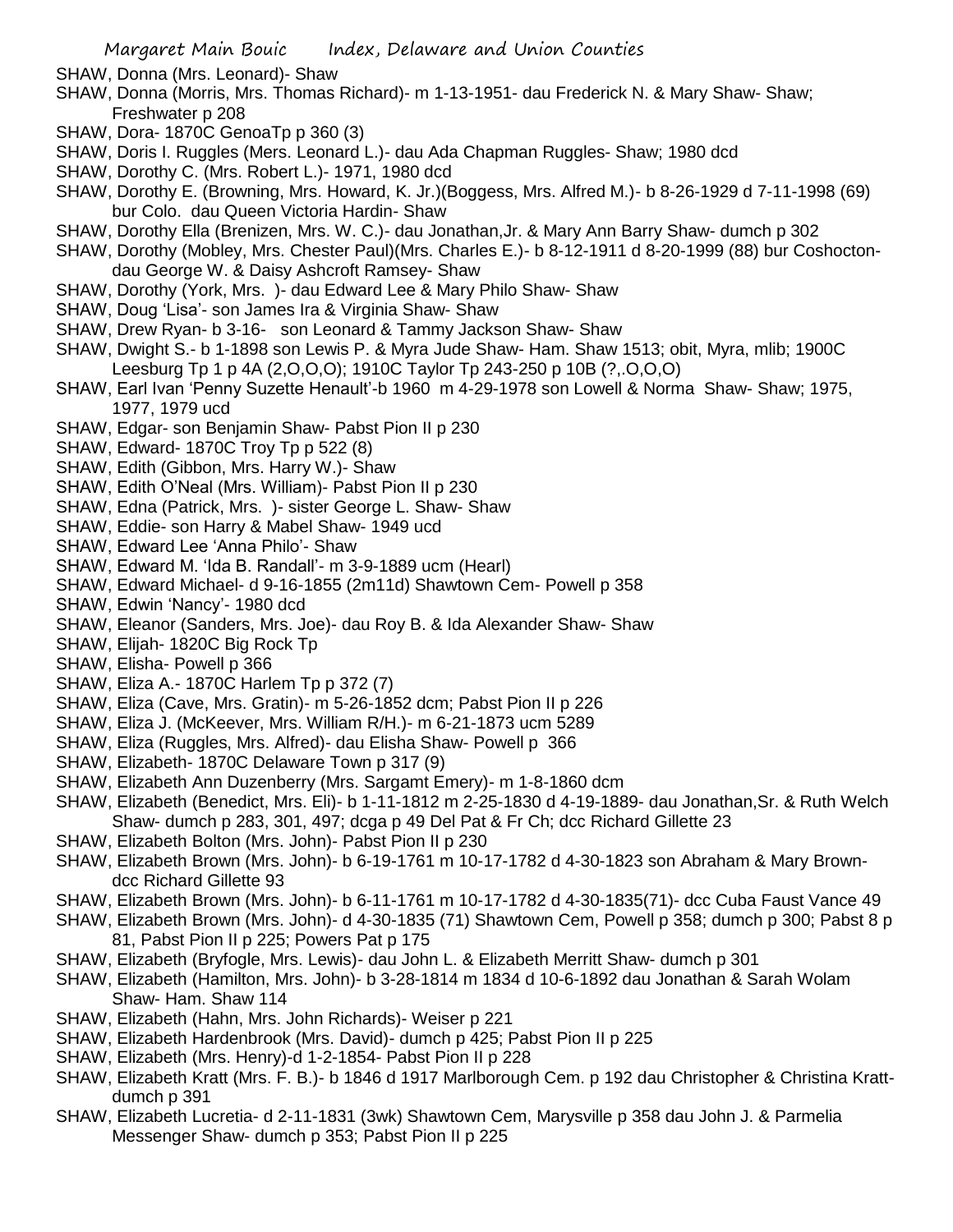- SHAW, Elizabeth McKitrick (Mrs. Albert)- b 1912 d 1939- dau William Patrick & Elizabeth Hayden McKitrick McKitrick p 473
- SHAW, Elizabeth (Mrs. Samuel)- 1850C Berlin Tp 2009 p 122 (45,Va)
- SHAW, Elizabeth Merritt (Mrs. John L.)- dumch p 303
- SHAW, Elizabeth (Mrs. Samuel D.)- dcw Bk 3 p 149
- SHAW, Elizabeth W.- b 1797 d 1855 Oak Grove Cem, Powell p 441
- SHAW, Ella- 1870C Troy Tp p 522 (3)
- SHAW, Ella (Batheridge, Mrs. )- dau John L. & Mary P. Todd Shaw- dumch p 301
- SHAW, Ella Estill (Mrs. William L.)- Ham. Shaw (159)
- SHAW, Ella Maude- dau John Lincoln & Minerva Oliver Shaw- dumch p 302
- SHAW, Ella- b 3-21-1893 d 8-31-1907 (14-5-10) Oak Grove Cem.- dau Newton Shaw- dg 8-30-1907, 9-6- 1907, Cry Ab p 67, 68
- SHAW, Ellen J.- death- dg 12-11-1906, Cry Ab p 138
- SHAW, —(Guerney, Mrs. W. C.)- dau Ellen J. Shaw- dg 12-11-1906, Cry Ab p 138
- SHAW, —(Davis, Mrs. James A.)- dau Ellen J. Shaw- dg 12-11-1906, Cry Ab p 138
- SHAW, —(Kesl, Mrs. )- dau Ellen J. Shaw- dg 12-11-1906, Cry Ab p 138
- SHAW, —(Jones, Mrs. John)- dg 12-11-1906, Cry Ab p 138
- SHAW, Ellen (Geckle, Mrs. Ronald)- dau William Bruce & Mary Alice Curtis Shaw- Shaw
- SHAW, Elliott James- b 2-1-1997 son Tony & Chris Kulina Shaw- Shaw
- SHAW, Elmer- brother William A. Shaw- obit William A., mlib
- SHAW, Elmer- b 4-22-1915 d 10-8-1989 (74) Oakdale- son Harrison & Ethel Thomas Shaw- obit Harrison, mlib; obit James Albert, mlib (brown);
- SHAW, Elmer,Jr.- son Elmer Shaw- Shaw
- SHAW, Eloise Hague (Mrs. Orrin Hamilton)- Hamitlon (15344); Graham (181644)(145344); Bouic 122644); Turney; 1985 uch p 125; 1967, 1971, 197, 1975, 1977, 1979, 1981, 1983, 1991 ucd
- SHAW, Elsie F. (Tossey, Mrs. Cletus)- b 1872 Morrow Co m 4-25-1897 d 1947 Oakdale II p 86 (H-RR-7); Tossey; Graham (14421)
- SHAW, Elsie (Tossey, Mrs. Henry Cleland)- (37-1909) Millcreek Tp, unec VIII p 58
- SHAW, Emery S.- d 11-22-1895 Genoa Tp son Sargent Shaw- dcdeaths
- SHAW, —(Mrs. Emery)- d 2-9-1895, Cry Ab p 9
- SHAW, Emily (Bonham, Mrs. William A.)- m 2-24-1898 ucm (Hearl)
- SHAW, Emily (Colflesh, Mrs. Jacob Christopher)- m 1-30-1860, dg 2-2-1915, Cry Ab p 12
- SHAW, Emily Curl (Mrs. Sylvester)(Aldrich, Mrs. Reuben)- dau William Sr. & Margaret Arbagast Curl- dumch p 96, 245, 301
- SHAW, Emily- dau David & Elizabeth Hardenbrook Shaw- dumch p 425
- SHAW, Emily (Mrs. Silas)- b 6-1-1846 d 2-15-191- Shawtown Cem, Powell p 358
- SHAW, Emily J. (Wiley, Mrs. )- dau Harrison & Ann Hutchins Shaw- Hamilton; Har. Shaw 12; dumch p 386; mt 1-13-1904 p3c2 Abs p 2; 1850C Paris Tp 606-620 p 93 (12,O); 1860C Paris Tp 1239-1230 p 163 (22,Md); 1880c Paris Tp 100-102 p 11 (42,Md,Md,Md)
- SHAW, Emma (Mrs. Evan)- 1949 ucd
- SHAW, Emma (Griffin, Mrs. Frank L.)- b 11-12-1869 m 6-29-1892 d 5-8-1901(81) Oakdale dau Oliver & Sarah Elizabeth Amrine Shaw- Ham. Shaw 153; mt 10-5-1904 p8c5, Abs p 24; obit, mt 5-29-1901, Abs p 4; 1870C Liberty Tp 96 p 12 (9/12,O); 1880C Lib Tp Un Co 86-87 p 9 (10,O,Md,O)
- SHAW, Emma J.- d 9-19/18-1862 consumption, dg 4-11-1862, Cry Ab p
- SHAW, Emma dau Oliver & Sarah Amrine Shaw- 1880C Liberty Tp Un Co 86 p 9 (18,O,Md,O)
- SHAW, Emma Schrtmer (Mrs. Oliver)- Har. Shaw 15; 1910C Taylor Tp 244-251 p 10B (46,O,O,O) m23y, 5 ch
- SHAW, Emma Vanatta (Shertzer, Mrs. James)- b 3-2-1864 d 1-13-1945- Oakdale I p 118 (F-R5-6)
- SHAW, Emmitt 'Kathrine Schwab'- parents of Wilmer C. Shaw- Shaw
- SHAW, Emory 'Ann'- b 12-30-1833 d 11-22-1895 Burnside Cem- Powell p 104; 1850C Genoa Tp 359 p 37  $(16, O)$
- SHAW, Enoch S.- 1870C Genoa Tp p 355 (36)
- SHAW, Enteva- b d 1903- Marlborough Cem.p 193
- SHAW, Eolia B.- 1870C Delaware Town p 317 (14)
- SHAW, Estella- dau Hutchins & Mary A. Amrine Shaw- 1880C Paris Tp 101-103 p 1 (6,O,O,O)
- SHAW, Estella (Slack, Mrs. William)- Shaw
- SHAW, Esther Alges (Mrs. Mickey Dan)- d 12-27-1971 (36) bur Mt. Blanchard- Shaw; 1969 dcd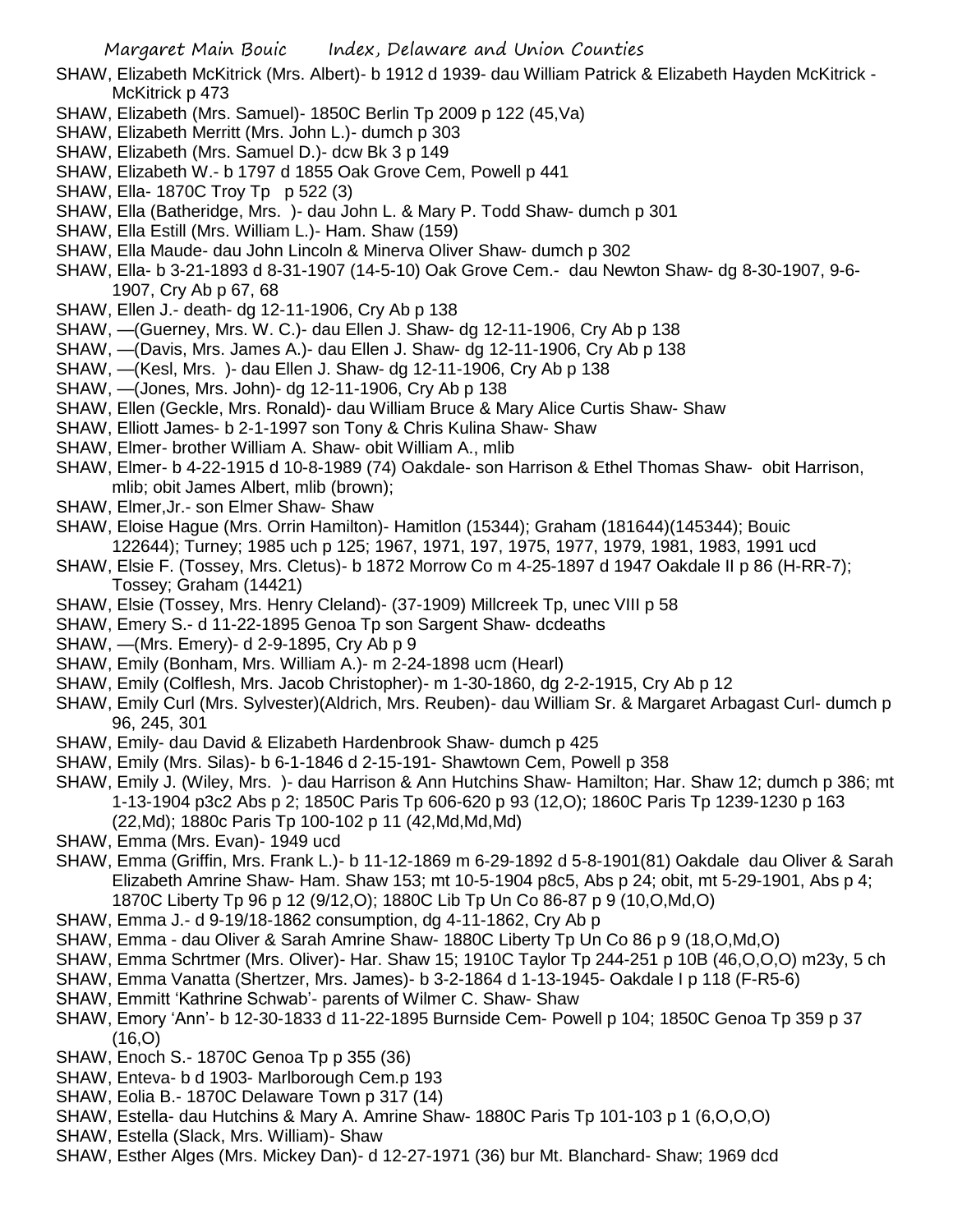- SHAW, Esther Wheiland (Mrs. George L.)- d 4-9-1966 (59) Shaw
- SHAW, Ethel D. (Hamilton, Mrs. Willard I.)- b 1889 d 1972 Oakdale II p 103 (H-RG-12)- dau Harry W. & Annetta Shaw- 1910C Paris Tp 125-127 p 7A (20,O,O,O)
- SHAW, Ethel Gertrude (Mrs. Paul M,.)- 1962, 1973, 1975, 1977, 1979, 1981, 1983, 1991 ucd
- SHAW, Ethel Thomas (Mrs. Harrison)- b 1890 m 8-24-1906 d 1962 Oakdale II p 38 (G-R4-23), obit Harrison, mlib; obit James Albert, mlib (brown); 1910C Claibourne Tp SP 79 p 3b (19,O,O,O) m 4 y 3 ch
- SHAW, Eugene- son Roy B. & Ida Alexander Shaw- Shaw
- SHAW, Eugene W.- son Wm. Shaw, brother Charles Shaw- dg 8-12-1910, Cry Ab p 145
- SHAW, Eva (Bowersmith, Mrs. Charley C.)- b 1882 d 1950 Oakdale II p 77 (H-R11-17); dau Evan & Maria Jane Coder Shaw- dumch p 387; obit George, obit Harrison, mlib; obit Jacob W., obit Martha Jane, mlib; , Arthur, Evan, mlib; Hamilton 86; 1900C Liberty Tp Un Co 239-243 p 11 (17,O,Md,O); 1910C Lib Tp 350 p 14B (27,O,Md,O)
- SHAW, Eva- dau Jonathan Walter & Eva Ensign Shaw- dumch p 302
- SHAW, Eva Mae Heimlich (Mrs. Cyrus Levi)- b 5-8-1874 m 10-30-1890 d 6-24-1962 dau Lewis & Sophia Leah Patterson Heimlich- dcc Cuba Faust Vance 7;; dumch p 301
- SHAW, Evan 'Emma'- 1949 ucd
- SHAW, Evan 'Maria Jane Coder'- b 12-8-1840 m 1-29-1865 ucm 3676 d 2-20/15-1910 (69y2m) Oakdale 2262 (7F) I p 105 (F-R1-7)- son Harrison & Anna Hutchins Shaw- dumch p 386; Pabst Pion II p 225; Ha. Shaw 14 obit mlib; obit Harrison, obit Jacob W, mlib; unec XXI p 58; ped Diana Lee Santo Hearl 12; unec XVI p 10, 11; 1850C Paris Tp 606-620 p 93 (8,Md);1860C Paris Tp 1239-1230 p 164 (19,Md); 1870C Taylor Tp 215-206 p 26 (29,Md); 1880C Taylor Tp 222-224 p 22 (39,Md,Md,Md); 1900C Liberty Tp Un Co 239-243 p 11A (59,Md,Md,Md) m 35y
- SHAW, Evan 'Mazie M. Carpenter'- m 4–17-1954 son George & Grace Gantt Shaw- Shaw; obit George, obit Grace, mlib; obit Mazie, mlib (brown);
- SHAW, Evelyn (Mason, Mrs. )- dau John H. Shaw- Shaw
- SHAW, Felix B. 'Elizabeth Kratt'- b 1841 d 1915 Marlborough Cem. p 192; 1908 dch p 404; dumch p 391
- SHAW, Flora- 1870C Troy Tp p 522 (7)
- SHAW, Flora Carr (Mrs. Charles)- b 3-1857 dau Eleazar & Julia M. Maine Carr- Asp 2155
- SHAW, Flora Louise (Jones, Mrs. Walter)(Poling, Mrs. Verle)- b 11-20-1920 d du Orrin & Ruth Hamilton Shaw-Hamilton 15343; Graham 145343, 181643; Bouic 12643; Turney 6,7; 1985 uch p 124, 125; obit Orrin, mlib
- SHAW, Florence I.(Carpenter, Mrs. )- dau Lewis P. & Myra Judy Shaw- Ham. Shaw 11512; obit Myra, mlib; 1900C Leesburg Tp 81 p 4A (9,O,O,O); 1910C Taylor Tp 243-250 p 10B (?,O,O,O)
- SHAW, Florence Mae (Faust, Mrs. Tony Clifford)- m 12-23-1911 d 1-1-1951 dau Cyrus Levi & Eva Mae Heimlich Shaw- dcc Cuba Faust Vance 3
- SHAW, Florence (Maugans, Mrs. Ernest J.)- Maugans Anc p 48
- SHAW, Flory E.- d 4-2-1881 (2y4m) Shawtown Cem- Powell p 358 dau Henry J. & Caroline Lewis Shaw
- SHAW, Floyd- b 5-1897 1900C Taylor Tp 34-35 p 1B (3,O,O,O)
- SHAW, Floyd 'Hazel'' '- son Howard & Martha Janette Anthony Shaw- Ham. Shaw 1551; obit Howard mlib (brown); obit Martha, mlib; 1910C Taylor Tp 245-252 p 10B (12,O,O,O)
- SHAW, Floyd L. 'Urcel M. Hamilton''Lucille Finch'- b 5-8-1897 d 1-22-1974 (76) Army- Oakdale II p 96 (H-R27- 5)' Hamiltom (1552); Graham (14552)
- SHAW, Floyd R.- son Lillie Anna Shaw- Shaw
- SHAW, F. M.- hadc p 111 (1900 Orange Tp)
- SHAW, Foster O.- d 9-15-1887 (10m5d) Shawtown Cem, Powell p 358; son Charles H. & M. J.
- SHAW, Frances Cummins (Mrs. )- dau Harry A. & Laura House Cummins- 1976 dch p 372, 378
- SHAW, Frances (Dennis, Mrs. )- dau Frederick N. & Mary Shaw- Shaw
- SHAW, Frances (Skiles, Mrs. William)- dau John & Elizabeth Bolton Shaw- Pabst Pion II p 231
- SHAW, Frank- 187oC Troy Tp p 522 (5)
- SHAW, Frank H.- son David & Addie Hays Shaw- 1880 dch p 672
- SHAW, Frank- b 3-1883 son Malissa Shaw- 1900C Richwood 309-327 p 12B (15,O,O,O)
- SHAW, Fred B. 'Lucy Louise Brown'- b 1887 m 1929 d 1954 Claibourne Cem p 89
- SHAW, Frederick Benjamin- Pabst Pion II p 232
- SHAW, Frederick H. 'Mary'- d 12-27-1962 (64) Oak Grove Cem- Shaw
- SHAW, --- (Dennis, Mrs. Francis)- dau Frederick H & Mary Shaw- Shaw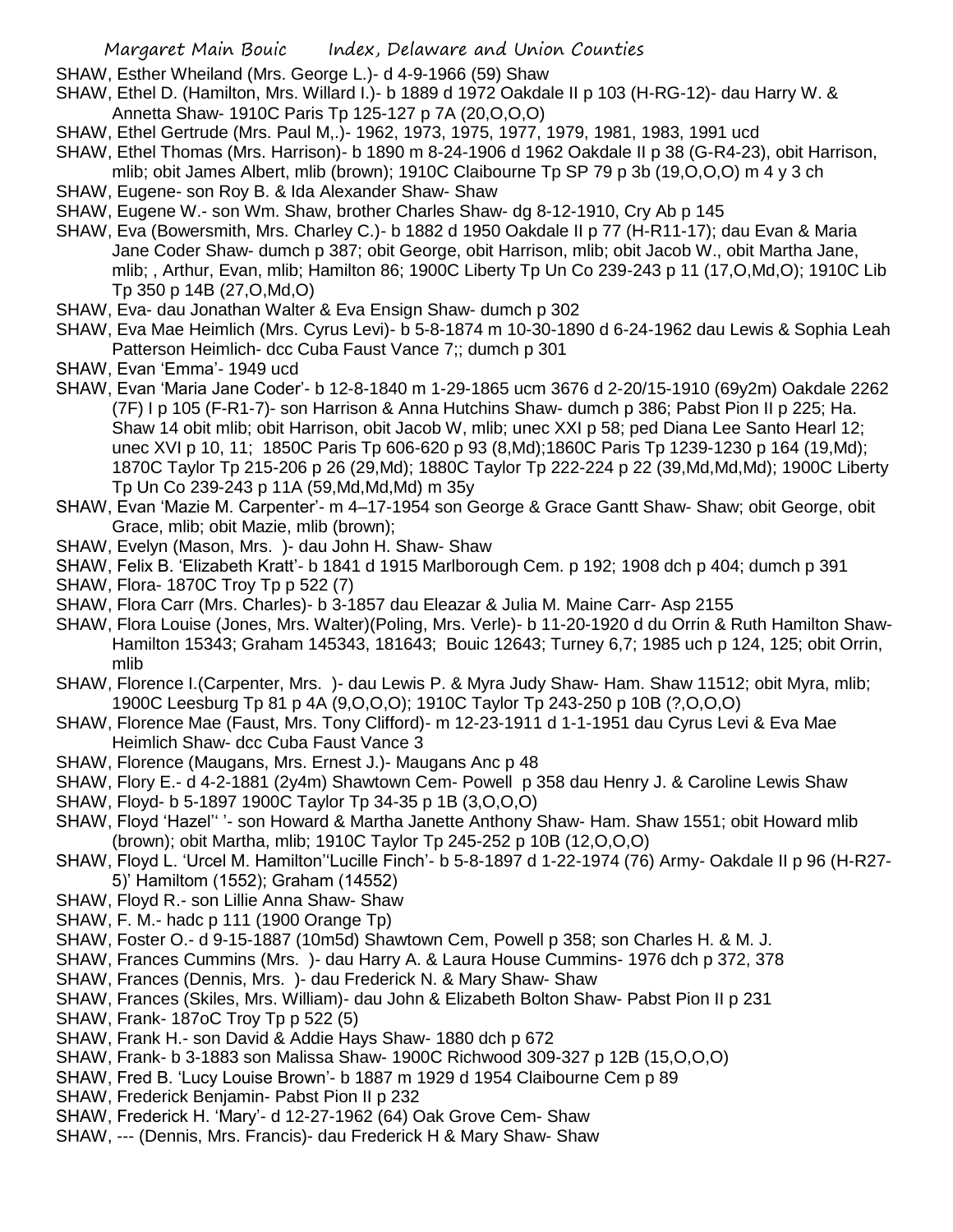- SHAW, Frieda Elaine Gaulke (Mrs. Robert G.)- b 1-20-1939 m 12-29-1956 dau Emil & Freda Boerger Gaulke-Rausch 114855 II p 272, III p 290; St. Paul p 36, 110
- SHAW, Frieda E. Taylor (Mrs. Weldon)- b 7-9-1906 m 1930 d 10-2-1991 Oakdale II p 157 (M-R2-5) dau Ulysses Fleetwood & Amanda Clark Taylor- Taylor 1193 ; Shaw
- SHAW, Garnet C. (Mrs. Wendell J.)- 1961, 1964, 1971 dcd
- SHAW, Gary 'Angie'- 1979 ucd
- SHAW, Gary- b 1962 son George E. & Jacqueline R. Shaw- 1971, 1980 dcd
- SHAW, Gary- b 7-29-1952 son Wilmer C. & Alma Rausch Shaw- Rausch 113181; St. Paul p 77; Shaw; 1959, 1962,1967, 1971, 1975, 1977, 1979, 1991 ucd
- SHAW, Gene 'Teresa'- son Jack Hobart & Mary McQuown Shaw- Shaw
- SHAW, George- 1908 dch p 404
- SHAW, George A. 'Shirley Ann Picken'- m 10-11-1975 son George E. Shaw- Shaw
- SHAW, George C.- son Samuel Shaw- Pion II p 230
- SHAW, George "Bud" E.- d 1990 son George L. Shaw- Shaw
- SHAW, George E. 'Jacqueline R.'- 1971, 1980 dcd
- SHAW, George- son George & Grace Gantt Shaw- obit George, mlib
- SHAW, George 'Grace Crystal. Gantt'- b 4-10-1886 m 2-18-1911 d 9-14/11-1933- Oakdale II p 41 (G-R5-17) son Evan & Maria Jane Coder Shaw- Hamilton 91; dumch p 387; obit Evan, obit George, obit Martha Jane, obit Jacob, mlib; ped Diana Lee Santo Hearl 6; 1900C Liberty Tp Un Co 239-243 p 11A (14,O,Md,O); 1910C Lib Tp 350 p 14B (24,O,Md,O)
- SHAW, George L. 'Esther Wheiland'- Shaw
- SHAW, George,Sr. 'Sadie'- Shaw
- SHAW, George,Jr.- son George,Sr. & Sadie Shaw- Shaw
- SHAW, George- son Sargeant & Jane Shaw- 1850C Genoa Tp 359 p 38 (12,O)
- SHAW, Ethel Gertrude Watts (Mrs. Paul J.)- Shaw; 1959, 1962, 1967, 1971, 1977 ucd
- SHAW, Glena Faye (Santo, Mrs. John)- b 4-18-1919 m 4-9-1938 d 4-18-1994 dau George & Grace Crystal Gantt Shaw- ped Diana Lee Santo Hearl 3; unec XVI p 10
- SHAW, Glenna (Neal, Mrs. Paul)- dau Harrison & Ethel Thomas Shaw- Shaw; obit Harrison, mlib; obit James Albert, mlib (brown)
- SHAW, Glenna (Santos, Mrs. )- dau George & Grace Gantt Shaw- Shaw; obit Grace, obit George, mlib
- SHAW, Goldie Holderby (Mrs. Charles Edward)(Skaggs, Mrs. Alfred C.)- b 1915 m 1935 dau William & Laura Johnson Holderby- 1985 uch p 58, 74;
- SHAW, Grace Crystal Gantt (Mrs. George)- b 4-10-1887 m 2-18-1911 d 1-3/10-1924 (35) Oakdale 3608 (G96) II p 41 (G-R5-17) ; obit, mlib; obit George, mlib; dau Tillmore Townsend & Mary Mima Berry Gantt- ped Diana Lynn Santo Hearl 7; unec XVI p 10
- SHAW, Grace (Reed, Mrs. )(Malloy, Mrs. )-b 10-7-1889 d 6-24-1979 Oakdale 123 (F-R6-16)- dau Lewis P. & Myra Shaw- Ham. Shaw 1511; 1900C Leesburg Tp p 4D (10,O,O,O); 1910C Taylor Tp 243-250 p 10B (21,O,O,O) m 2y, 1 ch
- SHAW, Grace (Mrs. Richard)- b 1931 Claibourne Cem p 100; 1971, 1975 ucd
- SHAW, Grant- uncle of Helen Shaw- dg 9-9-1913 Cry Ab p 58
- SHAW, Grant- son Maggie Shaw- dg 9-16-1910, Cry Ab p 157; pallbearer foR Eliza Watson- dg 5-5-1916, Cry Ab p 59
- SHAW, G. W.- b 1834 d 1843 Oak Grove Cem, Powell p p 441
- SHAW, H,.- hadc p 101 (Genoa Tp)
- SHAW, Hamilton- Ham. Shaw 1
- SHAW, Hamilton 'Abigail Turner'- b 7-2-1810 m 11-1831 d 1-17-1892 son Jonathan & Sarah Wolam Shaw-Ham Shaw 112; ped A. S. Lewis 16
- SHAW, Hannah (Armstrong, Mrs. Andrew)- dau Hamilton Shaw- Ham. Shaw 14
- SHAW, Hannah Bicknell (Mrs. Benjamin)- Pabst Pion II p 230
- SHAW, Hannah (Fisher, Mrs. John)- McKitrick p 192
- SHAW, Hannah (Mrs. Joseph)- d 4-30-1867 (67-3-15) Shawtown Cem, Powell p 358
- SHAW, Hannah P.- d 1-8-1863 (8m1d) Shawtown Cem- dau John & S. Shaw- Powers p 358
- SHAW, Hannah Thompson (Mrs. Morgan)- b 4-17-1834 m 3-30-1861 ucm 3169 d 10-5-1917 Oakdale I p 118 (F-R6-6); mt 4-3-1861, Ab p 1; unec XIX p 66. XX p 28; 1870C Taylor Tp 214-205 p 26 (35,Va); 1880C Taylor Tp 241-243 p 24 (45,WVa,Pa,Pa); 1900C Taylor Tp 25-26 p 1B (66,Va,Pa,NC) m 35y, no ch; 1910C Taylor Tp 268-275 (76,Va,Va,Va)- m 40y, 2 ch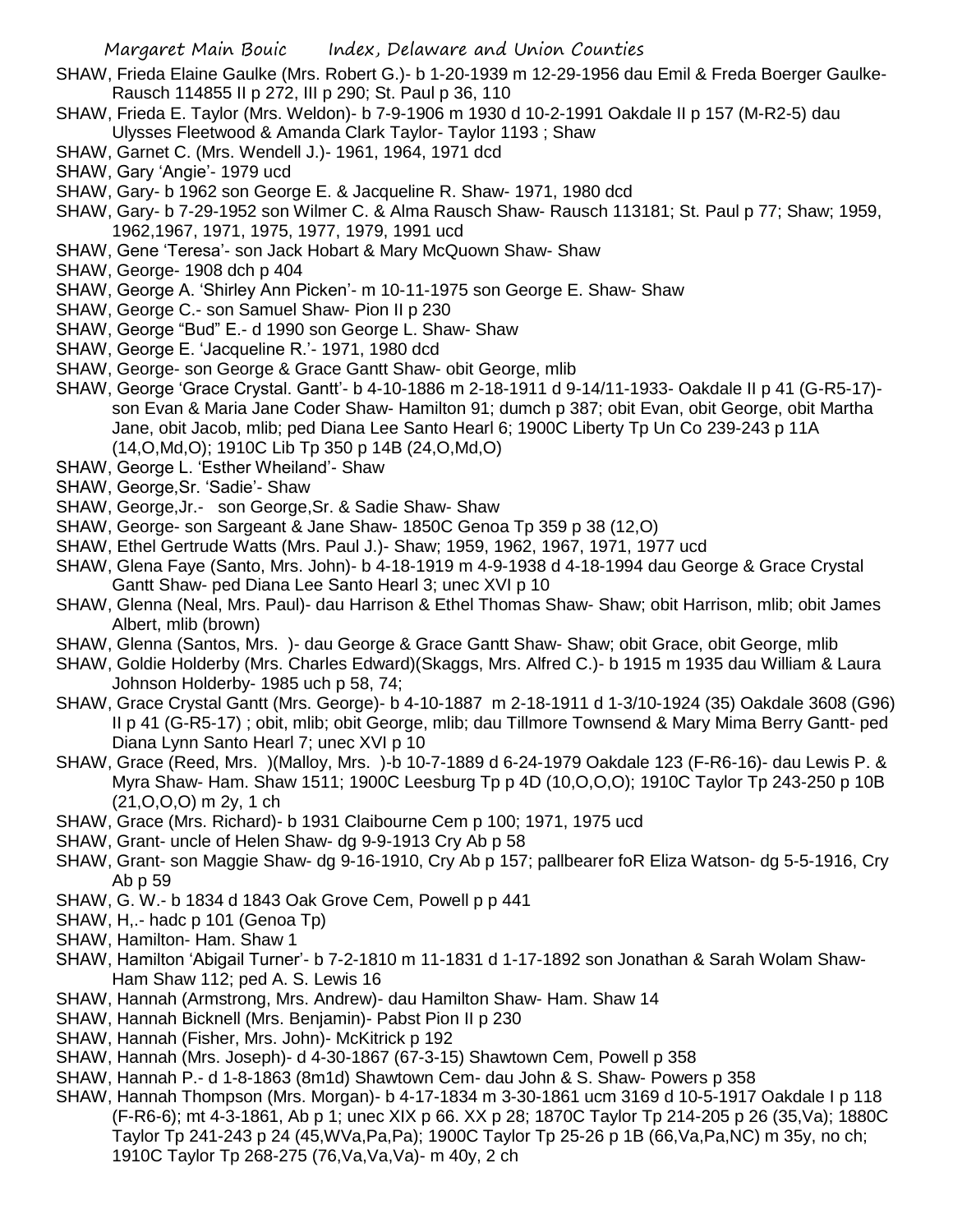SHAW, Hannah Wollam (Mrs. )- dau Baltzer & Mary Magdalene Weaver Wollam- unec IX p 29

- SHAW, Hannah (Woods, Mrs. John)- b 3-18-1830 m 11-3-1863 d 3-7-1866 bur Hardin Co O dau Jonathan & Sarah Wolam Shaw- H. Shaw 11(11)
- SHAW, Harriet- 1870C Harlem Tp 372 (10)
- SHAW, Harriet dau David & Elizabeth Hardenbrook Shaw- dumch p 425
- SHAW, Harriet (Troutman, Mrs. Joseph)- Maugans Anc p 11
- SHAW, Harrison- uccp p 35, appraiser JB 4 p 76
- SHAW, Harrison 'Ann Hutchins'- b 2-20-1813/4 m 3-5/3-1835 d 12-28/30-1885 (71-10-10) Oakdale 242 p 80 (D-R2-29); dumch p 386; Pabst Pion II p 225; Har. Shaw 1; lptw p 87, 89; mt 1-6-1886 p 7c6; Ab p 19; ped Gary Lee Beard 34- unec XVII p 59; ped Dianna Lee Santo Hearl #506 24; unec XVI p 11, 50a; 1850C Paris Tp 606-620 p 93 (40,0Md); 1860C Paris Tp 1239-1230 p 164 (45,Md,Md,Md); 1880C Paris Tp 100-102 p 11 (66)
- SHAW, Harrison 'Ethel Thomas'- b 1-1-1874 m 8-24-1906 d 1947 (73) Oakdale II p 38 (G-R4-23) son Evan & Maria Jane Coder Shaw- obit Jacob W., mlib; Hamilton 84; dumch p 387; 1883 uch V p 681; 1880C Taylor Tp 222-224 p 22 (6,O,Md,O); 1900C Liberty Tp Un Co 243-247 p 11B (26,O,O,O); 1910C Claibourne SP 79 p 38 (36,O,Md,O); obit Arthur, obit James Albert, mlib
- SHAW, Harry/Henry H. 'Margaret L. Rider'- b 9-15-1906 m 5-3-1936 d 9-4-1988 (81) bur Huntsville- son Harrison & Ethel Shaw- Shaw; obit James Albert, obit, Margaret, mlib (brown); obit Harrison, mlib
- SHAW, Harry Harrison 'Myrtle L. Hall'- b 2-8-1879 d 3-18-1948 son Oliver & Sarah Elizabeth Amrine Shaw-Ham. Shaw 157; obit Howard, mlib; mt 9-14-1904 p5c4, Abs p 22; 1880C Liberty Tp Un Co 86-87 p 9 (1,O,Md,O)
- SHAW, Harry J.- son Harry Harrison & Myrtle L. Hall Shaw- Ham. Shaw 1571
- SHAW, Harry 'Mabel'- 1949 ucd
- SHAW, Harry 'Sandra Robinson'- m 11-13-1964 son George L. Shaw- Shaw; 1980 dcd
- SHAW, Harry- brother William A. Shaw- obit William A.,mlib
- SHAW, Harvey/Harry Wood 'Annetta Boyd'- b 10-15-1857 m 5-27-1883 d 3-4-1932 (74) Oakdale 4415 (H62) II p 104 (H-RI-2)- son Jonathan & Nancy Wood Shaw- Alma Shaw Lewis ped 4; 1985 uch p 124, 125; unec VI p 19; 1910C Paris Tp 1250-127 p 7A (53,O,O,O) m 26y
- SHAW, Hayley Danay- b 1-24-1994 dau Scott & Colleen Sheets Shaw- Shaw
- SHAW, Heather- b 1976 dau George E. & Jacqueline R. Shaw- 1980 dcd
- SHAW, Helen A. (Mrs. Carl W,.)- Shaw
- SHAW, Helen D.- dau Harry W. & Annetta Shaw- 1910C Paris Tp 125-127 p 7A (17,O,O,O)
- SHAW, Helen- dau Homer Shaw- funeral Sunday- dg 9-9-1913 Cry Ab p 58
- SHAW, Helen Lane (Scholl, Mrs. Charles J.)(Mrs. John H.)- b 2-7-1917 d 10-4-1992 (78) St. Joseph Cem (Knox Co)- dau Clarence & Stella Ferris Lane- Shaw
- SHAW, Helen Stockdale (Mrs. Rev. Donald V.)- Shaw
- SHAW, Henrietta (Robbins, Mrs. )- dau Aaron & Betsey A. Jenkins Shaw- dumch p 301
- SHAW, Henry- 1870C Harlem Tp p 372 (17)
- SHAW, Henry B.- grandson of Augustus M. Shaw- dcw Bk 3 p 149
- SHAW, Henry C.- b 1840 d 1850 Oak Grove Cem- Powell p 441
- SHAW, Henry 'Elizabeth'- Pabst Pion II p 228
- SHAW, Henry E. 'Marjorie H. Hendrickson'- b 10-21-1906 d 1-18-1999 (92) bur Pa.- son Clarence C. & Martha J. Kern Shaw- Shaw
- SHAW, Henry E. 'Sharon Trout'- (31-1969) Shaw
- SHAW, Dr. Henry H. 'C. Amanda Chamberlain''Mrs. Shipman'- b 1825- son David & Elizabeth Hardenbrook Shaw- Pabst Pion II p 225; dumch p 425
- SHAW, Henry,Jr. 'Sharon'- son Henry E. & Marhorie H. Hendrickson Shaw- Shaw; 1976 dch p 7, 287, Common Pleas Judge
- SHAW, Henry H.- son Oliver & Sarah Amrine Shaw- obit Minnie, mlib; 1880C Liberty Tp 86-87 p 9 (1,O,Md,O)
- SHAW, -----(Shipman, Mrs. )(Mrs. Henry HJ.)- dumch p 426
- SHAW, Henry John 'Caroline Lewis'- d 10-23-1886 (54-4-16) Shawtown Cem- Powell p 358; son John, Jr. & Parmelia Messenger Shaw- dumch p 353; Pabst Pion II p 225
- SHAW, Henry- brother William H. Shaw- obit William A., mlib
- SHAW, Hiram- heir of Augustus M. Shaw- dcw Bk 3 p 149
- SHAW, Homer- pallbearer for Eliza Watson- dg 5-5-1916 Cry Ab p 59, for Mrs. Esther Bauereis, dg 6-30-1916, Cry Ab p 72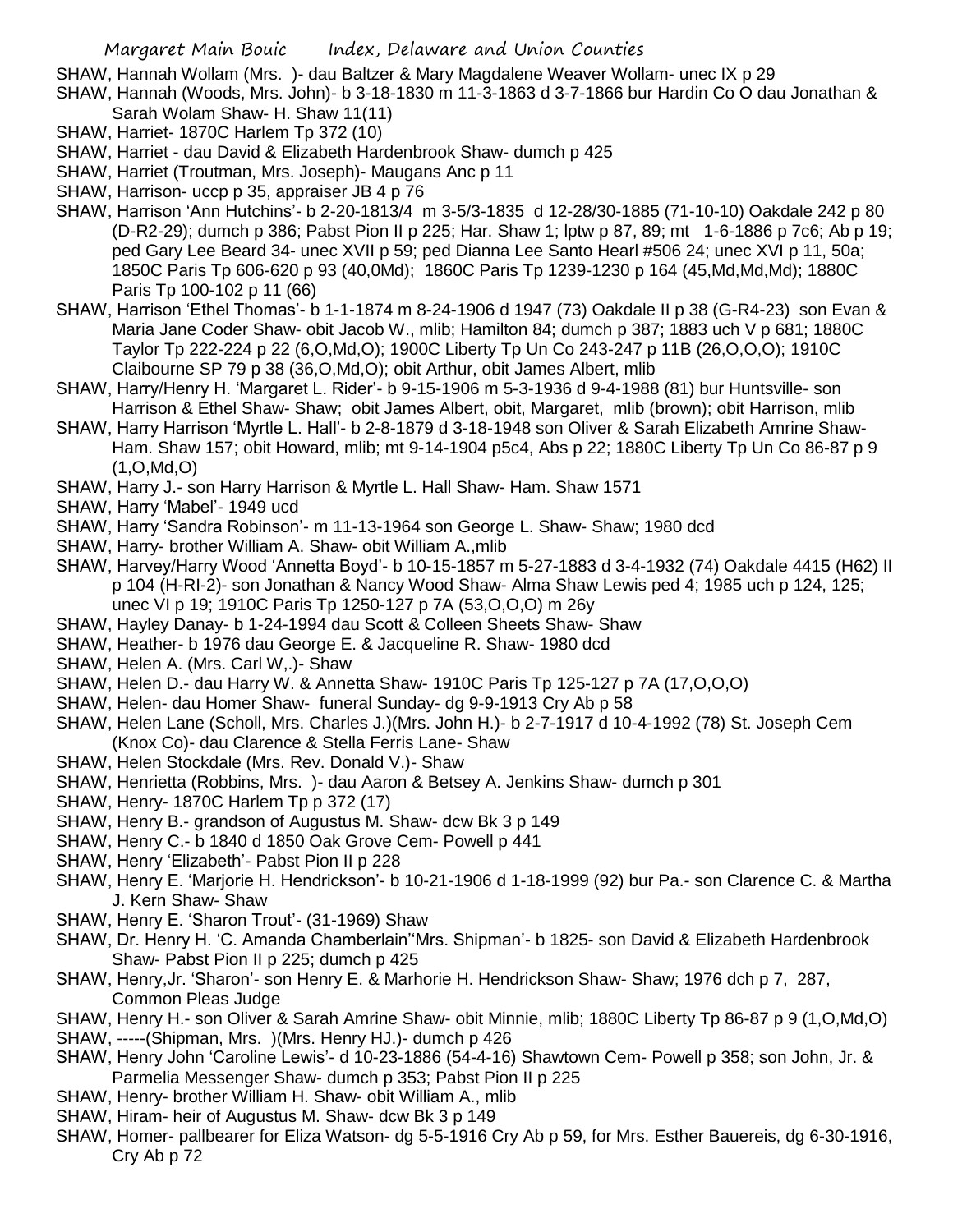- SHAW, Homer- father of Helen Shaw- dg 9-9-1913 Cry Ab p 58
- SHAW, Homer H.- son Maggie Shaw- dg 9-16-1910, Cry Ab p 157
- SHAW, ----(Mrs. Homer)- aunt of N. Coulson Linville- dg 5-5-1914 Cry Ab p 116
- SHAW, Homer 'Betty'- b 10-8-1925 d 8-13-1988 Berkshire Cem- son Frederick M. & Mary Shaw- Shaw
- SHAW, ---- d 10-1-1873 (1m) Genoa Tp ch Howard D & Mary C. Hedden Shaw- dcdeaths
- SHAW, Howard A.- b 7-30-1844 d 10-24-1909 Burnside Cem, Powell p 104; son Sargeant & Jane Shaw-1850C Genoa Tp 359 p 38 (5,O)
- SHAW, Howard 'Martha Janette "Nettie" Anthony'- b 11-10-1873 m 1-24-1895 ucm (Hearl) d 6-18-1938 Oakdale II p 37 (G-R4-17)- son Oliver & Sarah E. Amrine Shaw- obit, obit Minne, mlib;; Ham. Shaw 155; 1880C Liberty Tp 86-87 p 9 (6,O,Md,O); 1910C Taylor Tp 245-252 p 10B (37,O,Md,O) m 14y
- SHAW, Howard- 1900C Taylor Tp 34-35 p 1B (26,O,Md,O) m 5y, obit mlib
- SHAW, Huldah- dau John & Mary Agin Shaw- Ham. Shaw 1156
- SHAW, Hutchins 'Mary A. Amrine'- m 12-25-1870 ucm 4844- son Harrison & Ann Hutchin Shaw- dumch p 386; Har. Shaw 16; 1850C Paris Tp 606-620 p 93 (6,O); 1860C Paris Tp 1239-1230 p 164 (15,Md) 1880C Paris Tp 101-103 p 11 (35,O,Md,Md)
- SHAW, Ida- 1870C Troy Tp p 522 (1)
- SHAW, Ida A.- d 7-1-1867 (2-3-11) Shawtown Cem- Powell p 358 dau Luther & Ann
- SHAW, Ida Bertilla Alexander (Mrs. LeRoy Bernard)- Shaw; 1985 uch p 74
- SHAW, Ida B. Randall (Mrs. Edward M.)- m 3-9-1889 ucm (Hearl)
- SHAW, Ida (Duennich, Mrs. August)- m 6-4-1896 ucm (Hearl)
- SHAW, Imogene- dau Jonathan Walter & Imogene Skunk Shaw- dumch p 302
- SHAW, Imogene Skunk (Mrs. Jonathan Walter)- dumch p 302
- SHAW, Inez Elizabeth Green (Mrs. Jacob W.)-b 3-29-1871/2 m 1-1-1895 ucm (Hearl) d 3-15-1948 Oakdale I p 97 (D-R9-2) dau Joseph T. & Melvina Swick Green- obit, mlib; 1910C Liberty Tp Un Co 346 p 14B (37,O,Va,O)- m 15y, 3 ch, 2 living
- SHAW, Inez (Sackett, Mrs. Howard)- dau William B. & Josephine Gardiner Shaw- dcq Marian Smith Hagelgans 3; dg 8-12-1910, Cry Ab p 145
- SHAW, Iona (Stewart, Mrs. )- sister Rev. Donald V. Shaw- Shaw
- SHAW, Irene Gardner (Merrick, Mrs. William B.)- dau R. C. Gardiner- 1880 dch p 702
- SHAW, Isaac J.- d 9-23-1836 (3m27d) Shawtown Cem- son Joseph & Mary- Powell p 359
- SHAW, Isaac 'Margaret Ashwell'- m 3-18-1841 dcm; Pabst Pion II p 226
- SHAW, Isabella (Knowlton, Mrs. Charles Clark)- Pabst Pion II p 230
- SHAW, Iva F (Mrs. John W.)- 1964, 1969, 1971, 1980 dcd
- SHAW, Jacqueline R. (Mrs. George E.)- 1971, 1980 dcd
- SHAW, Jacob Allen- b 4-4-1994 son Tony & Chris Julina Shaw- Shaw
- SHAW, Jacob Andrew- b 3-14-1991 son John & Jennifer Shaw- Shaw
- SHAW, Jacob W. 'Inez Elizabeth Green'- b 1871 m 1-1-1895 ucm (Hearl) d 7-7-1935 (64) Oakdale I p 77 (D-R9-2); obit Inez, obit Martha Jane, mlib; obit, mlib; 1880C Taylor Tp 222- 224 p 22 (8 ,Md,O); 1910C Liberty Tp Un Co 346 p 14B (38,O,Md,O)
- SHAW, Jacob W.- son Evan & Maria Jane Coder Shaw- Hamilton 85; dumch p 387; obit George, mlib
- SHAW, Jack- grandfather of Jo Anna Millington Fields-1985 uch p 98
- SHAW, Jack Hobart 'Mary McQuown'-b 4-5-1912 m 6-29-1947 d 11-27-1999 (87) North Greenfield Cem- son William & Nellie Hobart Shaw- Shaw
- SHAW, James- 1980 dcd.
- SHAW, James- d 9-18-1883 (59-10-13) Ebenezer Cem, Powell p 327
- SHAW, James B.- 1908 dch p 90, 100
- SHAW, James B. 'Alma Lewis'- son Jonathan,Jr. & Mary Ann Barry Shaw- dumch p 302
- SHAW, James B.- b 9-23-1798 son Thomas & Martha Shaw- Pabst Pion II p 232
- SHAW, James- b 1959 son Clyde & Patricia Shaw- 1969 dcd
- SHAW, James Edward 'Carol Jean Whalen''Balice Harris Cathal'- b 1935 m 1954 (2) 1973 son Charles Edward & Goldie Holderby Shaw- 1985 uch p 74
- SHAW, James F. Franklin- d 1-16-1873 (15y9m) Ebenezer Cem, Powell p 327- son J. & E.
- SHAW, James G.- son William Bruce & Mary Alice Curtis Shaw- Shaw
- SHAW, Jim 'Ginny'- Shaw
- SHAW, son of James Shaw (15) killed loading gun, Delaware unec III p 10 April 1852
- SHAW, James- son Hamilton Shaw- Ham. Shaw 12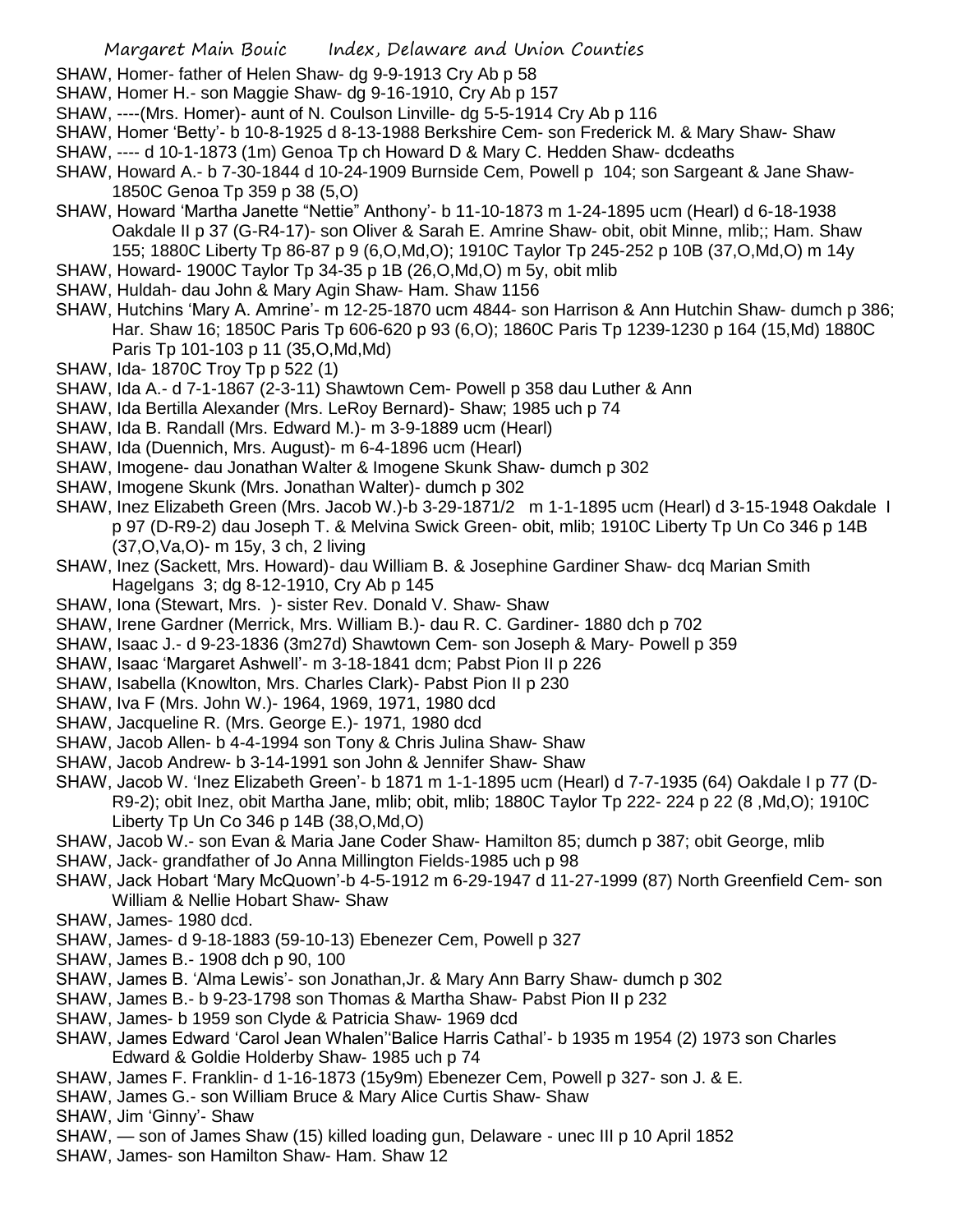- SHAW, James A.- son Henry & Margaret L. Rider Shaw- obit Margaret, mlib (brown)
- SHAW, James Albert- b 3-12-1919 d 12-27-1976 bur Huntsville- son Harrison & Ethel Thomas Shaw- Shaw; obit, mlib (brown)
- SHAW, James Arthur- b 7-12-1909 son Charles Arthur & Myrtle Christine Thompson Shaw- Millcreek Tp, birth record, unec VIII p 57
- SHAW, James- d 10-3-1849 (1-1- )Peoria Cem, Un Ch Ch Cem, lptw p 89 son H. & A.
- SHAW, James B.- dissolution of Shaw-Bruck-Corwin- unec V p 32
- SHAW, James Ira. 'Margaret Elizabeth Robinson'"Ginny"- m 9-6-1959 d 3-25-1997 (56) Fairview Mem. Pkson George L. Shaw- Shaw
- SHAW, James L.- 1983, 1991 ucd
- SHAW, James L. 'Sarah'- b 1795 d 5-2-1882 (87-1-9) dcdeaths; Oak Grove Cem, Powell p 441; 1880 dch p 702; dcq Mary Sackett Amrhein 12; 1840C Berlin Tp p 206 (40-50); 1835 men p 24 #192 p 40 Delaware Tp; 1870C Berlin Tp p 235 (74\*)
- SHAW, James 'Mary Brown'- b 1-9-1694 m 12-11-1718 d 12-3-1761 son John & Susannah Shaw- dcc Cuba Faust Vance 192 ; dcc Richard Gillette 368
- SHAW, James Perry 'Anna Lee McGee'- m 1924 d 12-13-1951- Shaw
- SHAW, James P. son James Perry & Anna Lee McGee Shaw- Shaw
- SHAW, James Steven 'Tricia'- b 10-12-1954 son James Wood & Kathy Lemley Shaw- 1985 uch p 124; Hamilton 153451; Graham 1453451; 181451; Bouic 126451; Turney 7; unec XXII p 34, 58 #723, research Myers, Shaw
- SHAW, James Wood 'Kathryn Jean Lemley'- b 11-3-1931 m 9-20-1952 son Orrin & Ruth Hamilton Shaw-Hamilton 15345; Graham 145345, 181645; Bouic 12645; Turney 6,7; 1985 uch p 124, 125; obit Orrin, mlib; 1949 1977, 1991 ucd; unec XVI p 2
- SHAW, James W.- son Samuel Shaw- Pabst Pion II p 229
- SHAW, Jane (Dickey, Mrs. Moses)- dau Hamilton Shaw- Ham. Shaw 13
- SHAW, Jane- b 8-29-1849 d 7-12-1881 dau Jonathan & Mary Montgomery Shaw- Ham. Shaw 1183
- SHAW, Jane Montgomery (Mrs. John)- Ham. Shaw (115)
- SHAW, Jane (Powers, Mrs. )(Sterns, Mrs. )- dau John & Elizabeth Brown Shaw- dumch p 300; Pabst Pion II p 225; Powers Pat p 158, 175, 203
- SHAW, Jane (Mrs. Sargeant)- d 5-19-1880 (77-10-14) Burnside Cem, Powell p o 105; 1850C Genoa Tp 359 p 37 (48,O); 1870C Genoa Tp p 355 (68)
- SHAW, Jasper- 1870C Delaware Town p 330 (17)
- SHAW, Jasper N.- b 1861 son Thomas & Martha Martin Shaw- Pabst Pion II p 231
- SHAW, Jeanne- dau Homer E. & Betty Shaw- Shaw
- SHEETS, Jeff D.- 1870C Genoa Tp p 360 (8)
- SHAW, Jefferson- b 5-12-1837 d 10-24-1896 Shawtown Cem- Powell p 358
- SHAW, Jenna L. Graham (Mrs. )- b 10-17-1933 d 8-1-2000 (66) Greenmound Cem- dau James C. & Ada Mills Graham- Shaw
- SHAW, Jennie (Bonham, Mrs. W.)- dau Evan & Maria Jane Coder Shaw- Hamilton 88; dumch p 387; obit Jacob W, obit Martha Jane, obit George, obit Arthur, obit Evan, mlib; 1880C Taylor Tp 222-224 p 22 (2,O,Md,O)
- SHAW, Jennie Cutler- b 1876 d 1936- Marlborough Cem.Cem p 192
- SHAW, Jennie- b 9-11-1877 Liberty Tp del Co- dau David & Addie Hays Shaw- 1880 dch p 672; dcbirths
- SHAW, Jennie E.- b 9-23-1899 Genoa Tp dau Lee A. & Charlotte Miller Shaw- dcbirths
- SHAW, Jennie L.- dau Charles & Flora Carr Shaw- Asp 2155-5
- SHAW, Jennie (Maine, Mrs. Edwin Everett)- m 12-5-1899 Asp 2236
- SHAW, Jennifer (Mrs. John)- Shaw
- SHAW, Jeremiah,Jr.- Pabst Pion II p 232
- SHAW, Jerry- ch Harry & Mabel Shaw- 1949 ucd
- SHAW, Jess 'Opal Scholfield'- Shaw
- SHAW, Jessalyn Case (Mrs. William)- d 12-10-1972 (79) Oak Grove Cem- Shaw
- SHAW, Jesse 'Chloe Jane Shaw'- dumch p 353; Pabst Pion II p 225
- SHAW, Jesse 'Phebe Prindle'- b 3-30-1823 m 8-29-1844 d 12-8-1903 Shawtown Cem- Powell p 358; Pabst Pion II p 226
- SHAW, Jessie M.- d 1-5-1889 (20-3-27) dcdeaths- dau William P. & Josephine Gardiner Shaw- 1880 dch p 702; 1870C Berlin Tp p 235 (1)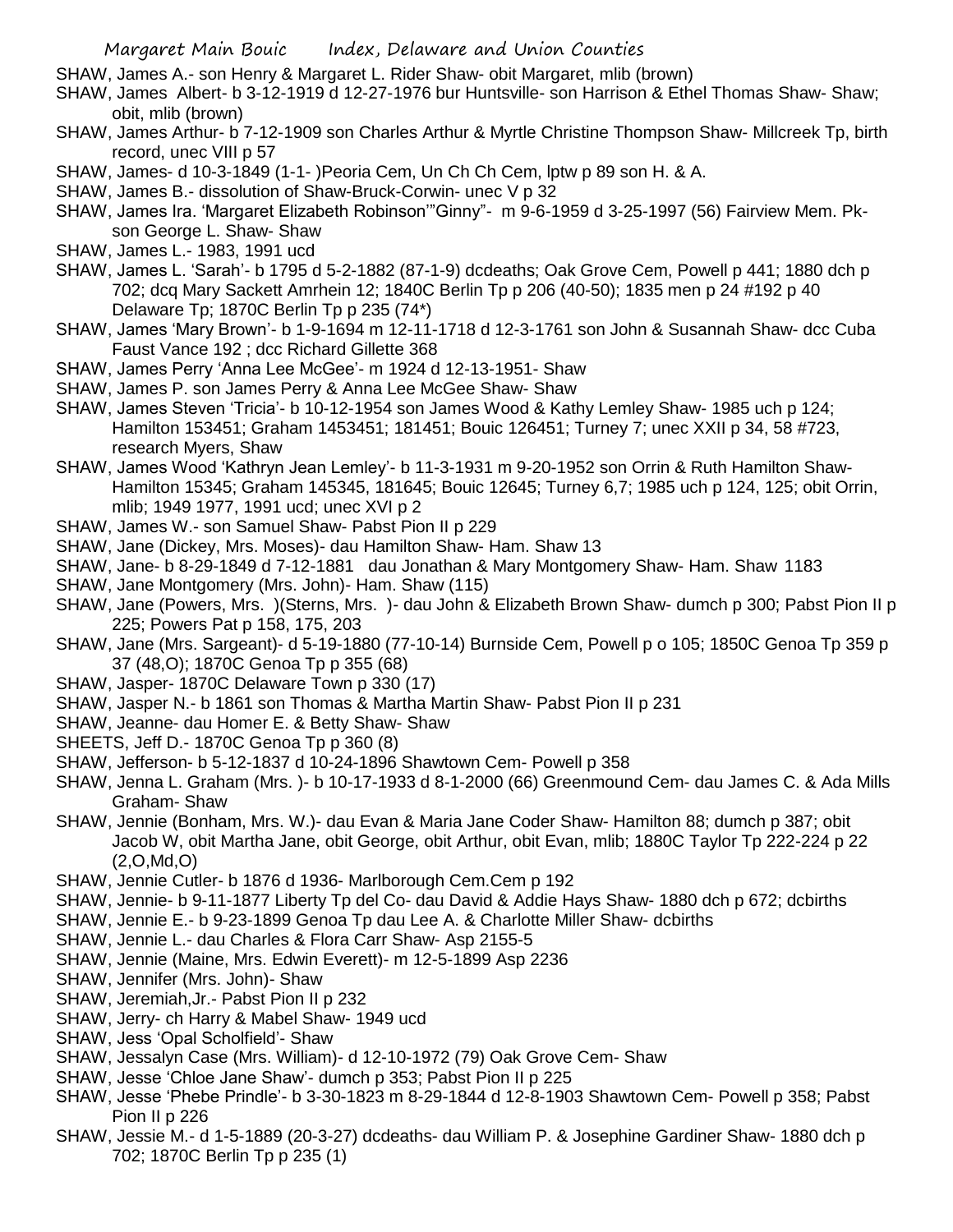- SHAW, J. F.- hmp p 144
- SHAW, Jill Diane (Ambrose, Mrs. )- dau Leonard & Doris I. Ruggles Shaw- Shaw
- SHAW, Joahna- 1870C Troy Tp p 522 (43)
- SHAW, Joan M. (Mrs. Mickey D.)- 1980 dcd
- SHAW, Joel Grant- d 2-8-1869 (5m20d) Shawtown Cem, Powell p 358 son Jesse & Jane
- SHAW, Joel 'Maggie Kratt'- dumch p 391
- SHAW, Joel T.- son John L. & Mary P. Todd Shaw- dumch p 301
- SHAW, John- 1835 men p 64 #74 p 120 Westfield Tp
- SHAW, John- Pabst Pion II p 230; Powers p 278
- SHAW, John- 1870C Scioto Tp p 482 (67\*)
- SHAW, John 'Alice Phillips'- Pabst Pion II p 230
- SHAW, John C.- son John H. Shaw- Shaw
- SHAW, John Combs- son Samuel & Elizabeth Shroyer Shaw- Pabst Pion II p 228
- SHAW, John 'Elizabeth Bolton'- b 1807 d 1875 Pabst Pion II p 230; 1976 dch p 12, 18
- SHAW, John 'Elizabeth Brown' b 1-9-1761 m 10-17-1782 d 6-15-1846 (86) Shawtown Cem, Powell p 358- Rev. War- son Jonathan & Sarah Goode Shaw- dcc Cuba Faust Vance 48; dcc Richard Gillette 92, dumch p 300; 1880 dch p 317, 319, 537, 539; 1908 dch p 451, 476; Pabst 8 p 81; Pabst Pion II p 225, 228; Powers Pat p 175, 203
- SHAW, John- son Hamilton & Abigail Turner Shaw- Ham. Shaw 1123
- SHAW, John H.- 1870C Delaware Town p 317 (17)
- SHAW, John 'Jane Montgomery''Mary Agin'- b 5-7-1816 d 8-1-1887 bur Hancock Co, O.- son Jonathan & Sarah Wolam Shaw- Hamilton Shaw 115
- SHAW, John 'Jennifer'- Shaw
- SHAW, John,Jr.- son John & Elizabeth Brown Shaw- dumch p 300; Pabst 8 p 81; Pabst Pion II p 224, 225
- SHAW, John- b 4-12-1845 d 8-25-1864 son Jonathan & Mary Montgomery Shaw- Ham. Shaw 1181
- SHAW, John,Sr.- b 7-6-1797 d 6-6-1860- son John Shaw- dumch p 353; Pabst Pion II p 224, 225
- SHAW, John 'Keziah South'- Pabst Pion II p 232
- SHAW, John,Jr. 'Permelia Messenger'- b 4-10-1807 m 1826 d 6-6-1860 (62y11m)- Shawtown Cem, Powell p 358; Pabst Pion II p 224; dcga p 33 Del Pat & Fr Chron
- SHAW, John 'Helen R. Lane'- Shaw
- SHAW, John LeGrand- son John L. & Mary P. Todd Shaw- dumch p 301
- SHAW, John L. 'Elizabeth Merritt''Mary P. Todd'- son Jonathan,Sr. & Ruth Welch Shaw- dumch p 301
- SHAW, John Lincoln 'Minerva Oliver'- son Jonathan Jr. & Mary Ann Barry Shaw- dumch p 302
- SHAW, John 'Susan Cain'- m 9-20-1846 Pabst Pion II p 226
- SHAW, John 'Susannah'- dcc Cuba Faust Vance 384
- SHAW, John- son Susannah- dcc Richard Gillette 736
- SHAW, John W. 'Iva F.'- 1964, 1969, 1971, 1980 dcd
- SHAW, John W. 'Mary Williams'- son John & Elizabeth Bolton Shaw- Pabst Pion II p 231
- SHAW, Jonathan- 1835 men p 64 #69 p 120 Westfield Tp
- SHAW, Deacon Jonathan 'Bethia Hall'- Pabst Pion II p 230
- SHAW, Jonathan- son Hamilton & Abagail Turner Shaw- Ham. Shaw 1122
- SHAW, Jonathon- son John & Jane Montgomery Shaw- H. Shaw 1153
- SHAW, Jonathan 'Lydia Gushee'- Pabst Pion II p 230
- SHAW, Jonathan, Jr.'Mary Ann Barry'- b 9-11-1821 m 11-7-1839 son Jonathan Sr. & Ruth Welch Shawdumch p 246, 300, 301, 302, 497; Pabst Pion II p 225, 226
- SHAW, Jonthan 'Mary Montgomery''Margart Walker'- m(2) 5-4-1864 son Jonathan & Mary Wolam Shaw- Ham. Shaw 118
- SHAW, Jonathan 'Nancy Wood'- b 1-14-1834 Ada m 11-6-1856 d 11-22-1908
- SHAW, Jonathan Sr.'Ruth Welch'- b 1-24-1787 m 12-16-1806 onwq I, d 11-23-1852 (65-10-23) Shawtown Cem, Powell p p 358, 361, 365, 368; Pabst Pion II p 224, 225- son John & Elizabeth Brown Shaw- dcc Cuba Faust Vance 24; Richard Gillette 46; dumch p 300; dcga p 45, 49
- SHAW, Jonathan 'Sarah Goode'-b 6-15-1730 m 12-21-1752 d 5-24-1790 son James & Mary Brown Shaw- dcc Cuba Faust Vance 96; dcc Richard Gillette 184
- SHAW, Jonathan 'Sarah Wolam'- b 6-1785 m 1804 d 5-28-1867 bur Bluffton- son Hamilton Shaw- Ham. Shaw 11; ped Alma Shaw Lewis 32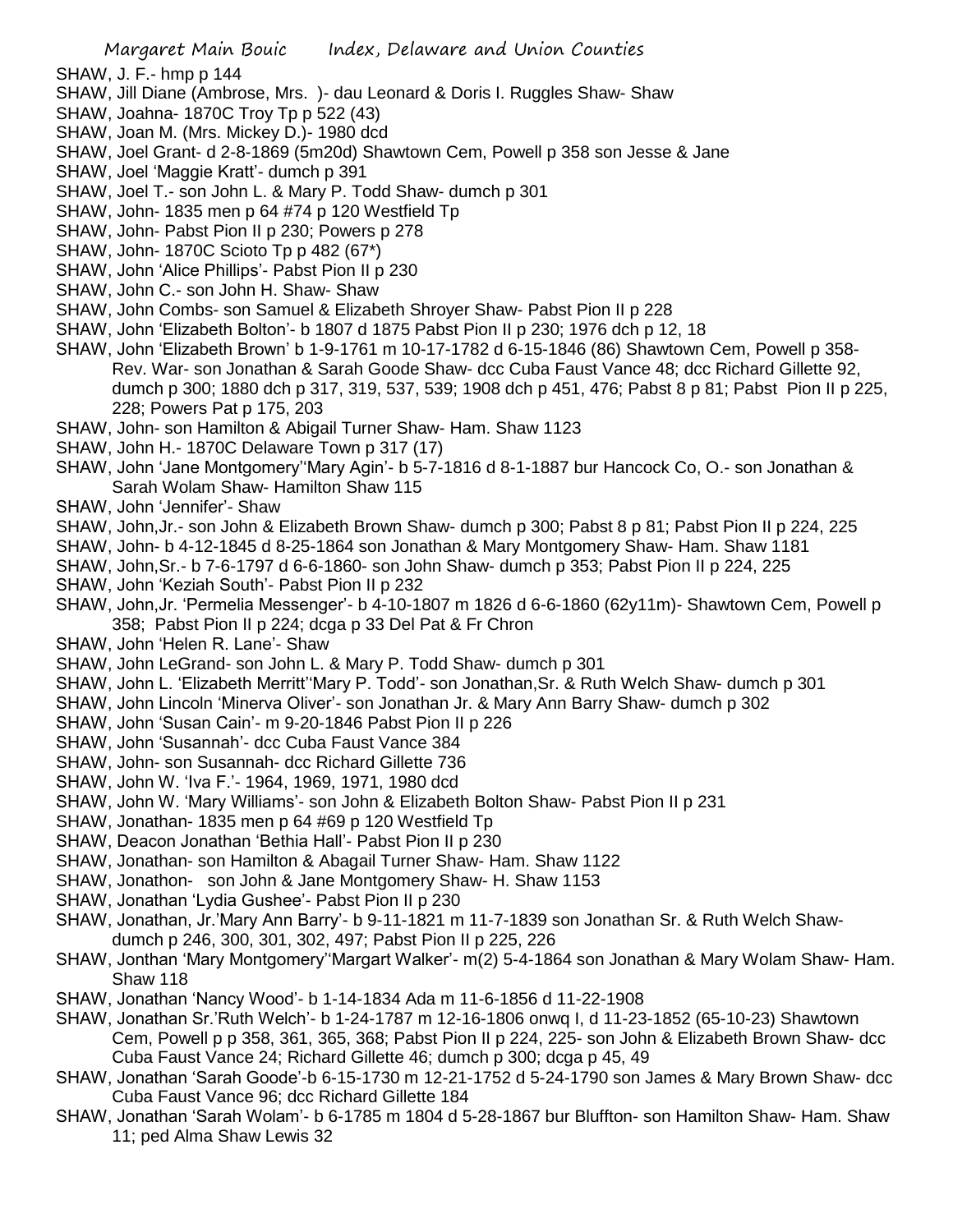- SHAW, Jonathan Walter 'Eva Ensign''Imogene Skunk'- son Jonathan,Jr. & Mary Ann Barry Shaw- dumch p 302
- SHAW, Joseph- 1835 men p 65 #79 p 121 Westfield Tp
- SHAW, Joseph 'Hannah'- d 5-4-1876 (83-8-19) Shawtown cem, Powell p 358
- SHAW, Joseph- son John & Elizabeth Brown Shaw- dumch p 300; Pabst 8 p 81; Pabst Pion II p 225; 1820C
- SHAW, Joseph- b 8-3-1820 d young- son Jonathan & Mary Wolam Shaw- Ha. Shaw 117
- SHAW, Joseph 'Lucy Ann Kanada'- m 2-3-1851 ucm 1635; unec XIV p 47
- SHAW, Joseph M.- son Samuel Shaw- Pabst Pion II p 230
- SHAW, Josephine- b 1847 d 12-3-1873 (26-9-10) dcdeaths; Oak Grove Cem, Powell p 441; 1870C Berlin Tp 317 (23)
- SHAW, Josephine Gardiner (Mrs. William B.)- d 12-3-1872 Berlin Tp dg 12-12-1872 Cry Ab p --dau Reuben C. & Susan Mauck Gardner- dcq Marian Smith Hagelgans 17; 1880 dch p 702
- SHAW, Josephine (Ward, Mrs. )- dau Harrison & Ethel Thomas Shaw- Shaw; obit Harrison, obit William A, mlib
- SHAW, Joyce Suzanne (Collier, Mrs. Richard)- dau G. Lynn & Sue Ellen Moyer Shaw- Shaw
- SHAW, J. T.- son A. W. Shaw- dg 2-25-1916, Cry Ab p 29
- SHAW, Juanita Grace (Mrs. Richard D.)- 1979, 1981, 1983, 1991 ucd
- SHAW, Judy (Gillen, Mrs. )- dau James Albert Shaw- Shaw; obit James Albert, mlib (brown)
- SHAW, Judy- dau Homer E. & Betty Shaw- Shaw
- SHAW, Judy (Schack, Mrs. Jay)- dau Henry H. & Margaret L. Rider Shaw- Shaw
- SHAW, Julie- b 1972 dau Harry & Sandra Robinson Shaw- Shaw; 1980 dcd
- SHAW, J. W.- dumch p 220
- SHAW, K.- dau Jonathan & Margaret Walker Shaw- Ham. Shaw 1188
- SHAW, Karin Sue- dau Allen B. & Margaret Shaw- 1961(6), 1964 dcd; 1977, 1979 ucd; engaged to David Paul **Gregg**
- SHAW, Kate M.- sister James S. Bowers- dg 9-5-1916, Cry Ab p 90
- SHAW, Katey- 1870C Harlem Tp p 372 (3m)
- SHAW, Katherine- 1961, 1964 dcd, Liberty Tp
- SHAW, Kathrine Schwab (Mrs. Emmitt)- parents of Wilmer C. Shaw- Shaw
- SHAW, Kathryn (Mrs. )-d 12-19-1972 mother Wilmer Shaw- Shaw; obit, mlib (brown)
- SHAW, Kathryn Jean Lemley (Mrs. James Wood)- m 9-20-1952; 1985 uch p 124, 125; Graham (145345),
- (181645) Hamilton (15345); Bouic (12645); Turney ; 1977, 1991 ucd; unec XVI p 2
- SHAW, Kavil L.- b 6-21-1888 Concord Tp dau H. H. & Marth L. Miller Shaw- dcbirths
- SHAW, Kenneth- son Jess & Opal Scholfield Shaw- Shaw
- SHAW, Kenneth- son Roy B. & Ida Alexander Shaw- Shaw
- SHAW, Kerry- son Jack Hobart & Mary McQuown Shaw- Shaw
- SHAW, Kevin James- b 1966 son James Edward & Carol Jean Whalen Shaw- 1985 uch p 74
- SHAW, Keziah South (Mrs. John)- Pabst Pion II p 232
- SHAW, Kim- ch Allen B. & Margaret Shaw- 1961(8), 1964 dcd
- SHAW, LaDene (Hammer, Mrs. Charles)- dau Jess & Opal Scholfield Shaw- Shaw
- SHAW, Lafayette- b 6-29-1887 Delaware Town son Newton & Laura F. Garron Shaw- dcbirths
- SHAW, Larry E.- son Carl W. son Carl W. Shaw- Shaw
- SHAW, Larry- son Jess & Opal Scholfield Shaw- Shaw
- SMITH, Laura- b 3-21-1893 dau Mitten & Lara Gatton Shaw- dcbirths
- SHAW, Laurie (Coutts, Mrs. )(17-1976) dau William & Mary A. Powell Shaw- Shaw
- SHAW, Laverna M.- dau Howard & Martha J. Anthony Shaw- Oakdale II p 37 (G-R4-17); 1910C Taylor Tp 245-252 p 10B (6,O,O,O)
- SHAW, Lavina A.- 1870C Delaware Town p 317 (4)
- SHAW, Lawrence 'Marie'- 1973, 1975, 1977, 1979 ucd
- SHAW, Lell A.- 1870C Genoa Tp p 360 (60
- SHAW, Lelland- Pabst 8 p 72
- SHAW, Leman- son Clarence F. & Coral Sloan Shaw- dumch p 353
- SHAW, Leon J. 'Mary Grimes'- b 6-11-1920 d 11-21-1987 (67) bur Urbana- son Roy B. & Ida Alexander Shaw-Shaw
- SHAW, Leona (Hild, Mrs. Wilbur)- dau Roy B. & Ida Alexander Shaw- Shaw
- SHAW, Leonard 'Donna'- brother Dorothy E. Shaw Boggess- Shaw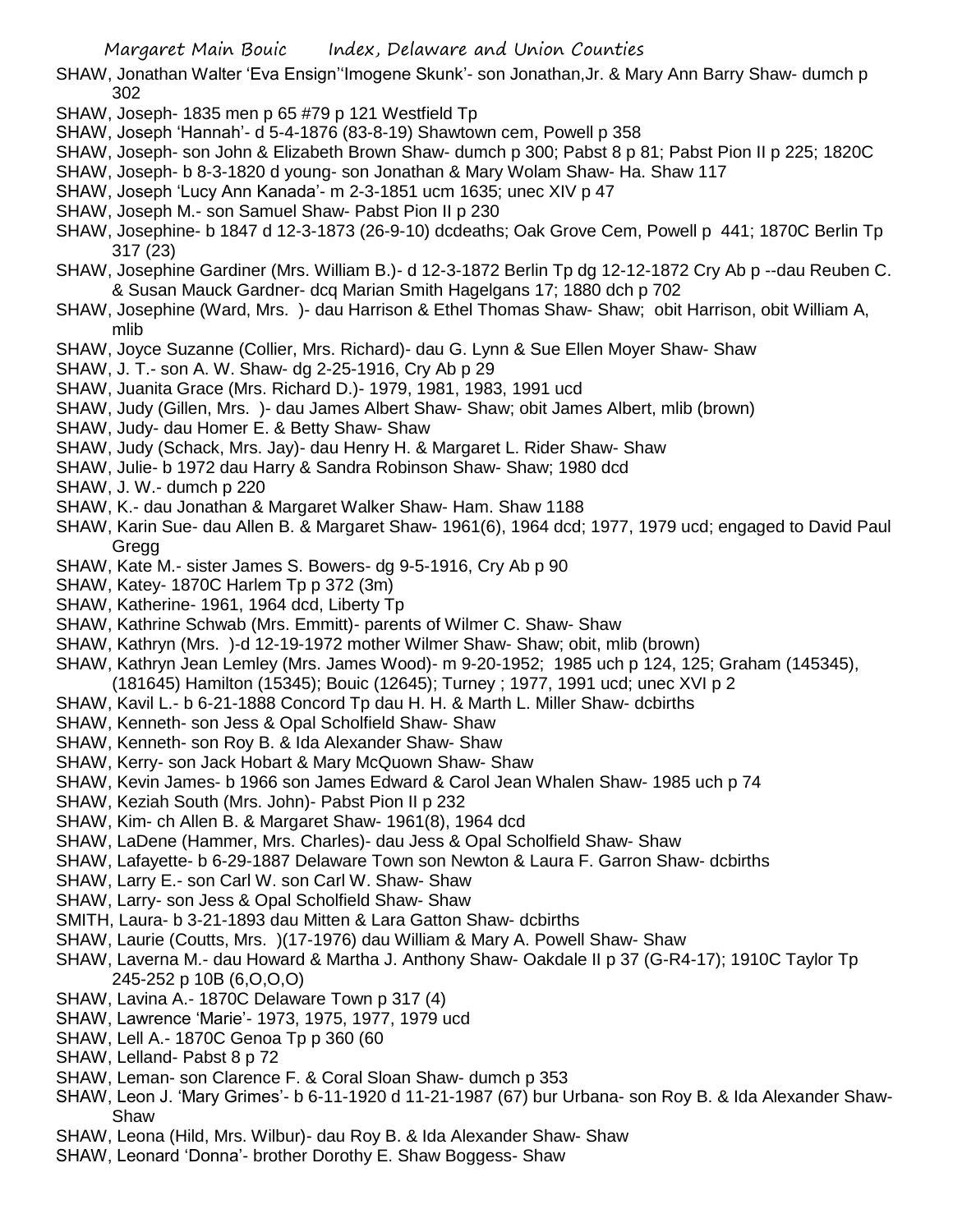- SHAW, Leonard L. 'Doris I. Ruggles'- Shaw; 1980 dcd
- SHAW, Leonard 'Tammy Jackson'- son Harry Shaw- Shaw
- SHAW, Leroy Bernard 'Ida Bertilla Alexander'- 1985 uch p 74
- SHAW, Leroy S.- b 1-5-1844 son Alexander Shaw- Pabst Pion II p 229, 231
- SHAW, Lester- son Harrison & Ethel Thomas Shaw- Shaw; obit Harrison, mlib; 1910C Claibourne SP p 79 (3B) (2,O,O,O)
- SHAW, Lester- 11-20-1895 Genoa Tp son Lell & Charlotte Miller Shaw- dcbirths
- SHAW, Lester T. 'Ada J.'- 1979, 1981, 1983 ucd
- SHAW, Lester- brother William A. Shaw- obit William A., mlib
- SHAW, Letty J.- 1870C GenoaTp p 360 (12)
- SHAW, Leutrellice- son Hutchins & Mary A. Amrine Shaw- 1880C Paris Tp 101-103 p 11 )8,O,O,O)
- SHAW, Leveina- dau Howard & Martha Janette Anthony Shaw- Ham. Shaw 1552
- SHAW, Levi 'Josehine Gardiner'- son Luther & Ann conklin Shaw- dcq CFV:6; dumch p 301
- SHAW, Lewis P. 'Myra Judy'- b 12-15-1865 m 1-12-1888 ucm (Hearl)- son Oliver & Sarah Elizabeth Amrine Shaw- Ham. Shaw 151; 1870C Liberty Tp Un Co 96 p 12 (4,O); 1880C Lib Tp 86-87 p 9 (14,O,Md,O); 1910C Taylor Tp 243-250 p 10B (44,O,Md,O) m 22y
- SHAW, Lewis W. 'Annis J. Cooper'- b 4-12-1873 m 12-18-1901 d 4-23-1957 Oakdale II p 157 (M-R23-5)- son Sylvester B. & Caroline Shaw- Shaw; 1910C Allen Tp 83-85 p 4A (37,O,O,O) m 8y
- SHAW, Libby Lou Weidman (Mrs. Ronnie Paul- m 12-18-1976 dau Conrad Weidman- Shaw
- SHAW, Lillian (Lake, Mrs. )- dau Harrison & Ethel Thomas Shaw- Shaw- obit William S, mlib; obit James Albert, mlib (brown)
- SHAW, Lillian (Turner, Mrs. )- dau Harrison Shaw- obit Harrison, mlib
- SHAW, Lillie Anna (Mrs. )- d 6-1-1979 (90) bur Galena- Shaw; 1964, 1969, 1971 dcd
- SHAW, Linda b 1952 dau Michael P. & Sherri A. Shaw- 1969 dcd
- SHAW, Linda (Mrs. )- dau Jerome Lewis- dg 10-25-1910, Cry Ab p 167
- SHAW, Linda- b 1954 dau Paul J. & Gertrude E. Shaw- 1959, 1967 ucd
- SHAW, Lisa (Mrs. Doug)- Shaw
- SHAW, Lisa (Mrs. Mike)- Shaw
- SHAW, Livonia (Mrs. William)- d 8-9-1843 (35y3m) Hamilton Cem, Claibourne Cem p 114
- SHAW, Lodemia Dodge (Mrs. Daniel D)- m 8-25-1839 dcm- Pabst Pion II p 226
- SHAW, Lorri (Metheney, Mrs. )- b 1968 ch Harry & Sandra Robinson Shaw- Shaw; 1980 dcd
- SHAW, Louis 'Myra'- b 12-1865 d 4-4-1930 (64) 1985 uch p 4241 (F-90) I p 123 (F-R6-16); 1900C Leesburg Tp 81 p 4A (34,O,Md,O)- m 12y
- SHAW, Louisa C.- will, dcw Bk 2 p 437
- SHAW, Louise (Bell, Mrs. Charles D.)- dau William Bruce & Mary Alice Curtis Shaw- Shaw
- SHAW, Louise (Duchene, Mrs. )- dau Edward Lee & May Philo Shaw- Shaw
- SHAW, Lowell E. 'Norma J.'- Shaw; 1975, 1977, 1979, 1983 ucd
- SHAW, Loyal- son Clarence & Cecil I. George Shaw- Shaw
- SHAW, L. P.- 1915 uch p 539
- SHAW, Lucille Finch (Mrs. Floyd L.)- obit Floyd L.mlib (brown)
- SHAW, Lucretia (Mrs. Isaac M.)- d 1-12-1840 (31y) Shawtown Cem- Powell p 359
- SHAW, Lucy- d 9-11-1900 (72) Brown Tp, dcdeaths
- SHAW, Lucy- 1850C Delaware Town 1131 p 86 (81,O)
- SHAW, Lucy A.- 1870C Delaware Town p 317 (47\*)
- SHAW, Lucy Ann Kanada (Mrs. Joseph)- m 2-3-1851 ucm 1635; unec XIV p 47
- SHAW, Lucy A. Youell (Mrs. D)- d 12-26-1869 (20-4-23) Old Liberty Churchyard- Powell p 151- dau J. R. & P. V. Youell
- SHAW, Lucy Louise Brown (Mrs. Fred)- b 9-8-1901 m 1929 d 11-21-1963 bur Claibourne p 89 dau William J. & Emma Brown- Shaw
- SHAW, Lucy Tufts (Mrs. Amyntas)- Pabst Pion II p 230
- SHAW, Lurissa A.- Pabst 6 p 85, 88
- SHAW, Luther 'Elizabeth "Betsey" Ashwell' 'Ann Conklin'- b ca 1824 m 12-15-1842 (2) 11-17-1846 d 4-17- 1889 son Jonathan & Ruth Welch Shaw- dcc Cuba Faust Vance 12 ; dumch p 301; Pabst Pion p 226
- SHAW, Luther 'Virginia'- Pabst Pion II p 231
- SHAW, L. W.- 1915 uch p 149 Mrs. L. W.- 1915 uch p 149
- SHAW, Lydia Gushee (Mrs. Jonathan)- Pabst Pion II p 230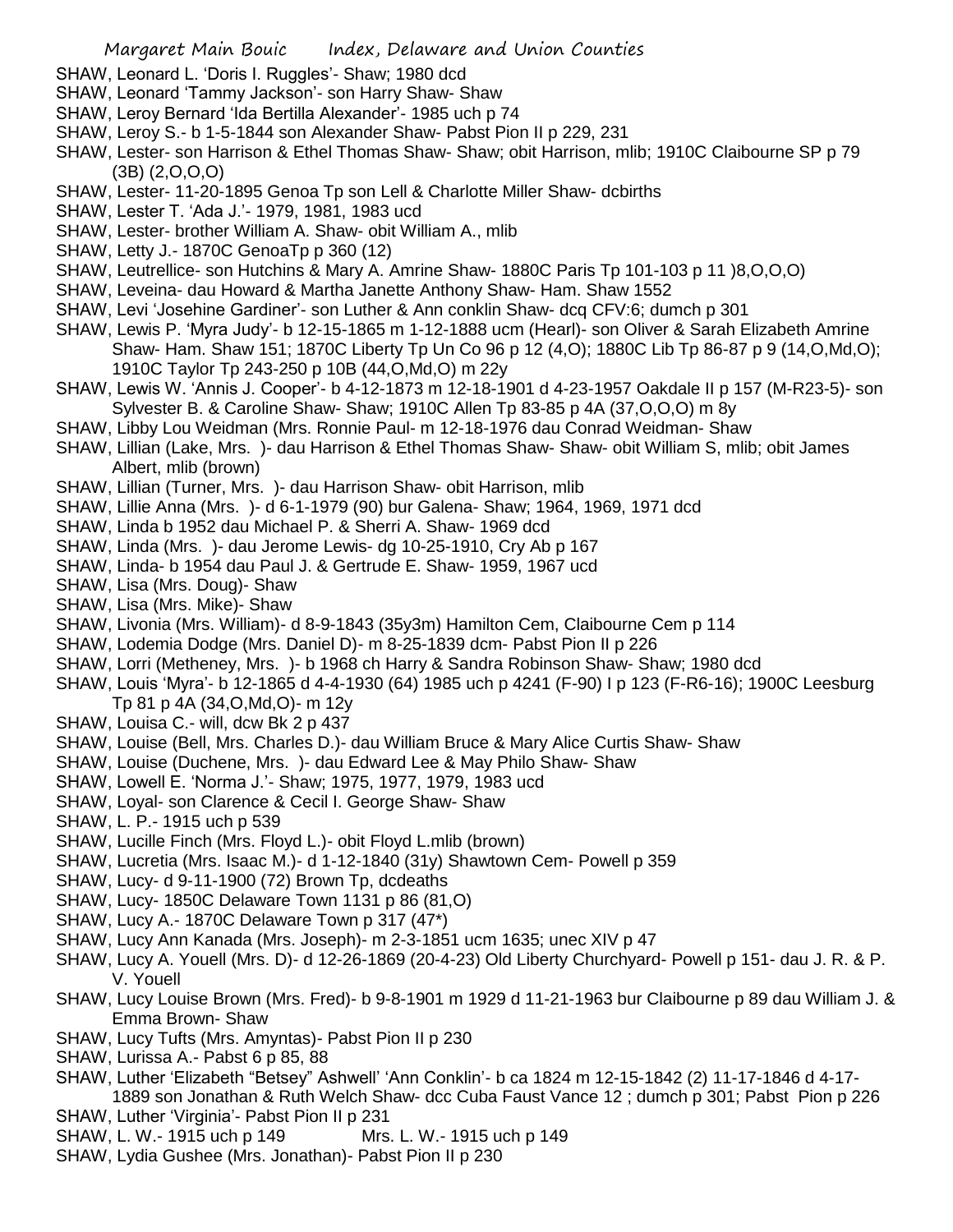- SHAW, Lydia I- b 2-7-1871 Berlin Tp dau William B. & Josephine Gardner Shaw- 1880 dch p 702; Pabst 1 p 69; dcbirths
- SHAW, Lydia- b 2-13-1864 d 7-12-1864 dau Jonathan & Mary Montgomery Shaw- Hamn. Shaw 1187
- SHAW, Lynette (Uhl, Mrs. )- dau Rev. Donald V. & Helen Stockdale Shaw- Shaw
- SHAW, G. Lynn "Bud"' Sue Ellen Moyer'- b 9-25-1929 d 8-31-1995 (65) Auglaize Cem- son Jess & Opal Scholfield Shaw- Shaw
- SHAW, Mabel (Mrs. Harry)- 1949 ucd
- SHAW, Maggie Kratt (Mrs. Joel)- dau Christopher & Christina Kratt- dumch p 391
- SHAW, Maggie, Mrs. d 9-7-1910 mother of Homer, Grant, etc- dg 9-16-1910, Cry Ab p 157
- SHAW, Maggie Parmelia (Reed, Mrs. Florence)- b 6-14-1865 dau A. H. & Martha J. Waltermire Shaw- dumch p 353
- SHAW, Malissa (Mrs. )- 1900C Richwood 309-327 p 12B (54,O,O,O) 6 ch
- SHAW, Malissa (Dodge, Mrs. Charles)- m 2-19-1835 dcm
- SHAW, Marcia Ann (Stout, Mrs. Jeffrey Wayne) m 6-20-1987 dau Allen B. & Margart Shaw- 1961(2), 1964 dcdl 1977 ucd, '
- SHAW, Margaret A. (Mrs. Allen B.)- 1961, 1964 dcd; 1977, 1979, 1981, 1983, 1991 ucd
- SHAW, Margaret Ashwell (Mrs. Isaac)- m 3-18-1841 dcm; Pabst Pion II p 226
- SHAW, Margaret- d infancy- dau Hamilton & Abigail Turner Shaw- Ham. Shaw 1126
- SHAW, Margaret (Long, Mrs. William)- m 4-10-1810 onwq I
- SHAW, Margaret L. Rider (Mrs. Henry)- b 4-28-1913 d 7-12-1977 bur Huntsville- dau Alburn M. & Agnes McMahon Rider- Shaw; obit mlib (brown)
- SHAW, Margaret (McNaughten, Mrs. )- dau George & Grace Gantt Shaw- Shaw; obit George, mlib
- SHAW, Margaret Walker (Mrs. Jonathan)- Ham.Shaw (118)
- SHAW, Margaretta Martin (Mrs. A. Hl)- b 1-2-1848 d 1932 Shawtown Cem- Powell p 358 dau B. U. & Mary Hannah Martin- dumch p 353
- SHAW, Maria (Clark, Mrs. Lorenzo D.)- m 1-26-1837 dcm
- SHAW, Maria Jane Coder (Mrs. Evan)- b 8-15-1843 m 1-29-1865 ucm 3676 d 7-8/6-1917 Oakdale I p 105 (F-R1-7) dau George & Elizabeth Hamilton Coder- dumch p 386; Hamilton 86; obit, mlib; obit Evan T, obit George, mlib; unec XXI p 58; ped Dianna Lee Santo Hearl #506 13; unec XVI p 10; 1870C Taylor Tp 215-206 p 26 (24,O); 1880C Taylor Tp 222-224 p 22 (36,O,O,O); 1900C Liberty Tp Un C 239-243 p 11A (56,O,O,O) m 35y, 9 ch; 1910C Lib Tp 350 p 14B (66,O,O,O) wid, 9 ch
- SHAW, Marie G. (Mrs. Lawrence)- 1973, 1975, 1977, 1979 ucd
- SHAW, Marjorie H. Hendrickson (Mrs. Henry E.)- Shaw
- SHAW, Martha E. (Grauman, Mrs. William J)(Frye, Mrs. Will)(Shirk, Mrs. Charles) m (1) 2-26-1890 ucm (Hearl)- dau Evan & Maria Jane Coder Shaw- dumch p 387; Hamilton 87; obit Martha Jane, obit Arthur, obit Evan, obit George, obit Harrison, obit Jacob W, mlib; 1870C Taylor Tp 215-206 p 26 (4,O); 1880C Taylor Tp 222-224 p 22 (14,O,Md,O)
- SHAW, Martha (Henry, Mrs. )- dau Jonathan & Mary Montgomery Shaw- Ham. Shaw 1185
- SHAW, Martha Jane- dau Alvin Edwin & Ruby Shaw- Shaw
- SHAW, Martha Janette 'Nettie' Anthony (Mrs. Howard)- b 8-20-1872 m 1896 d 1945 Oakdale II p 37 (G-R4- 17)-dau Joseph & Anna Glasco Anthony; obit, mlib, obit Howard, mlib; Ham Shaw (155); 1900C Taylor Tp 34-35 p 1B (27,O,O,O); 1910C Taylor Tp 245-252 p 10B (38,O,O,O) m 14y, 2 ch see Nettie
- SHAW, Martha J. Kern (Mrs. Clarence C.)- Shaw
- SHAW, Martha J. Waltermire (Mrs. A. H.)- m 1863 d 1-7-1874- dumch p 353
- SHAW, Martha J. (Woods, Mrs. )- dau Hamilton & Abagail Turner Shaw- Ham. Shaw 1124
- SHAW, Martha Martin (Mrs. Thomas)- dau George W. Martin- Pabst Pion II p 231
- SHAW, Martha (Mrs. Thomas)- Pion II p 232
- SHAW, Martha (Zimmerman, Mrs. )- dau Edward L. & Anna Mary Philo Shaw- Shaw
- SHAW, Mary- d 9–6-1892 (78-3-12) Shawtown Cem, Powell p 357
- SHAW, Mary- 1850C Berlin Tp 1889 p 118 (15,O)
- SHAW, Mary- d 9–6-1892 (78-3-12) Shawtown Cem Powell p 357
- SHAW, Mary A.- 1961 dcd
- SHAW, Mary A. Amrine (Mrs. Hutchins)- m 12-25-1870 ucm 4844; Har. Shaw (16); 1880C Paris Tp 101-103 p 11 (27,O,O,O)
- SHAW, Mary Adell Carter (Mrs. Watson)- dau John H. & Elizabeth Mayfield Carter- 1908 dch p 894; 1880 dch p 771;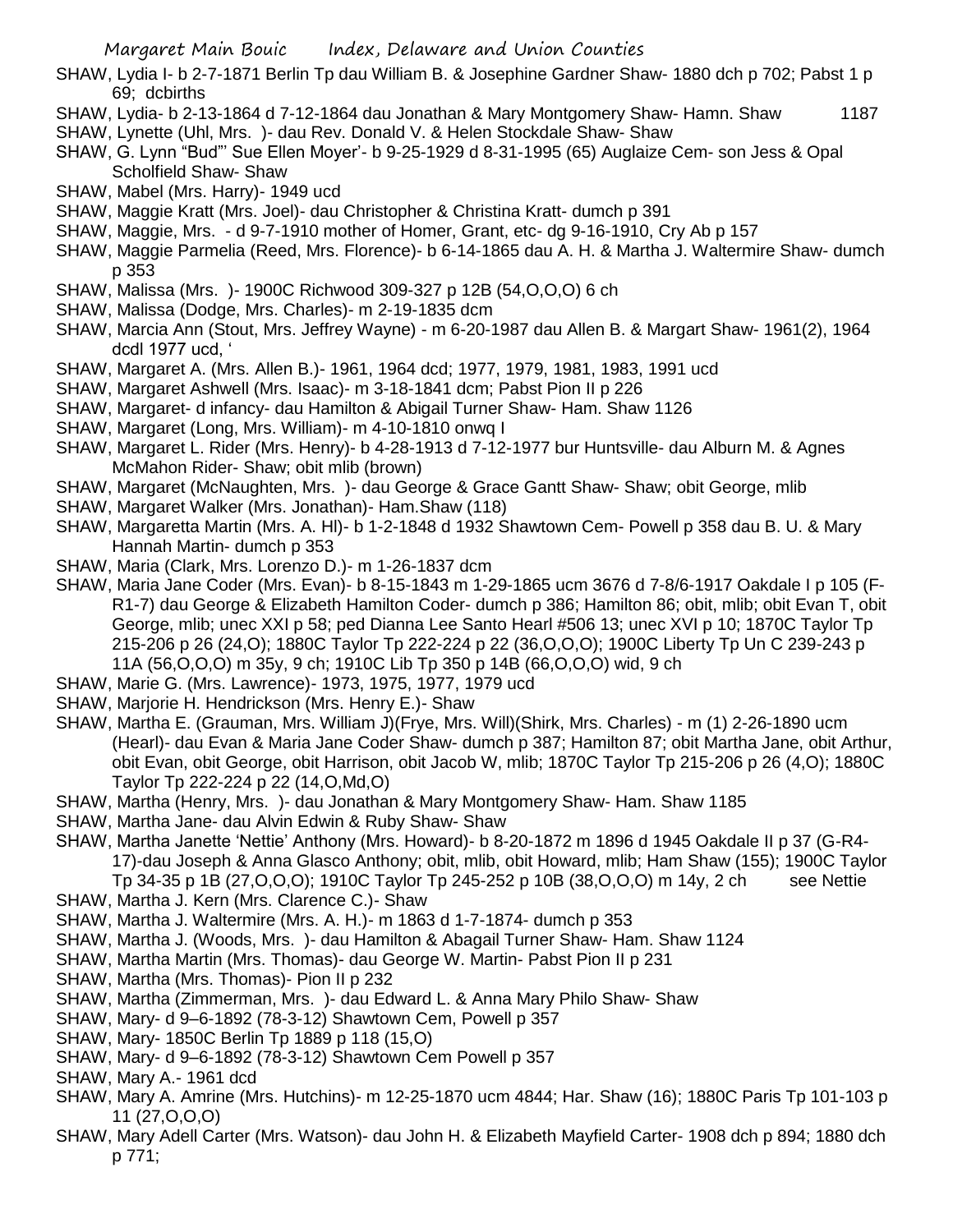- SHAW, Mary Agin (Mrs. John)- Ham Shaw (1135)
- SHAW, Mary (Akins, Mrs. Andrew)- Weiser p 77
- SHAW, Mary Alice Curtis (Mrs. William B.)- d 4-1-1965 (48) dau Cora Curtis- Shaw
- SHAW, Mary A.- d 8-12-1861 (5-11-?) Shawtown Cem, Powell p 358; dau Luther & A.
- SHAW, Mary Ann- dau Aaron & Elizabeth A. Jenkins Shaw- dumch p 300
- SHAW, Mary Ann Barry (Mrs. Jonathan, Jr.)- b 9-7-1822 m 11-7-1839 dcm -dau Elisha & Rachel Lucas Barrydumch p 246, 302, 497; Pabst Pion II p 226
- SHAW, Mary Ann (Harashe, Mrs. Daniel)- dau Paul & Gertrude Watts Shaw- Shaw
- SHAW, Mary Ann Jenkins (Mrs. Aaron)- m 8-6-1835 dcm; Pabst Pion II p 226
- SHAW, Mary Ann (Link, Mrs. Richard Louis)- m 6-10-1962 dau Robert Philo & Ruth Kimler Shaw- Shaw
- SHAW, Mary Ann- b 1953 dau Paul J. & Gertrude Shaw- 1962, 1967, 1971 ucd
- SHAW, Mary A. Powell (Mrs. William L.)- b 3-18-1935 d 4-8-1995 (60) dau Harold & Bessie Owens Powell-Shaw
- SHAW, Mary (Mrs. Bernard James)- Shaw
- SHAW, Mary Elizabeth Grimes (Mrs. Leon)- b 1-19-1922 d 5-10-1997 (75) Oakdale Cem, Urbana- dau Ralph J. & Melvina J. Shaw Grimes- Shaw
- SHAW, Mary E. (Nichols, Mrs. )- dau Hamilton & Abagail Turner Shaw- Ham. Shaw 1125
- SHAW, Mary (Galant, Mrs. )- dau Jonathan & Mary Montgomery Shaw- Ham. Shaw 1185
- SHAW, Mary (Henry, Mrs. )- b 9-17-1861 d 3-6-1897 dau Jonathan & Mary Montgomery Shaw- Ham. Shaw 1186
- SHAW, Mary (Hullinger, Mrs. Hiram)- b 9-25-1808 d 3-24-1888 dau Jonathan & Mary Wolam Shaw- Ham. Shaw 111
- SHAW, Mary Beth Marsh (Mrs. Robert Wayne)- dau Richard & Esther Dillon Marsh- 1985 uch p 95
- SHAW, Mary Brown (Mrs.James)- m 12-11-1718 d 6-9-1764 dau Thomas & Mary Eyre Brown- dcc Richard Gillette 369; dcc Cuba Faust Vance 193
- SHAW, Mary (Mrs. Frederick H.)- Shaw
- SHAW, Mary G.- b 12-9-1846 d 3-13-1933 Burnside Cem, Powell p104
- SHAW, Mary Grimes (Mrs. Leon J.)- Shaw
- SHAW, Mary Ida (Blue, Mrs. Walter)- b 2-20-1876 m 10-26-1905 d 1-26-1960 Raymond; Hamilton 94; dumch p 387; Blue; obit Martha Jane, obit Evan, obit George, obit Arthur, obit Harrison, mlib; obit Jacob W, mlib; 1880C Taylor Tp 222-224 p 6 (4,O,Md,O); 1900C Liberty Tp Un Co 236-243 p 11A (24,O,Md,O)
- SHAW, Mary J.- 1870C Genoa Tp p 355 (26)
- SHAW, Mary J.- b 1840 d 1918 Burnside Cem, Powell p 104
- SHAW, Mary J.- dau Harrison & Ethel Thomas Shaw- 1910C Claibourne p 79 (3/12,O,O,O)
- SHAW, Mary Jane (Beatty, Mrs. Robert A.)- dau Sylvester & Emily Curl Shaw- dumch p 96, 302
- SHAW, Mary Jane(perhaps Mrs. Charles H.)- d 3-28-1915 (60-4-23) Shawtown Cem, Powell p 358
- SHAW, Mary Jane- d 1-7-1865 (1m3d) Shawtown Cem, Powell p p 358 dau John & S.
- SHAW, Mary Josephine (Ward, Mrs. John Francis)- b 1-11-1910 m 1-3-1928 d 3-8-1995 (85) dau Harrison & Ethel Mae Thomas Shaw- Shaw
- SHAW, Mary (Knotts, Mrs. Henry H.)- m 12-22-1877 ucm 6175 dau Harrison & Ann Hutchins Shaw- dumch p 386; Ham. Shaw 17; obit Evan, mlib; 1850C Paris Tp 606-620 p 93 (2,O); 1860C Paris Tp 1239-1230 p 164 (11,Md)
- SHAW, Mary Martha (Clymer, Mrs. John)- dau John,Jr. & Parmelia Messenger Shaw- dumch p 353; Pabst Pion II p 225
- SHAW, Mary McQuown (Mrs. Jack Hobart)- m 6-29-1947 d 5-15-1988- Shaw
- SHAW, Mary Montgomery (Mrs. Jonathan)- d 3-21-1864- Ham. Shaw (118)
- SHAW, Mary M. Robinson (Mrs. William)- m 7-15-1845 dcm; Pabst Pion II p 226
- SHAW, Mary (Newton, Mrs. John)- 1880 dch p 635
- SHAW, Mary- d (23) dau Newton Shaw- dg 8-5-1898, Cry Ab p 163
- SHAW, Mary- d 8-2-1898 (22-6-14) Delaware dau Newton Shaw- dcdeaths
- SHAW, Mary Philo (Mrs. Edward Lee)- d 7-4-1862 (80) bur Ashley Union Cem- Shaw
- SHAW, Mary P. Todd (Mrs. John L.)- dumch p 301
- SHAW, Mary- dau Sargeant & Jane Shaw- 1850C Genoa Tp 359 p 38 (9,O)
- SHAW, Mary (Thompson, Mrs. John)- m 10-13-1861; Pabst Pion II p 226
- SHAW, Mary Warner (Mrs. )(Pickett, Mrs. )- dau Jonas & Malinda Eikelberner Warner- Weiser p 163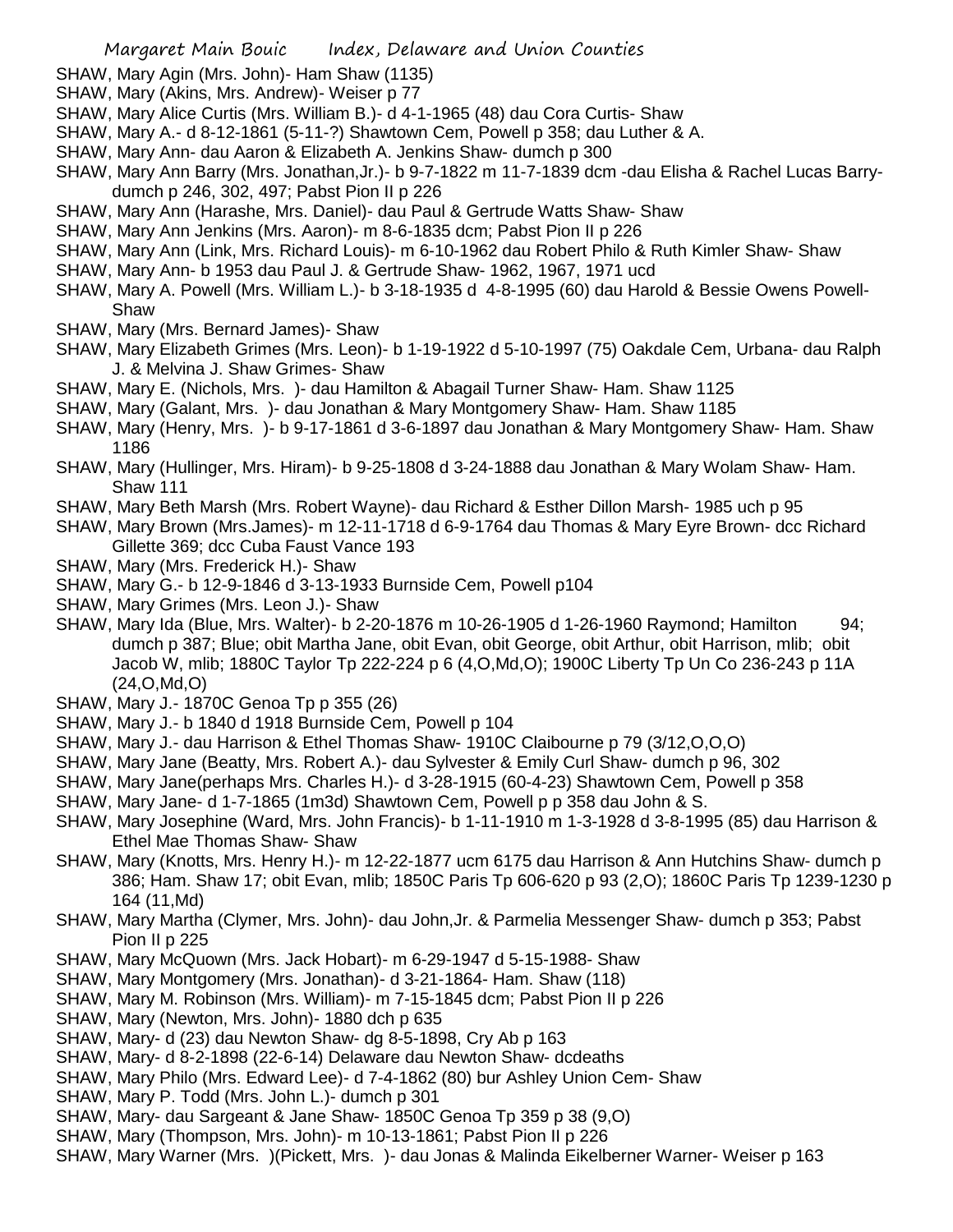- SHAW, Mary (Welsh, Mrs. Isaac)- m 1-29-1807 onwq I
- SHAW, Mary (Mrs. William)- Shaw; 1850C Delaware Town 1185 p 88 (33,O)
- SHAW, Mary- dau William & Mary Shaw- 1850C Delaware Town 1185 p 88 (3,O)
- SHAW, Mary Williams (Mrs. John W.)- Pabst Pion II p 230
- SHAW, Mary Wilson (Mrs. William)- 1880 dch p 671
- SHAW, Mathew- b 4-30-1825 d 6-2-1847 son Jonathan & Sarah Wolam Shaw- Ham. Shaw 119
- SHAW, Mattie- may be dau Emily Shaw- 1880C Paris Tp 100-102 p 11 (14,O,Md,O)
- SHAW, Maud (Baker, Mrs. )- dau Maggie Shaw- dg 9-16-1910, Cry Ab p 157
- SHAW, Mazie M. Carpenter (Mrs. Evan)- b 9-8-1915 m 4-17-1954 d 11-4-1974 bur Huntsville- dau Harvey & Stella Nicols Carpenter- Shaw; obit, mlib (brown)
- SHAW, Melissa- b 10-8-1854 (10m) Shawtown Cem.- Powell p 358
- SHAW, Melissa B. (Curren, Mrs. Loren A.)- dau Jonathan,Jr. & Mary Ann Barry Shaw- dumch p 302
- SHAW, Melissa (Dodge, Mrs. Charles)- m 2-19-1835 dcm dau Jonathan,Sr. & Ruth Welch Shaw- dumch p 301; Pabst Pion II p 226
- SHAW, Melissa (Williamson, Mrs. )- dau Aaron & Betsey A. Jenkins Shaw- dumch p 302
- SHAW, Melvina Estella (Maxwell, Mrs. Melvin)- b 12-12-1866 dau A. H. & Martha J. Waltermire Shaw- dumch p 353, 423
- SHAW, Melvina Jane (Grimes, Mrs. Ralph)- b 11-9-1895 d 1948 Oakdale II p 93 (H-R24-3) dau Jacob W. & Inez Elizabeth Green Shaw- Shaw; obit Inez E, mlib; 1910C Liberty Tp Un Co 346 p 14B (14,O,O,O)
- SHAW, Melvina Parmelia (Peck, Mrs. Clinton S.)- m 1-12-1844 dcm -dau John,Jr. & Parmelia Martin Shawdumch p 353; Pabst Pion II p 225
- SHAW, Mercy (Mrs. Augustus M.)- dcw Bk 3 p 149
- SHAW, Merritt- son John L. & Mary P. Todd Shaw- dumch p 301
- SHAW, Michael- son Elmer Shaw- Shaw
- SHAW, Michael- b 1955 son George E. & Jacqueline R. Shaw- 1971 dcd
- SHAW, Michael P. 'Sherri A.'- 1969, 1971 dcd
- SHAW, Mickey D. 'Joan M.'- 1980 dcd
- SHAW, Mickey Dan 'Esther Algee'- Shaw; 1969, 1971 dcd
- SHAW, Mike- 1980 dcd
- SHAW, Mike 'Lisa'- Shaw
- SHAW, Milton 'Sarah'- 1880C Marysville 439-484 p 23 (53,Ind,NY,NY)
- SHAW, Minerva (Dixon, Mrs. )- dau Sylvester & Emily Curl Shaw- dumch p 301
- SHAW, Minerva Maxwell (Mrs. A. H.)- m 1860 d 12-1861 dau Marshall & Margaret Johnson Maxwell- dumch p 353
- SHAW, Minerva Oliver (Mrs. John Lincoln)- dumch p 302
- SHAW, Minnie (Amrine, Mrs. Luther)- b 9-5-1871 m 1-8-1891 d 6-18/5-1938 (66-9-5) Oakdale I p 29 (E-R26- 5)dau Oliver & Sarah Elizabeth Amrine Shaw- Ham. Shaw (154); 1880C Liberty Tp Un Co 86-87 p 9 (8,O,Md,O)
- SHAW, Mitton- 1840C York Tp 265 (30-40)
- SHAW, Monroe- b 1874 d 1949- Marlborough Cem.p 192
- SHAW, Morgan 'Hannah Thompson''Sarah E. Amrine'-b 8-3-1839 m 3-30-1861 ucm 3169 d 9-18-1917 Oakdale I p 118 (F-R5-6)-son Harrison & Ann Hutchins Shaw- dumch p 386; Har. Shaw 13; mt 4-3- 1861, Ab p 1; unec XIX p 66, XX p 28; 1850C Paris Tp 606-620 p 93 (9,Md); 1870C Taylor Tp 214-205 p 26 (30,Md); 1880C Taylor Tp 241-243 p 24 (40,Md,Md,Md);; 1900C Taylor Tp 25-26 p 1B (60,Md,Md,Md) m 35y; Army; 1910C Taylor Tp 268-275 (70,Md,Md,Md)- m 40y
- SHAW, Murel 'Ada Stithem'- Shaw
- SHAW, Myra Judy (Mrs. Lewis P.)- b 5-28-1863/4 m 1-12-1888 ucm (Hearl) d 2-3-1913 (49y8m) Oakdale 2522 (F90) I p 123 (F-R6-16) - dau Amaziah Judy- obit, mlib; 1900C Leesburg Tp 81 p 4A (37,O,O,O) m 12y, 3 ch; 1910C Taylor Tp 243-250 p 10B (45,O,O,O) m 22y, 3ch
- SHAW, Myrtle L. Hall (Ms. Harry Harrison)- b 1878 d 11-24-1959- Ham. Shaw (157)
- SHAW, Nancy- 1976 dch p 354; airplane pilot
- SHAW, Nancy- dau Berniece J. Brown Shaw- Shawl obit Berniece J., mlib (brown)
- SHAW, Nancy (Mrs. Edwin)- 1908 dcd
- SHAW, Nancy- 1981 ucd, Liberty Tp
- SHAW, Nancy- d 3-31-1882 (79-9-5) d Vans Valley- dcdeaths
- SHAW, Nancy (Hedges, Mrs. John)- b 11-7-1834 dau Jonathan & Sarah Wolam Shaw- Har. Shaw- 11(12)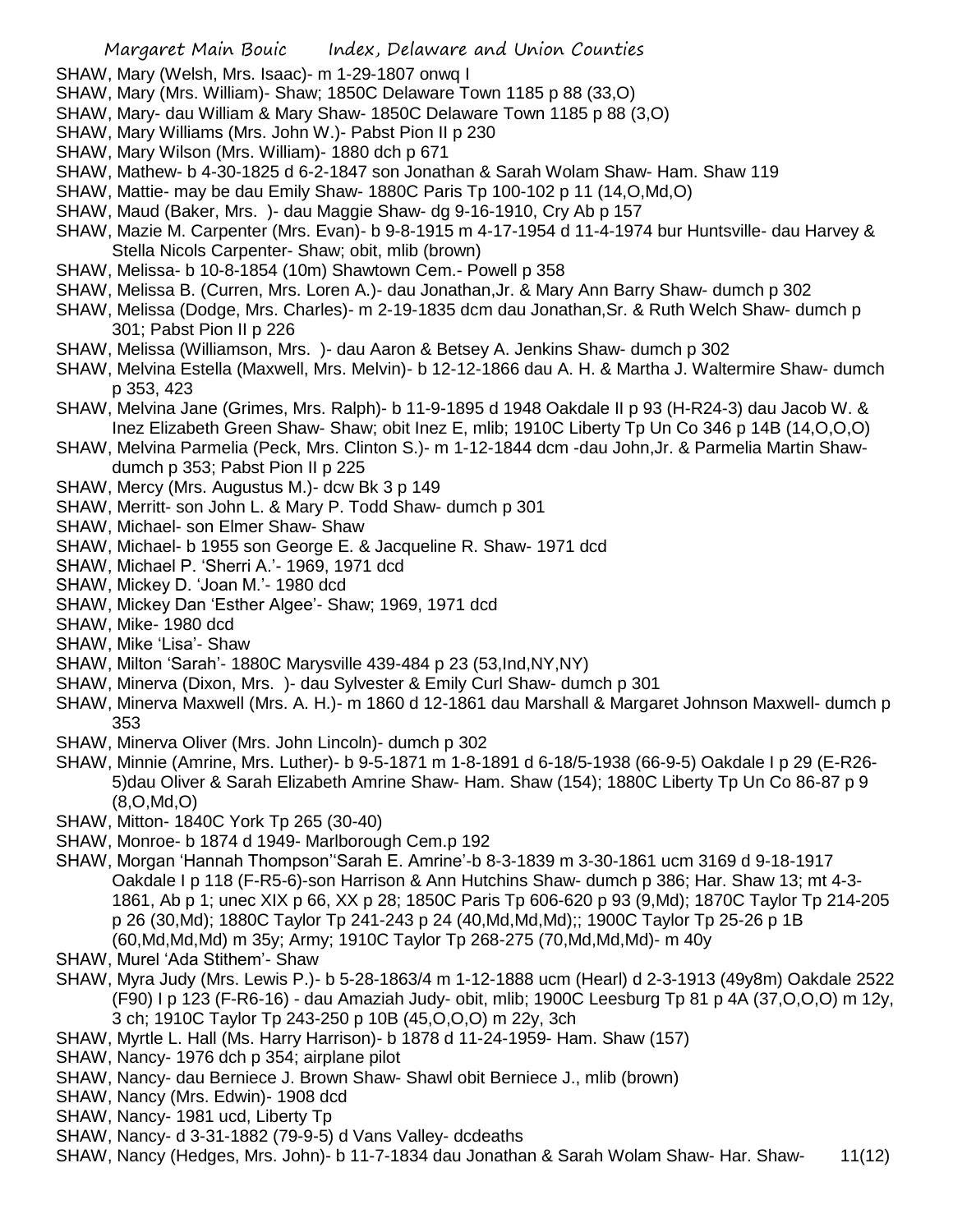- SHAW, Nancy- b 1962 dau Lowell & Norma Shaw- 1975, 1977, 1979 ucd
- SHAW, Nancy Wood (Mrs.Jonathan)- b 7-12-1835 m 11-6-1856 d 9-9-1814 ped Alma Shaw Lewis 9
- SHAW, Nannie Estella (Hamilton, Mrs. Daniel)- b 8-18-1867 d 8-9-1910 Oakdale I p 118 (F-R5-6); dau Oliver & Sarah Elizabeth Amrine Shaw- Ham. Shaw 152; 18 70C Liberty Tp Un Co 96 p 12 (3,O); 1880C Lib Tp 86-87 p 9 (12,O,Md,O)
- SHAW, Nathan Bradley- b 12-11-1880 son Allen & Tina Shaw- Shaw
- SHAW, Melany Lee- dau G. Lynn & Sue Ellen Moyer Shaw- Shaw
- SHAW, Nellie E.- d 4-3-1963 (83) Oak Grove Cem- sister William G. Shaw- Shaw
- SHAW, Nellie E. Havens (Mrs. Robert A.)- b 2-8-1908 d 4-13-1993 (85) Oak Grove Cem- dau George & Mary Reithmeier Havens- Shaw
- SHAW, Nellie Hobart (Mrs. William)- Shaw
- SHAW, Nellie Moore (Mrs. )- dau George Marvin & Caroline Bennet Moore- dg 2-22-1916, Cry Ab p 27
- SHAW, Nelson W. 'Angelina Dixon'- m 10-21-1855 dcm; Pabst Pion II p 226; 1850C Genoa Tp 359 p 37 (21,O); 1870C Genoa Tp p 360 (41\*)
- SHAW, Nettie Anthony (Mrs. Howard)- m 1-24-1895 ucm (Hearl)
- SHAW, Nettie B.- dau Hutchins & Mary A. Amrine Shaw- 1880C Paris Tp 101-103 p 11 (3,O,O,O)
- SHAW, Nettie (Miller, Mrs. )- dau Luther & Ann Conklin Shaw- dumch p 301
- SHAW, Newton- 1870C Delaware Town p 330 (19)
- SHAW, Newton- dg 8-5-1898, Cry Ab p 163
- SHAW, Newton- d 10-11-1887 (2-6-1) Delaware dcdeaths
- SHAW, Newton- son David & Elizabeth Hardenbrock Shaw- dumch p 425
- SHAW, Newton- dg 8-30-1907, dg 9-6-1907, Cry Ab p 67, 68
- SHAW, Nicholas -b 1-11-1849 d 6-14-1849 (4m) Un Ch Ch Cem, lptw p 89- son H. & A.
- SHAW, N. L.- b 11-5-1882 Genoa Tp dau D. N. & Lovina Wilson Shaw- dcbirths
- SHAW, Nola M.- b 6-30-1873 Liberty Tp Del Co- dau David & Abbie/Sophia Hays Shaw- 1880 dch p 672; dcbirths
- SHAW, Norma J. (Mrs. Lowell)- 1975, 1977, 1981 ucd
- SHAW, Norma Jean (Thomas, Mrs. Myron Earl)- m 6-30-1962 dau David William Shaw- Shaw; 1983 ucd
- SHAW, Nute- b 10-6-1890 Delaware Town son Nute T. & Laura Gatton Shaw- dcbirths
- SHAW, N. R. D.- b 2-25-1878 Delaware Town son Newton & Laura F, Zeton Shaw- dcbirths
- SHAW, Ola A.- da Dr Henry H. & G. Amanda Chamberlain Shaw- dumch p 426
- SHAW, Oliver Glenn- b 12-25-1999 son Tony & Chris Shaw- Shaw
- SHAW, Oliver E. 'Sarah Elizabeth Amrine''Emma Schrtmer'- b 10-19-1892 m 1-12-1865 ucm 3669 d 7-19- 1922 Oakdale I p 118 (F-R5-6)- son Harrison & Ann Hutchins Shaw- Har. Shaw 15; dumch p 386; 1883 uch V p 76; obit, mlib (brown); mt 1-13-1904 p3c2, Abs p 2; mt 10-5-1904 p8c5 Abs p 24; unec XXI p 44; 1850C Paris Tp 606-620 p 93 (7,Md); 1860C Paris Tp 1239-1230 p 164 (19,Md); 1870C Liberty Tp Un Co 96 p 12 (27,O); 1880C Lib Tp 86-87 p 9 (37,Md,Md,Md); 1900C Taylor Tp 164-168 p 8A (57,MD,Md,Md)- m 39y; 1910C Taylor Tp 244-251 p 10B (67,Md,Md,Md)
- SHAW, Ollie- 1980 dcd
- SHAW, Opal Scholfield (Mrs. Jess)- Shaw
- SHAW, Orlin H.- son Harry W. & Annetta Shaw- 1910C Paris Tp 125-1127 p 7A (19,O,O,O)
- SHAW, Orra- b 12-1-1899 Orange Tp dau F. M. & Minnie Arnold Shaw- Shaw
- SHAW, Orrin 'Ruth Ann Hamilton'- b 3-22-1892 m 12-24-1914 d 1949 Oakdale II p 78 (H-R12-15) son Harvey Wood & Annetta Boyd Shaw- obit, mlib; Hamilton (1534) Graham (18164), (14534); Bouic (1264); Turney 5,6; 1985 uch p 124, 125; ped Alma Shaw Lewis #66 2; unec VI p 19; 1949 ucd
- SHAW, Orrin Hamilton 'Eloise Hague'- son Orrin & Ruth Hamilton Shaw- Hamilton 15344; Graham 181644, 145344; Bouic 12644; Turney 6,7; 1915 uch p 760; 1985 uch p 124; obit Oriin, mlib; 1971, 1973, 1975, 1977, 1979, 1981, 1991 ucd
- SHAW, Otis- son John W. & Mary William Shaw- Pabst Pion II p 231
- SHAW, Otis S- son James S. & Alma Lewis Shaw- dumch p 302
- SHAW, Owen- son Roy B. & Ida Alexander Shaw- Shaw
- SHAW, Pamela Jean Boerger (Mrs. Donald)(Girand, Mrs. Robert Louis)- b 8-17-1959adopted 2-12-1966 dau Arthur Elmer & Dorothy Jean Boerger- St. Paul p 28, 107
- SHAW, Parmelia Messenger (Mrs. John,Jr.)- b 4-10-1807 m 3-1826 d 3-25-1865/4 (57-11-15) Shawtown Cem, Powell p p 358; dumch p 353; Pabst Pion II p 224; dcga p 33
- SHAW, Patty Jo Davis (Mrs. Donald Scott)- b 1956 m 1979- 1985 uch p 74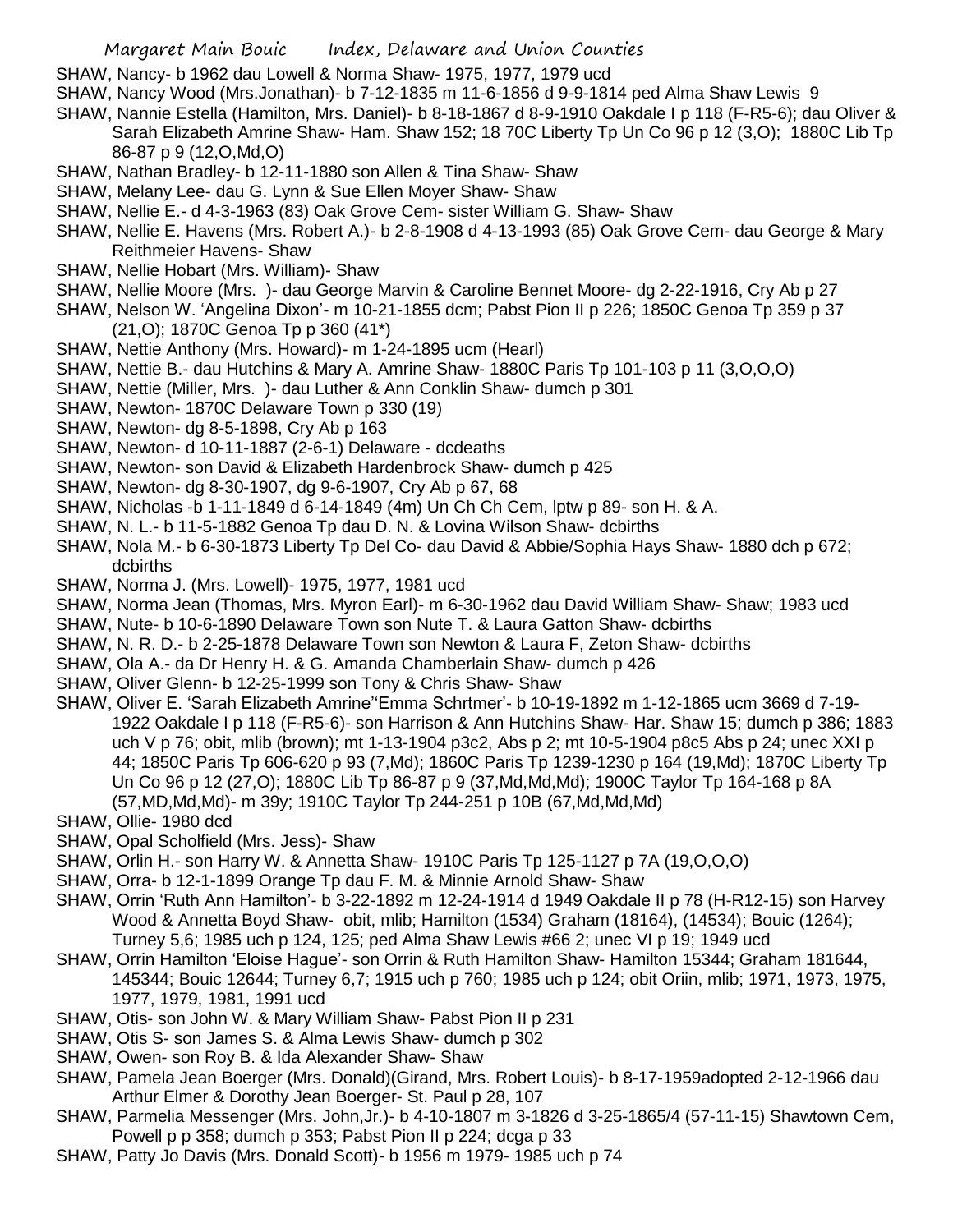SHAW, Patricia (Mrs. Clyde)- 1969 dcd

- SHAW, Patricia (Dudley, Mrs. Nelson)- dau Henry & Margaret L. Rider Shaw- Shaw; obit, Margaret, mlib (brown)
- SHAW, Patricia- dau Robert A. & Nellie E. Havens Shaw- Shaw
- SHAW, Patricia Sue Wilkinson (Mrs.James Steven)- m 6-27-1981 dau Paul & Joanne Wilkinson- Graham (1816451), (1453451); Bouic (126451); Hamilton 153451; 1985 uch p 124
- SHAW, Paul David- b 9-10-1947 son Orrin Hamilton & Eloise Hague Shaw- Hamilton 136441; Graham 1453441, 1816441; Bouic 126441; Turney 7; 1985 uch p 125l 1971, 1973, 1975 ucd
- SHAW, Paul D. 'Pauline/Paula'- 1977, 1973, 1979, 1981 ucd
- SHAW, Paul- son Harrison & Ethel Thomas Shaw- Shaw; obit, mlib (brown); obit William ., mlib
- SHAW, Paul J. 'Ethel Gertrude Watts'- Shaw; 1959, 1962, 1967, 1971. 1973, 1975, 1991 ucd
- SHAW, Paul- b d 1876 Oak Grove Cem, Powell p p 441- son William B. & Irene Gardner Shaw- 1880 dch p 702
- SHAW, Paula/Pauline (Mrs. Paul D.)- 1977, 1983 ucd
- SHAW, Paula Ruth (Wagner, Mrs. )- b 1958 dau Paul & Ethel Gertrude Watts Shaw- Shaw; 1959, 1962, 1971, 1973, 1975
- SHAW, Pauline (Mrs. Paul)- 1979, 1981 ucd
- SHAW, Pauline (Smith, Mrs. Gerald)- dau Roy B. & Ida Alexander Shaw- Shaw
- SHAW, Penelope (Miler, Mrs. Fielding)- 1985 uch p 142
- SHAW, Peter- 1870C Troy Tp p 330 (19)
- SHAW, Peter J.- 1870C Troy Tp p 522 (44\*)
- SHAW, Phebe I.- see Irene (Mrs. William B.)- 1908 dch p 777
- SHAW, Phebe- dau John & Mary Agin Shaw- Ham. Shaw 1155
- SHAW, Phebe Prindle (Mrs. Jesse)- b 11-28- M 8-24-1844 dcm; Pabst Pion p 226
- SHAW, Phebe- dau Sargeant & Jane Shaw- 1850C Genoa Tp 359 p 37 (19,O)
- SHAW, Phoebe (Dusenbury, Mrs. George)- ped Marianne Garn #149 11; unec IX p 9
- SHAW, Phoebe (Wilson, Mrs. C. H.)- m 12-20-1895; dg 11-26-1915, Cry Ab p 93
- SHAW, Phyllis Chard #240, unec IX p 14- query on Susanna Chard- unec X p 30
- SHAW, Polly (Welch, Mrs. Isaac)- dau John & Elizabeth Brown Shaw- dumch p 300
- SHAW, Rachel- 1870C Harlem Tp p 372 (47)
- SHAW, Rachel Ann (Redd, Mrs. Andrew J.)- dau Jonathan,Jr. & Mary Ann Barry Shaw- dumch p 302
- SHAW, Rachael (Barry, Mrs. John L.)- m 8-23-1846 dcm
- SHAW, Rachel (Rhodes, Mrs. John)- dumch p 499
- SHAW, Ralph- pallbearer for Eliza Watson- dg 5-5-1916., Cry Ab p 59
- SHAW, Ray W.- son James Perry & Anna Lee McGee Shaw- Shaw
- SHAW, R. B.- 1908 dch p 487
- SHAW, Rebecca F. (Bell, Mrs. James H.)- m 12-27-1835 dcm
- SHAW, Rebecca Jean- b 1955 dau James Edward & Carol Jean Whalen Shaw- 1985 uch p 74
- SHAW, Rebecca (Skiles, Mrs. James)- d 1879 dau John & Elizabeth Bolton Shaw- Pabst Pion II p 231
- SHAW, Rebecca Sue- dau Paul Shaw- Shaw
- SHAW, Rebeckah J.- 1870C Harlem Tp p 372 (15)
- SHAW, Reuben- dg 9-13-1910 brother Dr. Charles H. son Wm. Shaw- dg 8-12-1010 Cry Ab p 155
- SHAW, Rhoda C.- d 8-16-1872 (46y27d) Burnside Cem, Powell p 104; dcdeaths; 1850C Genoa Tp 359 p 37 (23,O); 1850C Genoa Tp 359 p 37 (23,O); 1870C Genoa Tp p 355 (44)
- SHAW, Rick A/D- son Paul & Gertrude Watts Shaw- Shaw; 1959 (6), 1962 ucd
- SHAW, Richard Pabst Pion II p 232
- SHAW, Richard A.- son George L. Shaw- Shaw
- SHAW, Richard D. 'Juanita Grace' b 1930 Claibourne Cem p 100- son James Perry & Anna Lee McGee Shaw-Shaw; 1979, 1981, 1983 ucd
- SHAW, Rita (Gossard, Mrs. )- dau Jess & Opal Scholfield Shaw- Shaw
- SHAW, R. L.- b 8-1-1898 Concord Tp son H. H. & Mattie Llinville Shaw- dcbirths
- SHAW, Robert- 1983 ucd
- SHAW, Robert- 1908 dch p 409
- SHAW, Robert A. 'Nellie E. Havens'- d 3-29-1982- Shaw
- SHAW, Robert A.- son George,Sr. & Sadie Shaw- Shaw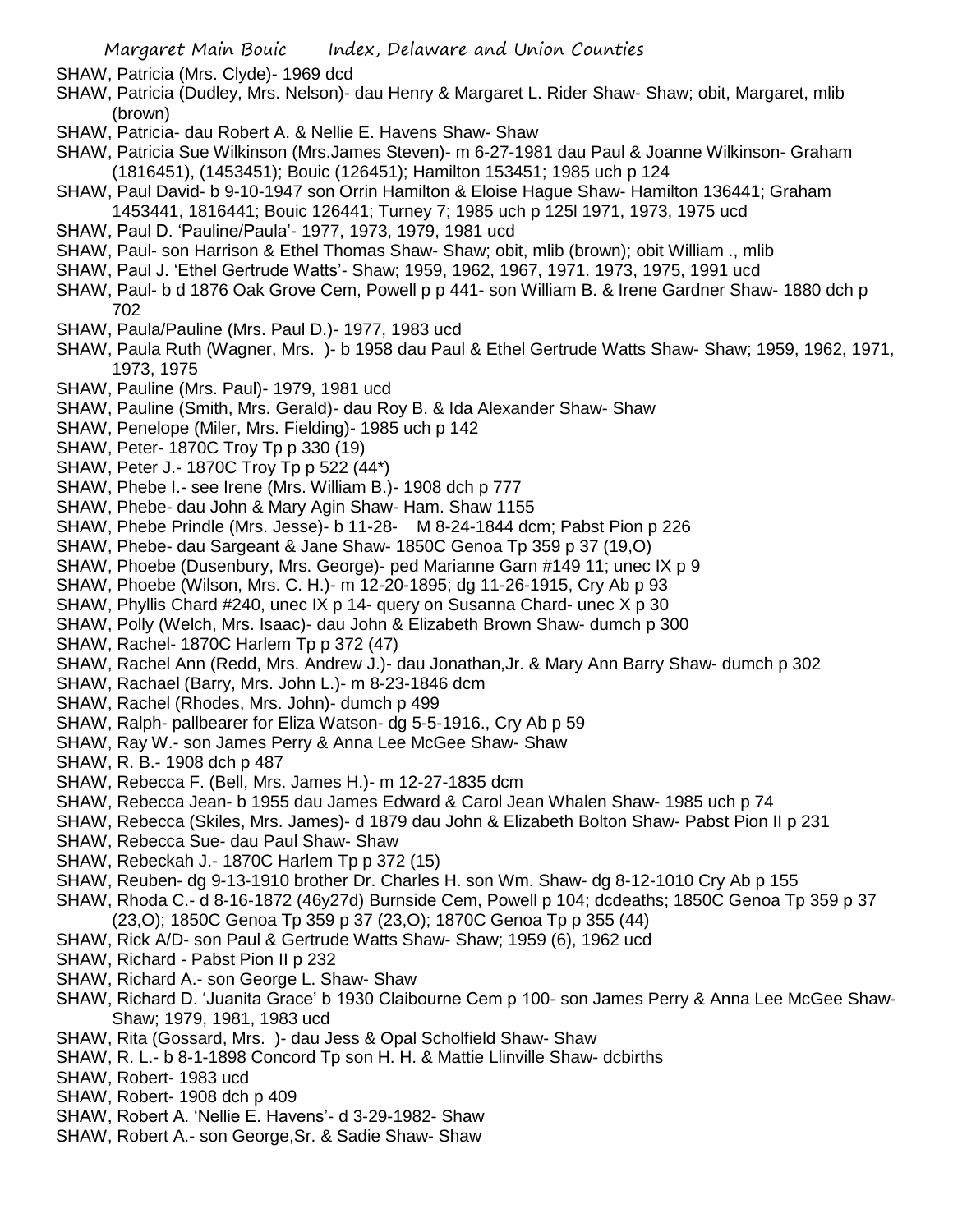- SHAW, Robert '—Brown'- son Floyd & Urcil Hamilton Shaw- Graham 145521; Hamilton 15521; obit Floyd L., mlib (brown)
- SHAW, Robert David- b 8-4-1960 son Robert G. & Frieda Elaine Gaulke Shaw- Rausch 148552 III p 290; St. Paul p 36, 110
- SHAW, Robert 'Sue'- brother Dorothy E. Shaw Boggess- Shaw
- SHAW, Robert G. 'Frieda Elaine Gaulke'- b 3-1-1933 m 12-29-1956- Rausch 148 55, II p 272; St. Paul p 36, 110
- SHAW, Robert- brother George L. Shaw- Shaw
- SHAW, Robert J.- son Harry Harrison & Myrtle L. Hall Shaw- Har. Shaw 1572
- SHAW, Robert L. 'Dorothy C.'- 1971, 1980 dcd
- SHAW, Robert- b 1960/1 son Paul J. & Ethel G. Shaw- 1962, 1971, 1973, 1975, 1977, 1981 ucd
- SHAW, Robert P. 'Ruthanne'- 1961, 1964, 1969, 1971, 1980 dcd
- SHAW, Robert Philo 'Ruth Kimler'- b 7-20-1910 d 1-5-1994 (83) Ashley Union Cem- son Edward Lee & Amy Philo Shaw- Shaw
- SHAW, Robert 'Sharon L. Webb'- b 12-10-1960 d 5-15-1992 (31) Maple Grove Cem- son Paul & Gertrude Watts Shaw- Shaw
- SHAW, Robert Wayne 'Mary Beth Marsh'- 1985 uch p 95
- SHAW, Robert William- son Fred & Lucy Louise Brown Shaw- Shaw
- SMITH, Robin F.- b 10-8-1884 Berlin Tp son W. B. & Irene Gardner Shaw- dcbirths
- SHAW, Bob- son William & Nellie Hobart Shaw- Shaw
- SHAW, Roger-son Jess & Opal Scholfield Shaw- Shaw
- SHAW, Ronnie-son Harry & Mabel Shaw- 1949 ucd
- SHAW, Ronnie Paul 'Libby Lou Weidman'- b 1956 m 12-18-1976 son Paul & Gertrude Watts Shaw- Shaw; 1959, 1962, 1967, 1971, 1973 ucd
- SHAW, Roger- Pabst Pion II p 232
- SHAW, Rosa- d 6-14-1867 (7m) Shawtown Cem, Powell p 358; dau Luther & Ann
- SHAW, Roy B.'Ida Alexander'- Shaw
- SHAW, Ruby (Mrs. Alvin Edwin)- Shaw
- SHAW, Rusatha- 1870C Genoa Tp p 360 (13)
- SHAW, Russell J.- 1975 ucd
- SHAW, Russel J.- d 4-18-1901 (11m) Oakdale I p 97 (D-R9-2) son Jacob W. & Inez E. Shaw- obit Jacob W., mlib
- SHAW, Russell Lynn- son G. Lynn & Sue Ellen Moyer Shaw- Shaw
- SHAW, Ruth Ann (Krouse, Mrs. )- dau George L. Shaw- Shaw
- SHAW, Ruth Ann Hamilton (Mrs. Orrin)- b 4-26-1894 m 12-24-1914 Oakdale II p 78 (H-R12-15) -dau James William & Clarissa Ann Bouic Hamilton- 1985 uch p 124, 125; obit Orrin H., mlib; Hamilton 1534; Graham 14534, 181634; Bouic 1264; Turney 5,6; 1915 uch p 760; 1949, 1962, 1967, 1971, 1973, 1975, 1977 ucd; unec III p 19, graduated 1911 Broadway
- SHAW, Ruthanne Kimler (Mrs. Robert Philo)- Shaw; 1961, 1964, 1969, 1971, 1980 dcd
- SHAW, Ruth R. (Place, Mrs. James H,.)- dau Jonathan,Jr. & Mary Ann Barry Shaw- dumch p 302
- SHAW, Ruth Welch (Mrs.Jonathan,Sr.)- b 8-12-1786 m 12-16-1896 d 1-21-1853 Powell p 365- dau Aaron & Content Luther Welch-dcc Cuba Faust Vance 25; dcc Richard Gillette 47; dumch p 300; Pabst Pion I p 86, II p 225; onwq I
- SHAW, Sadie (Mrs. George,Sr.)- d 3-1954- Shaw
- SHAW, Sally (Kaczar, Mrs. Richard)- dau Henry H. & Margaret L. Rider Shaw- Shaw
- SHAW, Samuel- 1870C Berlin Tp p 234 (76\*)
- SHAW, Rev. Samuel- d 4-7-1897 at Lone Tree, Iowa- dg 4-16-1897, Cry Ab p 113
- SHAW, Samuel- bother Benjamin Shaw- Pabst Pion II p 230
- SHAW, Samuel D.- dcw Bk 3 p 149 son Augustus M. Shaw
- SHAW, Samuel 'Elizabeth'- 1850C Berlin Tp 2009 p 122 (48,Va)
- SHAW, Samuel 'Elizabeth Shroyer'- Pabst Pion II p 228
- SHAW, Samuel P.- 1869 wsc p 1
- SHAW, Samuel P- d 4-28-1870 (76) dg 8-5-170, Cry Ab p –;1820C Berlin Tp ; 1880 dch p 398; 1908 dch p 245; Pabst 5 p 4; wsc Grah p 24, 80; 1869 wsc p 1; 1915 uch p 216; 1883 uch V p 34, 72, 622; Pabst 8 p 12; Pabst Pion II p 224; unvmec p 38
- SHAW, Rev. Samuel P.- 1883 uch V p 464; unec XV p 6 Buck Run Episcopal church; unec XVII p 14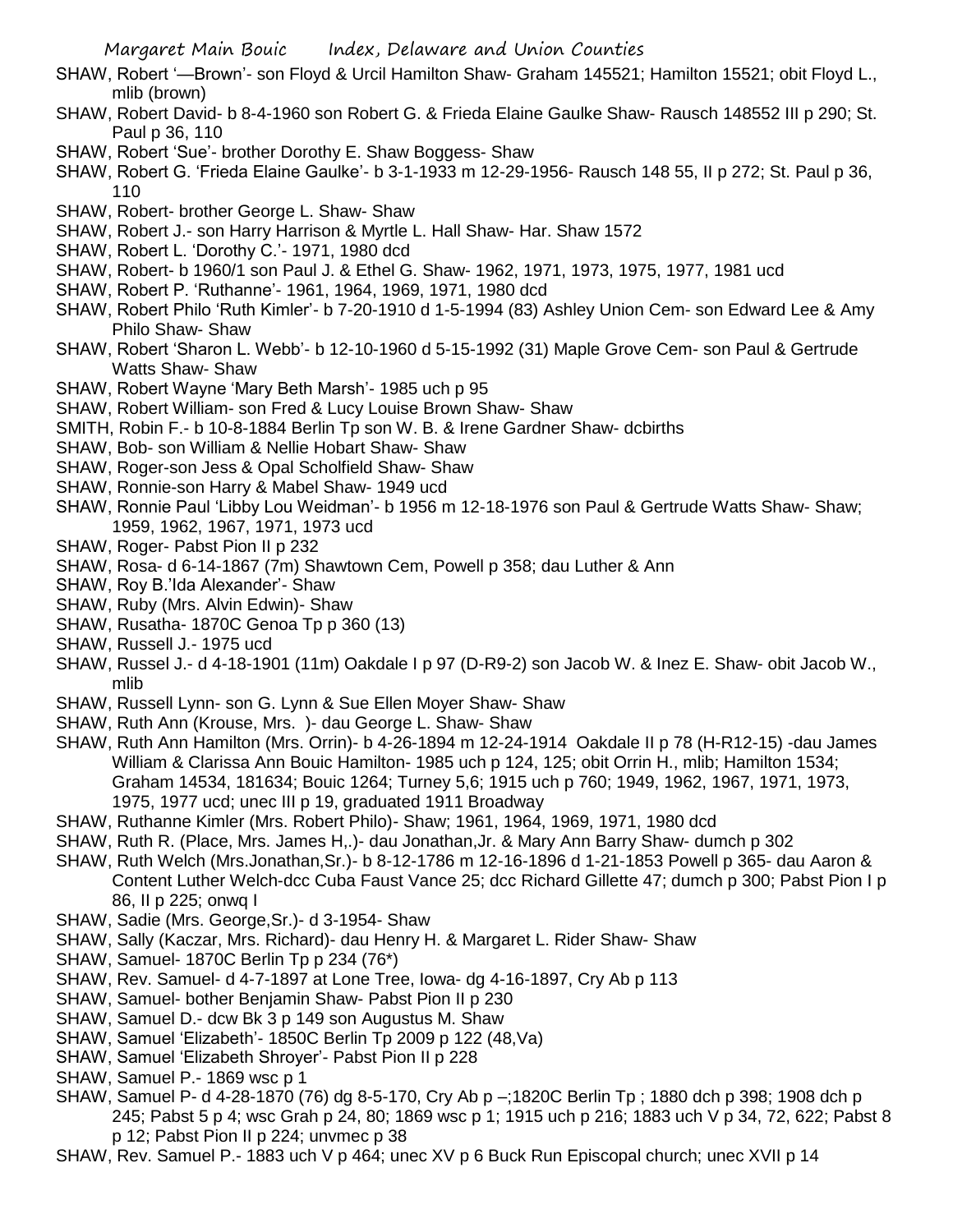- SHAW, Sam T.'Susan Nellie Maine'- Asp 1492
- SHAW, Samuel- son William A. Shaw- Pabst Pion II p 229
- SHAW, Samuel- brother William Shaw- dcw Bk 4 p 152 (17)
- SHAW, Sandra Robinson (Mrs. Harry)- m 11-13-1964- Shaw; 1980 dcd
- SHAW, Sarah- Pabst Pion II p 230
- SHAW, Sarah- 1870C Berlin Tp p 234 (76\*)
- SHAW, Sarah A.- 1870C Scioto Tp p 482 (46)
- SHAW, Sarah (Camp, Mrs. Benjamin)- m 11-5-1826 Westfield, dcga p 35, Del Pat & Fr Ch- dau John & Elizabeth Brown Shaw- dumch p 300; Pabst Pion II p 225
- SHAW, Sarah E.- b 1839 d 1865 Oak Grove Cem, Powell p 441
- SHAW, Sarah Elizabeth Amrine (Mrs. Oliver)/Morgan b 1-16-1842 m 1-12-1865 ucm 3669 d 9-9-1904 (62y6m) Oakdale 1905 (74F) I p 118 (F-R5-6)-dau Abraham & Nancy Mackelfish Amrine- 1883 uch V p 76; Har. Shaw (15); mt 10-5-1904 p8c5, Abs p 24; unec XXI p 44; 1870C Liberty Tp Un Co 96 p 12 (27,O); 1880C Lib Tp 86-87 p 9 (37,O,O,Va); 1900C Taylor Tp 164-168 p 8A (59,O,Va,Va) , 39y 9 ch
- SHAW, Sarah Gibbs (Mrs. A. Staley)- Pion II p 250
- SHAW, Sarah Goode (Mrs. Jonathan)- b 12-14-1731 m 12-21-1752 d 11-9-1811 dcc Cuba Faust Vance 97 ; dcc Richard Gillette 185
- SHAW, Sarah (Hobbick, Mrs. )- dau Aaron & Betsey Ann Jenkins Shaw- dumch p 301
- SHAW, Sarah (Huber, Mrs. )- b 11-18-1846 d 7-12-1881 dau Jonathan & Mary Montgomery Shaw- Ham. Shaw 1182
- SHAW, Sarah (Mrs. James)- b 1800 d 12-21-1877 (76-2-20) Oak Grove Cem, Powell p 441; 1880 dch p 702; dcq MSH 13; dcdeaths dau John Shaw
- SHAW, Sarah Jane (Louther, Mrs. William M.)- d 1-1879 Powell p 177; dumch p 200; Powell p 177
- SHAW, Sarah J. (Sharp, Mrs. Oliver)- dau Jonathan,Jr. & Mary Ann Barry Shaw- dumch p 302
- SHAW, Sarah- dau John & Mary Agin Shaw- Ham. Shaw 1154
- SHAW- b 1-3-1898 Genoa Tp dau L. A. & Charlotte Miller Shaw- dcbirths
- SHAW, Sarah (Mrs. Milton)- 1880C Marysville 439-484 (67,O,Va,NC)
- SHAW, Sarah Moneysmith (Mrs. Alexander)- Pabst Pion II p 231
- SHAW, Sarah S.- b 1818 Ky d 4-8-1882 Oakdale I 62 p 16 (charity)
- SHAW, Sarah (Stump, Mrs. Jonathan)- b 8-18-1827 d 6-1867 dau Jonathan & Sarah Wolam Shaw- Ham. Shaw 11(10)
- SHAW, Sarah Wolam (Mrs. Jonathan)- b 2-25-1788 d 3-24-1866 dau Joseph Wolam- Ham. Shaw (11); ped Alma Shaw Lewis 33
- SHAW, Sargeant 'Jane'- d 3-5-1878 (73-5-4) Burnside Cem, Powell pp 105;dcdeaths (74-5-15); 1835 men p 27 #43 p45 Genoa Tp; 1850C Genoa Tp 359 p 37 (45, Maine); 1870C Genoa Tp p 355 (65\*)
- SHAW, Scott L. 'Colleen Sheets'- m 9-26-1992 son James & Virginia Shaw- Shaw
- SHAW, Seargant Emery 'Elizabeth Ann Dusenberry'- m 1-8-1860 dcm; Pion II p 226
- SHAW, S. B.- son John L. & Elizabeth Merritt Shaw- dumch p 301
- SHAW, Sharon (Mrs. Henry E. Jr.)- Shaw
- SHAW, Sharon L. Webb (Mrs. Robert)- m 4-9-1988 dau John E. & Dorothy M. Webb- Shaw
- SHAW, Sharon Trout (Mrs. Henry E.)- Shaw
- SHAW, Sherri A. (Mrs. Michael P.)- 1969 dcd
- SHAW, Shirley Ann Pickens (Mrs. George A.)- m 10-11-1975 dau Delmar Pickens- Shaw
- SHAW, Shirley (Stricker, Mrs. Hayes)- dau William Bruce & Mary Alice Curtis Shaw- Shaw
- SHAW, Sidney- 1850C Genoa Tp 277 p 29 (18,O)
- SHAW, Sidney- son Sargeant & Jane Shaw- 1850C Genoa Tp 359 p 37 (17,O)
- SHAW, Silas 'Emily'- b 12-12-1832 d 11–16-1910 Shawtown Cem- Powell p p 358
- SHAW, Skunk- son Jonathan Walter & Imogene Skunk Shaw- dumch p 302
- SHAW, Sonja- dau Harry & Mabel Shaw- 1949 ucd
- SHAW, A. Staley 'Sarah Gibbs'- son Benjamin Shaw- Pion II p 230
- SHAW, Starling (Millington, Mrs. Frank/Francis J.)- b 5-19-1918 m 12-24-1934 d 4-3-1988 (69) Claibourne Cem- dau Murel & Ada Stithem Shaw- Shaw; 1985 uch p 97
- SHAW, Stephanie Jean (Harrison, Mrs. Dan)- b 5-21-1959 m 8-9-1980 dau James Wood & Kathryn Jean Lemley Shaw- 1985 uch p 125; Graham 1453452; Graham 1816452; ; Hamilton 153452; Bouic 126452; **Turney**
- SHAW, Stephen Lewis 'Terry Lynn Yates'- m 2-24-1979 son Robert L. Shaw- Shaw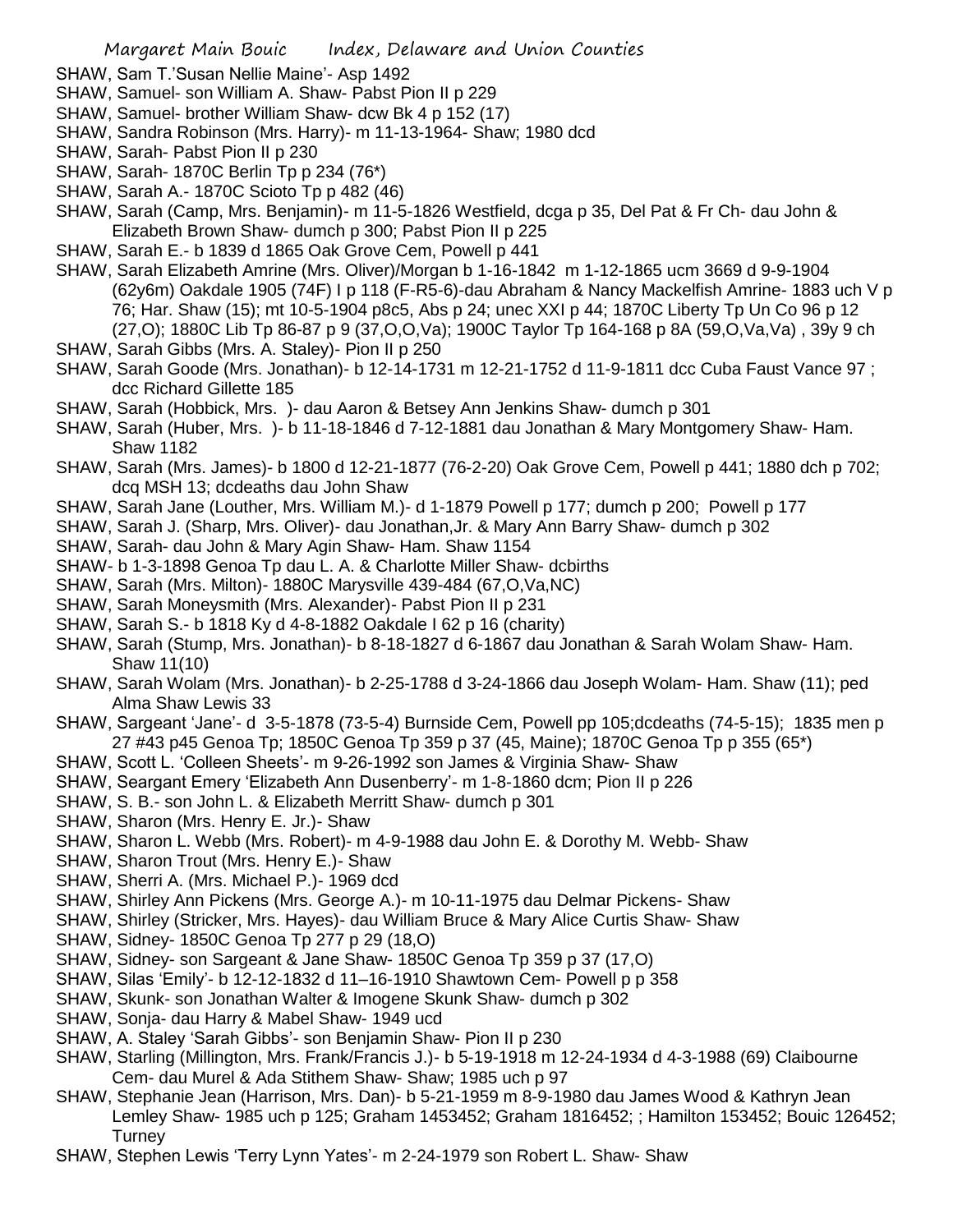- SHAW, Steve- 1979, 1981 ucd
- SHAW, Steve- b 1962 son Michael P. & Sherri A. Shaw- 1969, 1971 dcd
- SHAW, Steve- b 1957 son Robert L. & Dorothy C. Shaw- 1971 dcd
- SHAW, Sue Ellen (Mrs. G. Lynn)- Shaw
- SHAW, Sue- dau Paul & Gertrude Shaw- 1962 ucd (11)
- SHAW, Sue (Mrs. Robert)- Shaw
- SHAW, Susan Cain (Mrs. John)- m 9-20-1846 dcm; Pabst Pion II p 226
- SHAW, Susan (Cowan, Mrs. Jay Patrick- m 10-14-1979 dau Wilmer C. Shaw- Shaw; St. Paul p 77
- SHAW, Susan (Garrison, Mrs. Dunam)- b 6-7-1818 d 9-2-1852- dau Jonathan & Sarah Wolam Shaw- Ham. Shaw 116
- SHAW, Susan (Mitchner, Mrs. )- dau John & Elizabeth Brown Shaw- dumch p 300; Pion II p 225
- SHAW, Susan Nellie Maine (Adams, Mrs. Charles)(Mrs. Sam T.)- dau John Van Rensselaer & Jemima Harvey Maine- Asp 1492
- SHAW, Susan (Smith, Mrs. Jesse)- dau Hamilton Shaw- Ham. Shaw 15
- SHAW, Susan- b 12-15-1958 dau Wilmer & Anna Rausch Shaw- Rausch 113182; Shaw; 1959, 1962, 1967 ucd
- SHAW, Susannah (Benedict, Mrs. Sylvester)- dau Jonathan,Jr. & Ruth Welch Shaw- dumch p 301
- SHAW, Susannah (Curl, Mrs. William H.)- b 2-21-1841 m 9-14-1864 dau Jonathan,Jr. & Mary Ann Barry Shawdumch p 246, 302
- SHAW, Susannah-dcc Richard Gillette 1473; dcc Cuba Vance
- SHAW, Suzanne S. (McCreary, Mrs. John R.)- dau Henry E. & Marjorie H. Henderickson Shaw- Shaw
- SHAW, Sylvester B. 'Caroline'- obit Lewis W.,mlib
- SHAW, Sylvester 'Emily Curl'- d 12-25-1852 (24-8-14) Shawtown Cem Powell p 358- son Luther & Anna Conklin Shaw- dumch p 96, 301
- SHAW, Tabitha Sedlock (Mrs. Bradley)- Shaw
- SHAW, Tami Lynn(Law, Mrs. Lynn)- b 11-5-1957 m 9-16-1978 dau Robert C. & Frieda Elaine Gaulke Shaw-St. Paul p 110; Rausch 148551, III p 290
- SHAW, Tammy Jackson (Mrs. Leonard)- dau Robert Jackson- Jackson
- SHAW, Ted- son James Albert Shaw- Shaw; obit James Albert, mlib (brown)
- SHAW, Teresa (Mrs. Alan H.)- 1991 ucd
- SHAW, Terri LeeAnn- b 5-5-1987 dau Mike & Lisa Shaw- Shaw
- SHAW, Terry F. son Carl W. Shaw- Shaw
- SHAW, Terry (Schwarze, Mrs. )- dau James Albert Shaw- Shaw; obit James Albert, mlib (brown)
- SHAW, Thelma (Gordon, Mrs. )- dau Jacob Wiley & Inez Elizabeth Green Shaw- obit Jacob W., mlib; 1910C Liberty Tp Un Co 346 p 14B (5,O,O,O)
- SHAW, Thomas- hjt p 194; 1883 uch IV p 468
- SHAW, Thomas A.- b 1885 son Luther & Virginia Shaw- Pabst Pion II p 231
- SHAW, Tom E.- son John H. Shaw- Shaw
- SHAW, Thomas- son Hamilton & Abagail Turner- Ham. Shaw 1121
- SHAW, Thomas W.- son George L. Shaw- Shaw
- SHAW, Thornton C.- Pabst Pion I p 70
- SHAW, Timmy- b 1959 son George E. & Jacqueline R. Shaw- 1971, 1980 dcd
- SHAW, Timothy- b 1964 son John W. & Iva F. Shaw- 1969, 1971, 1980 dcd
- SHAW, Tim R.- b 1959 son Paul J. & Ethel Gertrude Watts Shaw- Shaw; 1962, 1967, 1971, 1973, 1975, 1977 ucd
- SHAW, Tina L.(Mrs. Allen B)- dau Leo. & Jane Speicher Shaw- Shaw; 1991 ucd
- SHAW, Tony 'Chris'- Shaw
- SHAW, Treena/Trina- b 1970 ch Paul D. & Paula Shaw- 1981, 1983 ucd
- SHAW, Troy Anthony- b 8-28-1995 son Scott & Colleen Sheets Shaw- Shaw
- SHAW, Tyler J.- b 4-13-1999 son Bradley Shaw & Tabitha Sedlock- Shaw
- SHAW, Urcil Hamilton (Mrs. Floyd)- b 3-24-1900 m 5-18-1918 d 11-1947 Oakdale II p 96 (H-R26-5);- dau Silas Albert & Henrietta Amrine Hamilton- Hamilton 1552; Graham 14552; 3 ring binder, mlib; obit Floyd, mlib (brown)
- SHAW, Valice Harris (Cathal, Mrs. )(Mrs. James Edward) b 1938 m(2) 1973 dau Clyde & Ruth Harris- 1985 uch p 74
- SHAW, Valura Belle- b 1-20-1868 dau A. H. & Martha J. Waltermire Shaw- dumch p 384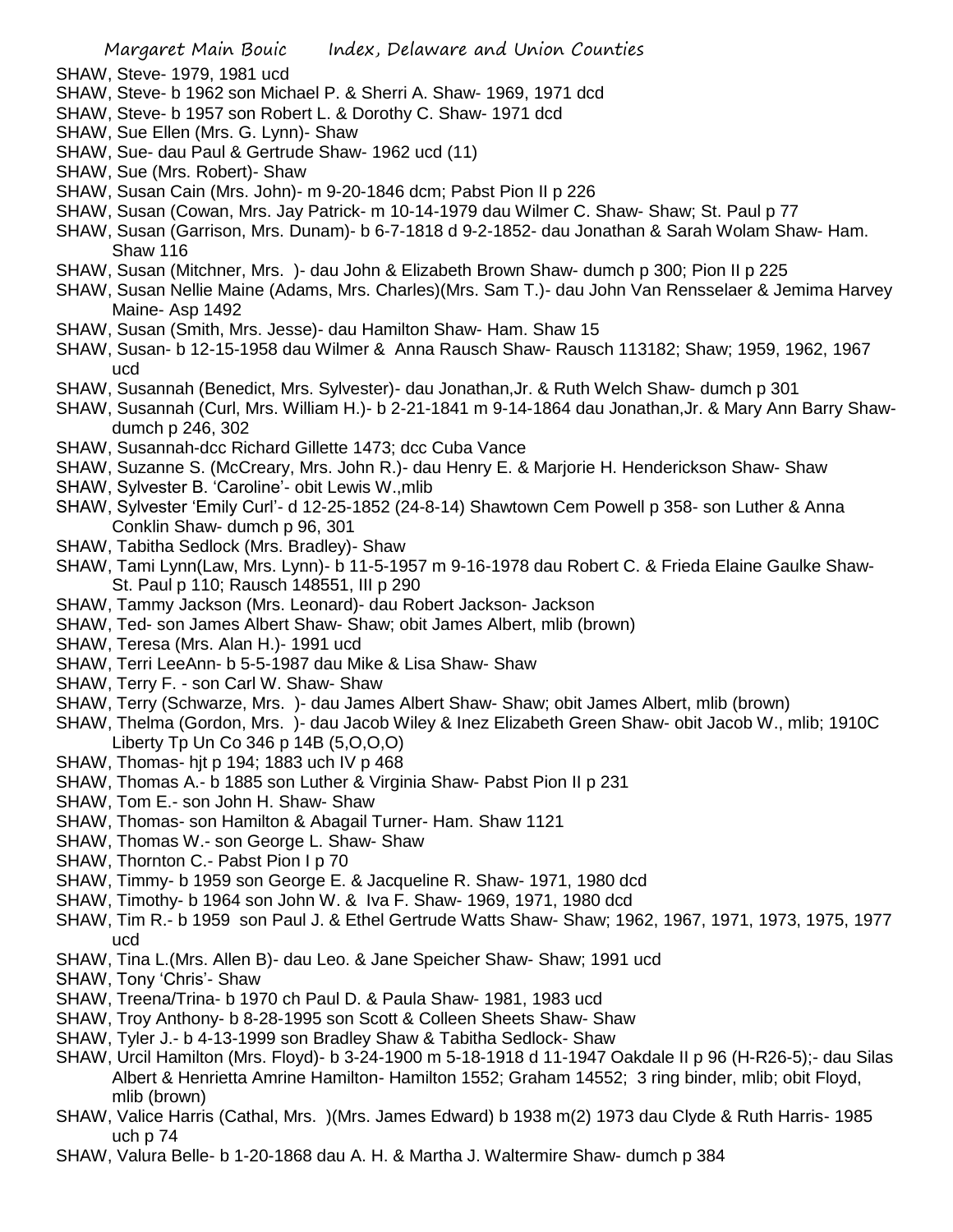- SHAW, Veda (Rensch, Mrs. Clyde)- b 4-15-1902 Price Cem, djlm p 70
- SHAW, Vickie- dau Richard D. & Grace Shaw- 1971 ucd
- SHAW, Victoria Lynn (Swisher, Mrs. )- dau Leonard & Doris I. Ruggles Shaw- Shaw
- SHAW, Virginia Elizabeth Robinson (Mrs. James I.)- m 9-6-1959 dau Alice Robinson- Shaw
- SHAW, Virginia (Mrs. Luther)- Pabst Pion II p 231
- SHAW, Virginia (Riley, Mrs. )- dau John H. Shaw- Shaw
- SHAW, Rev. Walter- officiated at funeral of Dr. O. A. Bown- dg 12-18-1908, Cry Ab p 173
- SHAW, Wanda (Harrod, Mrs. John)- dau Jess & Opal Scholfield Shaw- Shaw
- SHAW, Waneta (Fulton, Mrs. )- dau Clarence & Cecil I. George Shaw- Shaw
- SHAW, Wayne 'Bernice Campbell'- 1985 uch p 95
- SHAW, Warren- 1870C Harlem Tp p 372 (10)
- SHAW, Warren- son Clarence & Cecil I. George Shaw- Shaw
- SHAW, Watson 'Mary Carter'- 1908 dch p 894
- SHAW, Watson- son Maggie Shaw- dg 9-16-1910, Cry Ab p 157
- SHAW, Weldon 'Frieda Taylor'- b 6-9-1906 d 12-20-1957 Oakdale II p 157(M–R23-5)- son Lewis W. & Annis J. Cooper Shaw- Taylor (1193); Sahw; obit Lewis W., mlib; 1910C Allen Tp 83-85 p 2A (3,O,O,O)
- SHAW, Wendell J. 'Garnet C.'- 1961 dcd
- SHAW, Wendell- b 6-17-1902 Berkshire Tp son Frank B. & Nellie Moore Shaw- dcbirths
- SHAW, Wesley C 'Catherine E. McKee'- d 12-7-1960 (58) Union Cem- Shaw
- SHAW, William (52-1894) Claibourne Tp uninf p 8, 11, 12, 13
- SHAW, William- 1835 men p 12 #127 p 16 Bennington Tp
- SHAW, William- d 2-14-1863 (71) b Brooks Co,Va, to Ohio, 1812; dg 3-20-1863, Cry Ab p 29; 1835 men p 15 #128 p 22 Burlin Tp
- SHAW, William- 1840C Berlin Tp p 206 (40-50); 1850C Berlin Tp 2008 p 122 (50,Va)
- SHAW, William- 1908 dch p 404; Pabst 1 p 43, 8 p 25; 1880 dch p 671; 1869 wsc p 13
- SHAW, William- 1900C Marysville 3rd ward 56-59 p 2B (57,O,Va,O) prisoner
- SHAW, William- 1870C Delaware Town p 317 (12)
- SHAW, William- b 1773 d 1843 Oak Grove Cem, Powell p 441
- SHAW, ---------(Mrs. Col. Williams- dau J. W. Reynolds- dg 5-3-1895, Cry Ab p 20
- SHAW, William A.- Pabst pion II p 229
- SHAW, William 'Abbie Hunter'- m 2-5-1810 onwq I
- SHAW, William A. 'Melba Gilbert McConnell'- b 11-24-1912 m 1-10-1976 d 11-23-1981- Shaw
- SHAW, William- son Benjamin Shaw- Pabst Pion II p 230
- SHAW, William B.- 1870C Berlin Tp p 235 (35\*)
- SHAW, ----(Breese, Mrs. M. J.)- dau Wm. Shaw, brother Charles- dg 8-12-1910, Cry Ab p 145
- SHAW, William B. 'Josephine Gardner''Irene Gardner'- son James L. & Sarah Shaw Shaw- Pabst 1 p 34, 69; dg 12-12-1872, Cry Ab p —; hadc p 92; CCC (1900 Berlin Tp) dcq MSA:6;1880 dch p 702; 1908 dch p 777; hmp p 164
- SHAW, William B.,Jr.- son William Bruce & Mary Alice Curtis Shaw- Shaw
- SHAW, William Bruce 'Mary Alice Curtis'- d 12-24-1971 (61) bur Mansfield- Shaw
- SHAW, William 'Edith O'Neal'- b 6-13-1795 d 6-19-1876- Pion II p 228, 229
- SHAW, William Grover 'Jessalyn'- d 10-14-1960 Shaw
- SHAW, Rev. William H.- son Alexander Shaw- Pabst Pion II p 229
- SHAW, William- d 8-10-1861 (16-3-2) Shawtown Cem, Powell p 358- son John & S.
- SHAW, William L. 'Ella Estill'- b 8-9-1884 son Oliver & Sarah Elizabeth Amrine Shaw- Har. Shaw 159; obit Howard, mlib; 1900C Taylor Tp 164-168 p 8A (15,O,Md,O)
- SHAW, William 'Livonia'- Hamilton Cem, lptw p 114
- SHAW, William L. 'Mary A. Powell'-d 5-8-1989 (61)- son Frederick H. & Mary Shaw- Shaw
- SHAW, William 'Mary'- 1850C Delaware Town 1856 p 88 (46,Pa)
- SHAW, William 'Mary M. Robinson'- m 7-15-1845 dcm; Pabst Pion II p 226
- SHAW, William 'Nellie Hobart'- Shaw
- SHAW, William- brother Samuel Shaw- will, dcw Bk 4 p 152(17)
- SHAW, William- son William & Nellie Hobart Shaw- Shaw
- SHAW, Williams,- son John H. Shaw- Shaw
- SHAW, Willie E.- son Charles & Flora Carr Shaw- Asp 2155-2
- SHAW, Wilma (Thomson, Mrs. )- dau William Grover & Jessalyn Case Shaw- Shaw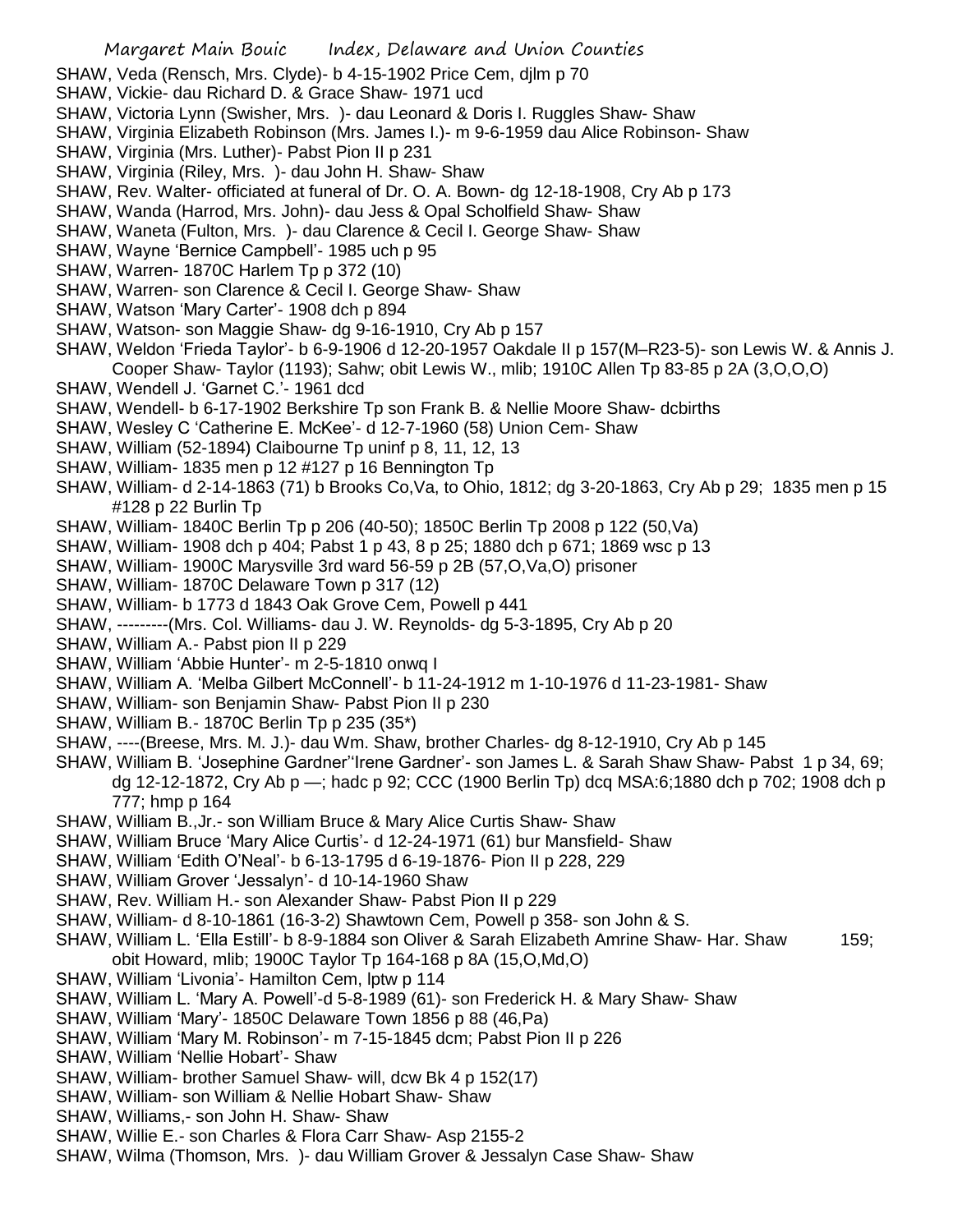Margaret Main Bouic Index, Delaware and Union Counties SHAW, Wilmer C. 'Alma L Rausch'- b 8-25-1916 m 1-1-1943 d 6-26-2003 Garwood Cem- son Emmitt & Kathryn Schwab Shaw- Shaw; obit, mlib (brown); St. Paul p 77; Rausch (11318); 1959, 1962, 1967, 1971, 1973, 1975, 1977, 1979, 1981, 1983, 1991 ucd SHAW, Wilson- son Luther & Ann Conklin Shaw- dumch p 301 SHAW, Worley E.- b 7-29-1881 Berlin Tp son William B. & Irene Gardner Shaw- dcbirths SHAW, Wynell (Ferguson, Mrs. )- dau James Perry & Anna Lee McGee Shaw- Shaw SHAWAKER, J. E.- 1908 dch p 159 SHAWAKE, Will- 1908 dch p 527; Sandusky p 1 SHAWAN, Cynthia (Choate, Mrs. )- dau Jacob A. III Shawan- Shawan SHAWAN, Eva (McIlroy, Mrs. Clarence)- 1915 uch p 991 SHAWAN, Frances (Mrs. Jacob A. III)- Shawan SHAWAN, Jacob A. III 'Frances'- b 6-11-1917 d 5-9-1989 (71) - Shawan SHAWAN, Jacob IV- son Jacob A. III Shawan- Shawan SHAWAN, Margaret (McCormick, Mrs. )- sister Jacob A. III Shawan SHAWAN, R. Scott- son Jacob A. III Shawan- Shawan SHAWAN, Susanne (Smithers, Mrs. )- dau Jacob A. III Shawan- Shawan SHAWL, Charlotte (Rosenberry, Mrs. Thomas A.)- m 1-10-1837 Madison Co, unec VIII p 68 SHAWL, Elizabeth- 1870C Union Tp 126-125 p 17 (20,O) SHAWLEY, Calvin Edward 'Constance Weir'- b 4-5-1928 son Harrison & Ruth Brown Hawley- Weiser p 772 SHAWLEY, Constance Weir (Mrs. Calvin Edward)- b 9-30-1927- Weiser p 772 SHAWLEY, Daniel Edward- b 12-12-1950 son Calvin Edward & Constance Weir Shawley- Weiser p 773 SHAWLEY, Harrison 'Ruth Brown'- m 8-25-1927- Weiser p 772 SHAWLEY, Jeanne Loukes- b 1-21-1949 dau Calvin Edward & Constance Weir Shawley- Weiser p 772 SHAWLEY, Michael Calvin- b 10-19-1955 son Calvin Edward & Constance Weir Shawley- Weiser p 773 SHAWLEY, Ruth Brown (Mrs. Harrison)- b 4-2-1911 m 8-25-1927 dau Edward & Margaret Keller Brown-Weiser p 772 SHAWLEY, Virginia lee- b 2-11-1952 dau Calvin Edward & Constance Weir Shawley- Weiser p 773 SHAAWNk Mrs. - Pabst 2 p 55 Shawn, Bertha- Pabst 2 p 63 SHAWN,Reuben- Pabst 2 p 54 SHAWN, Samuel- Pabst 2 p 86 SHAWVER, Benjamin 'Elizabeth'- mt 3-10-1886, Ab p 21 SHAWVER, Earl- son John M. & Mary L. Shawver- 1880C Liberty Tp Un Co 180-185 (4,O,O,O) SHAWVER, Elizabeth (Mrs. Benjamin)- mt 3-10-1886, Ab p 21 SHAWVER, George F. 'Mary Worth'- m 8-7-1894 ucm (Hearl) SHAWVER. John A.- b 7-24-1864 d 3-7-1886 NM Cem, Liberty Tp; lptw p 21-son Benjamin & Elizabeth Shawver- mt 3-10-1886, Ab p 21- train accident SHAWVER, John M. 'Levina Orahood'- m 5-2-1874 ucm 5487; 1880C Liberty Tp Un Co 180-185 p 19 (29,O,O,O) SHAWVER. Levina Orahood (Mrs. John M.)- m 5-2-1874 ucm 5487; 1880C Liberty Tp Un Co 180-185 p 19 (24,O,O,O) SHAWVER, Mary Worth (Mrs. George F.)- m 8-7-1894 ucm (Hearl) SHAWVER, Orah Hellen- 1880C Liberty Tp 240-250 (13,O,O,O) SHAWVER, Vesta- b 2-13-1870 d (17-3-17) Tenn. mt 6-22-1897, Ab p 36 SHAWYER, Lamona (Weiser, Mrs. Albert Luther)- b 8-4-1897 m 9-18-1920- Weiser p 267 SHAY, Andrew J. "Jack" 'Frankie L.Beavers'- m 7-26-1958 - Shay; 1977, 1979, 1981, 1983, 1991 ucd SHAY, Bretta (Elliott, Mrs. Charles)- m 6-4-1913- Weiser p 233 SHAY, Daniel- Shay SHAY, Frankie L. Beavers (Mrs. Andrew J.)- b 8-31-1928 Ky m 7-26-1958 d 10-14-1997 (69) Raymond Cemdau William & Lucille Reffett Beavers- Shay; 1977, 1979, 1981, 1983, 1991 ucd SHAY, Hannora- 1850C Delaware Town 950 p 76 (21,Ireland) SHAY, Jack R. 'Janice Lea Strohl'- m 10-20----son Daniel Shay- Shay SHAY, Janice Lea Strohl (Mrs. Jack R.)- m 10-20- dau Joseph Strohl- Shay SHAY, Julia (Cook, Mrs.Nicholas)- m 5-1-1865 dcm SHAY, b 7-27-1878 Delaware Town dau Patrick & Mary O'Brine Shay- dcbirths

SHAY, Minnie, inmate at Girl's Ind Home for 4 years, d Thursday, burial at home, dg 12-1-1908, Cry Ab p 170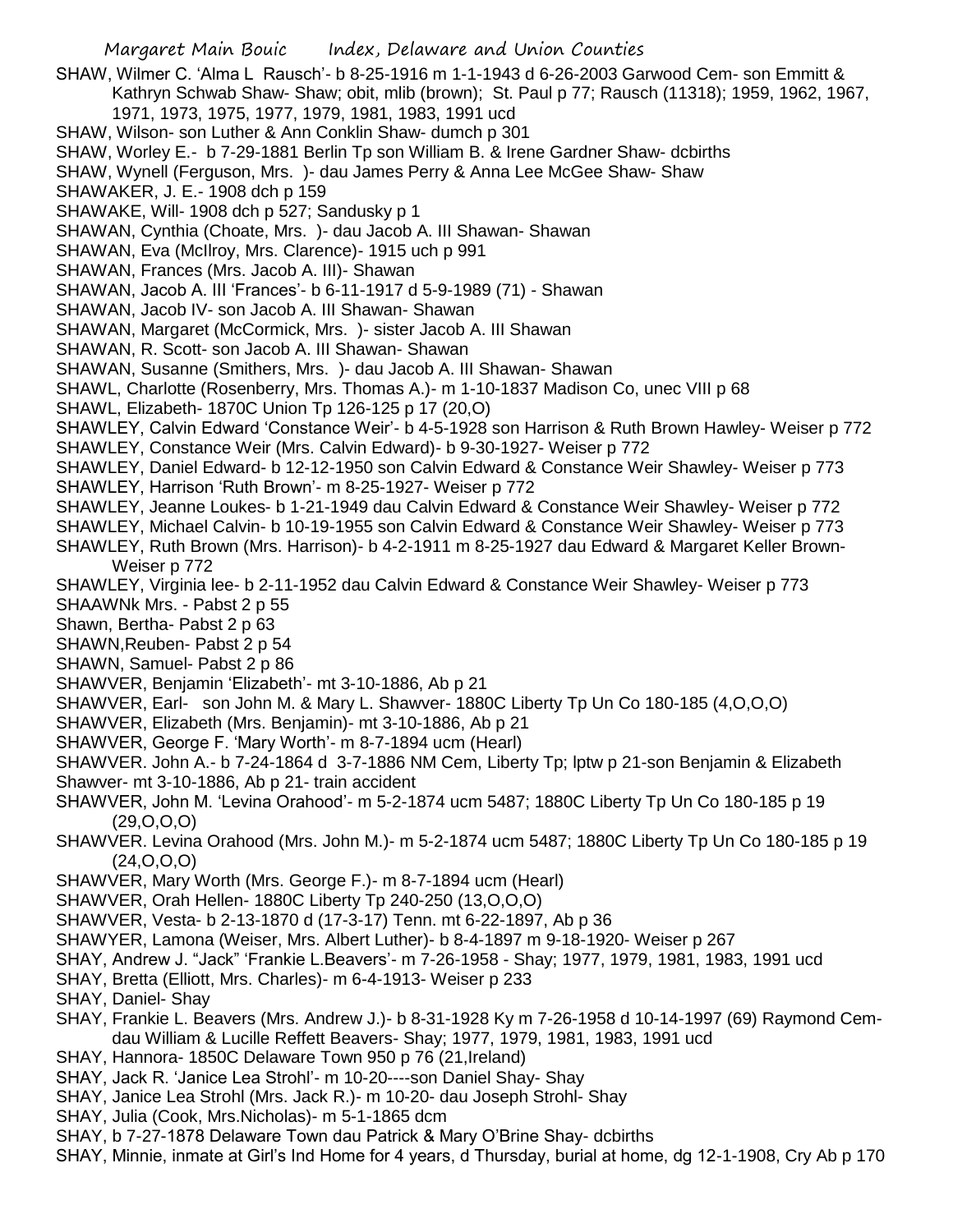SHAY, Sarah (Norris, Mrs. William S.)- b 1790 MD, 2nd wife, unec VIII p 62, query

SHAYAN, Mary (Moloney, Mrs. John)- Powell p 310

- SHAYER, J.- 1883 uch IV p 486
- SHEA, Benjamin- son James J. & Ellen Leinhan Shea- obit Ellen, obit Esther, obit James, mlib; obit Paul James mlib (brown); 1910C Union Tp 172 p 8A (17,O,O,O)
- SHEA, Bertha- d 6-12-1946 Gallipolis, obit, mlib; uninf p 27, Union Tp(1945)- dau James & Ellean Shea-1910C Union Tp 172 p 8A (19,O,O,O)
- SHEA, Bridget- 1870C Brown Tp p 248 (78\*)
- SHEA, Catherine- 1870C Delaware Town p 316 (38)
- SHEA, Catherine Ann- b 5-25-1871 Delaware Town dau Frank & Margaret Shea- dcbirths
- SHEA, Catherine (Doyle) mother James Shea- dcq Bk 4 p 280(30)
- SHEA, Edith M. (Johns, Mrs. Chester E.)- d 1987- Shea
- SHEA, Elizabeth (Foley, Mrs. Patrick Joseph)- 1976 dch p 375
- SHEA, Ellen- 1870C Delaware Town p 347 (16)
- SHEA, Ellen- d 4-28-1885 (33y) b Eden- dcdeaths
- SHEA, Ellen Linehan (Mrs. James Joseph)- b 4-5-1862 d 1-17-1956 (93) Woodstock Cem- dau Richard Linehan; obit James, obit Esther,mlib, obit Paul, mlib (brown); 1910C Union Tp 172 p 8A (47,O,Irel,Irel) m 20y, 7 ch
- SHEA, Esther- d 12-26-1938 (41) dau James Joseph & Ellen Linehan Shea- obit, mlib; 1910C Union Tp 172 p 8A (13,O,O,O)
- SHEA, Frances (Mrs. )- dau William & Julia Farrell- dg 6-22-1909, Cry Ab p 38
- SHEA, Frank- b 12-12-1888 Delaware Town son Patrick & Mary Dobbins Shea- dcbirths
- SHEA, Grace Jane (Weiser, Mrs. Harry Martin)- m 10-31-1907- Weiser p 801
- SHEA, Helen (Mackin, Mrs. James)- dau James Joseph & Ellen Lineham Shea- Shea; obit Ellen, mlib; obit Paul James, obit William, mlib (brown); 1910C Union Tp 172 p 8A (7,O,O,O)
- SHEA, James- will, dcw Bk 4 p 280(30) Delaware 1866
- SHEA, James F.- d 11-30-1904 (44-4-0) Delaware dcdeaths; 1870C Delaware Town p 316 (10)
- SHEA, James Joseph 'Ellen Linehan'- b 7-11-1859 m 5-18-1889 d 2-3-1939 Woodstock Cem- son Patrick & Anna Quinlan Shea; obit, mlib; obit Ellen, mlib; obit Paul James, mlib (brown); 1910C Union Tp 172 p 8A (50,O,Irel, Irel) m 20y
- SHEA, John- dcw Bk 4 p 280(30) witness
- SHEA, John- 1870C Delaware Town p 320 (23\*)
- SHEA, John- dg 4-14-1896, Cry Ab p 68, marble business
- SHEA, John-d 3-31-1905 (80-10-0) Delaware-b Ireland-1870C Delaware Town p 316 (45\*), dcdeaths; b 1824 to America 1849 d Friday- dg 4-4-1905. Cry Ab p 19, 20
- SHEA, John- d 4-19-1885 (83) Delaware b Ireland, dcdeaths; 1870C Delaware Town p 347 (67\*)
- SHEA, John- 1870C Delaware Town p 347 (20)
- SMITH, John- b 4-4-1874 Delaware Town son John & Margareet Mann Shea- dcbirths
- SMITH, John- b 4-11-1874 Delaware Town son John & Margaret Maning Shea- dcbirths
- SHEA, John J.- 1880 dch p 218, 646; 1908 dch p 103, 252; Monnett p 12
- SHEA, John J.- 1870C Delaware Town p 316 (5)
- SHEA, John- pallbearer for Michael Scanlon- dg 5-2-1905, Cry Ab p 23
- SHEA, Joseph- pallbearer for George Henry- dg 2-22-1916, Cry Ab p 27
- SHEA, Joseph J.- son John Shea- dg 4-4-1905, Cry Ab p 20
- SHEA, Kate Agnes- 18780C Delaware Town p 316 (1)
- SHEA, Kevin 'Laurie E. Eliot'- Shea1980 dcd
- SHEA, Kittie A.- dau John Shea- dg 4-4-1905, Cry Ab p 20
- SHEA, Laurie E. Eliot (Mrs. Kevin)- Shea; 1980 dcd
- SHEA, Mac- 1870C Delaware Town p 347 (14)
- SHEA, Margaret- d 1-1-1901 (48) dau Patrick Dobbins- dcdeaths
- SHEA, Martin-- brother James Shea- dcw Bk 4 p 280(30)
- SHEA, Mary- sister Miss Anna Statia Dobbyns- dg 7-31-1914 Cry Ab p 140
- SHEA, Morgan Claire- b 1-28-1995- dau Kevin & Lourie Eliot Shea- Shea
- SHEA, Patrick- d Saturday (63) 1870C Delaware Town p 348 (25\*); dg 7-8-1910, Cry Ab p 136
- SHEA, b 7-24/27-1868 Delaware Town son Patric & Bridget Shea- dcbirths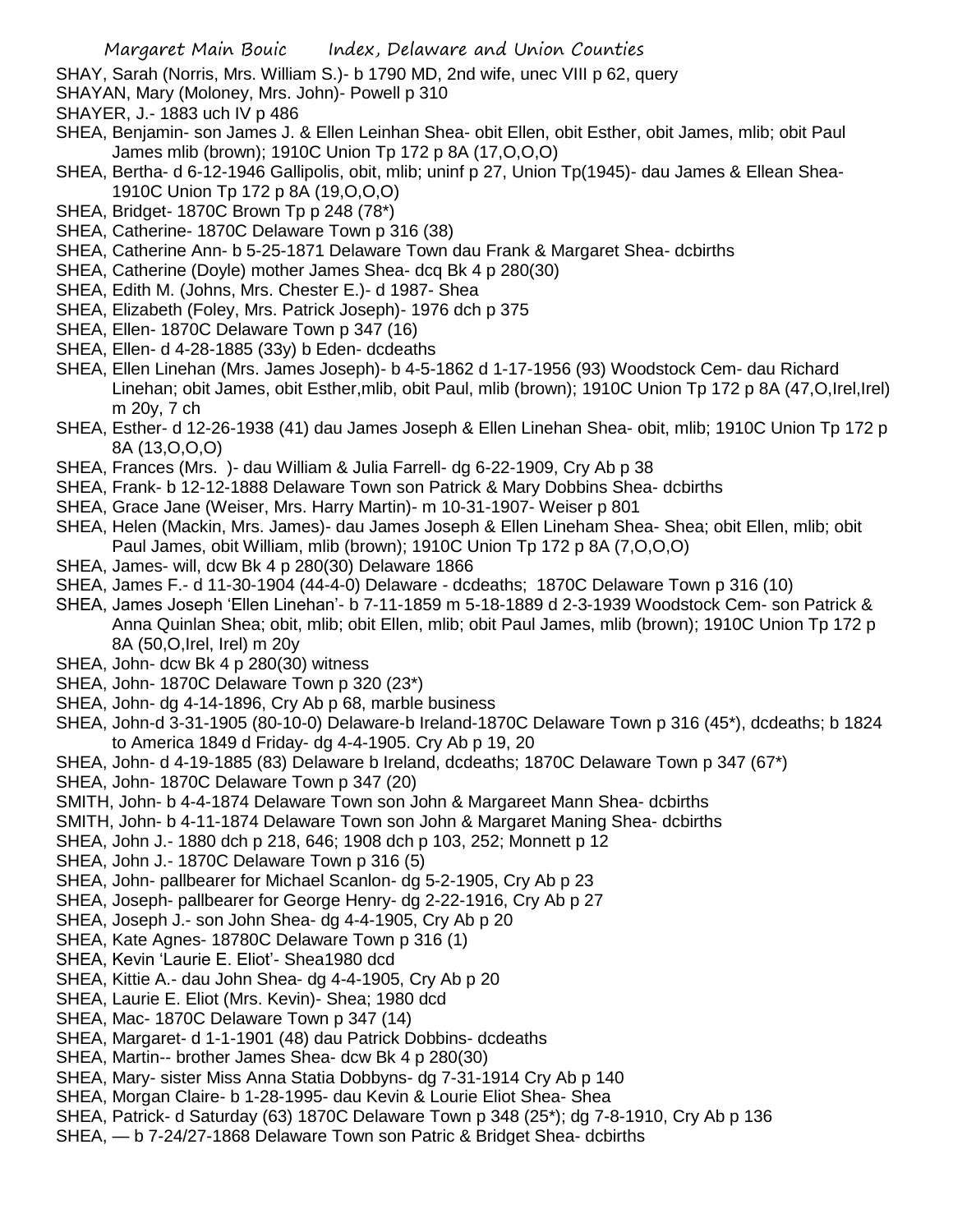- SHEA, Paul James- b 1-14-1899 d 7-1-1968 Woodstock Cem- son James Joseph & Ellen Linehan Shea-Shea; obit, mlib (brown); obit Ellen, obit Esther, obit James, mlib; 1910C Union Tp 172 p 8A (11,O,O,O)
- SHEA, Richard- son William & Ruby Shea- Shea; obit William, mlib (brown)
- SHEA, Ruby (Mrs,. William)- obit William, mlib (brown)
- SHEA, Ruth- b 10-6-1901 Delaware Tp dau W. E. & C. Riley Shea- dcbirths
- SHEA, Thomas- son James Joseph & Ellen Linehan Shea- 1910C Union Tp 172 p 8A (9,O,O,O)
- SHEA, Timothy- 1870C Delaware Town p 347 (23)
- SHEA, William- 1870C Delaware Town p 316 (23)
- SHEA, William E.- 1870C Delaware Town p 316 (12)
- SHEA, William E.- son John Shea- dg 4-4-1905, Cry Ab p 20
- SHEA, William ;Ruby'- d 5-31-1971 Woodstock Cem- son James Joseph & Ellen Linehan Shea- Shea; obit Ellen, obit Esther, obit James, mlib; obit Paul James, obit William mlib (brown); 1910C Union Tp 172 p 8A (15,O,O,O)
- SHEAFER, Patricia- research Loughery- unec XX p 49, 62
- SHEAFF,Ann Catharine- b 12-2-1809 d 9-20-1880 dau George & Anne Catharine Muhlenberg Sheaff- Weiser p 188
- SHEAFF,Anne Catharine Muhlenberg (Mrs. George)- b 1-19-1781 m 6-26-1800 d 1-27-1865 dau Frederick Augustus Conrad & Catharine Schaefer Muhlenberg- Weiser p 188
- SHEAFF,Catharine Elizabeth (Stewart, Mrs. Alexander Murrary)- b 12-6-1834 m 6-29-1854 d 8-24-1871 dau William John & Eugenia Frances Hiester Sheaff- Weiser p 186
- SHEAFF,Ellen Frances (Gregg, Mrs. David McMurtrie)- b 11-8-1837 m 10-6-1862 d 10-27-1915 dau William John & Eugenia Frances Hiester Sheaff- Weiser p 186
- SHEAFF,Ellen- b 9-25-1813 d 2-11-1909 dau George & Anne Catharine Muhlenberg Sheaff- Weiser p 188
- SHEAFF,Emeline G. (Qwatsough, Mrs. James Horatio)- 11-19-1818 m 10-19-1848 d 5-8-1904 dau George & Anne Catharine Muhlenberg Sheaff- Weiser p 188
- SHEAFF,Eugenia Frances Heister (Mrs. William John)(Rush, Mrs. James Murray)- b 12-3-1813 m(1) 11-19- 1829 (2) 1-28-1847 d 12-3-1849 dau John S. & Mary Catharine Muhlenberg Meister- Weiser p 186, 188
- SHEAFF,Fanny Platt (Mrs. John Peter David)- Weiser p 188
- SHEAFF,Frederick Augustus- b 4-8-1807 d 8-3-1874 son George & Anne Catharine Muhlenberg Sheaff-Weiser p 188
- SHEAFF,George 'Anne Catharine Muhlenberg'- b 7-15-1779 m 6-26-1800 d 9-5-1851- Weiser p 188
- SHEAFF,George David- b 1-2-1804 d 12-26-1840 son George & Anne Catharine Muhlenberg Sheaff- Weiser p 188
- SHEAFF,Henry Muhlenberg- b 8-28-1815 d 7-20-1853 son George & Anne Catharine Muhlenberg Sheaff-Weiser p 188
- SHEAFF,John Peter David 'Fanny Platt'- b 1-6-1821 son George & Anne Catharine Muhlenberg Sheaff-Weiser p 188
- SHEAFF,Mary Catharine (Muhlenberg, Mrs. Henry William)- b 7-23-1778 m 7-30-1795 d 7-26-1851- Weiser p 184
- SHEAFF,Mary (Eigenbrodt, Mrs. Manuel George)- b 10-30-1811 d 11-23-1882 dau George & Anne Catharine Muhlenberg Sheaff- Weiser p 188
- SHEAFF, William John 'Eugenia Frances Hiester'- b 1-18-1803 m 11-19-1829 d 5-4-1839 son George & Anne Catharine Muhlenberg Sheaff- Weiser p 186, 188
- SHEAFFER, Audrey (Shepler, Mrs. Harold Eugene) m 1950- Weiser p 503
- SHEAFFER, Belle, Miss- WCTU unec III p 57
- SHEAFFER, Ella (Weiser, Mrs. Harry Krabar)- b 12-30-1861 m 4-23-1885 d 9-22-1933- Weiser p 801
- SHEAFFER, Catherine Charlotte Eppley (Mrs. Samuel)- b 7-12-1844 dau Jacob & Catharine Charlotte Zollinger Eppley- Weiser p 466
- SHEAFFER, Eunice (Eppley, Mrs. Charles Maurice)- b 10-21-1893 m 11-10-1910- Weiser p 466
- SHEAFFER, Mrs. Lawrence- McKitrick p 226
- SHEAFFER, Samuel 'Catherine Charlotte Eppley'- Weiser p 472
- SHEAFNOCKER, Ruth (Ripple, Mrs. Donald Goble)- b 8-9-1928 m 3-5-1949- Weiser p 698
- SHEAK, Alva- d 12-7-1836 (4y) Redbank Cem, Powell p 117- son Nicholas & Charlotte Sheak
- SHEAK, Michael- 1835 men p 58 #39 p 107 Trenton Tp
- SHEAKES, Mary Johnson (Mrs. William)- m 5-13-1849 dcm
- SHEAKES, William 'Mary Johnson'- m 5-13-1849 dcm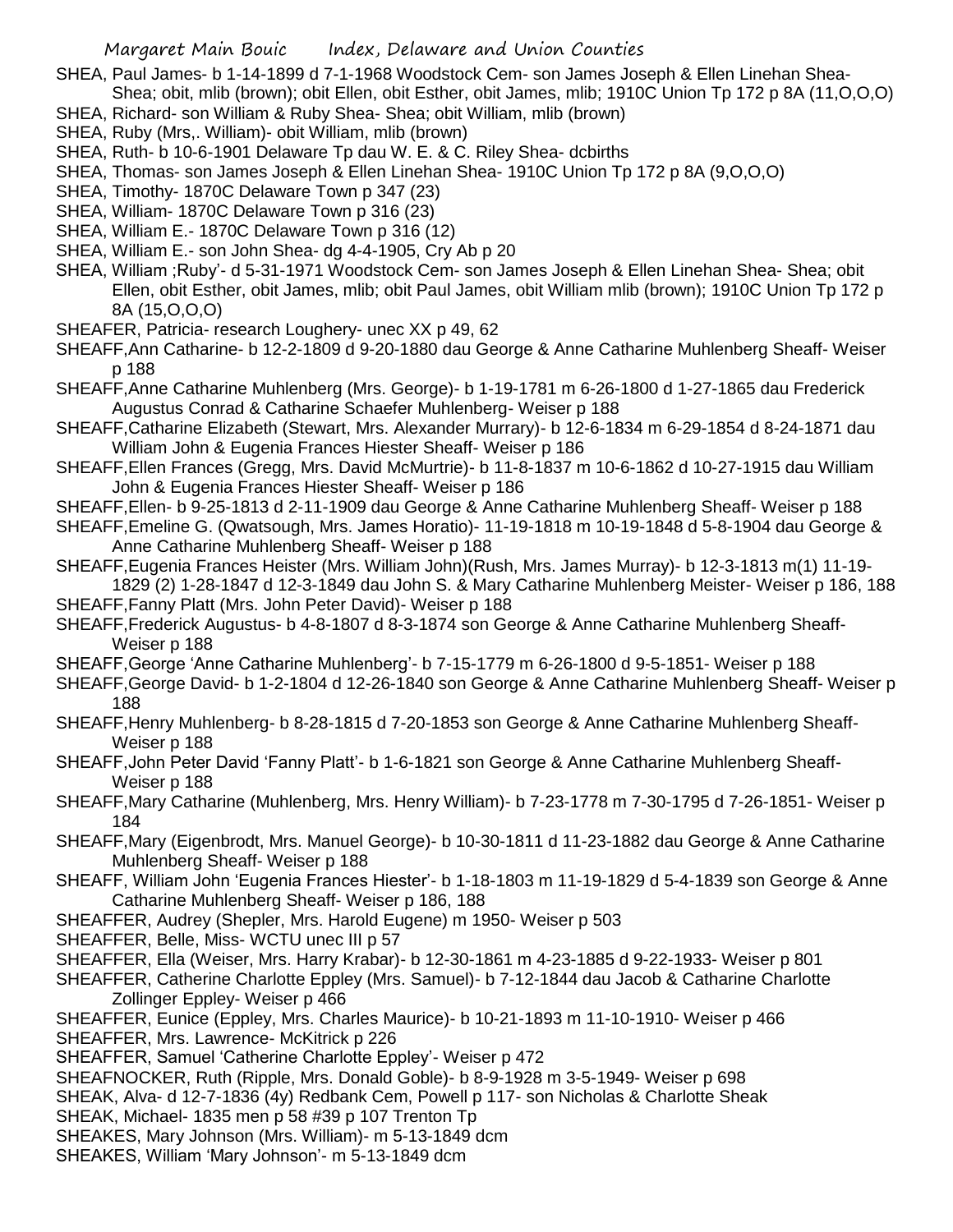- SHEAKLEY, Barbara (Mrs. George)- 1880 morch p 838
- SHEAKLEY, George 'Barbara'- 1880 morch p 838
- SHEAKLEY, Mary A. (Stull, Mrs. Frederick)- dau George & Barbarq Sheakley- 1880 morch p 838
- SHEAK, b 3-8-1871 Harlem Tp dau Charles & Sarah E. Arnold Sheak- dcbirths
- SHEAKS, Caroline- b 8-30-1840 d 10-17-1863 dau G. & M. Sheaks, Redbank Cem, Powell p 117
- SHEAKS, Christopher- 1835 men p 28 #92p 47, Genoa Tp
- SHEAKS, Elarn- b 11-6-1945 Claibourne Tp (84) uninf p 27
- SHEAKS, Frances Jane- d 9-30-1862 (5-2-13) Redbank Cem, Powell p 117
- SHEAKS, George- b 2-20-1801 d 11-1-1863 Redbank Cem, Powell p 117; 1835 men p 28 #86 p 47, Genoa Tp
- SHEAKS, John- 1835 men p 29 #148 p 49 Genoa Tp
- SHEAKS, Nicholas- 1835 men p 28 #99 p 47 Genoa Tp
- SHEAN, Helen Electa- dau James & Mary Shean- Pabst 1 p 65
- SHEAN, Jack- his wife d Wed. mt 1–27-1886 Magnetic Springs- Ab p 20
- SHEAN, James 'Mary'- Pabst 1 p 65
- SHEAN, Mary (Mrs. James)- Pabst 1 p 65
- SHEAR, Dana- b 5-1897 son Henry & Rachel Shear- 1900C Jerome Tp 164-173 p 7B (3,O,O,O)
- SHEAR, Henry 'Rachel'- b 12-1857 Shear; 1900C Jerome Tp 164-173 p 7B (42,O,O,O) m 24y
- SHEAR, James 'Sarah E. Wingfield'- lic 12-20-1844 ucm 1007
- SHEAR, Lewis Dana' Sophia "Sally"Reed- b 5-30-1897 d 8-23-1984 (87) bur Reynoldsburg, son Henry & Rachel Bonzo Shear- Shear
- SHEAR, Rachel (Mrs. Henry)- b 10-1859- Shear; 1900C Jerome Tp 164-173 p 7B (40,O,Pa,O) m 24y, 3 ch
- SHEAR, Sarah E. Wingfield (Mrs. James)- lic 12-20-1844, ucm 1007
- SHEAR, Sophia "Sally" Reed (Mrs. Lewis Dana)- Shear
- SHEARE, Elisabeth- d 9-2-1867 (88) Delaware dcdeaths
- SHEAREN, Bill 'Sondra Sheares'- 1985 uch p 125
- SHEAREN, Scott- son bill & Sondra Sheares Shearen- 1985 uch p 125
- SHEAREN, Sondra Sheares (Mrs. Bill)- dau Charles Eston & Ruby Hanawalt Sheares- 1985 uch p 125
- SHEARER, —1883 uch V p 583; dcga p 48 Del Pat & Fr Chron; family of Jean Denison #162, unec VII p 7
- SHEARER, Jean Abigail Carson (Mrs. John H.)(Johnson, Thoms B.)- dau William & Eliza Thompson Carson-1908 dch p 615
- SHEARER, Abraham 'Robin'- son Dr. Raymond B. & Valerie Spak Shearer- Shearer
- SHEARER, Alaina- dau Dr. Raymond B. & Valerie Spak Shearer- Shearer
- SHEARER, Alyssa- dau Dr. Raymond B. & Varlerie Spak Shearer- Shearer
- SHEARER, Anna- dau Dr. Raymond B. & Valerie Spak Shearer- Shearer
- SHEARER, Anna- d 6-2-1861 (10m2d) Raymond Cem, lptw p 30- dau James F. & Edith M. Shearer
- SHEARER, Anna- d 9-18-1876 (24y) b Green Co. Oakdale 360
- SHEARER, Anna Luise Friedburg (Mrs. Ernest)- Shearer
- SHEARER, Anna Margaret (Scott, Mrs. William)- b 8-26-1851 d 11-10-1875 (24y)Oakdale I p 82 (D-R4-2); mt 3 p 18, 30
- SHEARER, Annette- b 1959 dau Roger A. & Linda Shearer- 1971, 1973, 1975, 1977 ucd
- SHEARER, Annie M.- dau Daniel & Margaret Finefrock Shearer- 1860C Marysville 1596-1595 (8,Pa); 1870C Marysville-Paris Tp 264-266 p 30 (18,Pa)
- SHEARER, Ashley- dau Charles & Ella Shearer- 1949 ucd
- SHEARER, Armenia Belle- b 5-16-1854 dau D. D. & Margaret Finnisfrock Shearer- 1883 uch V p 691
- SHEARER, Barbara A. (Mrs. Solomon)- d 6-1871- 1883 uch V p 691; 1870C Marysville-Paris Tp 264-268 p 30 (75,O)
- SHEARER, Barber- 1908 dch p 404
- SHEARER, Betty Jane Coton (Mrs. William O.)- b 1927 m 10-20-1946 Oakdale II p 7 (B-R4-4); obit William Omlib
- SHEARER, Beverly Eppley (Mrs. Jay)- dau Maurice Luther & Maion Davis Eppley- Weiser p 473
- SHEARER, Brandi- b 1974 ch Roger A. & Linda Chapman Shearer- 1977, 1979, 1981 ucd
- SHEARER, Bradley- b 1965 son Roger A. & Linda Chapman Shearer- 1971, 1973, 1975, 1977, 1979, 1981 ucd
- SHEARER, Carl W. 'Jennie E.'- b 1892 d 1959 Oakdale II p 124 (K-R8-9)
- SHEARER, Carroll- son David Henry & Gertrude Gamble Shearer- Shearer
- SHEARER, Catharine (Amrine, Mrs. John)- m 1-7-1832 ucm 248 or 11-30-1831, unec II p 34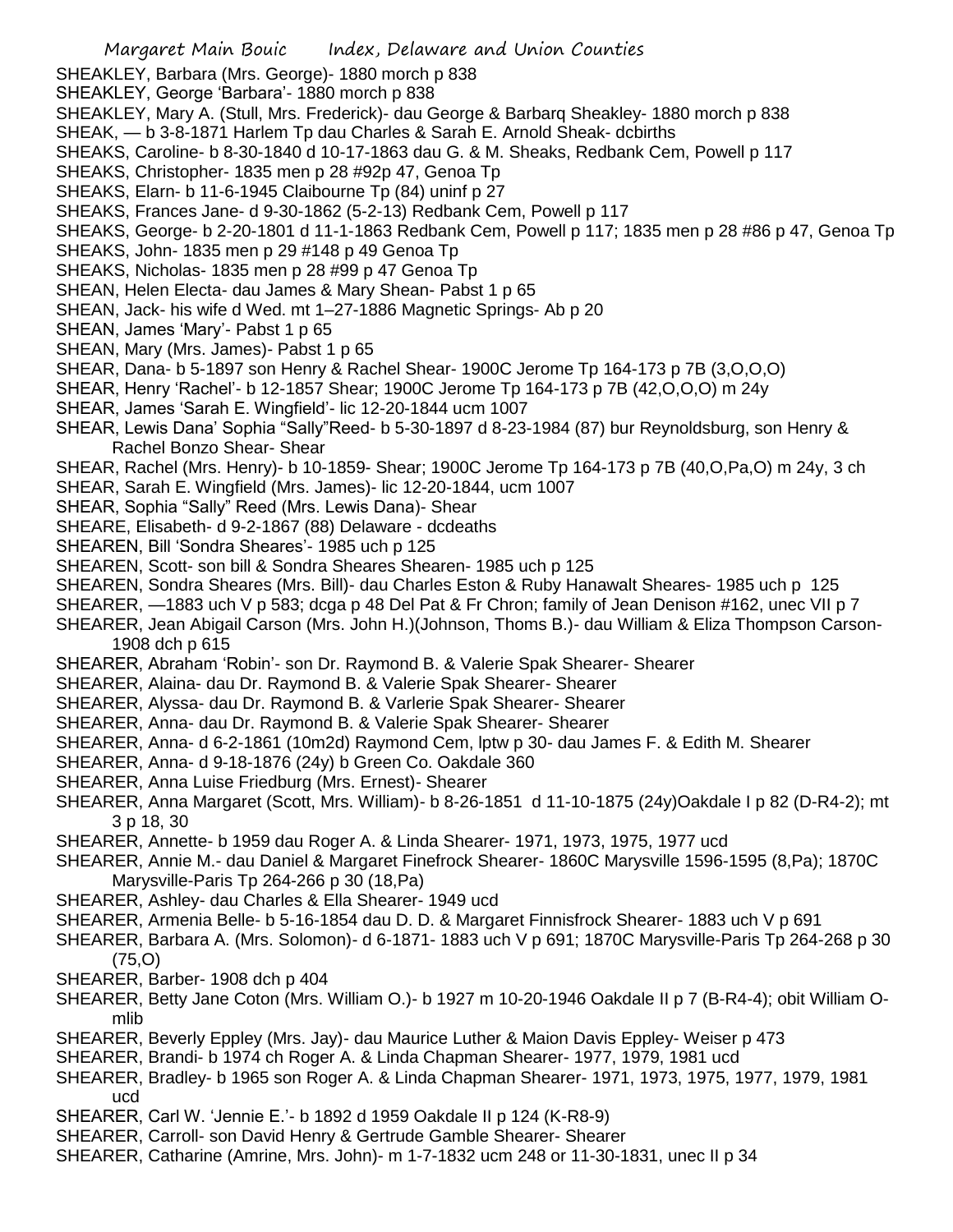SHEARER, Charles 'Ella'- 1949 ucd

- SHEARER, Charles Otis 'Linda/'Louise'- b 3-20-1912 d 9-4-1970 Claibourne Cem p 101- son Clarence Ol & Wavelena Burson Shearer- Shearer; 1985 uch p 125; obit, mlib (brown), obit Wave, mlib (brown); 1949, 1959, 1963 ucd
- SHEARER, Charrick- 1870C Liberty Tp Un Co 197 p 24 (7,O)
- SHEARER, Christina- d 12-5-1867 (53-10-0) Delaware dcdeaths
- SHEARER, C. L.- d 7-9-1943 York Tp (80) uninf p 27
- SHEARER, Clarence O. 'Wavelena Burson'- b 8-27-1881 m 4-27-1905 d 2-11-1963 bur Broadway, lptw p 79 son Orismus S. & Mary E. Wyeth Shearer- 1883 uch V p 691; Shearer; obit Wave, obit Charles O. mlib (brown); 1985 uch p 125; 1915 uch p 757; 1949, 1959, 1962 ucd; 1900C Taylor Tp 133-136 p 6A (18,O,Pa,O); 1910C Taylor Tp 14-16 p 1B (28,O,Pa,O) m 5y
- SHEARER, Clark L.'Jennie Rea'- b 1-1863 m 1-14-1886 ucm (Hearl); 1900C Liberty Tp Un Co 8 p 1A (37,O,O,O) n 14y
- SHEARER, Clinton- son Everett & Dorothy Prichard Shearer- obit Everett, mlib
- SHEARER, Daniel Howard 'Kathryn Alice McKeever' b 1967 m 8-12-1989 son Howard III & Frances Shearer- Shearer; 1980 dcd
- SHEARER, Daniel David Jane Dungle' 'Margaret Atherton Finefrock'- b 5-3-1815 m(1) 10-20-1842 (2) 4-11- 1846 d 11-2-1887 Oakdale 357 I p 82 (D-R4-2); 1915 uch p 534; 1883 uch V p 54, 691; 1985 uch p 125; mt 11-17-1875, mt 3 p 18; mt 4-9-1902 p6c5, Abs p 16 Marysville p 51; 1860C Marysville 1596- 1590 p 209 (45,Pa): 1870C Marysville-Paris Tp 264-266 p 30 (55,Pa); 1880C Taylor Tp 106-107 p 10 (64,Pa,Pa,Pa)
- SHEARER, Daniel 'Martha Miller'- b 1781 m 1810 d 1820 1883 uch V p 141; 1915 uch p 977; mt 3 p 10; mt 3- 17-1875, mt 3 p 10
- SHEARER, Daniel P.- son Orismus S. & Mary E. Wyeth Shearer- 1883 uch V p 691; 1870C Taylor Tp 107-108 p 10 (2,O,Pa,O)
- SHEARER, David- d 2-19-1915 (81y8m) Oakdale 2725 (B8)
- SHEARER, David Henry 'Gertrude Gamble'- b 5-22-1884 m 1902 d 10-6-1962 son Orismus S. & Mary Wyeth Shearer- Shearer; 1985 uch p 125; 1900C Taylor Tp 122-126 - 6A (16,O,Pa,O); 1910C Dover Tp 166- 170 (25,O,Pa,O) m 8y
- SHEARER, David 'Martha Miller'- b 1781 Pa 1820 (39) War 1812; mt 6-10-1896, Abs p 6
- SHEARER, Deborah- dau Jay & Beverly Eppley Shearer- Weiser p 473
- SHEARER, Deborra Kay- b 9-18-1982 dau Robert E. & Phyllis R. Shearer- Shearer; 1959 ucd (1 1/2)
- SHEARER, Denney- son Robert E. & Phyllis R. Shearer- 1959 ucd (4)
- SHEARER, Dirk- b 1965 son Howard & Frances Shearer- Shearer; 1980 dcd
- SHEARER, Donald F. (38-1967) Shearer
- SHEARER, Dorothy Prichard (Mrs. Everett)- m 1-23-1934; obit Everett, mlib
- SHEARER, Edith M. Lowe (Mrs. James F.)- m 4-5-1862 ucm 3311 d 7-28-1868 (28-1-12) Raymond Cem, lptw p 30; unec XX p 43
- SHEARER, Elizabeth (Butler, Mrs. )- dau Martin & Molly Willhoit Shearer- obit Everet, mlib
- SHEARER, Elizabeth Ann Peppard (Mrs. Otway Baldwin)- b b 4–17-1898 m 6-20-1924 d 1-5-1994 (95)
- Oakdale II p 7 (B-R4-3); obit William Otway, mlib; Shearer
- SHEARER, Ella (Mrs. Charles)- 1949 ucd
- SHEARER, Ella Frances Baldwin (Mrs. Will O.)- b 1859 m 6-27-1882 ucm 7188 d 10-20-1943 dau George S. Baldwin- 1900C Marysville 3rd ward 62-63 p 3B (40,O,Pa,O); 1910C Marysville 10-9 p 1A (49,O,Pa,O) m 27y, 3 ch
- SHEARER, Ella Susan Martha- dau Mary Ann Elizabeth Arnold- Weiser p 745
- SHEARER, Elliott- son Dr. Raymond B. & Valerie Spak Shearer- Shearer
- SHEARER, Emma- 1870C Marysville-Paris Tp 264-266 p 30 (11,O); lived with Barbara
- SHEARER, Ernest 'Anna Luise Friedburg'' Dorothy'- Shearer
- SHEARER, Everett 'Dorothy Prichard'- b 10-24-1906 Ky m 11-23-1934 d 3-2-1981 (74) bur Upper Sanduskyson Martin & Milly Willhort Shearer; obit, mlib; Marion Star
- SHEARER, F.- 1883 uch IV p 541
- SHEARER, Rev F. A.- hmp p 82
- SHEARER, Frances (Mrs. Howard E)- Shearer; 1980 dcd
- SHEARER, Frances Marguerite Sink (Mrs. Willis B.)- 1962 ucd
- SHEARER, Frances P. (Mrs. Henry)- 1991 ucd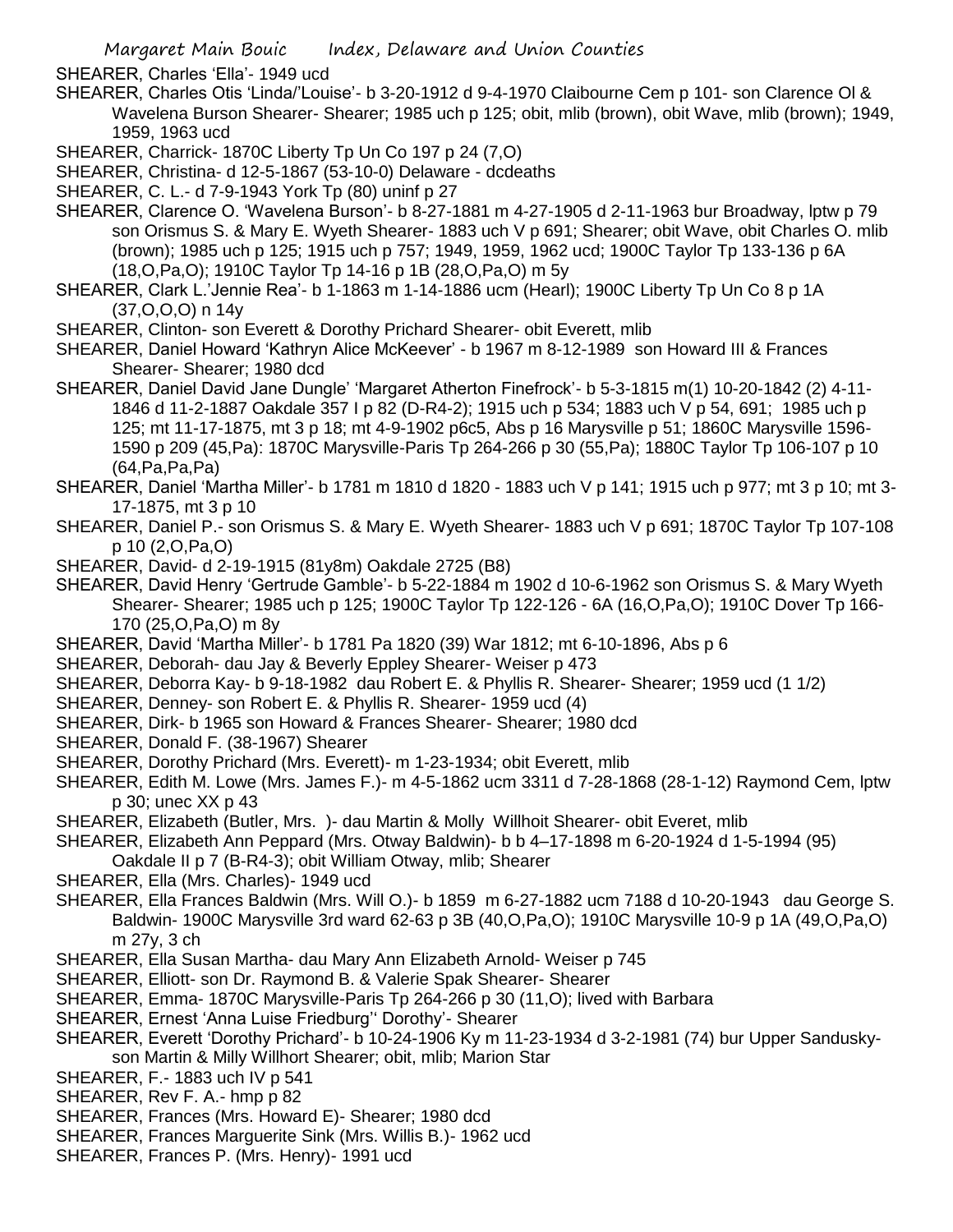- SHEARER, Frank- son Ernest Shearer
- SHEARER, Frederick- 1980 dcd
- SHEARER, George E.- son David Henry & Gerturde Gamble Shearer- Shearer
- SHEARER, Gertrude Gamble (Mrs. David Henry) b 1882 d 1969 dau George M. & Addie Ann Thompson Gamble- Shearer; 1985 uch p 80; 1910C Dover Tp 166-170 (27,O,O,O) m 8 y, 2 ch
- SHEARER, Hack- son Martin & Molly Willhoit Shearer- obit Everett, mlib
- SHEARER, Harry b 1859 Md d 5-8-1929 SR, Oakdale II p 15 (B-R8-6)
- SHEARER, Harry- son Martin & Molly Willhoit Shearer- obit Everett, mlib
- SHEARER, Heber- b 12-1888 son Clark & Jennie Rea Shearer- 1900C Liberty Ttp Un Co (12,O,O,O)
- SHEARER, Henry- son Ernest Shearer- Shearer
- SHEARER, Henry 'Frances P.'- 1991 ucd
- SHEARER, Howard- son Martin & Molly Willhoit Shearer- obit Everett, mlib
- SHEARER, Howard E. 'Frances'- Shearer; 1980 dcd
- SHEARER, J. H.- deacon, Congregational church- unec XV p 35
- SHEARER, James F. 'Edith Lowe'- m 4-5-1862 ucm 3311; unec XX p 43
- SHEARER, J. F.- d 2-9-1866 1883 uch IV p 500
- SHEARER, Jane Dungle (Mrs. Daniel David)- m 10-20-1842- 1883 uch V p 691
- SHEARER, Jay 'Beverly Eppley'- Weiser p 473
- SHEARER, Jennie F. (Mrs. Carl W.)- b 1894 d 1969 Oakdale II p 124 (K-R8-9)
- SHEARER, Jennnie Rea (Mrs. Clark)- b 1-1867 m 1-14-1886 ucm (Hearl)- dau David Rea- mt 3-29-1905 p6c1, Abs p 10; 1900C Liberty Tp Un Cp 8 p 1A (30,O,O,O)
- SHEAARER, Mrs. J. H.- dau L. H. Daniels- mt 10-3-1906 p1c5, Abs p 22
- SHEARER, Joan Abigail Carson (Johnson, Mrs. Thomas C./J. A.)(Mrs. John H. Sr.)- b 5-7-1834 Delaware m(1) 7-29-1853 dcm m(2) 10-23-1868 d 10-14-1881 (47) Oakdale 43 (72-C) I p 156 (C-3)- dau William & Eliza Thompson Carson- mt 10-19-1881, Abs p 6; mt 6-10-1896 Abs p 6; 1908 dch p 615; 1915 uch p 977 ; mt 8-3-1853; 1850C Concord Tp (16,O); 1880C Marysville 18-21 p 2 (45,O,Pa,Pa)
- SHEARER, Jo Lynn Navin (Mrs. Lary R. "Red")- b 7-7-1939 m 6-17-1961 Claibourne Cem- dau Thomas W. & Imo I. Cates Navin- Shearer
- SHEARER, Jody- b 1963- ch Howard & Frances Shearer- Shearer; 1980 dcd
- SHEARER, John H.'Matilda Ream' 'Josie A. Carson'- b 12-10-1816 m(1) 9-8-1842 (2) 10-22-1868 d 6-5-1896 Oakdale I p 156 (C-2)- son Daniel & Martha Miller Shearer- obit William Otway, mlib; Editor of Tribune; 1883 uch III picture p 295, 299, 300, 301, V p 41, 61, 63, 77, 141; 1915 uch p 132, 155, 157, 159. 544, 977, 979; 1908 dch p 615; mt 6-10-1896 (whole page) mt 1-25-1905 p4c1, Abs p 2, Editor of Tribune; Marysville p 48, 49; mt 3-29-1865, Ab p 19; unec XXII p 65;1860C Marysville 1514-1536 p 203 (43,O); 1870C Marysville101 p 11 (53,O); 1880C Marysville 18-21 P 2 (63,O,Pa,Pa)
- SHEARER, John H. Sr. 'Joan Abigail Carson'- editor of Tribune, m 10-23-1868, mt 10-19-1881 Cry Ab p 6
- SHEARER, John H. Jr. 'Lucia C. Daniels.'- b 7-3-1870 d 5-30-1924 (54) Oakdale 3649(C72) I p 156 (C-3)- son John H.,Sr. & Joan Abigail Carson Shearer- 1883 uch V p 143; 1915 uch p 157; Marysville p 41; 1908 dch p 615; mt 6-10-1896 Abs p 6; 1880C Marysville 18-21 p 2 (9,O,O,O); 1900C Marysville 1st ward 163 p 7A (29,O,O,O) m 4y; 1910C Paria Tp 19-20 p 1A (38,O,O,O) m 14y
- SHEARER, Jo Lynn Navin (Mrs. Lary Richard)- b 7-7-1939- d 5-29-1995 (55) 2nd ch of Thomas William & Imo Inez Cates Navin- 1985 uch p 103, 125; 1967, 1975 ucd
- SHEARER, Josie A. Carson(Johnson, Mrs. J. A.) (Mrs. John H.)- d 10-14-1881, mt 6-10-1896 Abs p 61870C Marysville 101 p 11 (36,O)
- SHEARER, Juanita (Bowling, Mrs. Harbie)- dau Everett & Dorothy Prichard Shearer- obit Everett, mlib
- SHEARER, Kathryn Alice McKeever (Mrs. Daniel Howard)- m 9-12-1989 dau Richard & Donna McKeever Shearer
- SHEARER, Kathryn (Mrs. Nathan S.)- 1959, 1962 ucd
- SHEARER, Kathy- b 1958 dau Roger A. & Linda Shearer- 1971, 1973 ucd
- SHEARER, Lance Solomon- b 1969 ch Howard & Frances Shearer- Shearer; 1980 dcd; engaged to Sarah Dawn Voss
- SHEARER, Lary Richard "Red" 'Jo Lynn Navin'- b 10-4-1930 m 6-17-1961 son Willis Burson & Frances Marguerite "Marty" Sink Shearer- 1985 uch p 103, 125; 1959, 1967, 1975, 1977, 1979 ucd
- SHEARER, Laura?- b 12-1861 1900C Marysville 14-16 p 1A (38,O,O,O)
- SHEARER, Laura (Allen, Mrs. Benjamin M.)- mt 3-29-1905 p5c3, Abs p 10
- SHEARER, L. E,. 'Martha Amelia Kehl'- Weiser p 528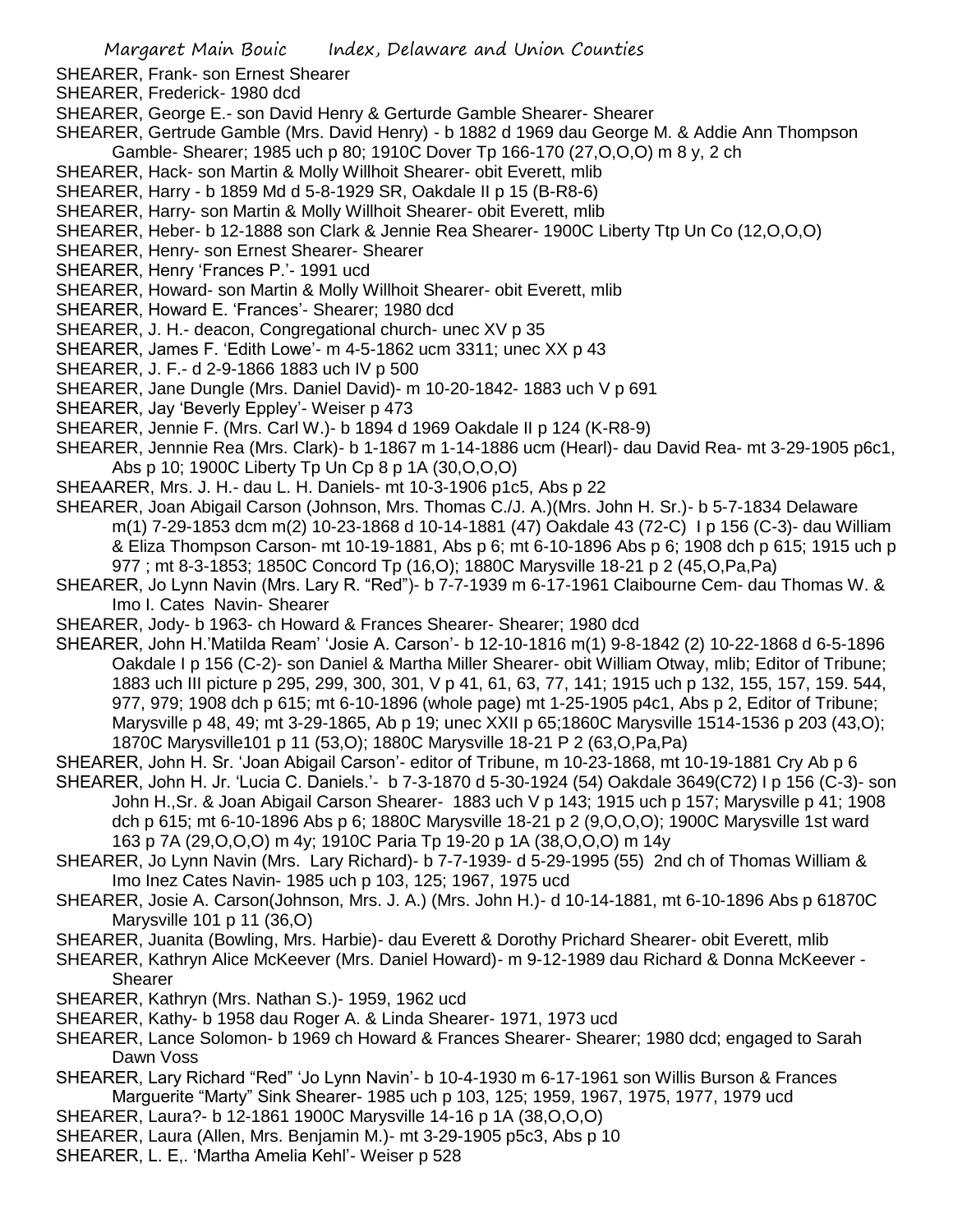SHEARER, Les- son Ernest Shearer- Shearer

- SHEARER, Linda (Mrs. Charles O.)- Shearer; obit Charles O, mlib (brown)
- SHEARER, Linda Chapman (Mrs. Roger A.)-dau Dallas & Irma Pfleider Chapman-Chapman; 1971, 1973, 1975, 1977, 1979, 1981 ucd-
- SHEARER, Loretta- dau John H.Sr. & Matilda Ream Shearer- mt- 1865 Ab p 22; 1860C Marysville 1544-1536 p 203 (13,O)
- SHEARER, M. Louise (Mrs. Charles O) b 1913 Claibourne Cen p 101; 1949, 1959, 1962 ucd
- SHEARER, Lucia D. Daniels (Mrs. John H.,Jr)- b 10-2-1872 m 2-19-1896 d 5-8-1961 Oakdale I p 156 (C-3) dau Lucian H,. & Emma Cook Daniels- Marysville p 48; 1915 uch p 979; 1900C Marysville 1st ward 163 p 7A (27,Pa,O,NY); 1910C Paris Tp 19-20 p 1A (37,Pa,O,NY) m 14y
- SHEARER, Margaret- 1973 ucd
- SHEARER, Margaret Anna- d 1875 (24); mt 7-26-1876 mt 3 p 29, b Pa
- SHEARER, Margaret Atherton (Finnefrock, Mrs. Daniel A.) (Mrs. Daniel David)- b 3-16-1816 Pa m (1) 1843 (2) 4-11-1846 d 4-8-1902 (86y1m) Oakdale 1530 (64D) I p 82 (D-R4-2); 1985 uch p 125; 1883 uch V p 691; mt 11–17-1875, mt 3 p 18; mt 4-9-1902 p6c5, Abs p 8; 1860C Marysville 1596-1590 p 209 (44,Pa); 1870C Marysville-Paris Tp 264-266 p 30 (54,Pa; 1880C Taylor Tp 106-107 p 106 (62,Tenn,
	- Pa, Tenn); 1900C Taylor Tp 122-126 p 6A (84, Pa,Eng,Pa)
- SHEARER, Margaret (Brudner, Mrs. )- dau Daniel & Martha Miller Shearer- 1883 uch V p 141
- SHEARER, Margaret (Brunner, Mrs. )- b 7-12-1813 d 8-29-1889 (76-1-17) Oakdale sister of Mrs. W. P. Anderson, Abs p 2
- SHEARER, Marianna- dau Daniel David & Margaret Atherton Finnefrock- 1985 uch p 125
- SHEARER, Marilyn Ann- dau Otway B. & Elizabeth Peppard Shearer- Shearer; obit Otway B.; unec XVIII p 41, XXII p 61
- SHEARER, Martha Amelia Kehl (Mrs. L. E.)-dau Joel Jacob & Gertrude Heninger Kehl- Weiser p 258
- SHEARER, Martha Miller (Mrs. Daniel)(Kishler, Mrs. John)- b 1890 d 3-3/9-1875 (84-3-18); 1915 uch p 978;
- 1883 uch V p 141; mt 6-10-1896, Abs p 6; mt 3-17-1879, mt 3 p 10
- SHEARER, Martha (Wolfe, Mrs. Wesley David)- Weiser p 529
- SHEARER, Martin- son Martin & Molly W. Willhoit Shearer- obit Everett, mlib
- SHEARER, Mary (Bird, Mrs. )- dau David Henry & Gertrude Gamble Shearer- Shearer; 1910C Dover Tp 166- 170 (5,O,O,O)
- SHEARER, Mary (Dyer, Mrs. Carl)- dau Everett & Dorothy Prichard Shearer- obit Everett, mlib
- SHEARER, Mary Eliza Wyeth. (Mrs. Oriamus S/ Onesimus A.)- b 7-12-1853 d 6-1-1940 Sec B York Cem p 62 dau Parker J. & Amy Nash Wyeth- Shearer; 1985 uch p 125 ; 1880C Taylor Tp 107-108 p 10 (O,Mass,Vt); 1900C Taylor Tp 122-126 p 6A (46,O,Mass,Vt)- m 29y, 4 ch
- SHEARER, Mary (Hoke, Mrs. William)- b 11-1810 d 5-30-1871; dcc Charlotte Davids Davis 27
- SHEARER, Mary- attended McConkey reunion- mt 8-20-1902 p5c2, Abs p 16
- SHEARER, Mary (Mrs.Vance)- b 1917 Broadway Cem, lptw p 82
- SHEARER, R. Mary- b 8-1888 dau William O. & Ella Baldwin Shearer- 1900C Marysville 3rd ward 62-65 p 3A (11,O,O,O); 1910C Marysville 10-9 p 1A (21,O,O,O)
- SHEARER, Matilda Ream (Mrs. John H. Sr)- b 2-7-1820 m 9-8-1842 d 3–26-1865 (44) Oakdale 45 (72-C) I p 156 (C-3), removal10-17-1881; 1915 uch p 977; 1883 uch V p 63, 143; mt 5-29-1861, Ab p 19. Mt 6-10- 1896 Ab p 6; 1860C Marysville 1514-1536 203 (39,O); unec XXII p 65
- SHEARER, Maxwell- son David Henry & Gertrude Gamble Shearer- Shearer; 1910C Dover Tp 166-170 (7,O,O,O); Broadway HS grad 1921; unec III p 20
- SHEARER, Methel- b 8-1897 dau Clark & Jennie Rea Shearer- 1900C Liberty Tp 8 p 1A (2,O,O,O)
- SHEARER, Michelle- b 1964 dau Roger A. & Linda Chapman Shearer- 1971, 1973, 1975, 1977, 1979, 1981 ucd
- SHEARER, Minnie O. (Crawford, Mrs. Elbertson C.)- b 1871 m 8-23-1894 ucm (Hearl) d 1952 Newhouse Cem; McIntire (1712)- dau Onesimus Atherton & Mary Eliza Wyeth Shearer- 1985 uch p 125; 1883 uch V p 691; 1880C Taylor Tp 107-1008 p 10 (8,O,Pa,O)
- SHEARER, Nancy Ann (Amrine, Mrs. Jeremiah)- query, unec VI p 45
- SHEARER, Nathan S. 'Kathryn'- 1959, 1962 ucd
- SHEARER, Nellie M. (Geyer, Mrs. Arthur C.)- b 1915 Oakdale II p 149 (M-R16-3)
- SHEARER, Norma K.- b 1-1892 niece of William & Mary L. Killinger- 1900C Marysville 4th ward 252-60 p103 (8,O,O,O)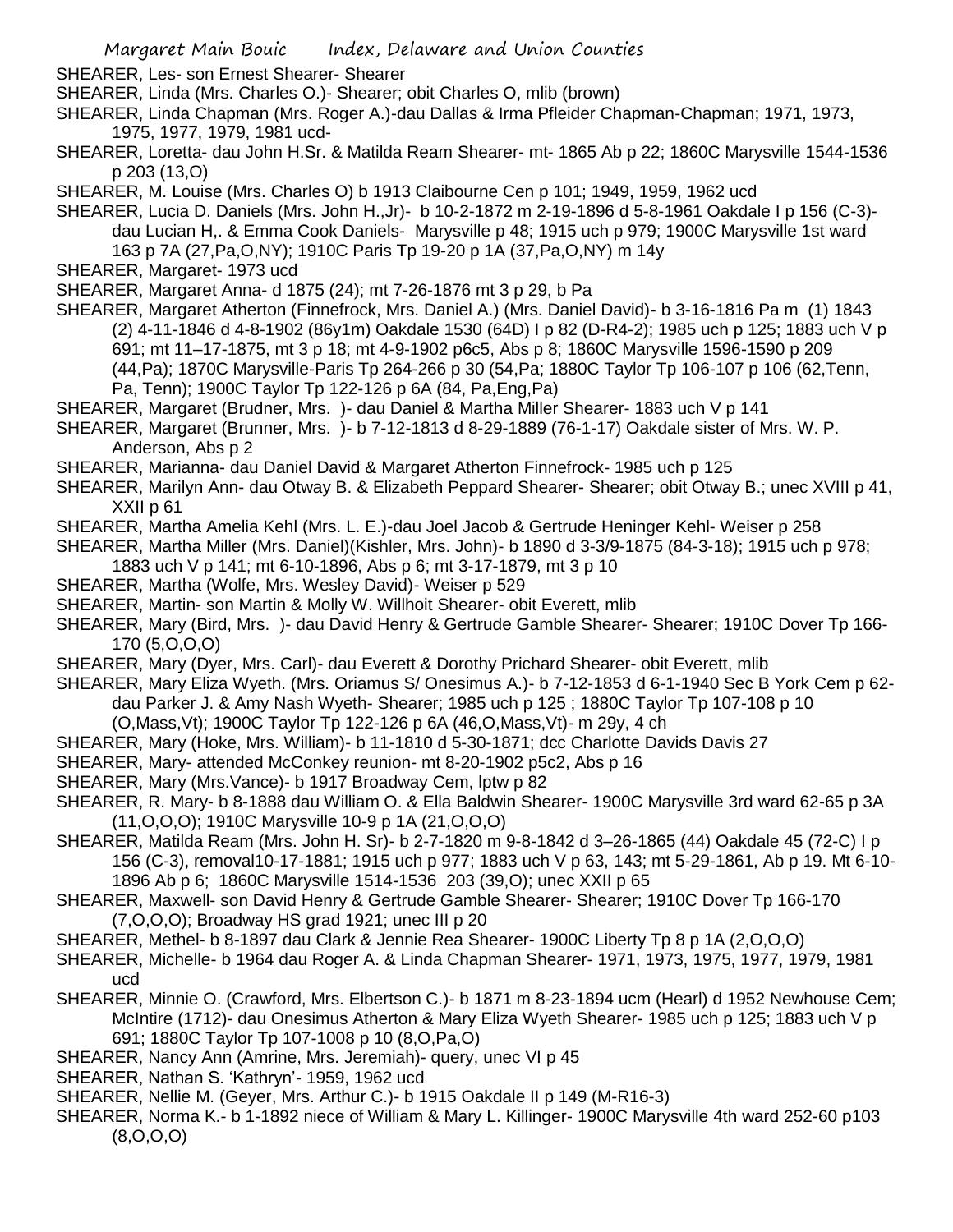- SHEARER, Onesimus Atherton 'Mary Eliza "Mollioe" Wyeth'- b 1-21-1847 m 12-25-1870 d 11-19-1921 Co B. 187th O.V.I- son Daniel Davis & Margaret Atherton Finnefrock-1985 uch p 125; 1883 uch IV p 522, V p 691; Shearer; mt 4-9-1902 p6c5, Abs p 16; 1860C Marysville 1596-1590 p 209 (13,Pa); 1870C Marysville-Paris Tp 264-266 p 30 (23,Pa); 1880C Taylor Tp 107-108 p 10 (33,Pa,Pa,Pa)
- SHEARER, Otway Baldwin 'Elizabeth Peppard'- b 8-29-1900 m 6-20-1924 d 10-22-1949 Oakdale II p 7 (B-R4- 3) Mus 3 Cl Field Art WW!- son William O. & Ella Baldwin Shearer- obit Otway B., mlib; 1910C Marysville 10-9 p 1A (9,O,O,O)
- SHEARER, Parker D.- son Onesimus Atherton & Mary Wyeth Shearer- Shearer; 1985 uch p 125; unec III p 18, Broadway HS 1898
- SHEARER, Phyllis R. (Mrs. Robert E.)- 1959 ucd
- SHEARER. Dr. Raymond B. 'Valerie Spak'- b 6-15-1947 d 5-3-1999 (51) son Ernest & Anna Luise Friedburg Shearer- obstetrician in Delaware 1979-1986; Shearer
- SHEARER, R. E.- pallbearer for Mary J. Rippey, dg Cry Ab p 75
- SHEARER, (Mrs. R. E.)- dau J. T. & Mary Jane Rippey- dg Cry Ab p 75
- SHEARER, Renee- b 1961 dau Roger A. & Linda Chapman Shearer- 1971, 1973, 1975, 1977, 1979 ucd
- SHEARER, Retta J. "Rettie" (Ziegler, Mrs. Albert)- m 11-28-1865 ucm 3861 dau John H. Sr. & Matilda Ream Shearer- 1883 uch V p 143; mt 6-10-1896, Abs p 6; unec XXII p 21
- SHEARER, Robert E. 'Phyllis R.'- 1959 ucd
- SHEARER, Robert- son Charles & Louise Shearer- 1949 ucd
- SHEARER, Robert- son Charles O. & Linda Chapman Shearer- Shearer; obit Charles O, mlib (brown)
- SHEARER, Robin (Mrs. Abraham)- Shearer
- SHEARER, Roger A. 'Linda Chapman'- son Charles O & Linda Chapman/Louise Shearer- obit Charles O, mlib (brown); 1949, 1971, 1973, 1975, 1977, 1979, 1981 ucd
- SHEARER, Rosemary- b 1890 d 1-7-1961 dau William O. & Ella Baldwin Shearer- Shearer; obit Otway B. mlib
- SHEARER, Ruth D. Elliott (Mrs. Vance A.)- b 1908 Oakdale II p 95 (H-R26-2); unec III p 20, 1926
- SHEARER, Samuel- 1985 uch p 125
- SHEARER, Samuel 'Susan'- Weiser p 749
- SHEARER, Sarah D. (Weiser, Mrs. Peter Emanuel)- b 12–30-1828 m 3-16-1854 d 12-18-1915 dau Samuel & Susan Shearer- Weiser p 749
- SHEARER, Sarah F. (Mrs. )(Westwood, Mrs. James Osman- Maugans Anc p 164
- SHEARER, Solomon 'Barbara A.'- d 5-1860- 1883 uch V p 691
- SHEARER, Solveig Rolferud (Ms. William Otway)- m 12-31-1969 dau Erling N. Rooferud- Shearer
- SHEARER, Susan (Mrs. Samuel)- Weiser p 749
- SHEARER, —d 7-12-1913 Oakdale 257D (B8) infant dau Thomas & C. W. Shearer-
- SHEARER, Vance Atherton. 'Ruth D. Elliott'- b 1-27-1906Oakdale II p 95 (H-R26-2)- son Clarence O. & Wavelena Burson Shearer- 1985 uch p 125; obit Wave, obit Charles O,mlib (brown); 1910C Taylor Tp 14-16 p 1B (4,O,O,O); unec III p 20, grad Broadway 1924
- SHEARER, Bill Eugene- son Clarence O. & Wave Burson Shearer- Shearer; 1985 uch p 125; obit Charles O, obit Wave, mlib (brown
- SHEARER, Valerie Spak (Mrs. Dr. Raymond B.)- Shearer
- SHEARER, Vance, 'Mary'- d 10-29-1984 WWII Broadway cem, lptw p 82
- SHEARER, Wavelena Burson (Mrs. Clarence O.)- b 6-8-1886 m 1905 d 1-16-1970 Broadway Ceml lptw p 79 dau Preston V. & Irene Winter Burson- 1915 uch p 757; Shearer; 1985 uch p 125; oit Charles O. obit Waver, mlib (brown); 1910C Tqylor Tp 14-16 p 1B (24, O, O, O) m 5y, 1 ch; unec III p 18 (1908 grad)
- SHEARER, Whitney Lynn (Dawson, Mrs. Thomas) b 10-7-1962 son Lary Richard & Jo Lynn Navin Shearer-1985 uch p 125; Shearer; 1967, 1975, 1977 ucd
- SHEARER, Willella (Kennedy, Mrs. Matthew H. )- b 12-13-1886 d 9-27-1981 Oakdale Cem- dau William O. & Ella Baldwin Shearer- obit Otway B, mlib; attended McConkey reunion, mt 8-20-1902 p5c2, Abs p 16; Shearer; 1900C Marysville 62-65 p 3A (13,O,O,O); 1910C Marysville 10-9 p 1A (23,O,O,O); author of 'Marysville----
- SHEARER, William Brian- b 5-15-1964 son Lary Richard & Jo Lynn Navin Shearer- 1985 uch p 125; Shearer; 1967, 1975, 1977 ucd
- SHEARER, Billy E.- son Clarence O. & Wavelene Burson Shearer- Shearer
- SHEARER, William O.- d 1913 son John H. Jr. Shearer- 1915 uch p 157; Marysville p 41
- SHEARER, ---- (Mrs. William O)(Brown, Mrs. Richard M.)- Shearer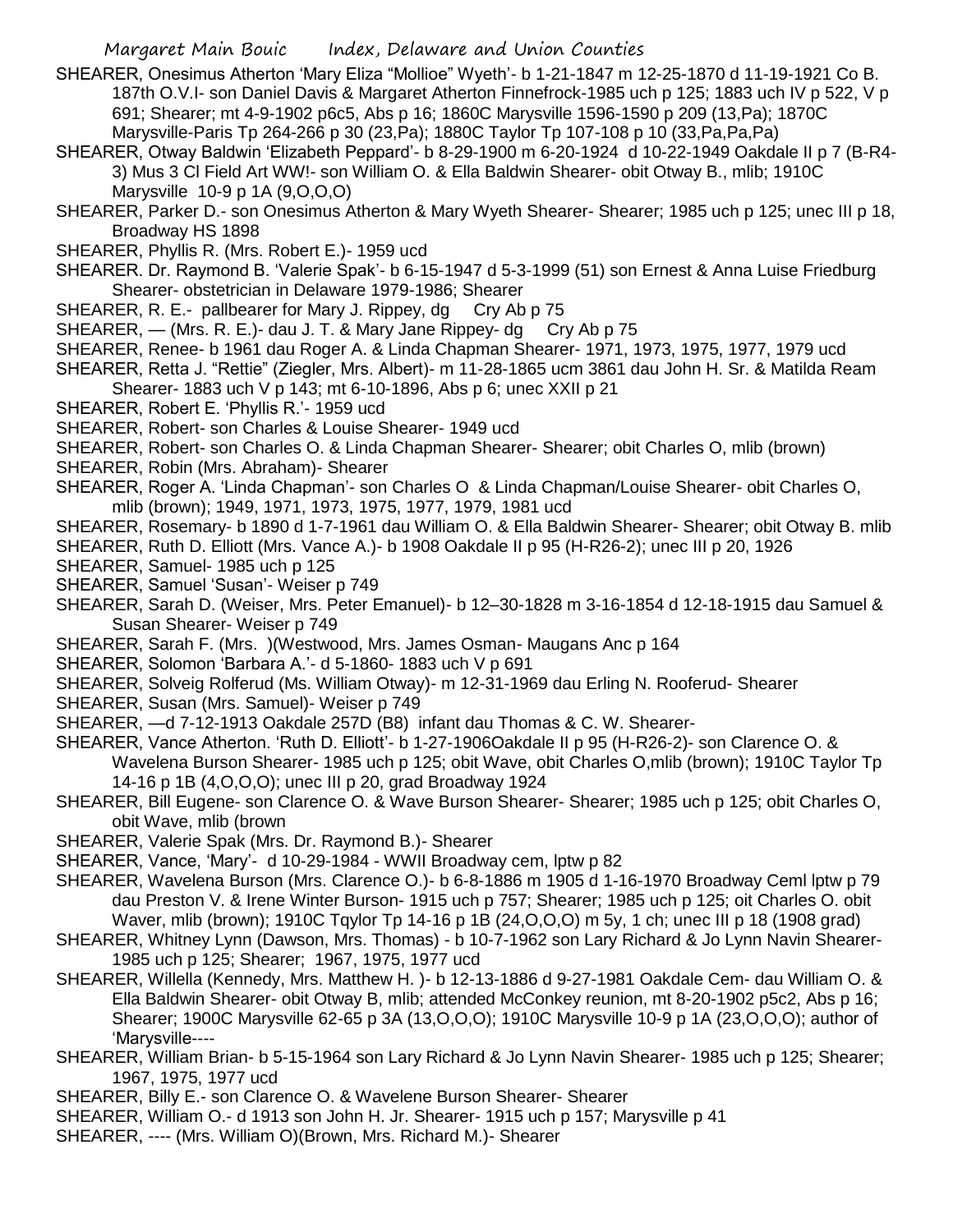- SHEARER, William O 'Betty Jane Cotton'- b 3-11-1925 d 1-19-1949 Oakdale II p 7 (B-R4-4)- son Otway B & Elizabeth Ann Peppard Shearer- Shearer; MMS USKR WWII; obit, mlib
- SHEARER, William O. 'Ella F, Baldwin'- m 6-27-1882 ucm 7188 d 4-19-1913 son John H. Sr. & Matilda Ream Shearer- 1915 uch p 977; 1883 uch V p 143; obit, Otway B, mlib; mt 6-10-1896 Abs p 6; 1860C Marysville 1544-1536 o 203 (6,O); 1900C Marysville 62-65 p 3A (46,O,O,O) m 18y; 1910C Marysville 10-9 p 1A (58,O,O,O) m 27y
- SHEARER, William O.- son William Otway & Betty Jane Cotton Shearer- obit William Otway- obit, mlib; (6 1/2- 1949)
- SHEARER, William Otway 'Solveig Rolferuc'- m 12-21-1969 son William O. Shearer- Shearer
- SHEARER, William Scott 'Anna M.'- b 12-21-1849 d 3-14-1923 (71) Oakdale 3543 (D64) I p 82 (D-R4-2)- son Daniel David & Margaret Finefrock Shearer- 1860C Marysville 1596-1690 p 209 (10,Pa); 1870 Marysville-Paris Tp 251-266 p 30 (20,Pa); 1910C Dover Tp 166-170 (60,Pa)
- SHEARER, Bill Eugene- son Clarence O. & Wave Burson Shearer- Shearer; 1985 uch p 125; obit Charles O, obit Wave, mlib (brown)
- SHEARER, Willie O.- son John H. & Josie A. Shearer- 1870C Marysville 101 p 12 (16,O)
- SHEARER, Willis Burson 'Frances Marguerite "Marty" Sink '- b 6-20-1914 m 8-20-1935 d 6-22-1986 (72) Oakdale Cem- ,son Clarence O. & Wavelene Burson Shearer- Shearer; 1985 uch p 125; obit Charles O, obit Wave, mlib (brown)
- SHEARER, Willis, 5th ch of Jonathan William & Della Rowley Shearer
- SHEARER, Winfield Scott- b 12-21-1849 son Daniel David & Margaret Atherton Finnefrock Shearer- 1883 uch V p 691; 1985 uch p 125; 1880C Taylor Tp 100-107 p 10m (30,Tn,Pa,Pa)
- SHEARER, Mrs. W. O.- attended McConkey reunion, mt 8-20-1902 p 5c2, Abs p 16
- SHEARER, Zachary Otway- b 10-14-1976 son William Otway & Solveig Rolferud Shearer- Shearer
- SHEARES, Ann (Castle, Mrs. )- dau Nathan S. & Kathryn Andrews Pfouts Sheares- Sheares; 1985 uch p 125
- SHEARES, Ann (Hill, Mrs. Hamadia)- m 4-26-1659- Nash p 372
- SHEARES, Ashby- son Charles Wesley & Ella B. Carr Sheares- Sheares
- SHEARES, Ashby- son James H. & Mary Jane Warner Sheares- 1985 uch p 126
- SHEARES, Barbara Ella- dau Harry Russel & Hollice Davis Sheares- 1985 uch p 125
- SHEARES, Barbara Ella Carr (Mrs. Charles Wesley)- b 11-2-1877 m 12-26-1899 d 4-30-1963 Byhalia Cem, lptw p 127 - Sheares; 1985 uch p 125; 1962 ucd; obit Eston, mlib (brown)
- SHEARES, Branson son James H. & Mary Jane Warner Sheares- 1985 uch p 125
- SHEARES, Brenda- b 1960 dau Jacob Ashby. & Louise Thomas Ewing Sheares- 1985 uch p 125; 1962, 1967, 1971, 1973, 1975, 1977, 1979, 1981 ucd
- SHEARES, Brent D.'Sherry'- b 1959 son Jacob Ashby & Louise M. Thomas Ewing Sheares- 1985 uch p 125; 1962, 1967, 1971, 1973, 1975, 1977, 1979, 1981, 1983, 1991 ucd
- SHEARES, Charles Eston 'Rubie/Ruby Hanawalt'- b 12-13-1906 m 1931 d 9-3/5-1971/0 Byhalia Cem, lptw p 132-son Charles Wesley & Barbara Ella Carr Sheares- Sheares; 1985 uch p 125; obit Eston, mlib (brown); Freshwater p 207; 1949 ucd
- SHEARES, ----1932 infant of Charles Eston & Rubie L. Sheares- Byhalia Cem, lptw p 132
- SHEARES, Charles Wesley 'Barbara Ella Carr'- b 8-8-1876 m 12-26-1899 d 6-16-1950 Byhalia Cem, lptw p 127- son James H. & Mary Jane Warner Sheares- Sheares; 1985 uch p 125; obit Eston, mlib (brown)
- SHEARES, Donna Ruth (Temple, Mrs. Leland)- b 3-15-1903 m 11-30-1930 d 9-12-1990 (83) Byhalia Cem-
- dau Charles Wesley & Barbara Ella Carr Sheares- Sheares; 1985 uch p 125,126
- SHEARES, Edward Lee- son Harry Russel & Hollice Davis Sheares- 1985 uch p 125
- SHEARES, Ernest- son James H. & Mary Jane Warner Sheares- 1985 uch p 126
- SHEARES, Eston- son Charles Wesley & Ella Barbara Carr Sheares- Sheares
- SHEARES, Frank- son James H. & Mary Jane Warner Sheares- 1985 uch p 126
- SHEARES, Harry Russel 'Hollice Davis'- son Chjarles Wesley & Barbara Ellen Carr Sheares- Sheares; 1985 uch p 125
- SHEARES, Hollic Davis (Mrs. Harry Russell)- 1985 uch p 125
- SHEARES, Ida- dau James H. & Mary Jane Warner Sheares- 1985 uch p 126
- SHEARES, Jacob Ashby 'Louise Thomas Ewing'- son Charles Wesley & Barbara Ella Carr Sheares; Sheares; obit Eston, mlib (brown); WWII; 1959, 1962, 1967, 1971, 1973, 1975, 1977, 1979, 1981, 1983, 1991 ucd
- SHEARES, James- b 1953 son James W. & Vera M. Sheares- 1967, 1971 ucd
- SHEARES, James H. 'Mary Jane Warner'- b 12-14-1838 d 8-1-1915- 1985 uch p 126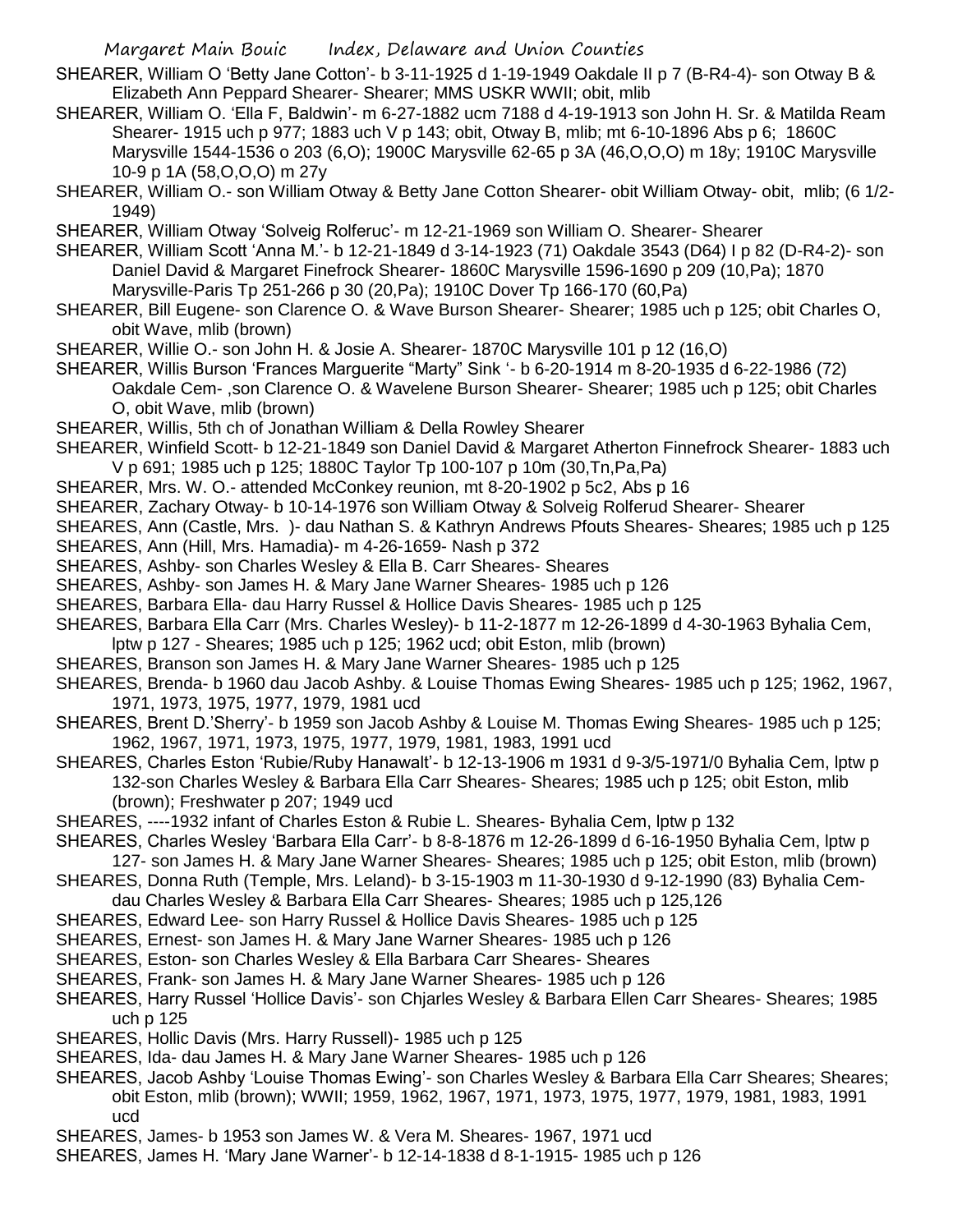- SHEARES, James Wesley 'Vena Woods Shultz'- b 7-1-1916 d 1-3-1990 (73) Byhalia Cem, lptw p 124- son Charles Wesley & Barbara Ella Carr Sheares- 1985 uch p 125; Sheares; 1967, 1971, 1973, 1975, 1977, 1979, 1981, 1983 ucd
- SHEARES, James W. II 'Nancy A. Irwin'- m 9-20-1975 son James Wesley & Vena M. Sheares- Sheares; 1973 ucd

SHEARES, Kathryn Andrews (Pfouts, Mrs. Howard)(Mrs. Nathan)- b 12-18-1909 m(2) 5-3-1945 d 12-8-2000 (91) Byhalia Cem- dau William & Bertha Pearl Marnon Andrews- Sheares; 1985 uch p 125; 1967, 1971, 1975, 1977, 1979, 1981, 1983, 1991 ucd

- SHEARES, Louise M. (Mrs. Jacob Ashley)- 1959, 1962, 1967, 1971, 1973, 1975, 1977, 1981, 1991 ucd
- SHEARES, Mary Helen (Stephens, Mrs. )- dau Charles Wesley & Ella Barbara Carr Sheares- Sheares

SHEARES, Mary Jane Warner (Mrs. James H.)- b 5-27-1842 d 12-10-1893- 1985 uch p 126

- SHEARES, Mary (Stephenson, Mrs. Kenneth)- dau Charles Wesley & Barbara Ella Carr Sheares- obit Eston, mlib (brown); 1985 uch p 125
- SHEARES, Mary D'orsay- dau Charles Wesley & Ella Barbara Carr Sheares- Sheares
- SHEARES, Nancy A. Irwin (Ms. James W. II) m 9-20-1975 dau Martin J. & Carol J. Irwin- Sheares
- SHEARES, Nathan S. 'Kathryn Andrews Pfouts'- b 1-8-1905 Wva m 5-3-1945 d 2-5-1993 Byhalia Cem-- son Charles Wesley & Barbara Ella Carr Sheares- Sheares; 1985 uch p 125, 126; 1967, 1971, 1973, 1975, 1977, 1979, 1981, 1983, 1991 ucd
- SHEARES, Ruby L. Hanawalt (Mrs. Charles Eston)(Fairbanks, Mrs. Ed)- b 8-31-1913 m 1931 Byhalia Cem, lptw p 132- dau John Samuel & Letta Daniels Hanawalt- Freshwater p 207; 1985 uch p 125; obit Eston, mlib (brown); 1949 ucd
- SHEARES, Ruth (Temple, Mrs. Leland) dau Charles Wesley & Barbara Ella Carr Sheares- obit Eston mlib (brown)
- SHEARES, Sandra (Shearin, Mrs. William M.)- b 11-13-1936 m 12-1-1962; dau Eston & Ruby Hanawalt Sheares- obit Eston, mlib (brown); Freshwater p 207; Sheares; 1985 uch p 125; 1949 ucd
- SHEARES, Sherry (Mrs. Brent)- 1983, 1991 ucd
- SHEARES, Suzanne "Sue" (D'Orsay, Mrs. Guy )- b 11-18-1908 d 1-20-1980 NY- dau Charles Wesley & Barbara Ella Carr Sheares- obit Eston, mlib (brown); 1985 uch p 125;
- SHEARES, Vena Woods (Shultz, Mrs. )(Mrs. James Wesley)- m(2) 3-30-1947 d 4-18-1985 Byhalia Cem-1985 uch p 125; Sheares; 1967, 1971, 1973, 1975, 1979, 1983 ucd
- SHEARES, Wesley- son Charles Wesley & Barbara Ellen Carr Sheares- obit Eston, mlib (brown)
- SHEARES, Zachary- b 1980 son Brent & Sherry Sheares- 1983, 1991 ucd
- SHEARIN, Sandra Sheares ( Mrs. William M.)- b 11-13-1936 m 12-1-1962; dau Eston & Ruby Hanawalt Sheares- obit Eston, mlib (brown); Freshwater p 207; Sheares; 1985 uch p 125; 1949 ucd
- SHEARIN, William M. 'Sandra Sheares'- m 12-1-1962- Freshwater p 207
- SHEARMAN, George W.- d 4-24-1856 (29y2m) Ashley Cem, Powell p 186
- SHEARMAN, Mary Ann (Nicholas, Mrs. Jonathan)- m 4-5-1832 dcga p 57 Ohio State Gaz.
- SHEARMAN, Nancy J. (Williams, Mrs. John H.)- m 12-2-1837 dcm
- SHEARMAN, Rebecca (Nicholas, Mrs. Ralph)- m 2-27-1834, dcga p 63, Ohio State Gaz
- SHEARMAN, Seba- b 10-19-1876 b Indiana son Frank & Mary Banip Shearman- dcbirths

SHERN, Catharine (Amrine, Mrs. John0- m 11-30-1831 ucm (Hearl)

- SHEARS, Alice (Wilder, Mrs. )- sister Leslie B. Shears- Shears
- SHEARS, Ariane Flynne (Mrs. Kenneth)- Shears
- SHEARS, Betty R.(Mrs. Leslie B.)- Shears; 1964, 1969, 1971 dcd
- SHEARS, Charles L.- brother William H. Shears- Shears
- SHEARS, Daryl- b 1953 son Leslie B. & Betty R. Shears- Shears; 1964, 1969, 1971 dcd
- SHEARS, Dawn Lee (Wurst, Mrs. )- dau William H. Shears- Shears
- SHEARS, Donald- brother Leslie B. Shears- Shears
- SHEARS, Donna R. (Temple, Mrs. Leland "Bill")- m 1930- Shears
- SHEARS. Ester (Warden, Mrs. )- sister William H. Shears- Shears
- SHEARS, Flora M.(Mrs. George Warren)- b 1-2-1920 d 4-30-1992 (72) bur Aliquippa- dau John & Nellie Wilson Ferguson Shears
- SHEARS, George 'Marianne'- son George W. & Flora Shears- Shears
- SHEARS, George Richard "Rick"- son George Warren & Flora M. Gerguson Shears- Shears
- SHEARS, George Warren 'Flora'- b 6-17-1916 d 9-21-1994 (78) bur Pa.- son Henry I. & Minnie Hornish Shears- Shears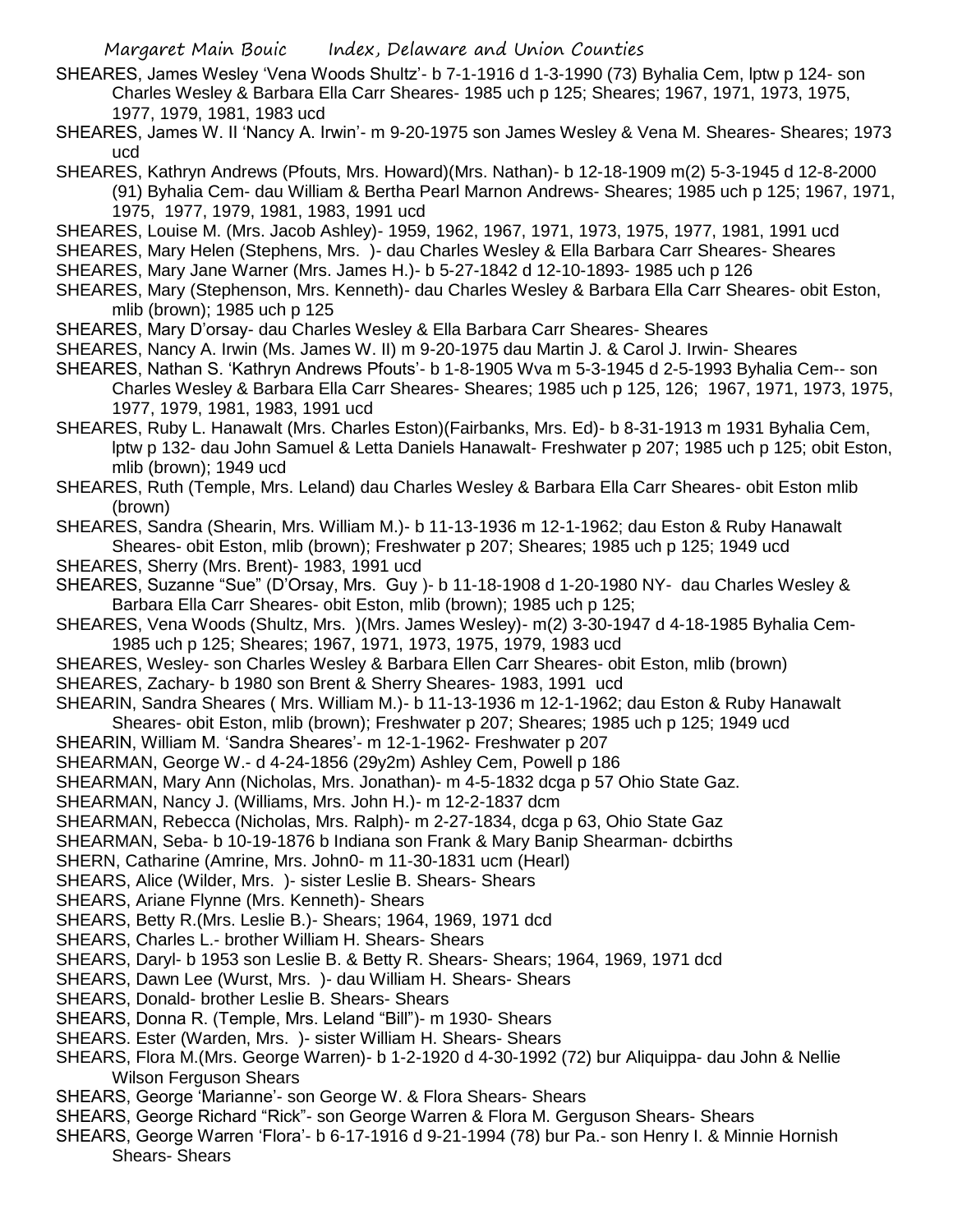Margaret Main Bouic Index, Delaware and Union Counties SHEARS, Gordon- brother Leslie B. Shears- Shears SHEARS, Grace (Green, Mrs. )- sister William H. Shears- Shears SHEARS, Harriet (Saverino, Mrs. )- dau Henry I. & Minnie Hornish Shears- Shears SHEARS, Henry I. 'Minnie Hornish'- Shears SHEARS, Hunter- son Henry I. & Minnie Hornish Shears- Shears SHEARS, Irma (Rapp, Mrs. )- sister William H. Shears- Shears SHEARS, Katherine (Foutty, mrs. )- dau Henry I. & Minnie Hornish Shears- Shears SHEARS, Kenneth 'Ariane Flynne'- Shears SHEARS, Kenneth Ray- son William H. Shears- Shears SHEARS, Leonard William- son William H. Shears- Shears SHEARS, Leslie B. 'Betty'- d 4-19-1979 (59) Oak Grove Cem- Shears; 1964, 1969, 1971 dcd SHEARS, Levi Aaron- b 10-29-1996 son Kenneth & Ariane Flynne Shears- Shears SHEARS, Margaret Busard (Mrs. )- d 4-14-1969 (46) bur Rocklan Cem- dau Ada Buzard- Shears SHEARS, Marianne (Mrs. George)- Shears SHEARDS, Mary (Hibbits, Mrs. )- dau Henry I. & Minnie Hornish Shears- Shears SHEARS, Mary Louise (Monahan, Mrs. )- dau George Warren & Flora M Ferguson Shears- Shears SHEARS, Minnie Hornish (Mrs. Henry I.)- Shears SHEARS, Norma (Starkey, Mrs. )- sister William H. Shears- Shears SHEARS, Ronald Gene- son William H. Shears- Shears SHEARS, Shirley Irene (Fletcher, Mrs. )- dau William H. Shears- Shears SHEARS, Sterling- son Henry I. & Minnie Hornish Shears- Shears SHEARS, Velvet Mae (Benson, Mrs. )- dau William H. Shears- Shears SHEARS, Wayne- b 1956 son Leslie B. & Betty R. Shears- Shears; 1964, 1969, 1971 dcd SHEARS, William H. d 7-5-1986 (62) bur Marietta- Shears SHEARS?? Albert- son Henry & Rachel Shears??-1910C Jerome-Plain City109-114 p 5A (29,O,O,O) SHEARS??, Henry 'Rachel'- 1910C Jerome-Plain City 109-114 p 5A (52,O,O,O) m 34y SHEARS??, Lewis P.- son Henry & Rachel Shears??-1910C Jerome-Plain City 109-114p 5A (12,O,O,O) SHEARS?? Rachel (Mrs. Henry)- 1910C Jerome-Plain City 109-114 p 5A (51,O,O,O) m 34y 3 ch SHEARWOOD, Samuel 'Sophia Kilbury'- m 5-13-1821 Madison Co, unec IV p 52 SHEARWOOD, Sophia Kilbury (Mrs. Samuel)- m 5-13-1821 Madison Co, unec IV p 52 SHEATLEY, Paul W.- b 6-5-1890 Way Tp Ky- son Jacob & Emma Connard Sheatley- dcbirths SHEATS, Elizabeth (Kehl, Mrs. Joseph)- b 1827 d 6-25-1864- Weiser p 537 SHEATS, Frederick E.- d 7-30-1893 (7-8-8) Liberty Tp, son Jacob Sheats, dcdeaths SHEATS, Joseph S.- b 8-17-1878 Concord Tp son Lewis E. & Mary C. Drumheller Sheats- dcbirths SHEATS, Mary A.- d 1-27-1896 (29-4-10) Bellpoint, dau John Barber- dcdeaths SHEATSLEY, Rev. Jacob- 1908 dch p 248; 1976 dch p 155 SHEATSLEY, Rev. M.- funeral of Albert Hirsh- dg 2-13-1914 Cry Ab p 140; of Eva Bell Weiser- dg 9-30-1913 Cry Ab p 62. Funeral of Kathie Niedermaier-dg 3-13-1894, Cry Ab p 160; or John Sautter, dg 5-2-1905, Cry Ab p 23; of Paul Hirsch;- dg 6-20-1905, Cry Ab p 32, of James Bieber, dg 8-4-1905, Cry Ab p 42, 43; of Lizzie Foster Dunlap- dg 10-6-1905, Cry Ab p 55, of Richard Pierce- dg 11-7-1905, 11-17, 1905, Cry Ab p 61, 63; of Marie Hedrick- dg 2-9-1906, Cry Ab p 79; of Jacob Haas, dg 2-20-1906, Cry Ab p 82; of Frank L. Muffler, dg 4-13-1906, Cry Ab p 93 SHEATSLEY, Rev.- officiated funeral of Alfred Schneck, dg 5-28-1895, Cry Ab p 25, of Harold Baker, dg 9-24- 1895, Cry Ab p 38; of Christian Wittlinger, dg 6-26-1896, Cry Ab p 75; Joseph Henry Leady, dg 11-13- 1896, Cry Ab p 91; of George Felty- dg 8-25-1896, Cry Ab p 82; of Mrs. Agnes Croak- dg 10-23-1896. Cry Ab p 89; of Christian Weber- dg 1-29-1907, Cry Ab p 16, of Mrs. Riethmaier, dg 3-5-1907 Cry Ab p 23; of Jacob Haas, dg 6-27-1907, Cry Ab p 52; of Charles Shultz, dg 7-23-1907, Cry Ab p 57, of George Vienot, dg 10-8-1908, Cry Ab p 73 SHEATSLEY, Mildred- b 3-11-1892 Delaware Town dau Jacob & Amanda Conrad Sheatsley- dcbirths SHEAVER, Catherine Smart (Mrs. John)- m 12-20-1860 dcm SHEAVER, Elizabeth- d 9-16-1867 (86?) Delaware , dcdeaths

SHEAVER, John 'Catherine Smart'- m 12-20-1860 dcm

SHEBELSKY, David Renn- son Nicholas & Florence Renn Shebelsky- Weiser p 555

SHEBELSKY, Florence Renn (Mrs. Nicholas) - dau David Blair & Mabel Chesney Renn- Weiser p 555 SHEBELSKY, Nicholas 'Florence Renn'- Weiser p 555

SHEBLE, Daniel Earl- b 9-7-1958 son Earl,Jr. & Janice Ruth Glatfelter Sheble- Weiser p 488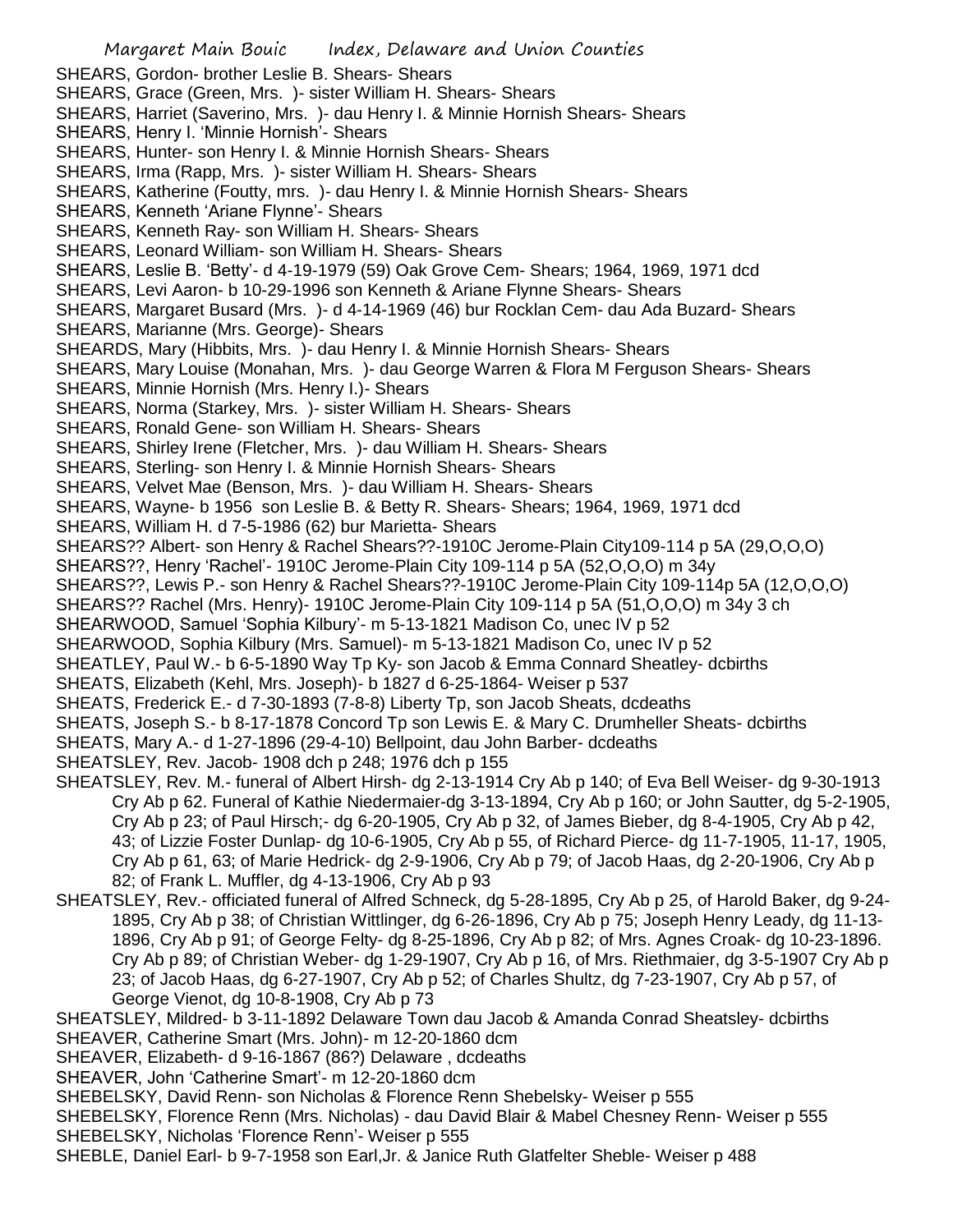- SHEBLE, David Scott- b 7-21-1956 son Earl Jr. & Janie Ruth Glatfelter Sheble- Weiser p 488
- SHEBLE, Earl,Jr. 'Janice Ruth Glatfelter'- b 3-11-1931 m 11-18-1953- Weiser p 488
- SHEBLE, Emma- 1870C Oxford Tp p 443
- SHEBLE, Eugene- 1870C Oxford Tp p 443 (17)
- SHEBLE, Janice Ruth Glatfelter (Mrs. Earl,Jr.)- b 12-14-1921 m 11-18-1953 dau Edward A. & Ruth May Mader Glatfelter- Weiser p 488
- SHEBLE, Joseph A.- 1870C Oxford Tp p 443 (46\*)
- SHEBLE, Mary- 1870C Oxford Tp p 443 (9)
- SHEBLE, Melinda- 1870C Oxford Tp p 443 (42)
- SCHECKELL, Ann (Lakin, Mrs. Daniel)- 1985 uch p 15
- SHECKLER, Ashley (13-2003)- dau Rev. Marty & Julie Sheckler- Sheckler
- SHECKLER, Evan- (10-2003) son Rev. Marty & Julie Sheckler- Sheckler
- SHECKLER, Julie (Mrs. Rev. Marty)- Sheckler
- SHECKLER, Rev. Marty "Julie'- pastor Marysville Christina Church- 2003- Sheckler
- SHECKS, Mrs. d Monday (91), mother-in-law of Jasper Boyd- dg 3-9-1894- Cry Ab p 159
- SHECKTER, Mr. d 12-1-1858 (50y) mt 12-8-1858
- SHECKTOR, Margaret Bomers (Mrs. Samuel)- m 8-22-1853 dcm
- SHECKTOR. Samuel 'Margaret Bomers'- m 8-22-1853 dcm
- SHECTER, Mr. d lung fever (5) d 12-1-1858 mt 12-8-1858 Ab p 31
- SHECTER, Elizabeth (Adams, Mrs. Simeon)- m 4-13-1850 ucm 1626;unec VII p 60, XIV p 17
- SHECTON/Scheston, Lavina (Myers, Mres. Henry A.)- m 12-252-1849 uem 1487; unec XIII p 20
- SHECTOR, Elizabeth (Adams, Mrs. Simeon)- m 4-13-1850 ucm 1526 See Shecter, Schecter
- SHECTOR, Henry- son Samuel & Margaret Bond Shector- 1850C Claibourne Tp 156 p 25 (18,O)
- SHECTOR, Joshua- son Samuel & Margaret Shector- 1850C Claibourne Tp 156 p 25 (12,O)\_
- SHECTOR, Luke 'Sarah A. Cook'- m 12-25-1866 son Samuel & Margaret Shector- 1850C Claibourne Tp 156 p 25 (16,O)
- SHECTOR, Margaret Bond (Mrs. Samuel)- 1850C Claibourne Tp 156 p 25 (53,Md)
- SHECTOR, Mari/anda- dau Samuel & Margaret Bond Shector- 1850C Claibourne Tp 156 p 25 (8,O)
- SHECTOR, Samuel 'Margaret Bond'- 1850C Claibourne Tp 156 p 25 (51,Md)
- SHEBLE, Joseph A.- 1880 dch p 300, 301
- SHEDBERRY, James- Pabst 7 p 54
- SHEDD, Ambrose W.- b 1851 d 1852 Oak Grove Cem, Powell p 440
- SHEDD, Charles 'Caroline E.'- son Rev. Henry & Mary Garrish Shedd- hmp p 110, 209; 1850C Marysville 535-546 p 82 (19,O)
- SHEDD, Harvey- hmp p 82, 139
- SHEDD, Henry G.- son Rev. Henry & Lucretia George Shedd- 1850C Marysville 551-562 p 84 (5,O)
- SHEDD, Rev. Henry 'Mary Gerrish''Lucretia George'- m(1) 9-28-1829 (2) 5-12-1835- son John H. & Susanna White Shedd; opc minister; Pabst 1 p 57, 3 p 36, 6 p 16; 1880 dch p 465, 487, 509, 541; dpc p 12, 16, 20, 22; 1908 dch p 240, 241, 269, 279, 286, 288, 484; hjt p 34, 44; 1915 uch p 204, 206, 207, 250; hmp p 5, 19, 20, 46, 47, 51, 59, 66, 67, 84, 97, 116, 124, 129, 148, 149, 157, 158, 161, 163, 174, 209, picture, front, p 17; 1883 uch V p 281, 344, 534, 582; Hutchisson p 47, 48, 49; Powers p 319; unec III p 61, VII p 17, 26, 39, 45, VIII p 3, 43, 44, XIII p 19, XIX p 54, XX p 54; 1850C Marysville 551-562 p 84 (47,NH); unec IV p 34, VI p 16, 31, 32, 54, 68, XIV p 17. 18. 47, 69, XV p 19, XVIII p 15
- SHEDD, James C.- son Rev. Henry & Lucretia George Shedd- hmp 209; 1850C Marysville 551-562 p 84 (8,O)
- SHEDD, John H.'Susannah White'- son Rev. Henry & Mary Garrish Shedd- hmp p 46, 47, 167, 209, 221, 327; 1850C Marysville 551-562 p 84 (17,O)
- SHEDD, Lucretia George (Mrs. Rev. Henry)- opb 67; hmp p 209; 1850C Marysville 551-562 p 84 (41,NH)
- SHEDD, Mary Caroline Porter (Mrs. Rev. Nelson A.)- dau Joseph Clark & Margaret McCurdy Porter- 1880 dch p 763; hmp p 276, 323
- SHEDD, Mary Garrish (Mrs. Rev. Henry)- m 9-28-1829 d 5-12-1835- hmp p 109, 209
- SHEDD, Mary L.(Clark, Mrs. )- dau Rev. Henry & Lucretia George Shedd- hmp p 209; 1850C Marysville 551- 562 p 84 (10,O)
- SHEDD, Millison (Easton, Mrs. Loyd D.)- b 3-17-1919 m 6-21-1942 d 12-21-1962- dcc Loyd Easton 1
- SHEDD, Rev. Nelson Ambrose 'Mary Caroline Porter'- son Charles & Caroline E. Shedd- 1908 dch p 763; 1915 uch p 208; hmp p 130, 163, 167, 174, 209, 275, picture p 276; funeral of Mrs. Jennie Black Nelson- dg 7-30-1897, Cry Ab p 122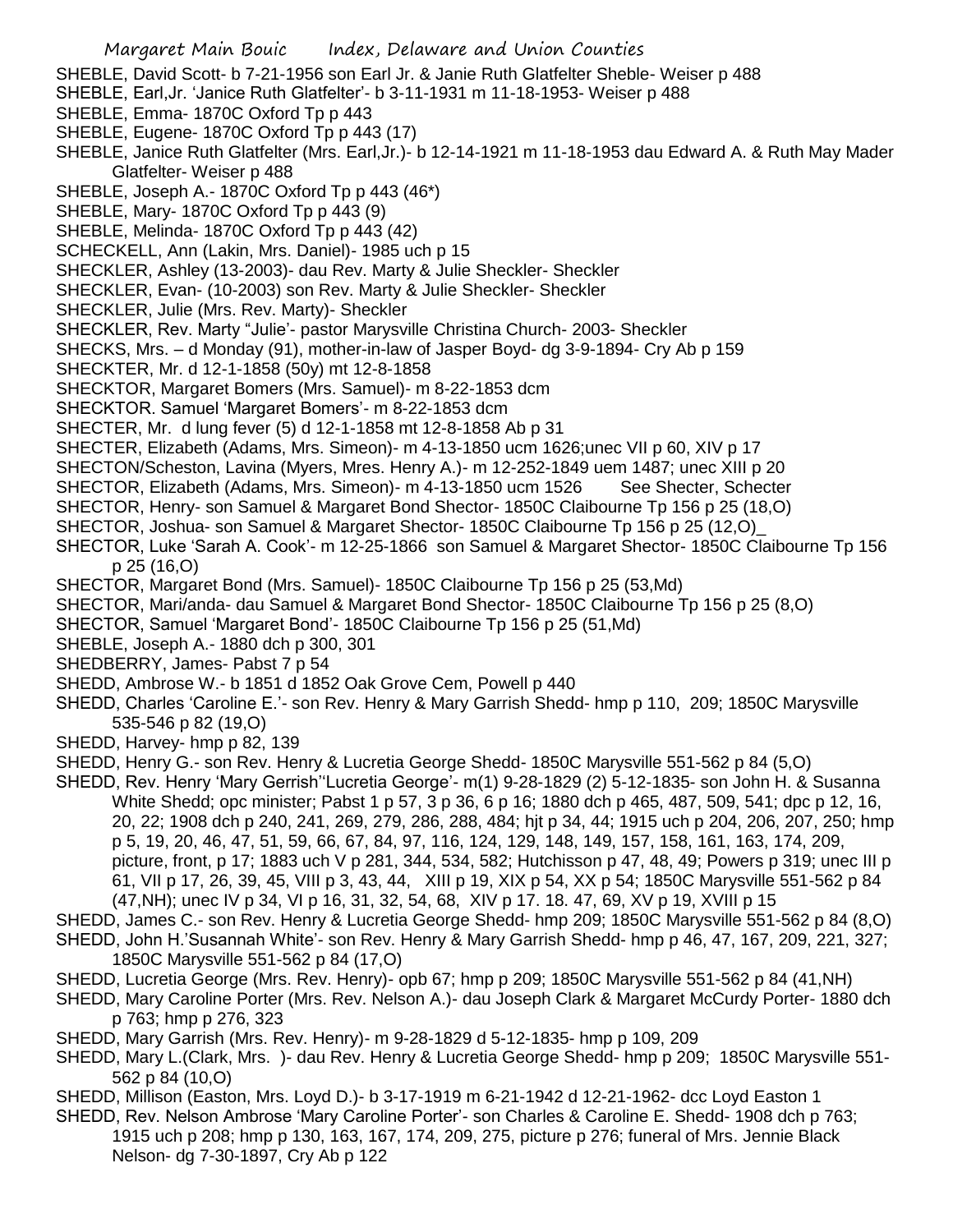- SHEDD, William E.- son Rev. Henry & Lucretia George Shedd- hmp p 209; 1850C Marysville 551-562 p 84 (3,O)
- SHEDERICK, John- 1860C Paris Tp 1332-1321 p 177 (12,Pa) with John & Mary A Kerr Guthrie
- SHEDON, Martha (Winget, Mrs. James C.)- m 3-22-1853 ucm 1932, unec XV p 30
- SHEECE/SHEESE, Doris- 1971, 1973, 1975 ucd
- SHEEDER, Donald- son Marshall & Helen E. Harbaugh Sheeder- Sheeder
- SHEEDER, Helen E. Harbaugh (Mrs. Marthall)- d 7-28-1970 (71) Oak Grove Cem- Sheeder
- SHEE, Ruth- d 2-15-1902 (4m) Delaware dau W. E. Shee- dcdeaths
- SHEED, D. Rev. performed marriage, unec XIX p 55
- SHEEDER, Bertha (Waite, Mrs. )- sister Marshall W. Sheeder- Sheeder
- SHEEDER, Charlotte E. (Elliott, Mrs. )- d 12-17-1981(52) Oak Grove Cem- dau Marshall W. & Helen E. Harbaugh Sheeder- Sheeder
- SHEEDER, Donald G.- son Marshall W. & Helen E. Harbaugh Sheeder- Sheeder
- SHEEDER, Helen E. Harbaugh (Mrs.Marshall W.)- d 1970- Sheeder
- SHEEDER, Marshall W. 'Helen E. Harbaugh'- d 11-13-1986 (96) Oak Grove Cem- Sheeder
- SHEEDER, Ross- brother Marshall W. Sheeder- Sheeder
- SHEEF, Elizabeth Kertchall (Mrs. George F.)- m 11-16-1837 dcm
- SHEEF, George F. 'Elizabeth Kertchall'- m 11-16-1837 dcm
- SHEEHAN, Andrew J.- b 5-7-1881 d 5-14-1979 bur St. Petersburg- Sheehan
- SHEEHAN, Mrs. Andrew J.- d 2-13-1961 bur St. Petersburg- mother Carl Schwartzkopf- Sheehan
- SHEEHAN, Anna M.- b 9-1893 d 2-11-1984 (90) dau Simon & Mary Sheehan- Sheehan; 1900C Darby Tp 99- 105 p 5A (6,O,O,O)
- SHEEHAN, Belle Emery (Mrs. John)- m 6-15-1882 ucm 7182
- SHEEHAN, Coreta King'- dau William & Catharine Victoria Willey King- Weiser p 18
- SHEEHAN, Daniel H.'Ruth Liggett' b 2-1821 div- son Simon & Mary Sheehan- 1900C Darby Tp 99-105 p 5A (9,O,O,O); Carr (1148121)
- SHEEHAN, Donald E. 'Coreta King'- Weiser p 18
- SHEEHAN, Edward M.- b 5-1891 son Simon & Mary Sheehan- 1900C Darby Tp 99-105 p 5A (9,O,O,O)
- SHEEHAN, Ida Warner (Mrs. John)- m 10-12-1887 ucm (Hearl)
- SHEEHAN, Joanne (McKittrick, Mrs. Geoffrey)- McKitrick p 479
- SHEEHAN, Dr. John h.- nephew of Anna M. Sheehan- Sheehan
- SHEEHAN, John 'Susan Millington'- m 6-3-1882 ucm 7179
- SHEEHAN, John 'Belle Emery'- m 6-1-1882 ucm 7182
- SHEEHAN, John 'Ida Warner'- m 10-12-1887 ucm (Hearl)
- SHEEHAN, Mary (Mrs. Simon)- b 7-1862- 1900C Darby Tp 99-105p 5A (37,O,Irel,Irel) m 11y, 3 ch
- SHEEHAN, Raymond- b 10-1895 son Simon & Mary Sheehan- 1900C Darby Tp 99-105 p 5A (4,O,O,O)
- SHEEHAM, Ruth Liggett (Mrs. Daniel)- div- dau Calvin & Mary Berger Liggett- Carr 1148121
- 1910C Jerome Tp 9 p 1A (25,O,O,O) m 4y no ch
- SHEEHAN, Simon 'Mary'- b 4-1860 son Daniel Sheehan- 1900C Darby Tp 99-105 p 5A (40,O,Irel,Irel) m 11y SHEEHAN, Susan Millington (Mrs. John)- m 6-3-1882 ucm 7179
- SHEEHE, Adda- b 10-1881 dau Michael & Florida Good Sheehe- 1900C Union Tp 11 p 1A (18,O,O,O)
- SHEEHE, Addie (McCullough, Mrs. C. Orville)- Sheehe
- SHEEHE, Ainsworth- son William C. & Belle Sheehe- obit Belle, obit, Thomas, mlib
- SHEEHE, Belle Emery (Mrs. William C.)- d 1-2-1951 (84) Maple Grove Cem, obit, mlib
- SHEEHE, Doris- b 12-1899 d 10-11-1976 Milford Center, Cem- dau Michael & Florida Good Sheehe- obit, mlib (brown); obit Michael, mlib; 1900C Union Tp 11 p 1A (5/12,O,O,O)
- SHEEHE, Elizabeth (Richardson, Mrs. James R.,Sr.)- m 8-19-1938 d 6-6-1978 dau Thomas & Gladys Bishop Sheehe- obit Thomas, mlib
- SHEEHE, Elsie M. (Watson, Mrs. Richard M. "Jack" )- b 4-29-1897 d 3-27-1992 (94)- dau Michael & Florida Good Sheehe- Sheehe; obit, Michael, mlib; 1900C Union Tp 11 p 1A (3,O,O,O)
- SHEEHE, Florida Good (Mrs. Michael)- b 4-1858 d 4-13-1913 obit Michael,mlib; 1900C Union Tp 11 p 1A (42,O,O,O) m 22y, 5 ch, 3 living; unec XIV p 6
- SHEEHE, Gladys Bishop (Mrs. Thomas)- obit Thomas, mlib
- SHEEHE, Jason -son Tim & Sue Sheehe- Sheehe
- SHEEHE, Jennifer- dau Tim & Sue Sheehe- Sheehe
- SHEEHE, John 'Melvina McClure'- m 8-23-1888 ucm (Hearl)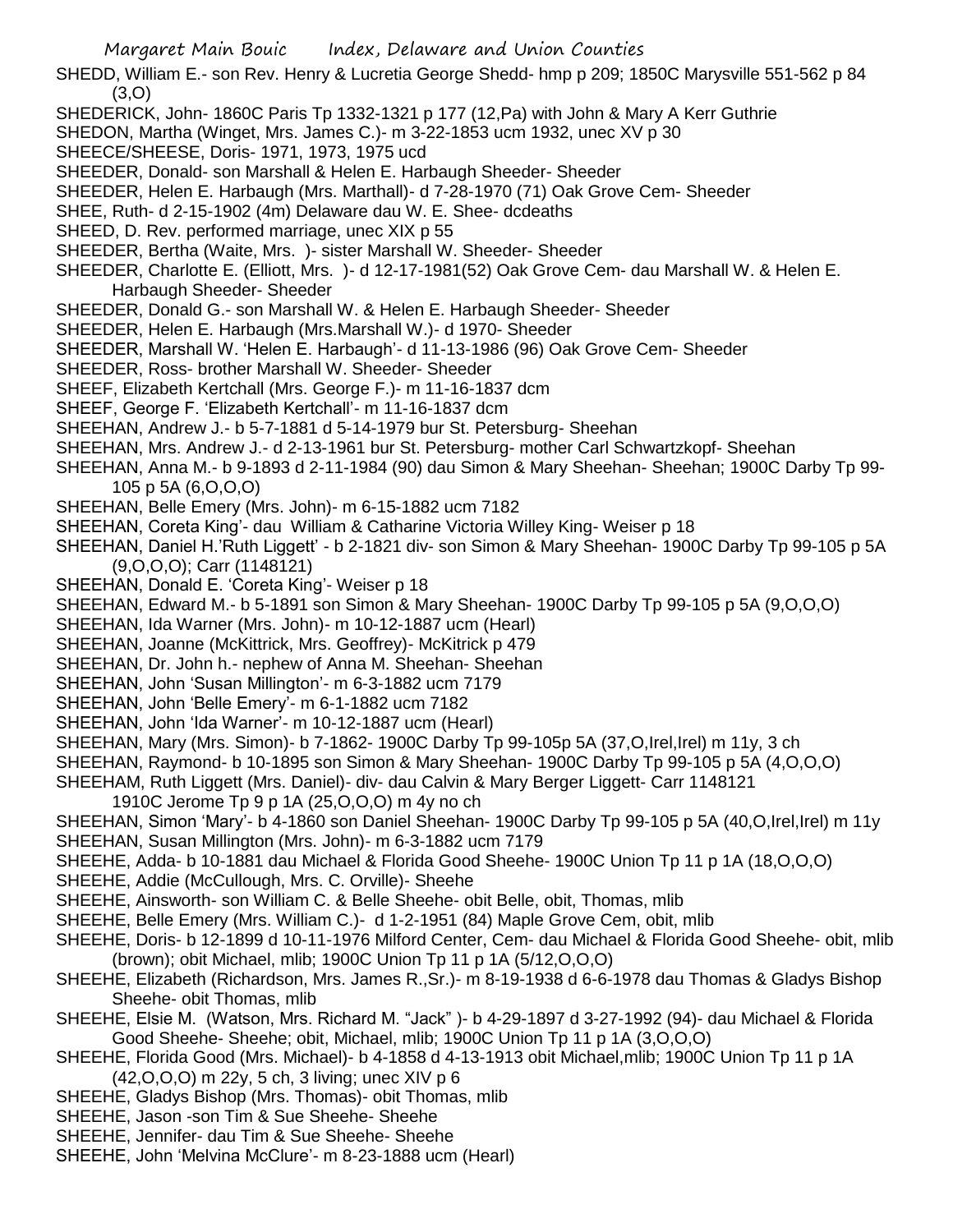- SHEEHE, Melvina McClure (Mrs. John)- m 8-23-1888 ucm (Hearl)
- SHEEHE, Michael 'Florida Good'- b 9-25-1852 m 12-24-1877 son John & Ellen Burke Sheehe- obit, mlib; unec XIV p 6; 1900C Union Tp 11 p 1A (47,O,Irel,Irel) m 22y
- SHEHE, Nelle- b 8-15-1878 dau Michael & Florida Good Shehe- unec XIV p 6
- SHEEHE, Nellie (Gilbert, Mrs. )- sister Ralph W. Sheehe- Sheehe
- SHEEHE, Ralph W. 'Ruth Humes'- d 1-15-1976 (80) bur N. Lewisburg- Sheehe
- SHEEHE, Ruth Humes (Mrs. Ralph W.)- b 6-18-1903 d 1-6-1996 (92) Green Mound Cem- dau Arthur & Hallie Walter Humes- Sheehe
- SHEEHE, Sue (Mrs. Tim)- Sheehe
- SHEEHE, Thomas 'Gladys Bishop'- b 8-8-1891 d 6-1-19576 (65) Maple Grove Cem- son William C. & Belle Sheehe- obit Belle, mlib; obit, mlib
- SHEEHE, Tim 'Sue'- Sheehe
- SHEEHE, William C. 'Belle'- obit Belle, mlib
- SHEEHE, William- son John & Ellen Burke Sheehe- obit Michael, mlib
- SHEEHY, Betty Jane Michael (Mrs. William)- b 2-12-1925 m 1-14-1956 d 11-30-2001 Oak Grove Cem- dau John & Edith Lutz Michael- Sheehy
- SHEEHY, Cathy Leech (Mrs. Michael W.)- dau Ray & Gwendolyn Leech- Sheehy
- SHEEHY, Gwendolyn Jane- b 5-16-1994 dau michael W. & Cathy Leech Sheehy- Sheehy
- SHEEHY, Jason Timothy- b 9-27-1977 son Tim & Sue Sheehy- Sheehy
- SHEEHY, John- funeral at N. Lewisburg (73) pioneer of Champaign Co. mt 10-18-1893 Abs p 43
- SHEEHY, Jennifer Ann- dau Tim & Sue Sheehy- Sheehy
- SHEEHY, Kriss K. Jenny (Mrs. Michael W.)- m 12-22-1984 dau Eugene & Joanne Jenny- Sheehy
- SHEEHY, Michael W. 'Kriss K. Jenny''Cathy Leech'- m (1)12-22-1984- son William G. & Betty Jane Michael Sheehy- Sheehy
- SHEEHY, Sue (Mrs. Tim)- Sheehy
- SHEEHY, Tim'Sue'- Sheehy
- SHEEHY, William G.- Sheehy
- SHEEHY, William 'Betty Jane Michael'- m 1-14-1956 Sheehy
- SHEEK, Benjamin- father of Maggie A. Finley (Mrs. D.A.)- dg 2-16-1894,Cry Ab p 155
- SHEEK, Michael- 1820C 31
- SHEEKS, Amy (Tharp, Mrs. Hiram)- m 2-1-1844 dcm
- SHEEKS, Charles- 1870C Harlem Tp p 378 (25\*)
- SHEEKS, Cornelia J.- d 2-10-1852 (2-3-5) Powell p 43 dau J. & M
- SHEEKS, Elias K.- d 5-20-1873 (13-8-21) Sunbury Cem- Powell p p 43 son J. & M.
- SHEEKS, Ellen E. (Armstrong, Mrs. William)- m 3-9-1851 dcm
- SHEEKS, Jacob 'Martha Murphy'- m 9-19-1852 dcm
- SHEEKS, Lavonia (Manter, Mrs. David)- m 11-23-1865 dcm
- SHEEKS, Margaret Downer (Mrs. Richardson)- m 5-18-1842 dcm
- SHEEKS, Martha- d 11-19-1880 b Va, married Sunbury- dcdeaths
- SHEEKS, Martha Murphy (Mrs. Jacob)- m 9-19-1852 dcm
- SHEEKS, Marty Jane (Gilbreath, Mrs. Joseph S.)- m 11-4-1852 dcm
- SHEEKS, Mary A.- 1870C Harlem Tp p 378 (26)
- SHEEKS, Mathew L.- 1870C Harlem Tp p 378 (3)
- SHEEKS, Michael 'Rachel Place'- m 2-4-1845 dcm
- SHEEKS, Nesty V.- 1870C Harlem Tp p 378 (5)
- SHEEKS, Polly Place (Mrs. William)- m 3-26-1848 dcm
- SHEEKS, Rachel Place'- m 2-4-1845 dcm
- SHEEKS, Richardson 'Margaret Downer'- m 5-18-1842 dcm
- SHEEKS, Rosa E.)- 1870C Harlem Tp p 378 (2)
- SHEEKS, Sarah (Lane, Mrs. Edwin)- m 8-11-1855 dcm
- SHEEKS, Susan (Clark, Mrs. Benajmin)- m 12-4-1853 dcm
- SHEEKS, William 'Polly Place'- m 3-26-1848 dcm
- SHEELEP, Barbary- dau Michael & Margaret Sheelep- 1860C Paris Tp 1388-1378 p 184 (3,O)
- SHEELEP, Frederick- son Michael & Margaret Sheelep- 1860C Paris Tp 1388-1378 p 184 (12,O)
- SHEELEP, George- son Michael & Margaret Sheelep- 1860C Paris Tp 1388-1378 p 184 (9,O)
- SHEELEP, Margaret (Mrs. Michael)- 1860C Paris Tp 1388-1378 p 184 (34,O)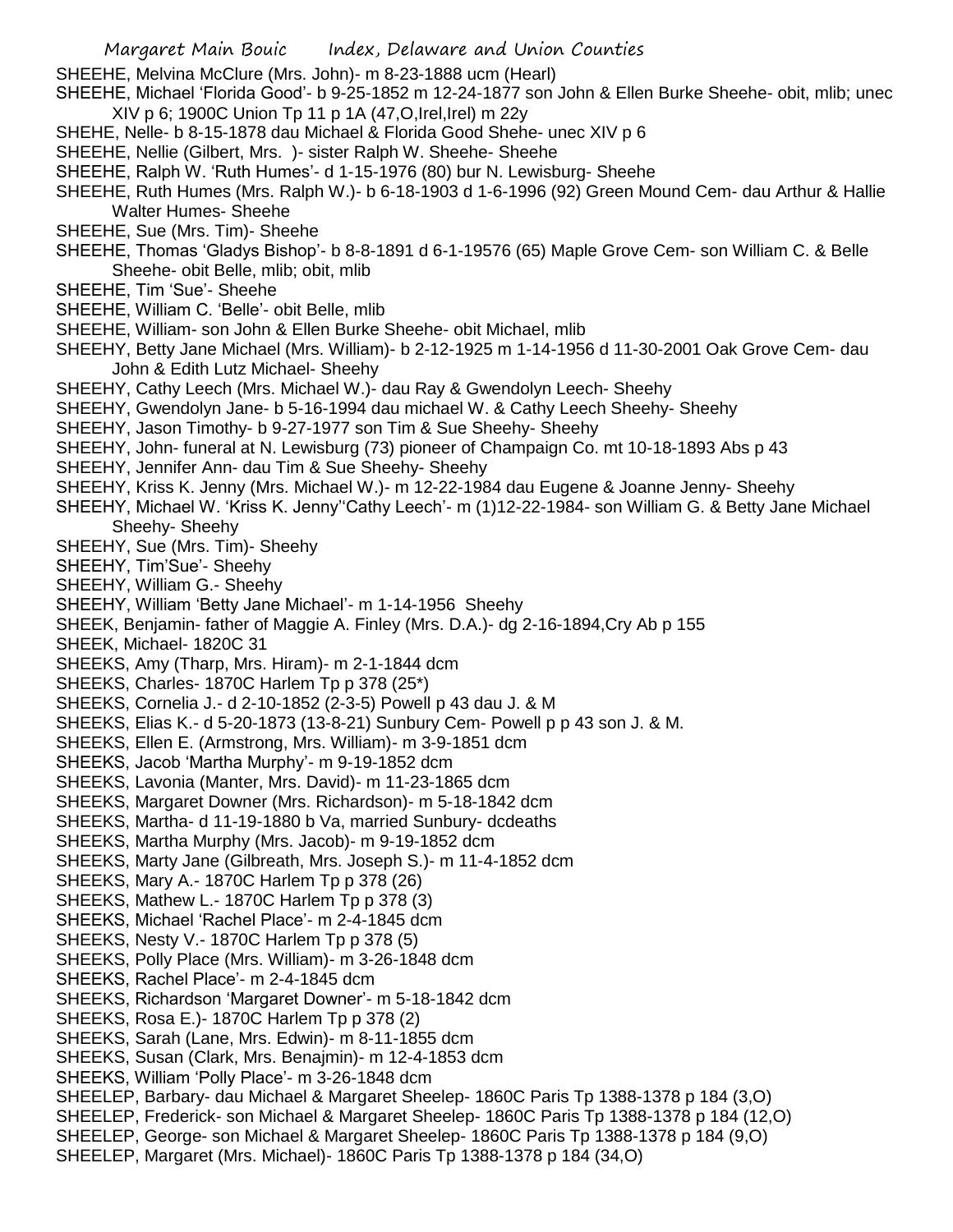SHEELEP, Margaret- dau Michael & Margaret Sheelep- 1860C Paris Tp 1388-1378 p 184 (6,O)

SHEELEP, Michael 'Margaret'- 1860C Paris Tp 1388-1378 p 184 (64,Ger)

- SHEELS, b 11-10-1883 Brown Tp dau S. J. & Ruth Walker Sheels- dcbirths
- SHEELY, Eugene- unclaimed letter- unec IV p 35

SHEELY, Elizabeth Katharyn (Weiser, Mrs. Donald Koehler)- b 9-8-1904 m 11-17-1931- Weiser p 98

- SHEEN, Leora (Hamilton, Mrs. Herbert)- Maugans Anc p 8
- SHEEN, Mollie E. (Hill, Mrs. Murtle)- dau Patrick Sheen- 1908 dch p 883; McKitrick p 277
- SHEEN, Patrick- 1908 dch p 883; McKitrick p 277

SHEENS, Glen- 1980 dcd

SHEENS, Vicki L.- 1991 ucd

SHEER,----CCC p 49

- SHEER, Ellen P.- 1865 Ab p 20
- SHEES, Loma Beatrice- b 3 -2-1905 Scioto Tp dau E. A. & Lennie Weaver Shees- dcbirths
- SHEES, Margaret Caroline (Mason, Mrs. James B.)- m 6-20-1861 dcm
- SHEESE, Charles- b 2-9-1871 Scioto Tp son Benjamin & Mary Beckman Sheese- dcbirths
- SHEESE, Louisa (Corwin, Mrs. Thomas)- live 3-22-1854 ucm 2101
- SHEET, David- 1980 dcd
- SHEETS, Sheets family of Delaware. In Delaware Library, numbers are mine.
- SHEETS,-----1880C Claibourne Tp 200-212 p 20 (23,O,O,O) clerk in store
- SHEETS, Ada May Hodgen (Mrs. Herbert Porter)- b 1875 m 5-18-1895 d 1944- Maugans Anc p 171; Sheets (1823)
- SHEETS, Martha Agnes Kunze (Mrs. Harold)- d 4-22-1987 (89) Green Mound Cem- dau Henry & Jennie May Caulkins Kunze- Kunze; Pabst 6 p 102; Maugans Anc p 171; Sheets (18213) ; 1961, 1964, 1969, 1971, 1980 dcd
- SHEETS, Albert 'Anna E. Gardner- b 1856 d 1937 son Jacob & Celia Knapp Sheets- 1880 dch p 818; Sheets 194; 1870C Kingston Tp p 382 (14)
- SHEETS, Alfred R.'Juliette Gammill'- b 3-1-1860 d 9-17-1936 son Henry & Margaret Denner Sheets- Sheets 159; 1870C Kingston Tp p 384 (10)
- SHEETS, Alice L. (Mrs. Leroy)- 1980 dcd
- SHEETS, b 3-29-1888 Berkshire Tp dau Allen & Ella Gammill Sheets- dcbirths
- SHEETS, Almeda Neff (Mrs. Edwin D.)- d 1943- Sheets (187)
- SHEETS, Almvia Foster (Mrs. Henry)- m 3-22-1881, dg 7-10-1891, Cry Ab p 63
- SHEETS, Amanda Maures- b 1973 dau James Michael & Pia Mauree Donzo Sheets- 1908 dch p 387; Sheets 15632; 1980 dcd
- SHEETS, Amarilla (Ann)(Thompson, Mrs. W. C.0- dau Solomon & Mary Margaret Likes Sheets- Sheets 139; 1850C Kingston Tp 3203 p 170 (3,O)
- SHEETS, Andrew Warren 'Jodi Nicole Herd'- m 6-27-19 son Warren & Joan Sheets- Sheets
- SHEETS, Andrew- query by Wm. VanDurendonck- gun- unec X p 29
- SHEETS, Angelina Wise (Mrs. Webster)- dau William & Jane A. Wise- 1880 dch p 781
- SHEETS, Ann- 1870C Kingston Tp p 384 (22)
- SHEETS, Ann Sheldon (Mrs. Maurice V.)- b 8-11-1910- Sheets (13311)
- SHEETS, Annabelle (Cook, Mrs. Homer)- dau Carl M. & Mary Potter Sheets- Sheets 17812
- SHEETS, Anna- b 2-8-1848 d 5-9-1915 (67-3-10 Green Mound Cem- dg 5-28-1915, Cry Ab p 54
- SHEETS, Anna- b 12-9-1892 Brown Tp dau A. R. & Etta Gamel Sheets- dcbirths
- SHEETS, Anna E. Gardner (Mrs. Albert)- dau Rhodes & Sarah Cumpton Gardner- dg 1-12-1892, Cry Ab p 80; Sheets (194)
- SHEETS, Anna M.- 1964 dcd, Sunbury
- SHEETS, Annie- b 7-30-1884 Delaware Town dau Martin & Mary McGill Sheets- dcbirths
- SHEETS, A. R.'Etta Gammill'-Sunbury p 134; pallbearer for Mrs. Frances Viola Eck- dg 11-24-1914, Cry Ab p 160
- SHEETS, Arleen F. Ramey (Mrs. James S.)- m 1-27-1980- Sheets
- SHEETS, Arthur- b 12-17-1924 d 4-21-1941 son Fred P. & Edna Bell Sheets- Sheets 15664
- SHEETS, Arthur- b 1847 d 1917 son Jacob & Celia Kapp Sheets- Sheets 191 1850C Delaware Tp 1440 p 100 (3,O); 1870C Kingston Tp p 382 (23)
- SHEETS, Asher- query by Wm VanDurendonck- gun- unec X p 29
- SHEETS, Audrey (Bolding, Mrs. Raymond)- b 3-7-1919 dau Loren & Neva Burr Sheets- Sheets 17512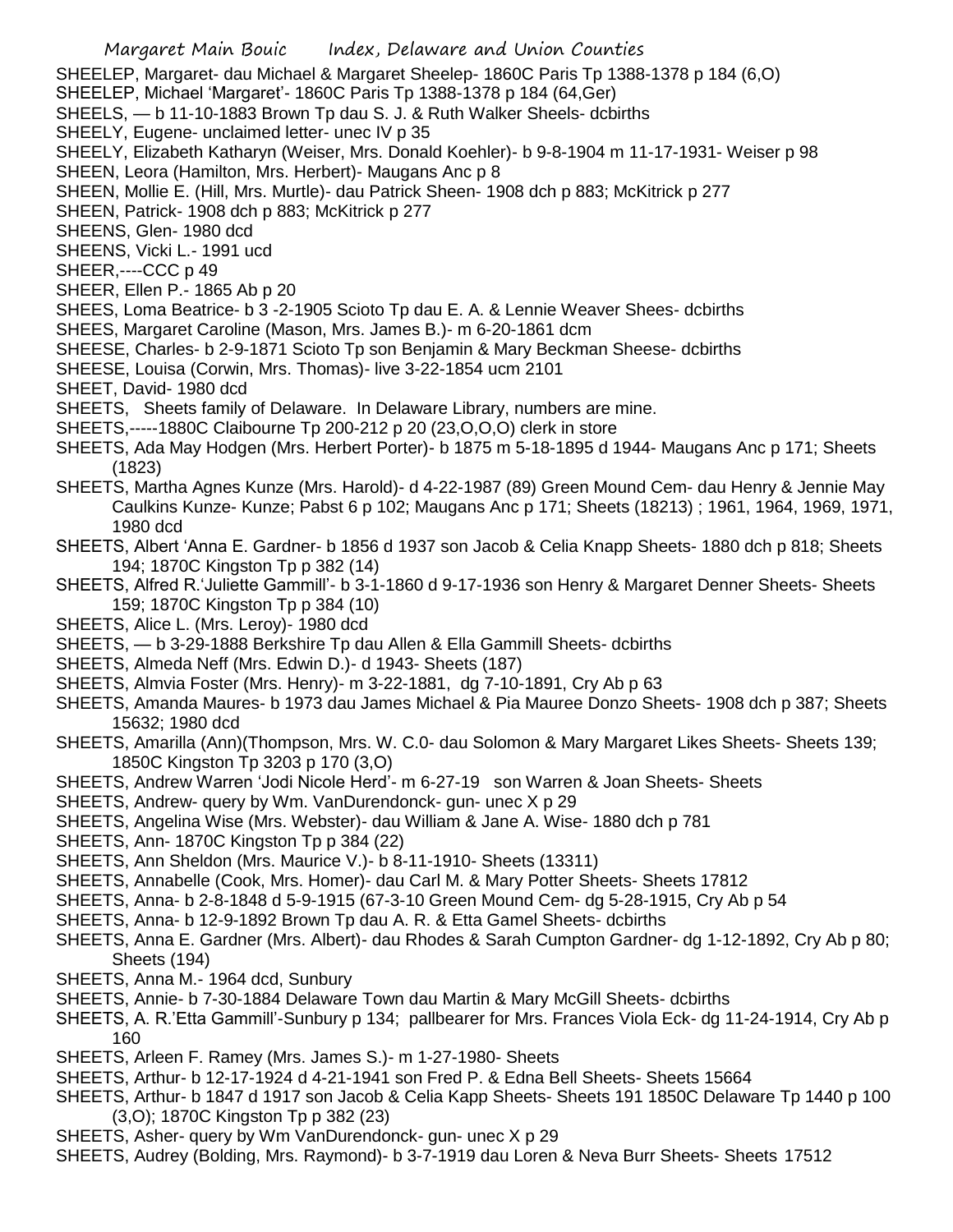SHEETS, Barbara- 1870C Brwon Tp p 242 (28)

- SHEETS, Barbara Browning Allen (Mrs. David Lloyd)-m 5-19-1968 dau Robert Browning & Virginia Allen-Allen; Sheets
- SHEETS, Becky (Weiss, Mrs. Vic)- b 1959 dau James L. & Mary Lou Kanniard Sheets- Sheets; 1969, 1971 dcd
- SHEETS, Belinda (Taber, Mrs. George N.)- b 12-22-1841 d 7-5-1924 dau Henry & Margaret Donner Sheets-1850C Kingston Tp 3297 p 173 (9,O)
- SHEETS, Benjamin 'Elizabeth Reece'- dg 5-9-1899, Cry Ab p 200
- SHEETS, Benjamin- son Christopher & Nancy Sheets- 1850C Genoa Tp 483 p 47 (9,O)
- SHEETS, Benjamin F.- 1870C Brown Tp p 242 (20)
- SHEETS, Benjamin Harrison- b 3-7-1889 Brown Tp son E. D. & Almina Neff Sheets- dcbirths
- SHEETS, Benjamin Lynn Rinehart- b 7-10-1991 d 12-13-1991 (5mos) Marlborough Cem- son Marvin & Nancy Jo Sheets
- SHEETS, Benjamin 'Mary Ann Hagerman''Nancy E. Yates''Elizabeth Richards'- b 8-28-1817 m(1) 12-25-1838 dcm (2) 11-27-1856 dcm d 1-19/17-1887 (69-4-20) Old Kilb Cem p 10,,Brown Tp b Virginia- dcdeaths; Powell p p 62, 72 son Henry & Sarah Reese Sheets- 1880 dch p 814, 818, 571; Sheets 18; CCC (1849 Brown Tp); hadc p 20, 32; 1850C Brown Tp 2857 p 158 (33,Va); 1870C Brown Tp p 250 (59\*); diary Rebecca Main McMaster; dg 3-20-1863 Cry Ab p 29
- SHEETS, Benjamin 'Malinda'- 1850C Concord Tp 2208 p 130 (29,Pa)
- SHEETS, Bernice- b 11-25-1918 d 1-3-1919 dau Luther & Georgia Gardner Sheets- Sheets 15634
- SHEETS, Bess Jennings (Mrs. Lewis)- Sheets (1782)
- SHEETS, Bessie Randall (Wilcox, Mrs. )(Mrs. James Harold)- m 1-10-1942- Sheets (1274)
- SHEETS, Betty J. Tagg (Mrs. Charles H.)- Sheets; 1961, 1964, 1969, 1971 dcd
- SHEETS, Betty J. (Stapler, Mrs. Carl)- b 9-6-1922 dau Raymond A. & Pearl Decker Sheets- Sheets 15641
- SHEETS, Betty T. (Mrs. Howard R.)- 1961, 1969, 1980 dcd
- SHEETS, Betty Tagg (Mrs. )- dau Walter Tagg- Tagg
- SHEETS, Beulah Allen (Mrs. Fred Eugene)- b 4-2-1896 m 6-4-1923- Sheets (1273)
- SHEETS, Bill 'Lamira S. Love'- bur Twinsburg- Maugans Anc p 181
- SHEETS, Blaine M.'Margaret Fisher'- b 10-28-1919 d 1-18-1996 (76) Marengo Cem- son Eustace H. & Jennie A. Saunders Sheets- Sheets
- SHEETS, Blanche Estelle (Waldron, Mrs. Herman)- b 8-14-1896 m 5-16-1895 d 12-9-1925 dau Silas & Ruth Walker Sheets- Sheets 1826; Maugans Anc p 171, 172
- SHEETS, Brian- d 9-8-1980 (7) son Fred & Sherry Sheets- Sheets
- SHEETS, Bruce- son Fred & Sherry Sheets- Sheets
- SHEETS, Burton- hadc p 92, CCC (1900 Berlin Tp)
- SHEETS, Calla- 1870C Delaware Town p 292 (19)
- SHEETS, Carl M. 'Mary Potter'- b 9-20-1885 d 12-28-1940 son Samuel & Emma Belle Gardner Sheets-Sheets 1781
- SHEETS, Carlton Hunter 'Linda Eugertha Williams'- m 12-1959 son F. Lloyd & Edna Hyndman Sheets-**Sheets**
- SHEETS, Carol J. (Mrs. James D.)- Sheets; 1969, 1971, 1980 dcd
- SHEETS. Carol (Mrs. Lynn)- Sheets
- SHEETS, Caroline (Drake, Mrs. Dr. Austin)- b 10-2-1849 m 5-1-1899 d 3-27/22-1913 (45-5-25) dau Daniel Isaac & Eunis Malinda Lake Sheets- 1880 dch p 815; Sheets 174; dg 4–8-1913, Cry Ab p 29; 1850C Brown Tp 2820 p 157 (1,O)
- SHEETS, Caroline- dau George & Matilda Sheets- 1850C Genoa Tp 329 p 34 (10,O)
- SHEETS, Caroline Miller (Mrs. Wallace)- Maugans Anc p 172; Sheets (18253)
- SHEETS, Caroline (Neilson, Mrs. Peter)- b 10-30-1857 d 1945 dau Peter & Mary Ann Russell Sheets- Sheets 125
- SHEETS, Carolyn F. (Mrs. Paul E.)- 1980 dcd
- SHEETS, Carroll- son Clarence & Grace Wood Sheets- Sheets 191413
- SHEETS, Carroll R. 'Loretta'- brother Hildred Hector- d 1-1-1984 (75) bur Mercerville,O.- Sheets
- SHEETS, Carroll- b 10-19-1896 Kingston Tp son William & Lida Jane Wheeler Sheets- dcbirths
- SHEETS, Catharine (Conner, Mrs. John D.)- dau Henry & Sarah Reese Sheets- 1880 dch p 818; Sheets 14
- SHEETS, Cathy- dau David Lloyd & Barbara Allen Sheets- Sheets
- SHEETS, Rev. C. Curtiss- son Carroll R. & Loretta Sheets- Sheets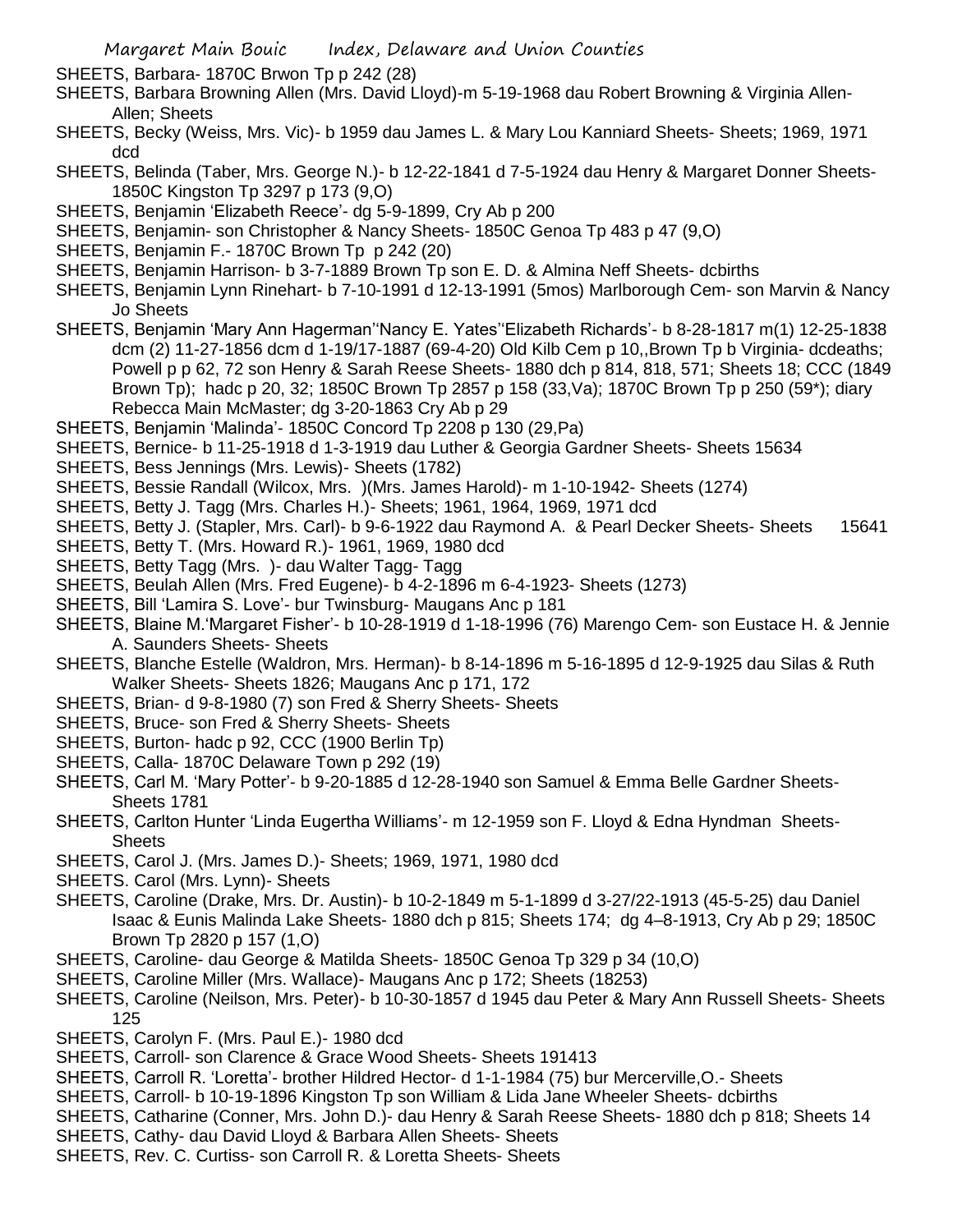SHEETS, Cecil Jolly (Mrs. Donald)- d 4-20-1985 (73) Marlborough Cem- Maugans Anc p 171; Sheets (18214) SHEETS, Cecil (Mrs. Virgil E.)- Sheets

- SHEETS, Celia (Cowgill, Mrs. John M.)- b 3-22-1852 d 4-10-1932 dau Benjamin & Mary Ann Hagerman Sheets- Sheets 185; 1870C Brown Tp p 250 (18)
- SHEETS, Celia Knapp (Mrs. Jacob)- b 9-4-1823 m 4-29-1846 dcm d 4-17-1903 dau S. W. & Mary H. Thompson Knapp- Sheets (19); dg 3-1-1898, Cry Ab p 149; dg 8-3-1894, Cry Ab p 176; 1850C Delaware Tp 1440 p 100 (26,O); 1870C Kingston Tp p 382 (46)
- SHEETS, Charles- Pabst 7 p 17
- SHEETS, Charles- 1870C Brown Tp p 250 (3)
- SHEETS, infant ch of Charles Sheets d Saturday, dg 9-20-1895 Cry Ab p 38
- SHEETS, Charles 'Eleanor Lehman'- b 10-9-1910 m 2-12-1935- Weiser p 826
- SHEETS, Charles- son George & Matilda Sheets- 1850C Genoa Tp 329 p 34 (5,O)
- SHEETS, Charles E. 'Sherryl L.'- 1983, 1991 ucd
- SHEETS, Charles E.- b 1956 son William & Margaret A. Sheets- 1967, 1971, 1973, 1975 ucd
- SHEETS, Charles H. 'Betty Tagg'- Sheets; 1961, 1964, 1969, 1971 dcd
- SHEETS, Charles- son Harold & Martha Agnes Kunze Sheets- Steamtown Rd- Sheets
- SHEETS, Charles Homer 'Florence Stevens'- b 2-16-1867 m 3-8-1894 d 8-13-1925 son Silas & Ruth Walker Sheets- Maugans Anc p 171; Sheets 1821
- SHEETS, Charles H. 'Marjorie'- 1980 dcd
- SHEETS, Charles L.- b 1887 d 1904 Old Liberty Chyd, Powell p 157; son J. E. & M. A, Sheets
- SHEETS, Charles Lehman- b 7-5-1937 son Charles & Eleanor Lehman Sheets- Weiser p 826
- SHEETS, Charles Love- b 6-23-1887 Liberty Tp Del Co son Jacob Edward & Minerva Ann Lukes Sheetsdcbirths
- SHEETS, Charles 'Mary Ann Burwell'- m 10-31-1864 dcm
- SHEETS, Charles S. 'Susan E. Graham'- b 1-25-1867 m 4-27-1892 Pickaway Co d 8-21-1942 Oakdale II p 97 (H-R27-15); obit, mlib; 1910C Millcreek Tp 44-47 p 2B (43,O,O,O) m 18y
- SHEETS, Charles- son Bill & Lamira S. Love Sheets- Maugans Anc p 181
- SHEETS, Charley- b 9-16-1862 d 4-4-1865 son Isaac/Daniel & Eunice Malinda Lake Sheets- Sheets 179
- SHEETS, Chauncey 'Minnie C. Bush'- Sheets
- SHEETS, Cheryl- dau Merlin & Marlene Sheets- Sheets
- SHEETS, Christina J. (Mrs. William H.)- Sheets
- SHEETS, Christina Rose- b 2-19-1949 dau Charles & Eleanor Lehman Sheets- Weiser p 827
- SHEETS, Christine (Curry, Mrs. John)- dau Sidney Wesley & Eleanor Jeannette Brookens Sheets- Sheets
- SHEETS, Christopher 'Nancy'- 1850C Genoa Tp 483 p 47 (45,Pa)
- SHEETS, Christopher- son Charitopher & Nancy Sheets- 1850C Genoa Tp 483 p 47 (15,O)
- SHEETS, Chucky- son William E. & Margaret Sheets- 1959 (3), 1962, 1977 ucd
- SHEETS, Cindy- b 1957 dau Edward J. & Joan Sheets- 1969, 1971 dcd
- SHEETS, Cindy (Ransom, Mrs. Troy)- b 1955 dau James L. & Mary L. Sheets- Sheets; 1969, 1971 dcd
- SHEETS, Clara- dau Bill & Lamira S. Love Sheets- Maugans Anc p 181
- SHEETS, Clara Turner (Mrs. Ernest)- 1976 dch p 387; Sheets (1492)
- SHEETS, Clarence son Chauncey & Minnie C. Bush Sheets- Sheets
- SHEETS, Clarence 'Grace Wood'- son Albert & Anna E. Gardner Sheets- Sheets 1941
- SHEETS, Clarence O. 'Parnie F.'- 1961 dcd
- SHEETS, Clinton Ellis 'Ethel J. Schroeder'- b 11-10-1883 m 7-28-1912 d 11-9-1952 son Silas & Ruth Walker Sheets- Maugans Anc p 171, 173; Sheets 1829
- SHEETS, Clirisee- 1870C Berlin Tp p 224 (17)
- SHEETS, Coleen- b 1955 dau Kenneth & Eleanor Sheets- 1971, 1973 ucd
- SHEETS, Colleen- b 1966 dau Merrill A. & Iva L. Walker Sheets- 1971, 1980 dcd; engaged to Duane E. Wade
- SHEETS, Cornelia- b 12-31-1835/1839 d 1-19-1840 dau Benjamin & Mary Ann Hagerman Sheets- Sheets 181 Old Eden Cem, Powell pp 62
- SHEETS, Cree S.- Sheets
- SHEETS, Daniel- dcw Bk 418(44) Will
- SHEETS, Daniel- b 1813' 1870C Brown Tp p 243 (55\*); query -gun- by Wm. VanDurendonck- unec X p 29
- SHEETS, Daniel- son Christopher & Nancy Sheets- 1850C Genoa Tp 483 p 47 (5,O)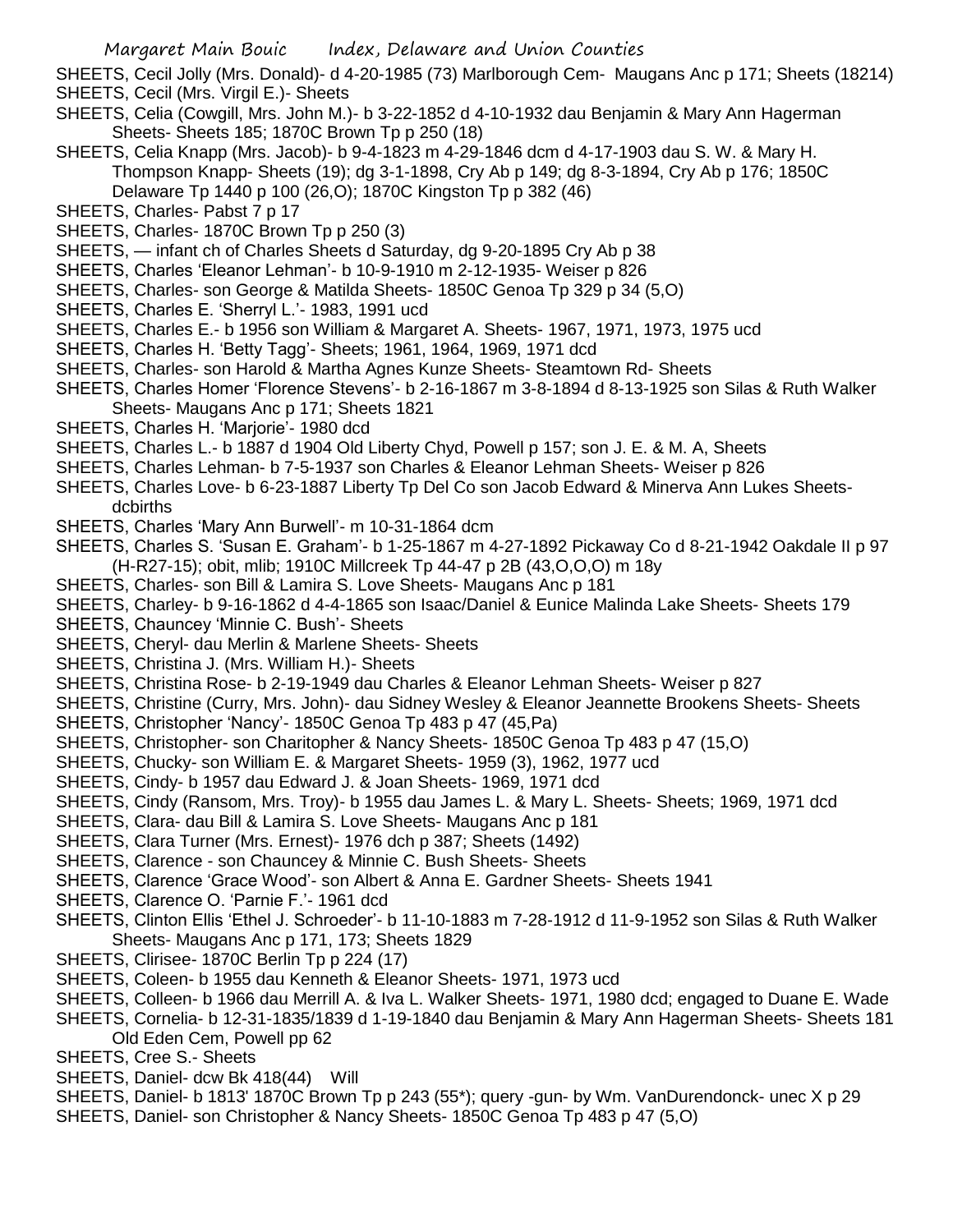- SHEETS, Daniel/Isaac 'Eunice Malinda Lake'- b 10-17-1815 m 4-28-1846 d 1-9-1892 Powell p 72- son Henry & Sarah Reese Sheets- 1880 dch p 282, 571, 815, 818; 1908 dch p 404; Sheets 17; 1850C Brown Tp 2820 p 157 (34,Va)
- SHEETS, Danny- b 1961 son Harold R. & Rayda Sheets- 1962, 1971, 1973, 1975, 1977 ucd
- SHEETS, Daniel- brother Henry Sheets- dg 7-10-1891, Cry Ab p 63
- SHEETS, Daniel H.- son Jacob & Mary Sheets- 1850C Troy Tp 2653 p 138 (1,O)
- SHEETS, Daniel- b 6-11-1845 d 5-30-1867(23) Typhoid- son Henry & Margaret Donner Sheets- Sheets 154; dg 6-7-1867, p 6c2; Civil War; 1850C Kingston Tp 3297 p 173 (5,O)
- SHEETS, Daniel- d 1-9-1892 (76-2-22) Brown Tp, b Va- son Henry & Sarah Ross Sheets- dcdeaths
- SHEETS, Daniel 'Marie'- son Joseph A. & Georgia E. Castle Sheets- Sheets 1762
- SHEETS, Darrell- son Lewis & Lois Cullins Sheets- Sheets 17824
- SHEETS, —(Mrs. David)- d Sunday- dg 7-25-1905 (80), Cry Ab p 39
- SHEETS, ----(Morris, Mrs.Ethan)- dau Mrs. David Sheets- dg 7-25-1905, Cry Ab p 39
- SHEETS, (Drake, Mrs. Charrie)- dau Mrs. David Sheets- dg 7-25-1905, Cry Ab p 39
- SHEETS, (Clay, Mrs. Morton)- dau Mrs. David Sheets- dg 7-25-1905, Cry Ab p 39
- SHEETS, —(Russell, Mrs. Hugh)- dau Mrs. David Sheets- dg 7-25-1905, Cry Ab p 39
- SHEETS, David Lloyd 'Barbara Browning Allen'- b 5-19-1968 son F. Lloyd & Edna Hyndman Sheets- Allen; **Sheets**
- SHEETS, David K.- 1850C Marlborough Cem.Tp 64 p 184 (7,O)
- SHEETS, David L.- b 12-5-1940 son Lowell V. & Ruth Jane Smeltzer Sheets- Sheets 133123
- SHEETS, David- b 1957 son William D. & Lulu M. Sheets- 1961, 1964, 1971 dcd
- SHEETS, Delila- dau Solomon & Mary Margaret Likes Sheets- Sheets 137; 1850C Kingston Tp 3203 p 170  $(10, 0)$
- SHEETS, Denise (Savage, Mrs. )- b 1959 dau Kenneth & Eleanor Sheets- 1971 ucd
- SHEETS, Denise Lynn (Starr, Mrs. Lee Allyn)- m 7-14-1979 dau Merrill A. & Iva L. Walker Sheets- Sheets 15922; Starr; Rausch 195122l 1961, 1964, 1971 dcd
- SHEETS, Dennis 'Linda Hall'- m 3-18-1978 son William E. & Mary Louise Gooding- Sheets
- SHEETS, Diane- b 1957 dau William E. & Mary Louise Gooding Sheets- 1961, 1964, 1971 dcd
- SHEETS, Diantha J. W.- dau William & Mary Sheets- 1850C TrentonTp 814 p 69 (6,O)
- SHEETS- Dice- son Chauncey & Minnie C. Bush Sheets- Sheets
- SHEETS, Rev. Dolores Santos (Massey, Mrs. William R.) (Mrs Elton)- b 2-4-1937 d 8-11-1996 (59) bur Britt, Iowa- dau August & Carmella Santos- Sheets
- SHEETS, Donald 'Cecil Jolly'- d 1971- son Charles Homer & Florence Stevens Sheets- Maugans Anc p 171; Sheets 18214
- SMITH, Donald E.- b 4-23-1901 Brown Tp son c. J. & Florence Sterner Sheets- dcbirths
- SHEETS, Donald V.- b 7-25-1938 son Lowell V. & Ruth Jane Smeltzer Sheets- Sheets 133122
- SHEETS, Donna- dau Ruth Sheets- Sheets
- SHEETS, Doris- dau Francis Lionell & Ethel May Rider Sheets- Maugans Anc p 172; Sheets 18252; 1961, 1964, 1969 dcd
- SHEETS, Dorothy Ann- b 6-4-1915 dau Russell Starks & Stella Holden Sheets- Sheets 12711
- SHEETS, Dorothy- dau Clinton Ellis & Ethel J. Schroeder Sheets- Maugans Anc p 174; Sheets 18293
- SHEETS, Dorothy Craig (Mrs. Lowell Allen)- b 8-31-1925 m 9-8-1948 Sheets (12731)
- SHEETS, Dorothy J. (Morris, Mrs. Wells B.) b 8-18-1920 dau Fred P. & Edna Bell Sheets- Sheets 15662
- SHEETS, Dorothy (Mrs. Raymond)- Sheets
- SHEETS, Dorothy (Tuttle, Mrs.Donald M.0- b 12-30-1925 dau Loren & Neva Burr Sheets- Sheets 17513
- SHEETS, Dorothy (Van Ornum, Mrs. )- dau Edward J. & Ida E. Sheets- Sheets
- SHEETS, Drusilla- dau Solomon & Mary Margaret Likes Sheets- Sheets 136
- SHEETS, Druzilla- d 10-27-1900 Sunbury dau Middleton & Hulda Patrick Perfect- dcdeaths
- SHEETS, Earl- b 2-27-1871 Thompson Tp son Aby & Adelia Hulderman Sheets- dcbirths
- SHEETS, Earnest- b 4-25-1890 Kingston Tp son Albert & Anna Gardner Sheets- dcbirths
- SHEETS, Edith May Rider (Mrs. Francis Lionell)- b 3-20-1879 m 12-23-1899 d 10-22-1959- Maugans Anc p 172; Sheets (1825)
- SHEETS, Edna Bell (Mrs. Fred P.)- b 12-14-1897 sister Chalmers Bell- Sheets (1566); Bell; 1961, 1964, 1969, 1971 dcd
- SHEETS, Edna (Mrs. F. Lloyd)- m 6-15-1935 d 7-18-1988 (82) Oak Grove Cem- Sheets; Pabst 8 p 40, 42
- SHEETS, Edward- undertaker, Delaware mt 3-15-1905 p3c2, Abs p 8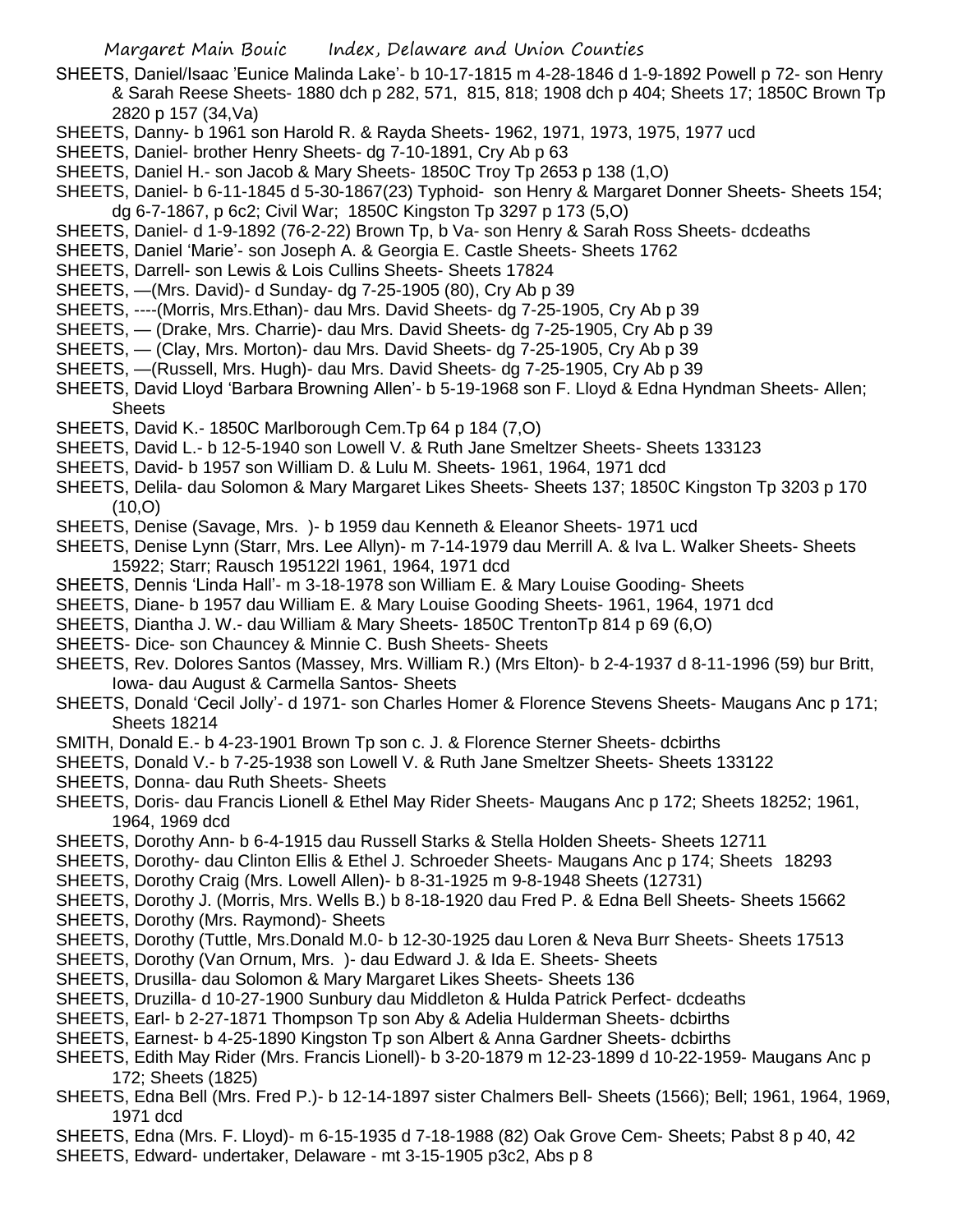- SHEETS, pallbearer for Miss Mary Beddell- dg 5-9-1916, Cry Ab p 60
- SHEETS, Edward- brother Charles S. Sheets- obit Charles, mlib
- SHEETS, —(Sutton, Mrs. Henry)- sister Charles S. Sheets- obit Charles, mlib
- SHEETS, Edward D.- pallbearer for Fred Benton- dg 8-4-1916, Cry Ab p 79
- SHEETS, Edward F. 'Velma'- d 8-9-1965 Fancher Cem- Sheets; 1961, 1964 dcd
- SHEETS, Edward J.- son Edward F. & Velma Sheets- Sheets
- SHEETS, Edward Jacob " Ida Essie Rader'- b 3-7-1883 d 2-18-1963 Fairview Mem. Cem- Sheets; son Jacob & Minerva Luke- dcb; dcb (25-1907, Leola Harriett);
- SHEETS, Edward J. 'Joan Phyllis'- 1969, 1971, 1980 dcd
- SHEETS, Edward- son Lewis & Lois Cullins Sheets- Sheets 17823
- SHEETS, Edward- pallbearer for Mrs. Lulu Sweggner- dg 5-29-1914 Cry Ab p 125
- SHEETS, Edward Wendell- b 10-7-1949 son Lowell Allen & Dorothy Craig Sheets- Sheets 127311
- SHEETS, Edwin- 1870C Brown Tp p 250 (11)
- SHEETS, Edwin- son Luther W. & Georgia Gardener Sheets; 1961, 1964 dcd- Brown Tp
- SHEETS, Edwin D. 'Almeda Neff'- b 1859 m 12-14-1881 d 1940 son Benjamin & Nancy E. Yates Sheets- 1880 dch p 815; Sheets 187;
- SHEETS, Edwin W.- b 6-4-1916 son Luther & Georgia Gardner Sheets- Sheets 15633
- SHEETS, Eileen Trott (Mrs. Milo)- m 11-28-1942- Sheets (17511)
- SHEETS, Eleanor B.- dau George & Matilda Sheets- 1850C Genoa Tp 329 p 34 (16,O)
- SHEETS, Eleanor- dau Clarence & Grace Wood Sheets- Sheets 191412
- SHEETS, Eleanor Jeanette Brookens (Mrs. Sidney W.)- b 10-5-1925 d 2-10-2003 (77) OakGrove Cem -dau Lloyd & Loma Tuller Brookens- Sheets (15661)
- SHEETS, Eleanor Jane Breece. (Mrs. Kenneth E.)- b 10-27-1932 d 6–17-1988 (55)Claibourne Cem p 108- dau Cyrus & Dorothy Hall Breece- Sheets; 1971, 1973, 1975, 1977, 1979, 1981, 1983 ucd
- SHEETS, Eleanor Lehman (Mrs. Charles)- b 4-4-1917 m 2-12-1935 dau Lloyd & Marcia Louise Dressler Lehman- Weiser p 826
- SHEETS, Eliza A.- 1850C Marlborough Cem.Tp 64 p 184 (12,O)
- SHEETS, Eliza (Mrs. John)- 1850C Genoa Tp 482 p 47 (34,Pa)
- SHEETS, Elizabeth- 1870C Brown Tp p 250 (37)
- SHEETS, Elizabeth Ann Wroe (Mrs. Stuart Stanton)- m 11-4-1978- Sheets
- SHEETS, Elizabeth- dau Benjamin & Malinda Sheets- 1850C Concord Tp 2208 p 130 (7,O)
- SHEETS, Elizabeth- dau Charles S. & Susan Graham Sheets- 1910C Millcreek Tp 44-47 p 2B (9,O,O,O)
- SHEETS, Elizabeth Dike (Mrs. )- dau Mrs. J. S. Dike- dg 4-25-1899, Cry Ab p 197
- SHEETS, Elizabeth- dau George & Matilda Sheets- 1850C Genoa Tp 329 p 34 (2,O)
- SHEETS, Elizabeth- dau Henry & Martha Campbell Sheets- Sheets
- SHEETS, Elizabeth- dau Henry & Susanna Sheets- 1850C Oxford Tp 2705 p 153 (12,O)
- SHEETS, Elizabeth (Mrs. M.)- d 12-16-1853 (27-2-17) Mayfield Cem, Powell p 173
- SHEETS, Elizabeth Mary Badley (Mrs. Maurice V.)- b 2-3-1910 d 6-10-1936- Sheets (13311)
- SHEETS, Elizabeth 'Liz"- dau Merrill & Marilyn Sheets- Sheets 15922; 1961(2), 1964, 1971 dcd
- SHEETS, Elizabeth (Reed, Mrs. Johnson)- dau Clinton Ellis & Ethel J. Schreeder Sheets- Maugans Anc p 174; Sheets 18291
- SHEETS, Elizabeth Richards (Reese, Mrs. )(Mrs. Benjamin)- m(2) 10-22-1868 dau Joseph Park & Elizabeth Richards- 1880 dch p 815; Sheets (18); dg 5-9-1899, Cry Ab p 200
- SHEETS, Elizabeth Ruth (Brown, Mrs. Harold)- b 6-20-1937 dau Lowell & Ruth Jane Smeltzer Sheets- Sheets 133121
- SHEETS, Elizabeth (Sager, Mrs. George)- m 1767; 1985 uch p 122; 1883 uch V p 138
- SHEETS, Elizabeth Shaw (Mrs. Lewis)- Sheets (1782)
- SHEETS, Ella- 1870C Kingston Tp p 382 (8)
- SHEETS, Ella (Williams, Mrs. Will)- b 1862 d 8-5-1941 dau Jacob & Xcelia knapp Sheets- 1880 dch p 818; Sheets 195
- SHEETS, Ellen- 1870C Brown Tp p 243 (25)
- SHEETS, Ellen- 1870C Oxford Tp p 444 (26)
- SHEETS, Ellen (Gruber, Mrs. )- dau Henry A. & Josephine Sheets- Sheets
- SHEETS, Ellen (Russell, Mrs. Hugh)- b 2-10-1845 dau Isaac/Daniel & Eunice Malinda Sheets- 1880 dch p 815; Sheets 172; dg 4-8-1913 Cry Ab p 29; 1850C Brown Tp 2820 p 157 (6,O)
- SHEETS, Ellsworth- b 8-14-1864 d 9-24-1866 son Henry & Margaret Donner Sheets- Sheets 15(10)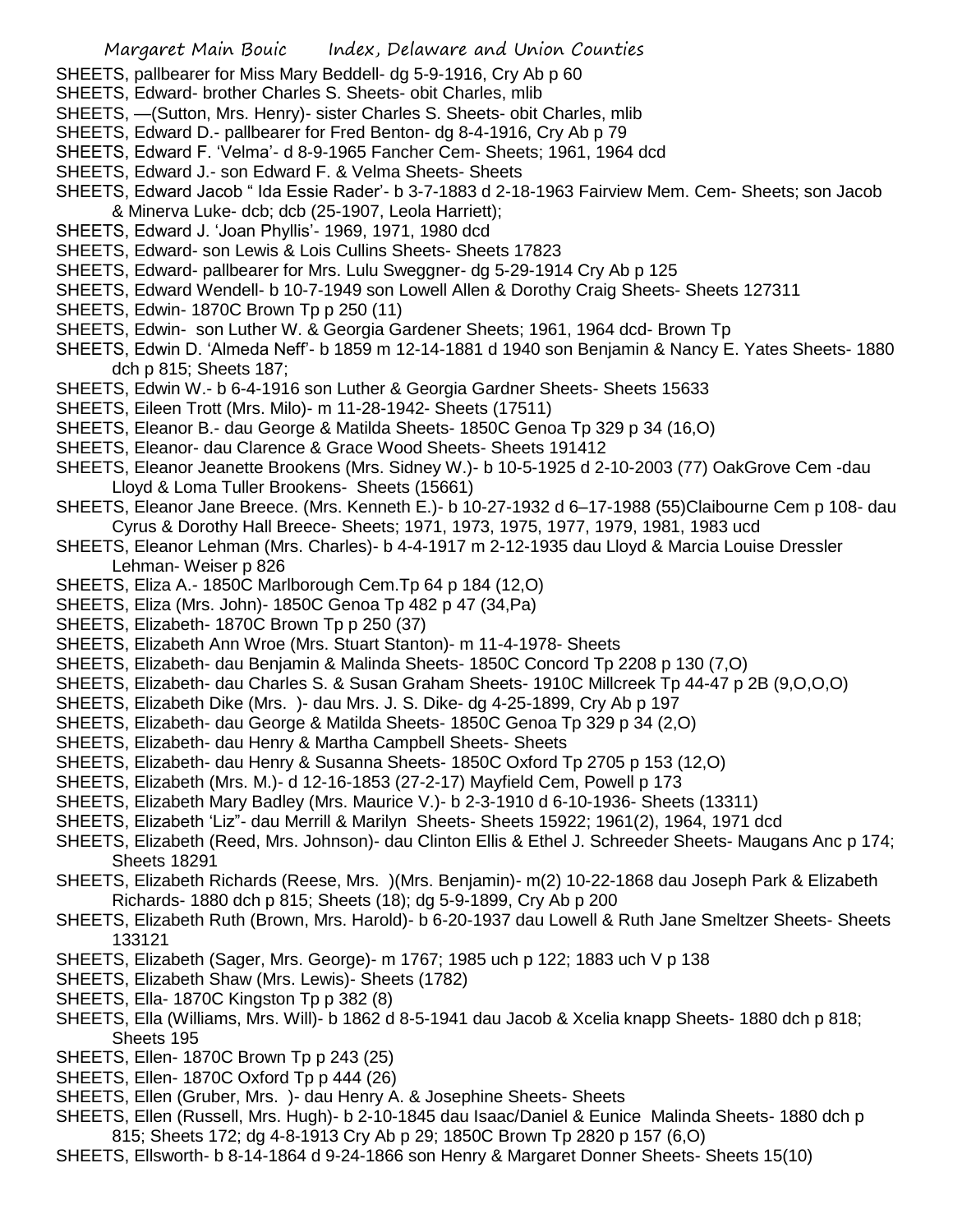SHEETS. Elmer D.- d 1866 age 2, Old Kilb Cem p 11, Powell p p 62; son H. & M. D. Sheets

SHEETS, Elnora- b 2-5-1849 d 3-6-1898 (49-1-1) Kingston Tp- dau Jacob & Celia Knapp Sheets- 1880 dch p 818; dcdeaths; dg 3-1-1898, Cry Ab p 149; 1850C Delaware Tp 1440 p 100 (1,O)

- SHEETS, Elton 'Dolores Santos'- Sheets
- SHEETS, Ema- b 1-10-1872 Brown Tp dau Barbara E. Sheets- dcbirths
- SHEETS, Emma- 1870C Berlin Tp p 224 (13)
- SHEETS, Emma-1870C Kingston Tp p 384 (3m)
- SHEETS, Emma Belle Gardner (Mrs. Samuel)- b 1864 d 1940- Sheets (178)- dau Rhodes & Sarah Cumpton Gardner- dg 1-12-1892, Cry Ab p 80
- SHEETS, Emma Cora- d 8-4-1887 (11-6-2) Liberty Tp dau Jacob E. O. & Mary Ann Luke Sheets- dcdeaths
- SHEETS, Emma Josephine (Moore, Mrs. David)- dau Lewis & Lois Cullins Sheets- Sheets
- SHEETS, Emma (Lahmon, Mrs. Edward)- d 10-4-1944 dau John Dan & Mary Louisa Hubbell Sheets- Sheets 1312
- SHEETS, Ernest 'Clara Turner'- son Albert & Anna Gardner Sheets- Sheets 1942; 1976 dch p 387
- SHEETS, Ester Margurette Wortz (Mrs. Roland/Rollin)- d 7-3-1985 (88) Greenmound Cem- Sheets (1946); 1961, 1964 dcd
- SHEETS, Esther Margaret- Pabst 2 p 99
- SHEETS, Ethel Schroeder (Mrs. Clinton Ellis)- b 6-27-1887 m 7-28-1912 d 12-19-1971 dau Frederick & Eliza Hirach Schroeder- Maugans Anc p 173, 174; Sheets (1829)
- SHEETS, Ethyl Van Devort (Mrs. Homer O.)- b 8-22-1888 d 5-9-1935- Sheets (1571)
- SHEETS, Etta Gammill (Mrs. A. R.)- Sunbury p 134
- SHEETS, Eunice Feasel (Mrs. Lawrence)- m 6-10-1930 d 3-18-1987 (78) Maugans Anc p 171; Sheets (18215)
- SHEETS, Eunice Force (Mrs. Montelle Eatherton)- m 1-1-1903; Maugans Anc p 172; Sheets (1824)
- SHEETS, Eunice Malinda Lake (Mrs. Daniel/Isaac)- b 4-9-1824 m 4-28-1842 dcm d 7-23-1905 1880 dch p 814; sister Isaac Lake- Sheets (17); 1850C Brown Tp 2820 p 157 (27,NY)
- SHEETS, Eustace H. 'Jennie Saunders'- b 1-21-1881 d 10-1954(79) bur Marengo- Sheets
- SHEETS, Eva- 1870C Kingston Tp p 384 (2)
- SHEETS, Eva Annette (Walker, Mrs. Silas Harvey)- b 8-28-1880 m 1902 d 1929 dau Silas & Ruth Walker Sheets- Maugans Anc p 171, 172; Sheets 1828 ; dcbirths
- SHEETS, Eva Whitfield (Mrs. Sidney W.)- b 2-18-1923- Sheets (1566)
- SHEETS, Ezra- son Solomon & Mary Margaret Likes Sheets- Sheets 132; 1850C Kingston Tp 3203 p 170 (8,O)
- SHEETS, Fidelia (Parks, Mrs. Sanford)- dau Solomon & Mary Margaret Likes Sheets- 1850C Kingston Tp 3203 p 170 (7,O)
- SHEETS, Florence (Feasel, Mrs. Homer)- b 3-29-1881 m 6-18-1905 d 8-27-1905(24-4-29) Oak Grove Cemdau William A. & Jane Wheeler Sheets- Sheets 1561; dg 8-29-1905, 10-10-1905, p 47, 56
- SHEETS, Florence Sterner/Stevens (Mrs. Charles Homer)- m 3-8-1894- Maugans Anc p 171; Sheets (1821)
- SHEETS, Floretta (Mann, Mrs. )- dau Edward F. & Velma Sheets- Sheets
- SHEETS, Forrest 'Marie Bradley'- b 5-25-1907 d 6-9-1995 Phoenix- son Charles Homer & Florence Stevens/Sterner Sheets- Sheets 18216; Maugans Anc p 171
- SHEETS, Foster C.- d 4-6-1964 (61) Green Mound Cem- son Montelle Eatherton & Eunice Force Sheets-Sheets 18241; Maugans Anc p 172
- SHEETS, Frances Ruth (Kunze, Mrs. Archie)- d 1-16-1981 (84) Fairview Mem Pk- dau Charles Homer & Florence Stevens Sheets- Maugans Anc p 171; Sheets 18212
- SHEETS, Francis Lionell 'Edith May Rider'- b 12-20/24-1874 n 12-23-1899 d 4-7-1926 son Silas & Ruth Walker Sheets- Maugans Anc p 171, 172; Sheets 1825 ; dcbirths
- SHEETS, Frank- pallbearer for Fred Benton- dg 8-4-1916, Cry Ab p 79
- SHEETS, Franklin P.- b 11-1-1850 d 8-1926 son Peter & Mary Ann Russell Sheets- Sheets 123
- SHEETS, Fred Eugene 'Beulah Allen'- b 10-12-1895 m 6-4-1923 son Peter & Hattie Uretta Starks Sheets-Sheets 1273
- SHEETS, Fred- brother Luther Sheets- Sheets
- SHEETS, Fred 'Sherry'- son Edward F. & Velma Sheets- Sheets
- SHEETS, Fred P. 'Edna Bell'- b 4-7-1894 son William A. & Jane Wheeler Sheets- Sheets 1566; 1961, 1964, 1969, 1971 dcd
- SHEETS, Frederick E, b 11-25-1884 d 1893 Old Liberty Chyd Powell p p 157; son J. E. & M. A. Sheets; dcbirths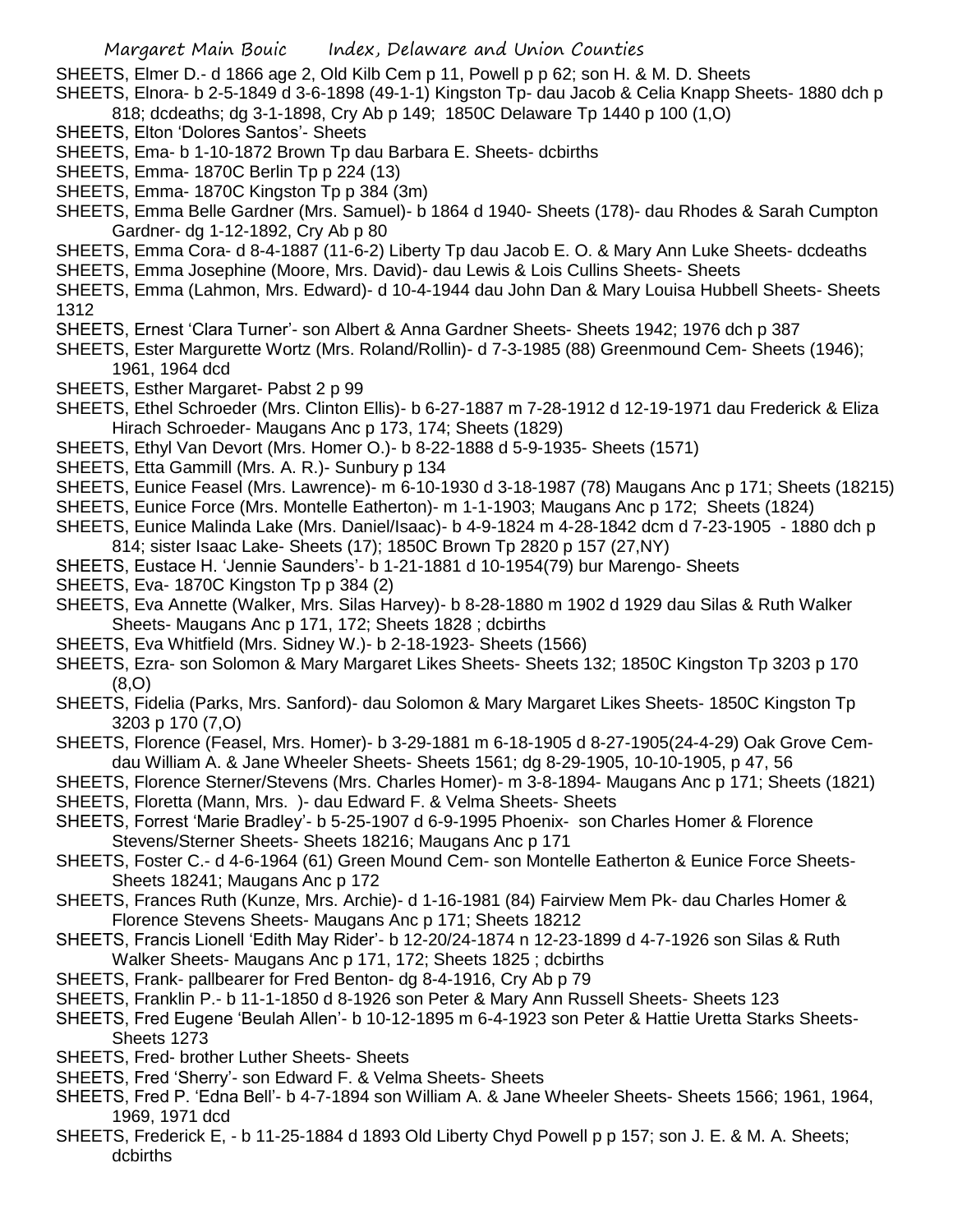- SHEETS, Frederick Sidney 'Mary Catherine White'"Kate"- m 7-114-1973 son Sidney Wesley & Eleanor Jeannette Brookens Sheets- Sheets
- SHEETS, E. Gail Cramer (Mrs. Vernon Tp)- b 10-2-1887- Sheets (1331)
- SHEETS, Gary E.- 1961 dcd
- SHEETS, George- nephew & pallbearer for Anna Sheets Carney- dg 5-28-1915, Cry Ab p 54
- SHEETS, George A. 'Marguerite Waldron'- b 5-22-1891 son Alfred & Juliette "Etta"Gammill Sheets- Sheets 1592; dcq Marguerite Waldrn Sheets 1; 1961, 1964, 1969, 1971 dcd; dcbirths
- SHEETS, George- son A. R. & Eta Gammill Sheets- Sunbury p 134
- SHEETS, George 'Matilda'- 1850C Genoa Tp 329 p 34 (40,Pa)
- SHEETS, George Wilson- d 4-15-1962 (81) Liberty Cem- Sheets
- SHEETS, Georgia E. Castle 9Bunch, Mrs. )(Mrs. Joseph A.)- b 9-1-1866- Sheets (176)
- SHEETS, Georgia Gard(e)ner (Mrs. Luther W.)- b 3-8-1890 d 12-26-1918- Sheets (1563); 1976 dch p 387
- SHEETS, Gertrude Legg (Mrs. Lewis)- Sheets (1782)
- SHEETS, G. I.- 1991 ucd Richwood
- SHEETS, Gilbert Foster- b 5-7-1904 Brown Tp son M. E. & Eunice Force Sheets- dcbirths
- SHEETS, Gladys- dau Charles Homer & Florence Stevens Sheets- Maugans Anc p 171; Sheets 18212
- SHEETS, Glen A.- b 9-12-1918 son Homer O. & Ethyl Van Divort Sheets- Sheets 15711; 1961, 1964, 1969, 1971 dcd
- SHEETS, Glenn T. 'Rebecca Dawson'- b 4-12-1919 m 9-20-1940 son Ernest & Clara Turner Sheets- Sheets 19421; 1976 dch p 387; 1964, 1971, 1980 dcd
- SHEETS, Goldie L. (Mrs. Paul J.)- 1961 dcd
- SHEETS, Grace B.- dau Mark Allen & Maria Johnson Sheets- Sheets
- SHEETS, Grace (Herd, Mrs. Homer G.)- b 12-8-1883/1893 d 8-28-1952 Oakdale II p 96 (H-R27-14) dau Charles S. & Susan E. Graham Sheets- obit Charles, mlib
- SHEETS, —(Hurd, Mrs. Ralph)- dau Charles S. & Susan E. Graham Sheets- obit Charles, mlib
- SHEETS, Grace Joan Shroyer (Mrs. James Albert)- b 2-5-1903 Sheets (1263)
- SHEETS, Grace Wood (Mrs. Clarence)- Sheets (1941)
- SHEETS, Graham- son Charles & Susan Graham Sheets- opc 684; obit Charles, mlib; 1910C Millcreek Tp 44- 47 p 2B (12,O,O,O)
- SHEETS, Gretchen Abigal- b 2-3-1959 dau Charles & Eleanor Lehman Sheets- Weiser p 827
- SHEETS, Guy G.- b 6-3-1889 d 2-1920 son Samuel & Emma Belle Gardner Sheets- Sheets 1783; dcbirths
- SHEETS, H. A.- hadc p 105 (Kingston Tp)
- SHEETS, Hannah- dau John & Eliza Sheets- 1850C Genoa Tp 482 p 47 (5,O)
- SHEETS, Harold- d 1937 son Edward J. & Ida E. Sheets- Sheets
- SHEETS, Harold Richard 'Rayda M.'- 1962, 1971, 1973, 1975, 1979, 1981, 1983 ucd
- SHEETS, Harold R. 'Patricia A.'- 1991 ucd
- SHEETS, Harold W. 'Martha Agnes Kunze'- b 9-3-1898 d 7-10-1976 (77) Green Mound Cem son Charles Homer & Florence Stevens/Sterner Sheets- Pabst 6 p 102; Maugans Anc p 171; Sheets 18213; 1961, 1964, 1969, 1971 dcd; dcbirths
- SHEETS, Harriet- b 1854 d 1857or 3-7-1858 (2-2-4) Old Eden Cem p 10, Powell p 63- dau Peter & Mary Ann Russell Sheets- Sheets 124
- SHEETS, Harriet Ruth-b 11-26-1951 dau Lowell Allen & Dorothy Craig Sheets- Sheets 127312
- SHEETS, Harry- Waldron p 4
- SHEETS, Harry- nephew & pallbearer for Anna Sheets Carney- dg 5-28-1915, Cry Ab p 54
- SHEETS, Hattie Uretta Starks (Mrs. Peter)- b 4-1-1863 m 10-14-1891 d 8-27-1935- Sheets (127)
- SHEETS, Harry- 1835 men p 21 #14 p 33 Delaware Tp
- SHEETS, Harry- 1964, 1969, 1971 dcd, Brown Tp
- SHEETS, Harry E. 'Hyula Wieant''Hazel Williams'- b 5-15/14-1892 son Henry D. & Nannie E. Robinson Sheets- Sheets 1573; dcbirths
- SHEETS, Harry/Harvy Eugene- b 9-20-1868 d 11-26-1887 son Silas & Ruth Walker Sheets- Sheets 1822; Maugans Anc p 171
- SHEETS, Harvey- d 11-26-1887 (measles), Diary of Rebeca Main McMaster; 1870C Brown Tp p 250 (1)
- SHEETS, Hazel Dell (Milligan, Mrs. Ralph)- 9-18-1892 Kingston Tp -dau Albert & Anna E. Gardner Sheets-Sheets (1945); Milligan (23); dcbirths
- SHEETS, Hazel Williams (Ms. Harry E.)- b 8-3-1899- Sheets (1573)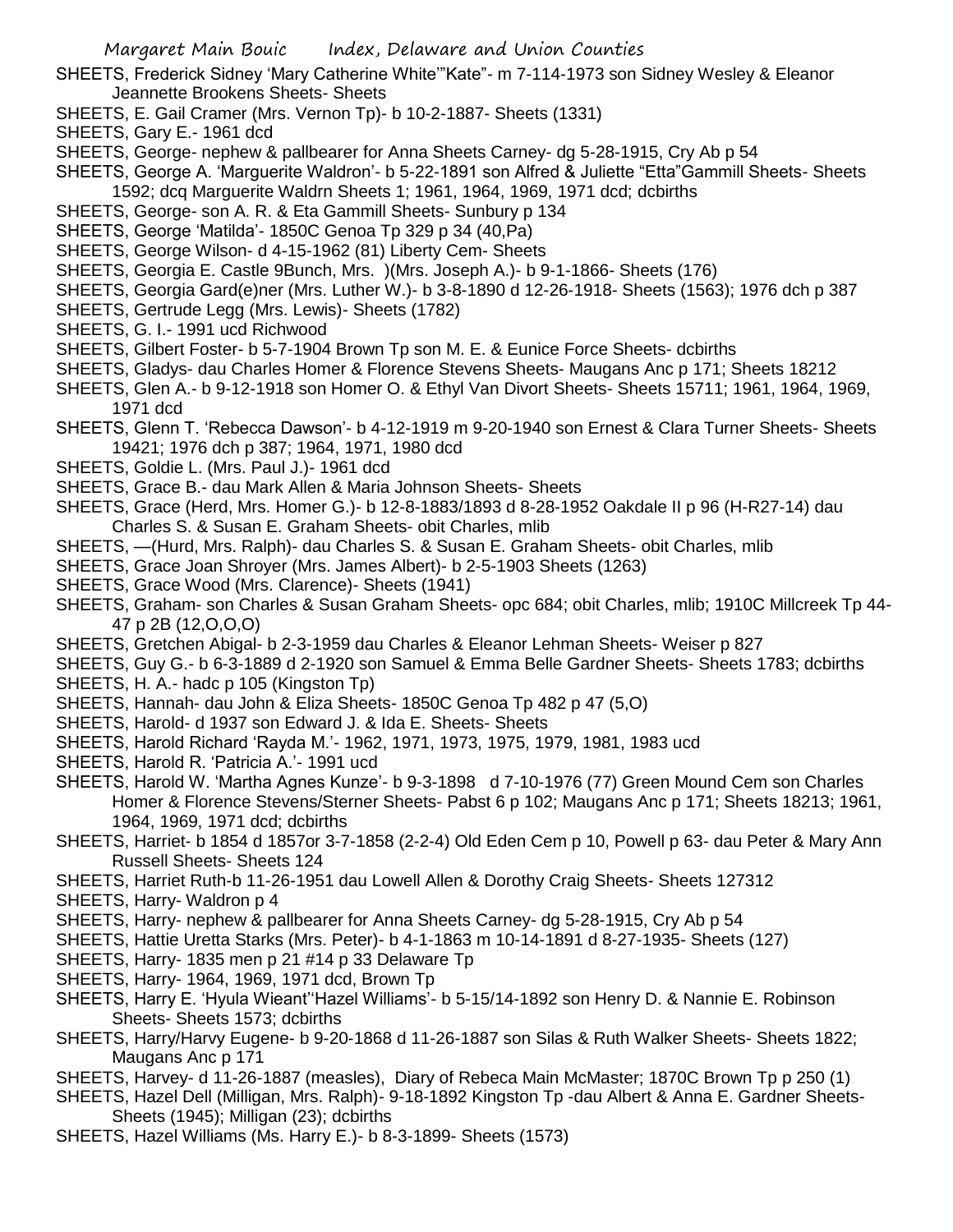- SHEETS, Helen M. (Fleming, Mrs. James Nelson)- b 9-15-1912 dau Luther & Georgia Gardner Sheets- Sheets 15631
- SHEETS, Henry- brother Henry Sheets ?- query by Wm. Van Durendonck- gun- unec X p 29
- SHEETS, Henry- nephew & pallbearer for Anna Sheets Carney- dg 5-28-1915, Cry Ab p 54
- SHEETS, Henry A. 'Josephine Gilbert- b 4-25-1892 d 6-21-1976 (84) son William A. & Jane Wheeler Sheets-Sheets 1565; grandson & pallbearer for Lydia Jane Davenport Wheeler- dg 2-14-1910, Cry Ab p 94; dcbirths. Kingston Tp
- SHEETS, Henry 'Margaret Donner/Downer'- b 10-26-1812 m 3-7-1839 dcm d 6-27-1891 (78-8-1) Old Kilb Cem p 11, Kingston Tp b Va son Henry & Sarah Reese Sheets- dcdeaths; Sheets 15; dg 6-7-1867, Cry Ab p 62; dg7-10-1891 , Cry Ab p 63, (m 3-1-1838); dg 5-28-1915, Cry Ab p 54; 1880 dch p 571, 818; hadc p 32; 1850C Kingston Tp 3297 p 173 (37,Va) 1870C Kingston Tp p 384 (58\*)
- SHEETS, Henry D. 'Nannie E. Robinson' b 8-20-1853 d 4-14-1917 Powell p p 62- son Henry & Margaret Donner Sheets- Sheets 157; 1870C Kingston Tp p 384 (16
- SHEETS, Henry- b 1976 son Leroy & Alice l. Sheets- 1980 dcd
- SHEETS, Henry Luther- b 1972- 1980 dcd
- SHEETS, Henry Luther 'Kathryn R. Spike'- m 1-7- son James Michael & Pia Mauree Bonzo Sheets- 1908 dch p 387; Sheets
- SHEETS, Henry 'Martha Campbell'- b- 7–26-1824- Sheets
- SHEETS, Henry R. 'Virginia Conger'- b 1-21-1914 m 10-17-1942 d 11-18-2000 (86) son Luther W. & Georgia Gardener Sheets- 1976 dch p 387, 388; 1961, 1964, 1969, 1971, 1980 dcd
- SHEETS, Henry 'Sarah Reese'- b 2-2-1780 d 8-13-1856 (76-6-13) Old Kilb Cem p 10, Powell p 62; 1880 dch p 814, 815. 818; 1908 dch p 462; Sheets 1
- SHEETS, Henry 'Susanna'- 1850C Oxford Tp 2705 p 153 (39,Pa)
- SHEETS, Henry- Pabst 2 p 93; hmp p 118
- SHEETS, Herbert Porter 'Ada May Hodgen'-b 1-20-1870 m 5-18-1895 d 1948 son Silas & Ruth Walker Sheets- Maugans Anc p 171; Sheets 1823; 1870C Brown Tp p 250 (5m)
- SHEETS, Hildred C. (Hocter, Mrs. James T.)- b 12-17-1930 m 1-13-1947 d 2-8-1987 (56) dau Chauncey & Minnie C. Bush Sheets- Sheets
- SHEETS, Hildred (Poe, Mrs. Luther)- b 11-18-1902 Kingston Tp dau Herbert Porter & Ada May Hodgen Sheets- Sheets 18231; Maugans Anc p 171; dcbirths
- SHEETS, Hiram H.- son George & Matilda Sheets- 1850C Genoa Tp 329 p 34 (12,O)
- SHEETS, Homer- nephew & pallbearer for Anna Sheets Carney- dg 5-28-1915, Cry Ab p 54
- SHEETS, Homer- son Henry & Martha Campbell Sheets- Sheets
- SHEETS, Homer O. 'Ethyl Van Divort'- b 11-2-1885 son Henry D. & Nannie E. Robinson Sheets- Sheets 1571; 1961, 1964 dcd
- SHEETS, Howard R. 'Betty I'- d 5-21-1980 (57) Green Mound Cem- son Roland & Ester Wortz Sheets- Sheets 19461; 1961, 1980 dcd
- SHEETS, Hyla Wieant (Mrs. Harry E.)- b 6-20-1891 d 6-29-1945- Sheets (1573)
- SHEETS, Ida Essie Rader (Mrs. Edward Jacob)- d 8-27-1974 (87) Fairview Mem. Cem- Sheets; dcb (21- 1907, Leola Harriett); 1969 dcd
- SHEETS, Isaac- son John & Eliza Sheets- 1850C Genoa Tp 329 p 34 (16,O)
- SHEETS, Isaac 'Malinda'- dg 4-8-1913 Cry Ab p 29
- SHEETS, --- (Clay Mrs. Ora)- dau Isaac & Malinda Sheets- dg 4-8-1913 Cry Ab p 29
- SHEETS, Iva Walker (Mrs. Merriell)- b 9-2-1934 dcq Marguerite Waldron Sheets 1; Sheets (15922); 1961, 1964, 1971 dcd
- SHEETS, J. A.- son Isaac & Malinda Sheets dg 4-8-1913 Cry Ab p 29
- SHEETS, Jake- Sunbury p 2
- SHEETS, Jackie- b 1982 ch Charles E. & Sherryl L. Sheets- 1983, 1991 ucd
- SHEETS, Jacob- 1870C Berlin Tp p 224 (21\*)
- SHEETS, Jacob- son Christopher & Nancy Sheets- 1850C Genoa Tp 329 p 34 (4,O)
- SHEETS, Jacob 'Hannah Harple'- b 8-1-1760 d 1-27-1826 Rev.War Soldier in Md. see DAR membership sheet
- SHEETS, Jacob 'Celia Knapp'- b 3-29-1819 m 4-29-1846 dcm d 7-7-1894 (75-0-28) Greenmound Cem, b Vason Henry & Sarah Reese Sheets- Sheets 19; dcdeaths; 1880 dch p 216, 571, 818; 1908 dch p 103, 462; hadc p 32; dg 8-3-1894, Cry Ab p 176; dg 3-1-1898, Cry Ab p 149; 1850C Delaware Tp 1440 p 100 (31,Va); 1870C Kingston Tp p 382 (57\*)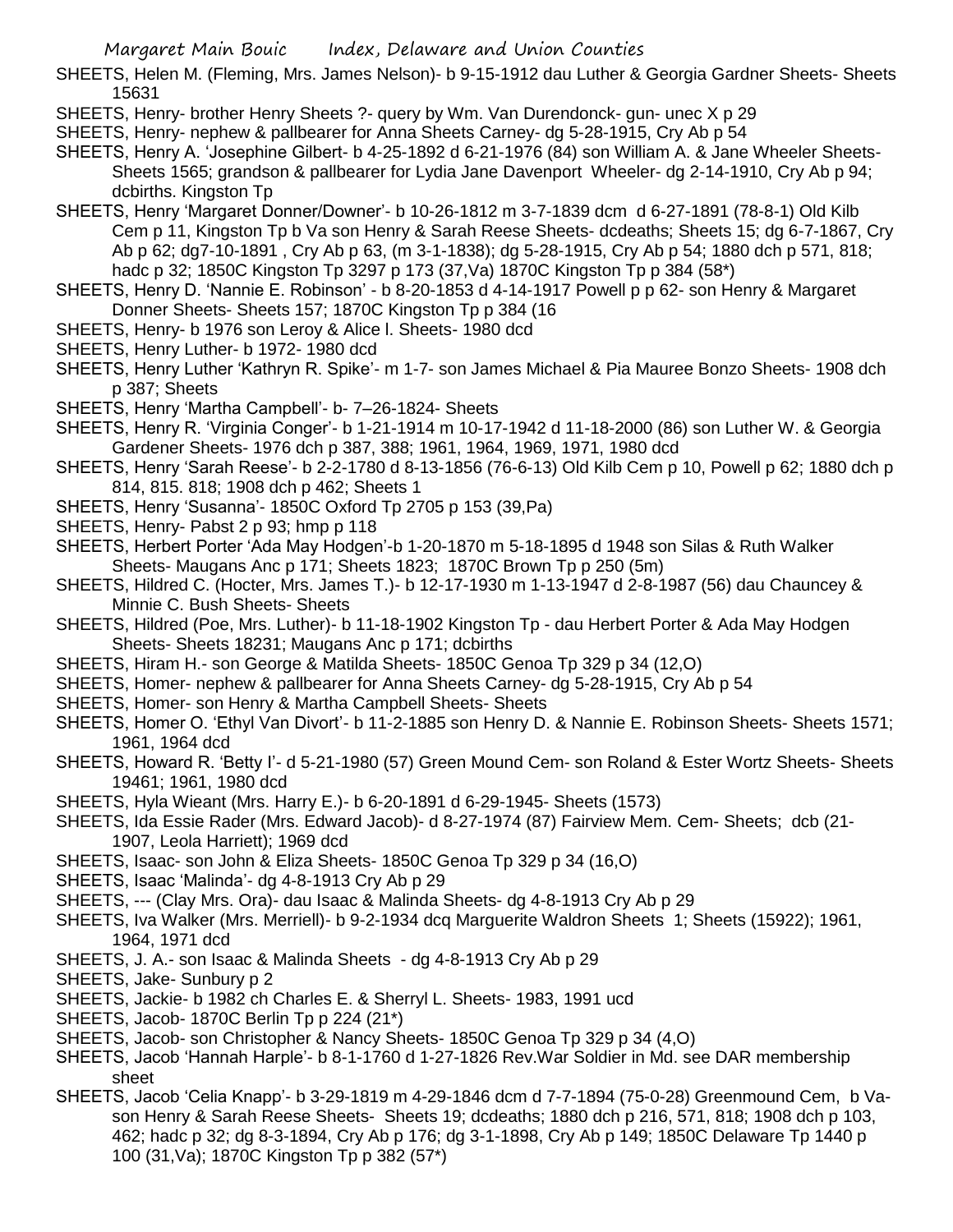- SHEETS, Jacob- son Henry & Susanna Sheets- 1850C Oxford Tp 2705 p 153 (5,O)
- SHEETS, Jacob- brother Henry Sheets- dg 7-10-1891, Cry Ab p 63
- SHEETS, Jacob 'Mary'- 1850C Troy Tp 2654 p 138 (30,Pa)
- SHEETS, Jacob 'Minerva A. Luke'- dcb (34-1883, Edward Jacob)
- SHEETS, James Addison 'Margaret Ann Slee'- b 10-22-1860 d 8-5-1931 son Peter & Mary Ann Russell Sheets- Sheets 126
- SHEETS, James Albert 'Grace Jean Shroyer'- b 3-10-1902 son James Addison & Margaret Ann Slee Sheets-Sheets 1263
- SHEETS, James D. 'Carol J.'- Sheets; 1961, 1969, 1971, 1980 dcd
- SHEETS, James D.- son Glenn & Rebecca Dawson Sheets- Sheets 19421; 1976 dch p 387; 1964 dcd
- SHEETS, James Harold 'Bessie Randall'- b 1-26-1897 m 1-10-1942 son Peter & Hattie Uretta Starks Sheets-Sheets 1274
- SHEETS, James H.- son Henry & Martha Campbell Sheets- Sheets
- SHEETS, James L. 'Mary Lou Kanniard'- m 7-23-1954 son Edward J. & Ida E. Sheets- Sheets; 1969, 1971 dcd
- SHEETS, James Michael 'Pia Maurse Bonzo'- b 7-31-1943 son Henry R. & Virginia Conger Sheets- 1976 dch p 387; Sheets 15632; 1980 dcd
- SHEETS, James S. 'Arleen F. Ramey'- m 1-27-1980- son James Sheets- Sheets
- SHEETS, James Steven-son James L. & Mary Lou Sheets- Sheets- engaged to Lee Ann Thornberry
- SHEETS, James- son Wallace & Caroline Miller Sheets- Sheets
- SHEETS, Jamie (Arp, Mrs. )- dau Kermit L. Sheets- Sheets
- SHEETS, Jimmy- b 1959 son William & Margaret A. Sheets- 1962, 1967, 1971, 1973, 1975 ucd
- SHEETS, Jane (Lloyd, Mrs. )- sister William H. Sheets- Sheets
- SHEETS, Jane Smith (Mrs. Solomon)- Sheets (1311)
- SHEETS, Jane Wheeler (Mrs. William A.)- b 9-16-1859 d 1-30-1938- Sheets (156)
- SHEETS, Jim L. 'Paula A.'- 1983, 1991 ucd
- SHEETS, Jean Phyllis (Mrs. Ed J.)- 1969, 1971, 1980 dcd
- SHEETS, Jennie A. Saunders (Mrs. Eustace) -d 5-8-1974 (91) bur Marengo- Sheets
- SHEETS, Jennifer- dau Charles E. & Sherry Sheets- 1991 ucd
- SHEETS, Jerry- son Lawrence & Eunice Feasel Sheets- Sheets
- SHEETS, Joan (Mrs. Warren)- Sheets
- SHEETS, Jodi Nicole Herd(Mrs. Andrew Warren)- m 6-27-19—dau Glen & Lynn Herd- Sheets
- SHEETS, John- b 1755 d after 1790 see DAR family sheets- Private in Va
- SHEETS, John- 1883 uch IV p 519
- SHEETS, John- d 9-17-1984 (83) Greenmound Cem- Sheets; 1969, 1971, 1980 dcd
- SHEETS, John- b 1826- query by Wm. Vandurendonck- gun- unec X p 29
- SHEETS, John- 1870C Oxford Tp p 444 (5)
- SHEETS, John- 1850C Marlborough Cem.Tp 64 p 184 (23,Pa)
- SHEETS, John- d Friday (72) dg 8-11-1908, Berlin Cem, dg 8-11-1908, Cry Ab p 148
- SHEETS, -----(Layman, Mrs. Ed)- dau John Sheets- dg 8-11-1908, Cry Ab p 148
- SHEETS, John A.- b 1965 son Harold R. & Rayda M. Sheets- 1971, 1973, 1975, 1977, 1979, 1981, 1983 ucd
- SHEETS, John Dan 'Mary Louisa Hubbell'- m 12-31-1865 dcm, Berkshire Cem, Powell p p 12;- son Solomon & Margaret Sheets- ; Civil War- Sheets 131; 1850C Kingston Tp 3203 p 170 (14,O); 1870C Kingston Tp p 384 (33\*)
- SHEETS, —b 8-29-1867 Kingston Tp son John D. & A. Sheets- dcbirths
- SHEETS, John Daniel- b 11-8-1900 Kingston Tp son Wm. & Jane Wheeler Sheets- dcbirths
- SHEETS, John 'Eliza'- 1850C Genoa Tp 482 p 47 (37,Pa)
- SHEETS, John- son John & Eliza Sheets- 1850C Genoa Tp 329 p 34 (16,O)
- SHEETS, b 8-29-1867 Kingston Tp son John D. & A. Sheets- dcbirths
- SHEETS, John R.- b 12-20-1879 Porter Tp son R. & Abagail Evans Sheets- dcbirths
- SHEETS, Johna (Gilliam, Mrs. Steve)- Sheets
- SHEETS, Jonathan 'Martha Woodcock' b 11-14-1814 m 12-28-1836- d 4/10-5-1883 (68y2d) Eden, O. b Vadcdeaths; Sheets 16; son Henry & Sarah Reese Sheets- 1880 dch p 818; 1908 dch p 404; Waldron p 2; dcw Bk 4 p 252 (28) see Old Kilb Cem p 11; 1870C Brown Tp p 242 (55\*)
- SHEETS, Jonathan- 1870C Brown Tp p 242 (22)
- SHEETS, Jonathan Weiser- b 1-13-1948 son Charles & Eleanor Lehman Sheets- Weiser p 826
- SHEETS, Joseph- 1870C Brown Tp p 243 (16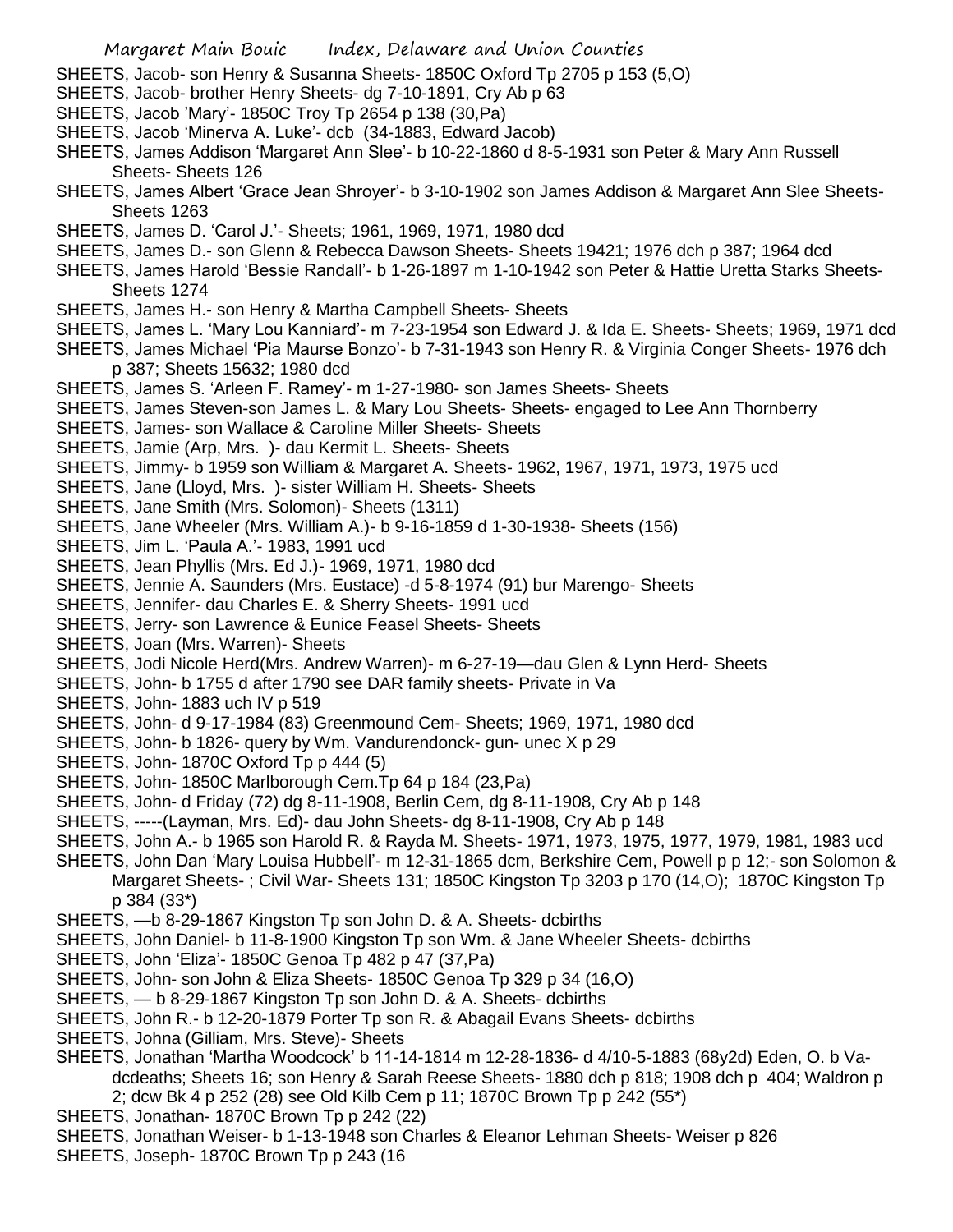SHEETS, Joseph A. 'Mary A. Barber''Georgia E. Castle' - b 8-1-1854 d 1-26-1923 son Daniel & Eunice

- Malinda Lake Sheets- Sheets 176; 1880 dch p 815; dg 2-7-1896, Cry Ab p 58
- SHEETS, Joseph A.- son Joseph A. & Georgia E. Castle Sheets- Sheets 1764
- SHEETS, Josephine Gilbert (Mrs. Henry A.)- b 7-11-1908 d 10-1-1987 (79) Green Mound Cem- Sheets 1565
- SHEETS, Josephine- b 1-20-1884 Brown Tp dau Joseph & Mary J. Robinson Sheets- dcbirths
- SHEETS, J. P,.- query by Wm. Van Durendonck- gun- unec X p 29
- SHEETS, Judd- 1870C Oxford Tp p 444 (4)
- SHEETS, Judy (Boecklin, Mrs. )- dau Lawrence & Eunice Feasel Sheets- Sheets; 1961 dcd
- SHEETS, Julia- dau John & Eliza Sheets- 1850C Genoa Tp 482 p 47 (14,O)
- SHEETS, Julietta Gammill (Mrs. Alfred)- b 4-7-1867 d 12-29-1928- dau Samuel S. & Mary E.Johnson Gammilldg 7-20-1909 Cry Ab p 47; 1976 dch p 376; Sheets (159(
- SHEETS, Kathryn- dau Forrest & Marie Bradley Sheets- Sheets
- SHEETS, Kathryn Grace- b 4-14-1988 dau Marvin & Nancy Sheets- Sheets
- SHEETS, Kathryn R. Spike (Mrs. Henry Luther)- m 1-7- Czeckoslovakia-Sheets
- SHEETS, Kathy J. (Meek, Mrs. Scott R.)- m 10-9-1982- Sheets
- SHEETS, Kathy (Howald, Mrs. )- b 1956 dau Kenneth E. & Eleanor Sheets- Sheets; 1971, 1973 ucd
- SHEETS, Kathy- b 1962 dau William & Margaret A. Sheets- 1971, 1973, 1975, 1977, 1979, 1981 ucd
- SHEETS, Keith- son Forrest & Marie Bradley Sheets- Sheets
- SHEETS, Keith,Sr.'Mary K. Jones'- m 12-7-1958 -Sheets
- SHEETS, Keith- son Keith,Sr. & Mary K. Jones Sheets- Sheets
- SHEETS, Kelley- son Forrest & Marie Bradley Sheets- Sheets
- SHEETS, Kenneth E. 'Eleanor J.'- b 3-12-1930 Claibourne Cem p 108; 1971, 1973, 1975, 1977, 1979, 1981, 1983 ucd
- SHEETS, Kenneth- son Forrest & Marie Bradley Sheets- Sheets
- SHEETS, Kenneth John- b 2-3-1955 son Wendell Kenneth & Marjorie Boyle Sheets- Sheets 127321
- SHEETS, Kermit- son Forrest & Marie Bradley Sheets- Sheets
- SHEETS, Kermit L.'Margie M. Barba'Athern'- son Marie Sheets; Sheets; 1991 ucd
- SHEETS, Kermit II "Kip"- son Kermit L. Sheets- Sheets
- SHEETS, Kim- d 9-8-1980 (11) dau Fred & Sherry Sheets- Sheets
- SHEETS, Kimberly Kay (Swisher, Mrs. David Lee)- m 3-17-1984 dau Keith & Mary K. Jones Sheets,Sr.- **Sheets**
- SHEETS, Kris- son Forrest & Marie Bradley Sheets- Sheets
- SHEETS, Lamira S. Love (Mrs. Bill)- dau Leonard & Eliza Jane Manville Love- Maugans Anc p 181
- SHEETS, Laura (Lloyd, Mrs. )- sister William H. Sheets
- SHEETS, Lavina- dau George & Matilda Sheets- 1850C Genoa Tp 329 p 34 (7,O)
- SHEETS, Lawrence 'Eunice Feasel'- b 12-22-1903 m 6-10-1930 d 2-24-1994 (90)-Sunbury Cem- son Charles Homer & Florence Stevens/Sterner Sheets- Maugans Anc p 171; Sheets 18215
- SHEETS Lawrence- son Sidney Wesley & Eleanor Jeannette Brookens Sheets- Sheets
- SHEETS, Leann- b 1972- dau James & Carol Sheets- Sheets; 1980 dcd
- SHEETS, Lee Ann (Mrs. Steve)- Sheets
- SHEETS, Lena (Veley, Mrs. Walter)- dau Albert & Anna E. Gardner Sheets- Sheets 1947
- SHEETS, Leo O. 'Octa Beardsley'- b 10-29-1887 d 4-2-1946 son Henry D. & Nannie E. Robinson Sheets-Sheets 1572
- SHEETS, Leola (Hall, Mrs. Carl E.)- m 3-19-1927- Sheets
- SHEETS, Leola F. (Welsh, Mrs. Harold)(Phelps, Mrs. Hardy)- b 1-6-1920 dau Leo & Octa Beardsley Sheets-Sheets 15721
- SHEETS, Leola Harriett (Hall, Mrs. )- b 10-20-1907 dcb- dau Edward Jacob & Ida Essie Rader Sheetsdcbirths; Sheets
- SHEETS, Leann Marcel- dau James & Carol Sheets- Sheets; engaged to Bradley A. Marwood
- SHEETS, Leon- b 10-27-1887 Brown Tp son Hl D. & Nannie Robinson Sheets- dcbirths
- SHEETS, Leroy 'Alice L.'- 1980 dcd
- SHEETS, Leslie- d 1969 brother F. Lloyd Sheets- Sheets
- SHEETS, Letitia- dau Christopher & Nancy Sheets- 1850C Genoa Tp 483 p 47 (2,O)
- SHEETS, Lewis Edward 'Gertrude Legg''Bess Jennings''Elizabeth Shaw''Lois Cullins'- b 8-6-1887 d 5-8-1952 son Samuel & Emma Belle Gardner Sheets- Sheets 1782 ; dcbirths
- SHEETS, Lillian (Henshaw, Mrs. )- dau Eustace H. Jennie A. Saunders Sheets- Sheets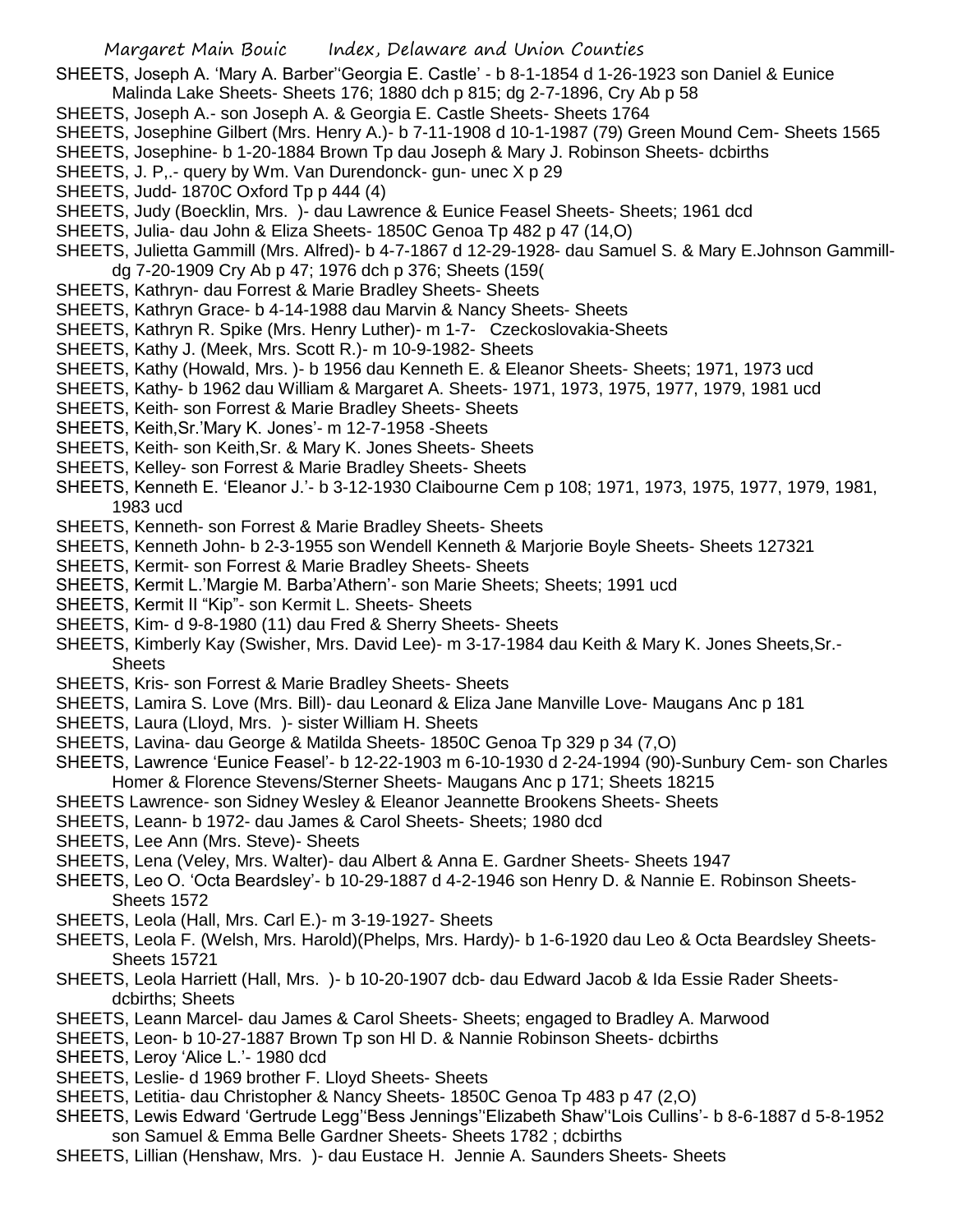- SHEETS, Lillian- b 10-12-1884 Brown Tp dau Milo Sheets- dcbirths
- SHEETS, Linda Ball (Mrs. Dennis S.)- m 3-18-1978 dau Roger D. Hall- Sheets
- SHEETS, Linda Eugertha Williams (Mrs. Carlton Hunter)- b 12-1959 dau Carl C. Williams- Sheets
- SHEETS, Linda (Geyer, Mrs. )- sister William H. Sheets- Sheets
- SHEETS, Linda L.- 1964, 1969 dcd, Trenton Tp
- SHEETS, Linda (Tagg, Mrs. )- dau William D. & Lulu M. Sheets- Sheets; 1961 dcd (16)
- SHEETS, Linda Wolford (Mrs. Stephen)- m 6-8-1969 dau Robert Wolford- Sheets (11331); 1980 dcd
- SHEETS, Lisa- b 1966 dau Paul E. & Carolyn F. Sheets- 1980 dcd
- SHEETS, Lloyd- d WWI- son Albert & Anne E. Gardner Sheets- Sheets 1943
- SHEETS, F. Lloyd 'Edna Hyndman'- b 12-16-1908 m 6-15-1935 d 11-29-1989 (80) Oak Grove Cem- Sheets
- SHEETS, Lois Cullins (Streeter, Mrs. )(Mrs. Lewis)- Sheets (1782)
- SHEETS, Loren 'Neva Burr'- b 4-1-1883 m 11-4-1914 son Milo & Sarah Morris Sheets- Sheets 1751
- SHEETS, Loretta (Mrs. Carroll R.)- Sheets
- SHEETS, —infant son of Louis Edward Sheets, bur Friday, Calvary Cem, dg 6-22-1915, Cry Ab p 59
- SHEETS, Louisa- 1870C Kingston Tp p 384 (30)
- SHEETS, Louise A.- 1969, 1971, 1980 dcd, Sunbury
- SHEETS, Louisa- b 1843 d 1850 Old Kilb Cem p 10 dau Benjamin & Mary Ann Hagerman Sheets- Sheets 183; 1850C Brown Tp 2857 p 158 (7/12,O)
- SHEETS, Louise- dau A. R. & Etta Gammill Sheets- Sunbury p 7, 52, 122, 134
- SHEETS, Lowell E.- son Roland & Ester Wortz Sheets- Sheets 19462; 1961 dcd
- SHEETS, Lowell- son Rollin H. & Esther Sheets- Sheets
- SHEETS, Lowell 'Dorothy Craig'- b11-30-1925 son Fred Eugene & Beulah Allen Sheets- Sheets 12731
- SHEETS, Lowell V. 'Ruth Jane Smeltzer'- b 12-5-1912 d 4-8-1952 son Vernon T. & E. Gail Cramer Sheets-Sheets 13312
- SHEETS, Lucy- b 10-12-1882 Green Mound dau William A. & Jane Wheeler Sheets- Sheets 1562
- SHEETS, Lulu Mae Garten (Mrs. William D.)- b 5-20-1925- Sheets (15663); 1961, 1964, 1971, 1980 dcd
- SHEETS, Luther- nephew & pallbearer for Anna Sheets Carney- dg 5-28-1915, Cry Ab p 54
- SHEETS, Luther William 'Georgia Gardner''Ruth Curran Kelly'- b 5-28-1888 Kingston Tp son William A. & Jane Wheeler Sheets- Sheets 1563; 1976 dch p 387; 1961, 1964 dcd; grandson & pallbearer for Lydia Jane Davenport Wheeler- dg 2-4-1910, Cry Ab p 94; dcbirths
- SHEETS, Lydia A.- dau Henry & Susanna Sheets- 1850C Oxford Tp 2705 p 153 (14,O)
- SHEETS, Lydia Theresa Keys (Mrs. Solomon)- b 5-24-1854 d 12-11-1918- Sheets (133)
- SHEETS, Lynn- d WWI son Albert & Anna E. Gardner Sheets- Sheets 1944
- SHEETS, Lynn Eugene 'Elizabeth Ann Williams''Carol'- m 7-27-1965 son Robert & Virginia Moore Sheets-**Sheets**
- SHEETS, Lynn (Mrs. Thomas)- Sheets
- SHEETS, Mabel- d 1-28-1977 (76) dau Francis Lionell & Edith may Rider Sheets- Sheets 18251; Maugans Anc p 172; 1961, 1964, 1971 dcd
- SHEETS, Mabel (Root, Mrs. Edwin)- m 10-21-1849 dcd
- SHEETS, Mable- b 10-8-1900 Kingston Tp dau Frank & Edith Rider Sheets- dcbirths
- SHEETS, Mahala- 1870C Brown Tp p 242 (30)
- SHEETS, Malinda (Mrs. Benjamin)- 1850C Concord Tp 2208 p 130 (29,O)
- SHEETS, Malinda (Mrs. Isaac)- dg 4-8-1913 Cry Ab p 29
- SHEETS, Manville- 10-20-1872 Brown Tp son Silas & Ruth Walker Sheets- dcbirths
- SHEETS, Marcia (Warren, Mrs. Herbert)- dau Francis Lionell & Edith May Rider Sheets- Sheets 18254; Maugans Anc p 172
- SHEETS, Margaret- d 8-25-1878 (29y10m) Kingston Tp b Pa- dcdeaths
- SHEETS, Margaret- 1870C Kingston Tp p 382 (56\*)
- SHEETS, Margaret Ann Slee (Mrs. James Addison)- b 8-23-1863 d 11-4-1941- Sheets (129)
- SHEETS, Margaret Ann (Mrs. William E.)- 1991 ucd
- SHEETS, Margaret- dau Daniel & Eunice M. Sheets- 1850C Brown Tp 2820 p 157 (8,O); probably Martha Sheets 171
- SHEETS, Margaret Donner/Downer (Mrs. Henry)- b 10-28-1817 m 3-7-1839 dcm d 8-27/25-1878 Old Kilb Cem p 11- dau Jjohn & Sarah Downer; dg 7-10-1894, Cry Ab p 63; Sheets (15); dg 6-7-1867, Cry Ab p 62; dg 5-28-1915, Cry Ab p 54; 1850C Kingston Tp 3297 p 173 (32,Va); 1870C Kingston Tp p 384 (51)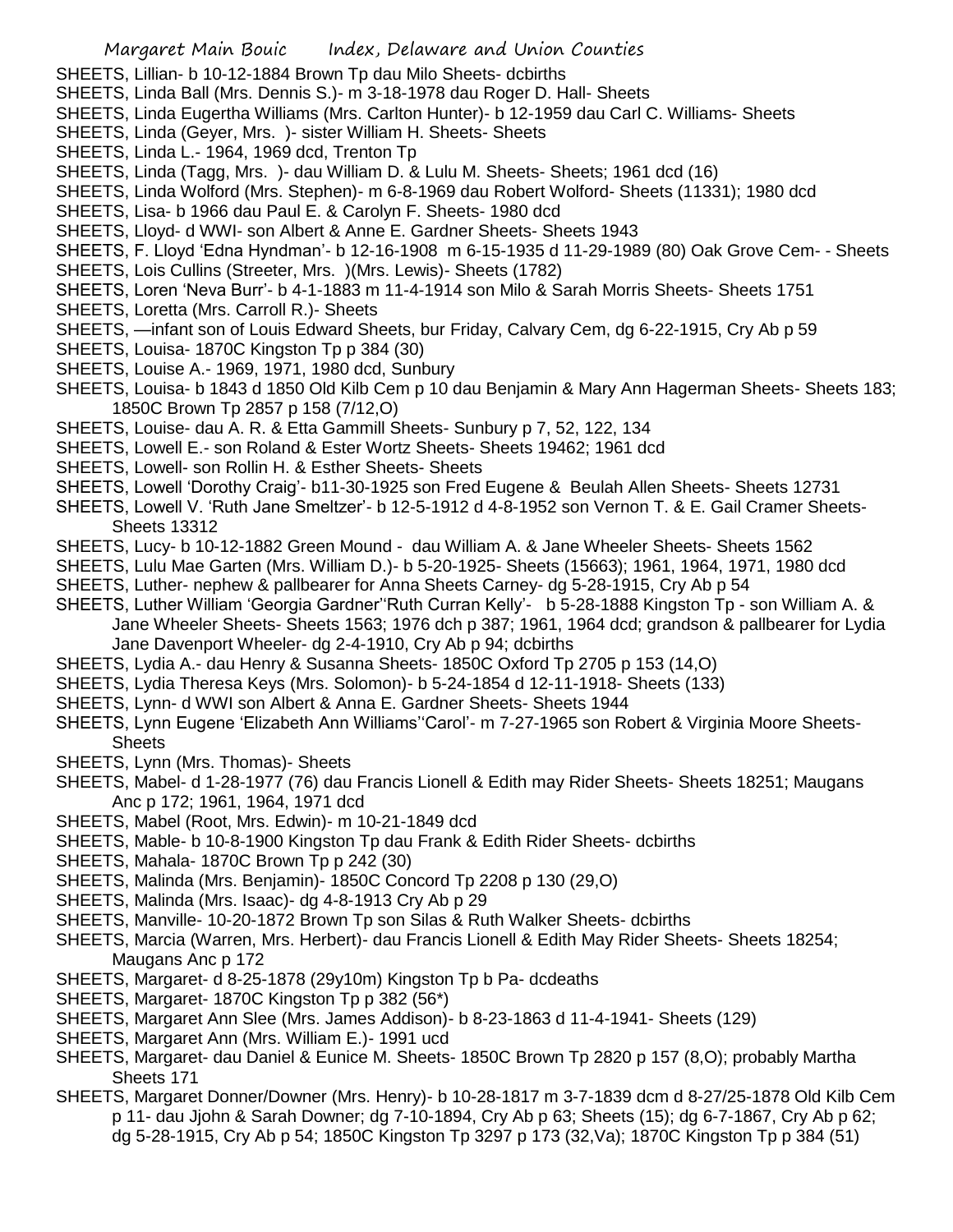SHEETS, Margaret (Finley, Mrs. Alexander D.)- m 10-2-1867 dau Benjamion & Mary Ann Hagerman Sheets-1880 dch p 815; Sheets 184; 1850C Brown Tp 2857 p 158 (1,O)

- SHEETS, Margaret Fisher (Mrs. Blaine M.)- Sheets
- SHEETS, Margaret H/A. (Mrs. William)- 1959, 1962, 1967, 1971, 1973, 1975, 1977, 1979, 1981, 1983 ucd
- SHEETS, Margaret Swartz (Mrs. Martin N.)- m 12-7-1865 dcm
- SHEETS, Marguerite/Margaret Waldron (Mrs. George)- d 10-23-1973 (76) Green Mound Cem- dcq Marguerite Waldron Sheets :1 dau John & Lyda Ayres Waldron- Waldron p 4; Sheets (1592); 1961, 1964, 1969, 1971 dcd
- SHEETS, Margie Diane (Saull, Mrs. Frederick- b 1952 m 6-21-1975 dau Charles H. & Betty J. Tagg Sheets-1961, 1964, 1969, 1971 dcd
- SHEETS, Margie M. Barba (Mrs. Kermit L.)(Benedict, Mrs. Ronald)- Sheets
- SHEETS, Maria Elizabeth (Sager, Mrs. John George)- query, unec XVII p 3
- SHEETS, Maria Johnson (Mrs. Mark Allen)- m 11-16-1996- Sheets
- SHEETS, Marian (Mrs. )- step-sister of Evan Blanchart- dg 1-7-1913 Cry Ab p 3
- SHEETS, Marie Bradley (Mrs. Forrest)- Maugans Anc p 171; Sheets (18216)
- SHEETS, Marie (Mrs. Daniel)- Sheets (1762)
- SHEETS, Marilyn (Mrs. Merrill)- Sheets
- SHEETS, Marjorie Boyle (Mrs. Wendell Kenneth)- m 1-18-1953- Sheets (12732)
- SHEETS, Marjorie (Mrs. Charles H.)- 1980 dcd
- SHEETS, Mark Allen 'Maria Johnson' b 2-21-1967 m 11-16-1996 d 11-1-2002 (35) Kansas- son Kermit L. & Margie M. Barba Sheets- Sheets
- SHEETS, Marlene Ann Krohn (Mrs. Merlin)- dau Martin & Leona Rausch Krohn- Sheets (15923) see Marguerite Waldron Sheets 1; St. Paul p 70; Rausch 136111 III p 273; 1971, 1980 dcd
- SHEETS, Marlin- son Chauncey & Minnie C. Bush Sheets- Sheets
- SHEETS, Martha- 1870C Kingston Tp p 382 (16)
- SHEETS, Martha- 1870C Brown Tp p 242 (54)
- SHEETS, Martha Campbell (Mrs. Henry)- Sheets
- SHEETS, Martha Jane (Stegner, Mrs. James Allen)- dau Harold & Martha Agnes Kunze Sheets- Sheets 18213; Pabst 6 p 102
- SHEETS, Martha (Lubker, Mrs. )- b 11-7-1931 dau Raymond A. & Pearl Decker Sheets- Sheets 15643
- SHEETS, Martha (Reed, Mrs. Robert)- b 12-28-1842 m 1-28-1864 dcm- dau Daniel & Eunice Malinda Lake Sheets- Sheets 171 see Martha, above
- SHEETS, Martha Woodcock (Mrs. Jonathan)- b 1-20-1815 m 12-28-1836 dau Cornelius Woodcock- Sheets (16); dcw Bk 4 p 252 (28)
- SHEETS, Martin- brother of Henry Sheets ?- query by Wm. Van Durendonck- unec X p 29
- SHEETS, Martin- d 2-10-1884 (67y) Porter Tp dcdeaths
- SHEETS, Martin- 1870C Oxford Tp p 444 (59\*)
- SHEETS, Martin 'Malissa Garner'- m 12-31-1861 dcm
- SHEETS, Marvene Dixon (Mrs.Walter)- Maugans Anc p 171; Sheets (18217)
- SHEETS, Marvin 'Nancy Jo Rinehart'- b 1957 d 4-29-1991 son Charles H. & Betty J. Tagg Sheets- Sheets; 1961, 1964, 1969, 1971, 1980 dcd
- SHEETS, Mary- 1870C Brown Tp p 243 (13)
- SHEETS, Mary- 1850C Berkshire Tp 205 p 21 (19,O)
- SHEETS, Mary A. Barber (Mrs. Joseph A.)- b 9-17-1866 m 2-18-1886 d 1-27-1896- Sheets (176), dau John & Sarah Edwards Barber,Sr.- dg 2-7-1896, Cry Ab p 58; dg 4-11-1916, Cry Ab p 47
- SHEETS, Mary Ann- dau Glenn T. & Rebecca Dawson Sheets- Sheets 19421; 1976 dch p 387
- SHEETS, Mary Ann Hagerman (Mrs. Benjamin)- b 3-1822 m 12-25-1838 dcm d 10-22-1855 Old Kilb Cem p 10, Powell p 62; 1880 dch p 815; 1850C Brown Tp 2857 p 158 (28,O)
- SHEETS, Mary Anne (Blackledge, Mrs. Fred B.)- dau Lawrence & Eunice Feasel Sheets- Sheets 18215
- SHEETS, Mary Ann (Longwell, Mrs. George)- b 3-12-1821 m 10-18-1838 d 4-12-1901 dau Henry & Sarah Reese Sheets- Sheets 1(10); 1880 dch p 815
- SHEETS, Mary Ann Russell (Mrs. Peter)- b 4-24-1822 d 6-26-1890; Sheets (12); 1850C Delaware Tp 1435 p  $100 (-, 0)$
- SHEETS, Mary Ann Burwell (Mrs. Charles)- m 10-31-1864 dcm
- SHEETS, Mary Anne (Slattery, Mrs. )- dau Glenn & Rebecca Dawson Sheets- Sheets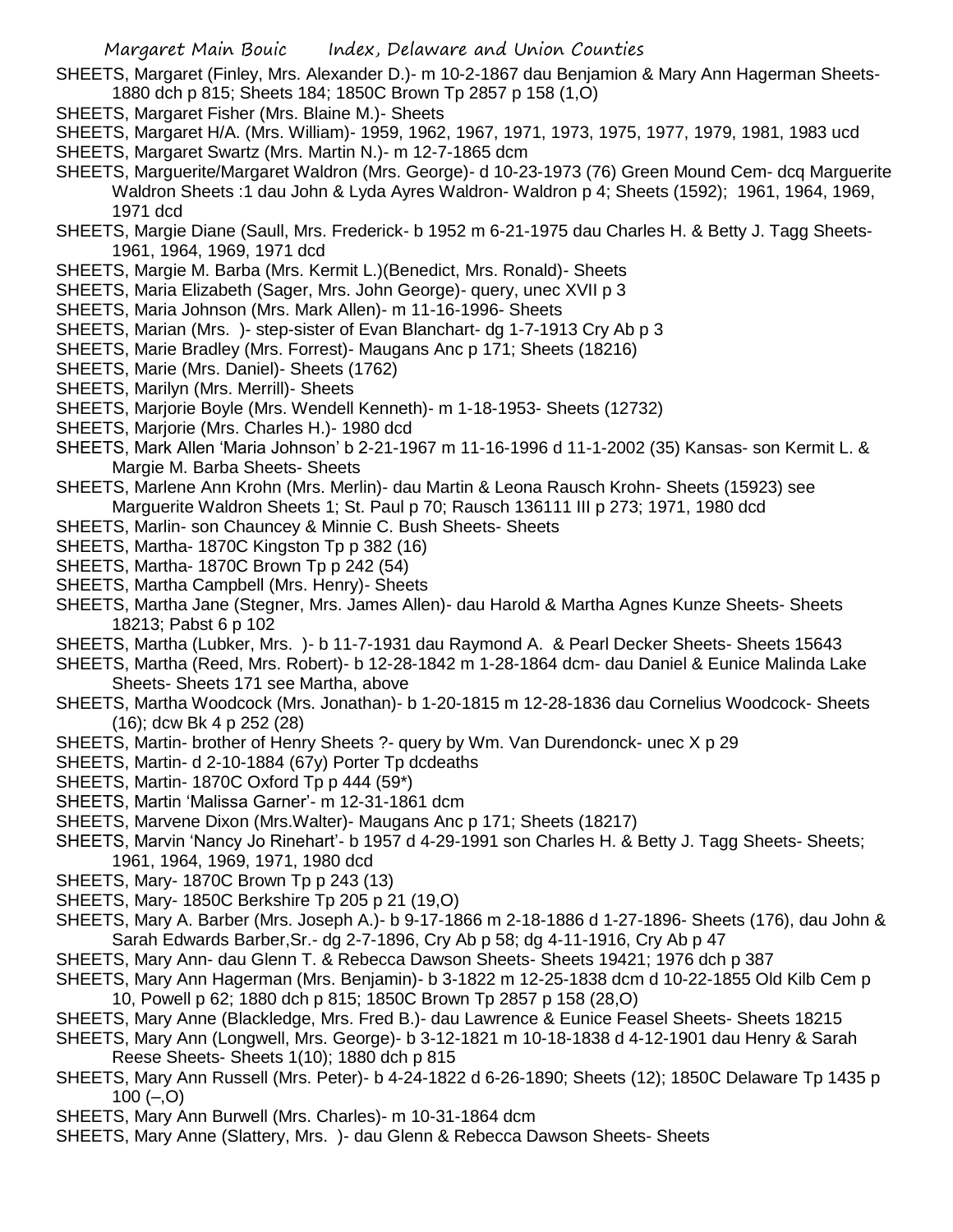SHEETS, Mary (Benedict, Mrs. Sturgis)- b 10-21-1851 m 10-21-1868 d 3-13-1922 dau Jacob & Celia Knapp Sheets- 1880 dch p 818; Pabst 2 p 38; dg 11-1-1907, Cry Ab p 79

- SHEETS, Mary- dau Benjamin & Malinda Sheets- 1850C Concord Tp 2208 p 1130 (4,O)
- SHEETS, Mary B.- dau Glenn T. & Rebecca Dawson Sheets- 1961(15), 1964 dcd
- SHEETS, Mary Catherine White (Mrs. Frederick Sidney)- m 7-14-1973- Sheets
- SHEETS, Mary E.- dau Henry & Martha Campbell Sheets- Sheets
- SHEETS, Mary (Elmquist, Mrs. Charles)(Handsaker, Mrs. Thomas L.)- b 7-8-1897 dau James Addison & Margaret Ann Slee Sheets- Sheets 1262
- SHEETS, Mary Ann (Hubbell, Mrs. James)- m 8-4-1857 dcm- dau Solomon & Mary Margaret Likes Sheets-Sheets 138; 1850C Kingston Tp 3203 p 170 (12,O)
- SHEETS, Mary Catherine (Kay)(Richards, Mrs. Norman)- dau Lewis & Elizabeth Shaw Sheets- Sheets 17821
- SHEETS, Mary (Fink, Mrs. )- dau Eustace H. & Jennie A. Saunders Sheets- Sheets
- SHEETS, Mary (Mrs. Jacob)- 1850C Troy Tp 2653 p 138 (22,Pa)
- SHEETS, Mary J.- dau George & Matilda Sheets- 1850C Genoa Tp 329 p 34 (18,O)
- SHEETS, Mary Lou Kanniard (Mrs. James L.)- m 7-23-1954 dau Ona & Lula Kanniard- Sheets; 1969, 1971 dcd
- SHEETS, Mary Louisa Hubbell (Mrs. John Dan)- m 12-31-1865 dcm; Sheets (131)
- SHEETS, Mary Louise Gooding (Mrs. William E.)- b 2-24-1923- 10-28-1946 Sheets (15712); 1961, 1964, 1971, 1980 dcd
- SHEETS, Mary M.- d 3-24-1889 (11m21d) Sunbury dau Allen Sheets- dcdeaths
- SHEETS, Mary Margaret- b 3-25-1888 d 3-1889 dau Alfred & Julietta Gammill Sheets- Sheets 1591
- SHEETS, Mary Margaret Likes (Mrs. Solomon)- b 2-4-1812 m 11-8-1884; Sheets (13); 1850C Kingston Tp 3203 p 170
- SHEETS, Mary (Morris, Mrs. Ethan)- b 2-14-1857 m 10-17-1882 d 12-12-1912 dau Daniel/Isaac & Eunice Malinda Lake Sheets- 1880 dch p 815; Sheets 177
- SHEETS, Mary M. (Ufferman, Mrs. Fred)- b 12-21-1929 dau Fred P. & Edna Bell Sheets- Sheets 15665; Main (13161562212)
- SHEETS, Mary Potter (Mrs. Carl M.)- b 7-15-1882 d 12-15-1957 dau Clarence Gregory & Sarah A. Thorman Potter- dg 6-14-1907, Cry Ab p 49; Sheets (1781)
- SHEETS, Mary (Mrs. William)- 1850C Trenton Tp 814 p 69 (26,O)
- SHEETS, Mary (Zehner/Zerner, Mrs. )- dau Edward J. & Ida E. Sheets- Sheets
- SHEETS, Mathew- son Henry & Martha Campbell Sheets- Sheets
- SHEETS, Matilda (Mrs. George)- 1850C Genoa Tp 329 p 34 (40,O)
- SHEETS, Mattie- 1870C Berlin Tp p 224 (20)
- SHEETS, Mattie (Keys, Mrs. Stephen)- b 9-14-1855 d 9-11-1923- dau Solomon & Mary Margaret Likes Sheets- Sheets 135
- SHEETS, Maurice V. 'Elizabeth Mary Badley''Ann Sheldon'- b 11-12-1907- son Vernon T & E. Gail Cramer Sheets- Sheets
- SHEETS, Max 'Peggy'- Sheets; 1971, 1980 dcd
- SHEETS, Maxine (Robinson, Mrs. Clarence)- b 2-10-1916 dau Harry E. & Hyla Wieant Sheets- Sheets 15731
- SHEETS, May- Pabst 2 p 35
- SHEETS, May- b 8-12-1874 Liberty Tp, Del Co dau Jacob & Catherine Snider Sheets- dcbirths
- SHEETS, May- b 9-1-1891 Brown Tp dau Samuel & Belle Gardner Sheets- dcbirths
- SHEETS, Mellisa Garner (Mrs. Martin)- m 12-31-1861 dcm; 1870C Delaware Town p 310 (33\*)
- SHEETS, Merlin Andrew "Boots"'Marlene Krohn'- b 10-14-1934 m 10-14-1956 son George & Marguerite Waldron Sheets- dcq MWS:;1; Sheets 15922; Rausch (136111); III p 273; St. Paul p 70; 1961, 1964, 1971, 1980 dcd
- SHEETS, Merrill A."Pinkie" 'Iva Walker''Marilyn R.'- son George & Marguerite Waldron Sheets- dcq Marguerite Waldron Sheets 1; Sheets 15922;; 1961, 1964, 1980 dcd
- SHEETS, Michael Dominic- b 1975 James Michael & Pia Mauree Lonzo Sheets- 1908 dch p 387; 1980 dcd
- SHEETS, Michael- son Edward F. & Velma Sheets- Sheets
- SHEETS, Michael- son Kermit L. Sheets- Sheets
- SHEETS, Michael L. 'Pamela A. Monroe'- m 11-7-1987 son Max & Peggy Sheets- Sheets
- SHEETS, Michel 'Rachel- 1850C Trenton Tp 897 p 73 (56,Pa)
- SHEETS, J. Michael 'Pia Muree Bonzo' son Henry R. & Virginia Conger Sheets- Sheets; 1961, 1964, 1969,1981 dcd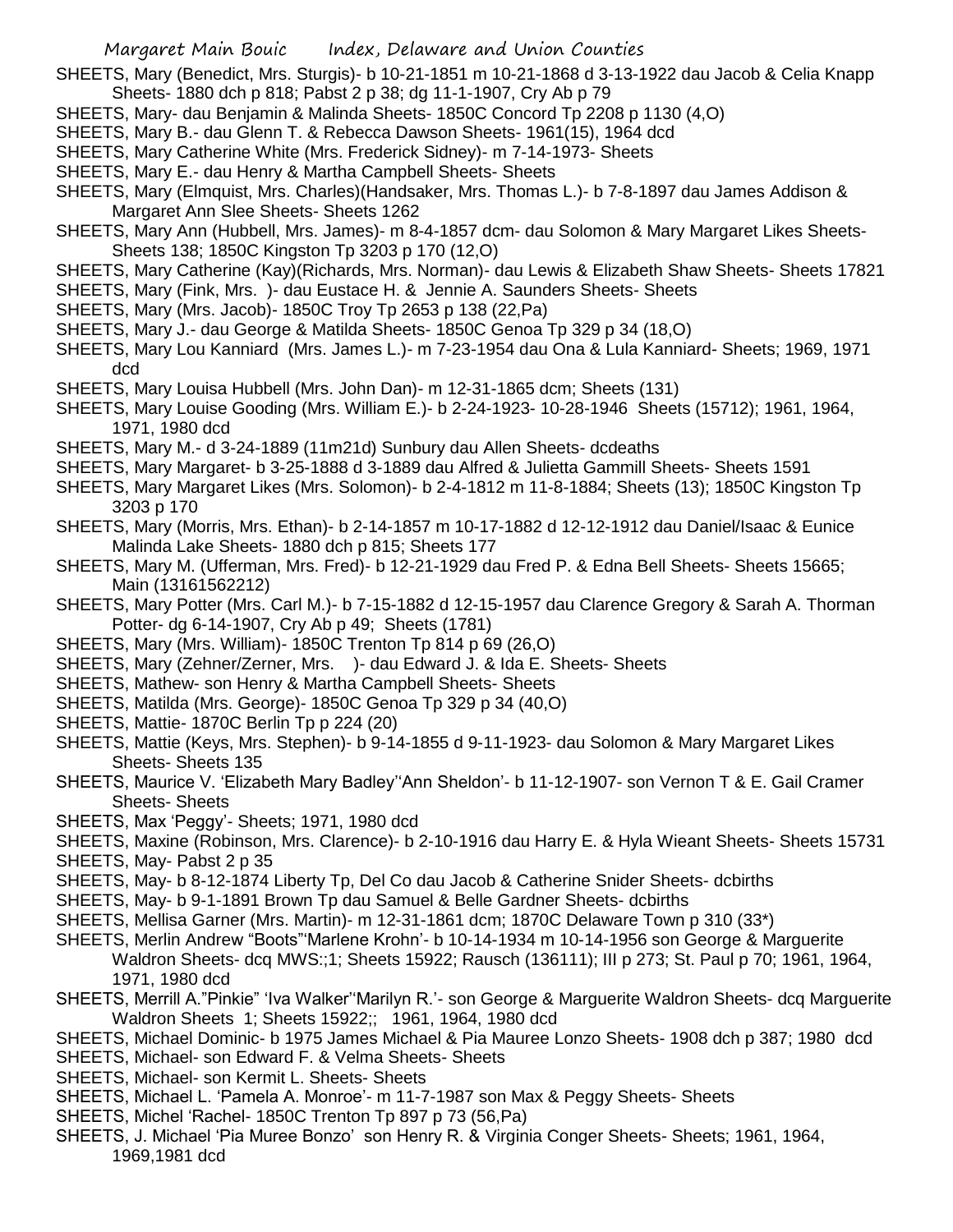- SHEETS, Mike- b 1971 son Paul E. & Carolyn F. Sheets- 1980 dcd
- SHEETS, Mildred- Pabst 2 p 35
- SHEETS, Milo D.'Sarah Morris'- b 3-5-1852 m 12-25-1881 ucm, 7093 d 7-1-1885 son Daniel Isaac & Eunice Malinda Lake Sheets- 1880 dch p 815; Sheets 175; dcdeaths
- SHEETS, Milo 'Eileen Trott'- b 7-14-1918 m 11-28-1942- Sheets
- SHEETS, Minerva A. Luke (Mrs. Jacob)- dcb (30-1883, Edward Jacob)
- SHEETS, Minnie C. Bush (Mrs. Chauncey)- Sheets; 1971 dcd
- SHEETS, Montelle Eatherton 'Eunice Force'- 11-20-1872 m 1-1-1903 son Silas & Ruth Walker Sheets-Maugans Anc p 171, 172; Sheets 1824
- SHEETS, Morris- son Montelle Eatherton & Eunice Force Sheets- Sheets 18242; Maugans Anc p 172
- SHEETS, Myrtle (Acker, Mrs. George)- dau Bill & Lamira S. Love Sheets- Maugans Anc p 181
- SHEETS, Myrtle- b 11-28-1895 dau James Addison & Margaret Ann Slee Sheets- Sheets
- SHEETS, Nancy (Mrs. Christopher)- 1850C Genoa Tp 483 p 47 (39,Pa)
- SHEETS, Nancy E. Yates (Mrs. Benjamin)- b 7-5-1828 m 11-27-1856 d 3-6-1863 Old Kilb Cem p 10, Powell p 62- dau John & Nancy Yates- dg 3-20-1863, Cry Ab p 29; 1880 dch p 815; Sheets (18)
- SHEETS, Nancy Gail- b 7-8-1886 Brown Tp dau E. D. & Almeda Neff Sheets- dcbirths
- SHEETS, Nancy Jo Rinehart (Mrs. Marvin)- Sheets dau Joseph & Betty Rinehart- Rinehart
- SHEETS, Nannie E. Robinson (Mrs. Henry D.)- b 12-13-1869 d 1-31-1942- Sheets (157)
- SHEETS, Natalie (Wigton, Mrs. Clayton)- dau Harold W. & Martha Agnes Kunze Sheets- Sheets 18213
- SHEETS, Neah (Fleming, Mrs. Charles)- b 9-1-1891- dau Samuel & Emma Belle Gardner Sheets- Sheets 1784
- SHEETS, Nellie Amanda- b 8-5-1894 dau Peter & Hattie Uretta Starks Sheets- Sheets 1272
- SHEETS, Nellie- b 4-23-1909 d 9-1-1996 (87) Green Mound Cem- dau Montelle Eatherton & Eunice Force Sheets- Maugans Anc p 172; Sheets 18244
- SHEETS, Neva Burr (Mrs. Loren)- b 9-14-1886 m 11-4-1914- Sheets (1751)
- SHEETS, Neva Doris- b 9-13-1904 Kingston Tp dau F. L. & Edith Rider Sheets- dcbirths
- SHEETS, Neva (Strand, Mrs. )- dau Wallace & Caroline Miller Sheets- Sheets
- SHEETS, Nicholas- son Charles E. & Sherryl Sheets- 1991 ucd
- SHEETS, Nora-1870C Kingston Tp p 382 (21)
- SHEETS, Octa Beardsley (Mrs. Leo O.)- b 10-2-1890- Sheets (15721); 1971 dcd
- SHEETS, Ora Belle (Clay, Mrs. Norton A.)- b 2-2-1867 m 9-23-1885 d 7-10-1940 dau Daniel & Eunice Malinda Lake Sheets- Sheets 17(10); 1880 dch p 815; 1870C Brown Tp p 243 (3)
- SHEETS, Ora Ida (Hutchinson, Mrs. Roy)- b 12-11-1886 m 1913 d 9-18-1968 dau Joseph A. & Mary A. Barber Sheets- Sheets 1761; Hutchisson p 58; dcbirths
- SHEETS, Oscar- b 6-5-1844 d 6-19-1844 Stark Cem, Powell p 199; Sheets 153 son Henry & Margaret Donner **Sheets**
- SHEETS, Pamela A. Monroe (Mrs. Michael L.)- m 11-7-1987 dau Marvin & Patricia Monroe- Sheets
- SHEETS, Parmie F. (Mrs. Clarence O.)- 1961 dcd
- SHEETS, Patricia A. (Mrs. Harold R.)- 1991 ucd
- SHEETS, Patricia- dau Paul J. & Goldie L. Sheets- 1961 dcd (1)
- SHEETS, Patti (Lanum, Mrs. John L.)- dau Blaine M. & Margaret Fisher Sheets- Sheets
- SHEETS, Paul E. 'Carolyn F.'- 1980 dcd
- SHEETS, Paul J.'Goldie L.'- 1961 dcd
- SHEETS, Paula A. (Mrs. Jim L.)- 1983. 1991 ucd
- SHEETS, Pearl Decker (Mrs. Raymond A.)- b 6-12-1903- d 10-31-1988 (85) Oak Grove Cem- Sheets (1564), sister Hosea Decker
- SHEETS, Pearl- ch Bill & Lamira S. Love Sheets- Maugans Anc p 181
- SHEETS, Peggy (Mrs. Max)- Sheets
- SHEETS, Peter 'Hattie Uretta Starks'- b 8-17-1862 m 10-14-1891 d 11-7-1937 son Peter & Mary Ann Russell Sheets- Sheets 127
- SHEETS, Peter 'Mary Ann Russell'- b 8-6-1806 d 2-16-1872 son Henry & Sarah Reese Sheets- 1880 dch p 571, 818; 1850C Delaware Tp 1435 p 100 (44,Va)
- SHEETS, Peter- son Henry & Susanna Sheets- 1850C Oxford Tp 2705 p 153 (4,O)
- SHEETS, Peter 'Thurza'- 1850C Marlborough Cem.Tp 64 p 184 (71,Pa)
- SHEETS, Phildelia (Parks, Mrs. Sanford)- m 12-7-1865 dcm
- SHEETS, Phillip- son John & Eliza Sheets- 1850C Genoa Tp 482 p 47 (2,O)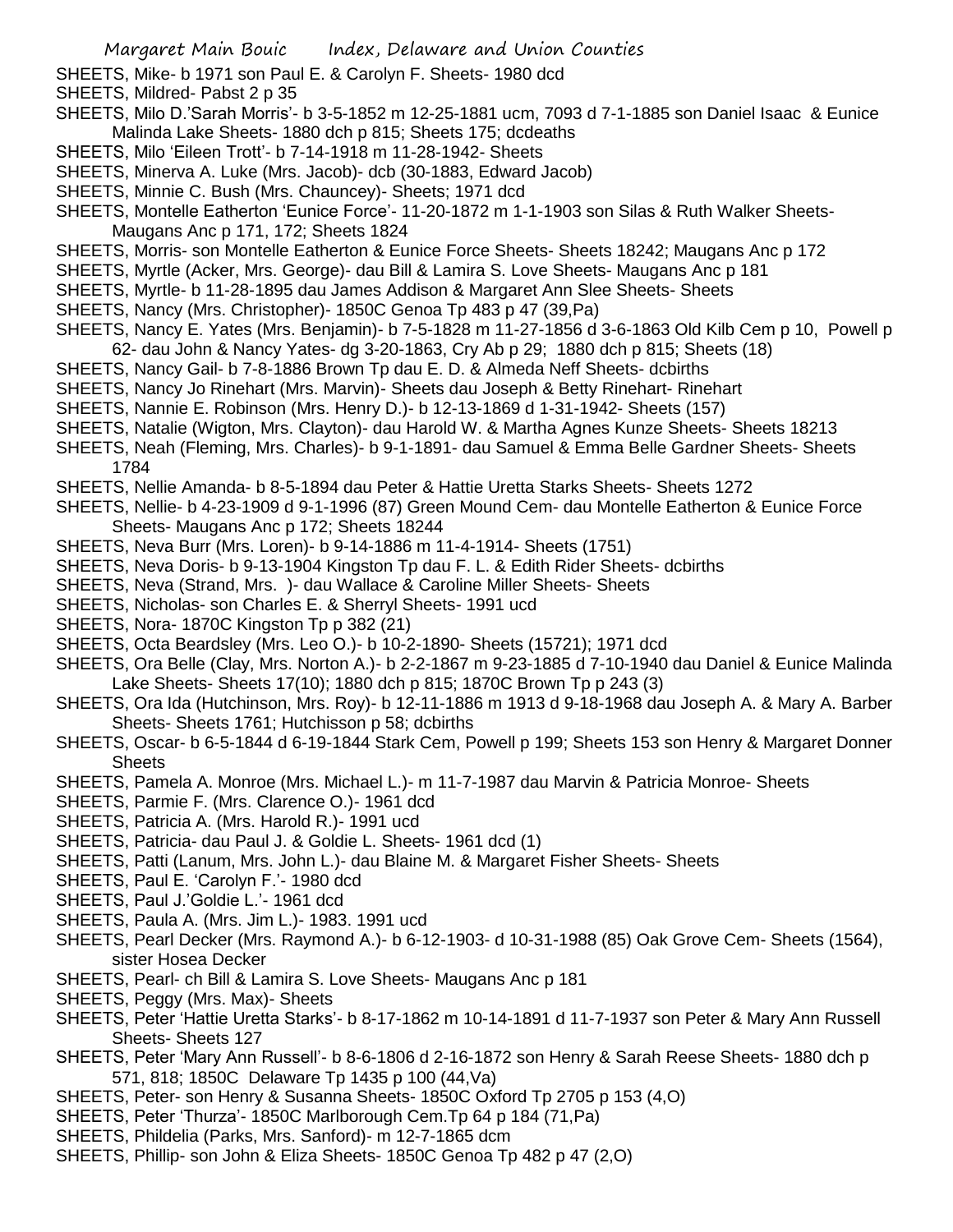- SHEETS, Phyllis Ann(Coleman, Mrs. William)- m 10-17-1959 dau Harold W. & Martha Agnes Kunze Sheets-Sheets 18213
- SHEETS, Pia Mauree Benzo (Mrs. James Michael)- 1976 dch p 387; Sheets (15632); 1971, 1980 dcd
- SHEETS, Polly- 1850C Berkshire Tp 116 p 12 (18,O)
- SHEETS, Polly Ann (Carney, Mrs. Reuel)- b 2-8-1848 d 5-3-1915 dau Henry & Margaret Sheets- Sheets 155; 1850C Kingston Tp 3297 p 173 (2,O)
- SHEETS, Polly- dau John & Eliza Sheets- 1850C Genoa Tp 482 p 47 (18,O)
- SHEETS, Rachel (Mrs. Michael)- 1850C Trenton Tp 897 p 73 (46,Pa)
- SHEETS, Rachel (Zook, Mrs. Ronald)- 2-10-1933 dau George & Marguerite Waldron Sheets- dcq Marguerite Waldron Sheets :1; Sheets 15921
- SHEETS, Ralph Sterniz- d 9-15-1895 (1-6-15) Kingston Tp- son Charles Homer & Florence Stevens Sheetsdcdeaths; Sheets 1821; Maugans Anc p 171
- SHEETS, Randall- son Elton & Dolores Santos Sheets- Sheets
- SHEETS, Randy- son William H. & Christina J. Sheets- Sheets
- SHEETS, Ray- nephew & pallbearer for Anna Sheets Carney- dg 5-28-1915, Cry Ab p 54
- SHEETS, Raymond A. 'Pearl Decker'- b 12-3-1890 d 1966- son William A. & Jane Wheeler Sheets- Sheets 1564 grdson & pallbearer for Lydia Jane Davenport Wheeler- dg 2-4-1910, Cry Ab p 94
- SHEETS, Rayda M. (Mrs. Harold Richard)- 1971, 1973, 1975, 1977, 1979, 1981, 1983 ucd
- SHEETS, Raymond 'Dorothy'- son Blaine M. & Margaret Fisher Sheets- Sheets
- SHEETS, Rebecca Dawson (Mrs. Glenn T.)- 1976 dch p 387; Sheets (19421); 1961, 1964, 1969l, 1971, 1980 dcd
- SHEETS, Rebecca Sue (Maxwell, Mrs. )- dau Glenn T. & Rebecca Dawson Sheets- 1976 dch p 387; Sheets 19421; 1961 (13), 1964 dcd
- SHEETS, Rebecca (Lake, Mrs. Isaac)- b 9-25-1826 d 9-1-1879 Old Kilb Cem p 10- dau Henry & Sarah Reese Sheets-1880 dch p 818; 1850C Brown Tp 2837 p 157 (34,Va)
- SHEETS, Rebecca (Roof, Mrs. Morris)- b 10-13-1847 d 2-5-1884 dau Daniel & Eunice Malinda Lake Sheets-1880 dch p 815; 1850C Brown Tp 2820 p 157 (3,O); 1870C Delaware Town p 292 (22\*)
- SHEETS, Richard- son Donald & Cecil G. Sheets- Sheets
- SHEETS, Richard L.'Judy'- son Robert & Josephine Virginia Moore Sheets- Sheets
- SHEETS, Rita- dau William D. & Lulu M. Sheets- 1961(11), 1964 dcd
- SHEETS, Robert- 1973 ucd
- SHEETS, Robert- 1870C Oxford Tp p 434 (18)
- SHEETS, Robert G.- d 8-21-1977 (70) Marlborough Cem.Cem- Sheets
- SHEETS, Robert- b 1963 son Harold Richard & Rayda M. Sheets- 1971, 1973, 1975, 1977, 1979, 1981, 1983 ucd
- SHEETS, Robert 'Josephine Virginia Moore'- d 1978 son Carl M. & Mary Potter Sheets- Sheets 17811
- SHEETS, Roger 'Linda'- Son Blaine M. & Margaret Fisher Sheets- Sheets
- SHEETS, Roger- d infancy- son Lawrence A. & Eunice Sheets- Sheets
- SHEETS, Rollin Howard 'Esther Wortz'- b 4-23-1896 d 6-24-1990 (94) son Albert & Anna Gardner Sheets-Sheets 1846; dcbirths; 1964, 1969 dcd
- SHEETS, Ronald- son Elton & Dolores Santos Sheets- Sheets
- SHEETS, Roseanna- dau John & Eliza Sheets- 1850C Genoa Tp 482 p 47 (6,O)
- SHEETS, Roselia (Evans, Mrs. William)- m 7-4-1864 dcm dau Solomon & Mary Margaret Likes Sheets-Sheets 13(10); 1850C Kingston Tp 3203 p 170 (7,O)
- SHEETS, Rosemary- dau Clarence O. & Parmie F. Sheets- 1961(16) dcd
- SHEETS, Rufus W.- son Henry & Martha Campbell Sheets- Sheets
- SHEETS, Russell Starks 'Stella Holden'- b 8-29-1892 m 6-17-1914 son Peter & Hattie Uretta Starks Sheets-Sheets 1271
- SHEETS, Russell- son Elton & Dolores Sheets- Sheets
- SHEETS, Ruth (Carney, Mrs. )- m 9-7-1871, dau Henry & Margaret Downer Sheets- dg 5-28-1915, Cry Ab p 63
- SHEETS, Ruth Curran (Kelley, Mrs. )(Mrs. Luther)- d 3-6-1974 (79) Green Mound Cem- Sheets
- SHEETS, Ruth E. (Mrs. Luther)- 1961, 1974 dcd
- SHEETS, Ruth- d 10-6-1901 (61-11-22) Brown Tp dau Frances Thurston Walker- dcdeaths; 1870C Brown Tp p 250 (30)
- SHEETS, Ruth Jane Smeltzer (Mrs. Lowell v.)- b 9-6-1912- Sheets 13312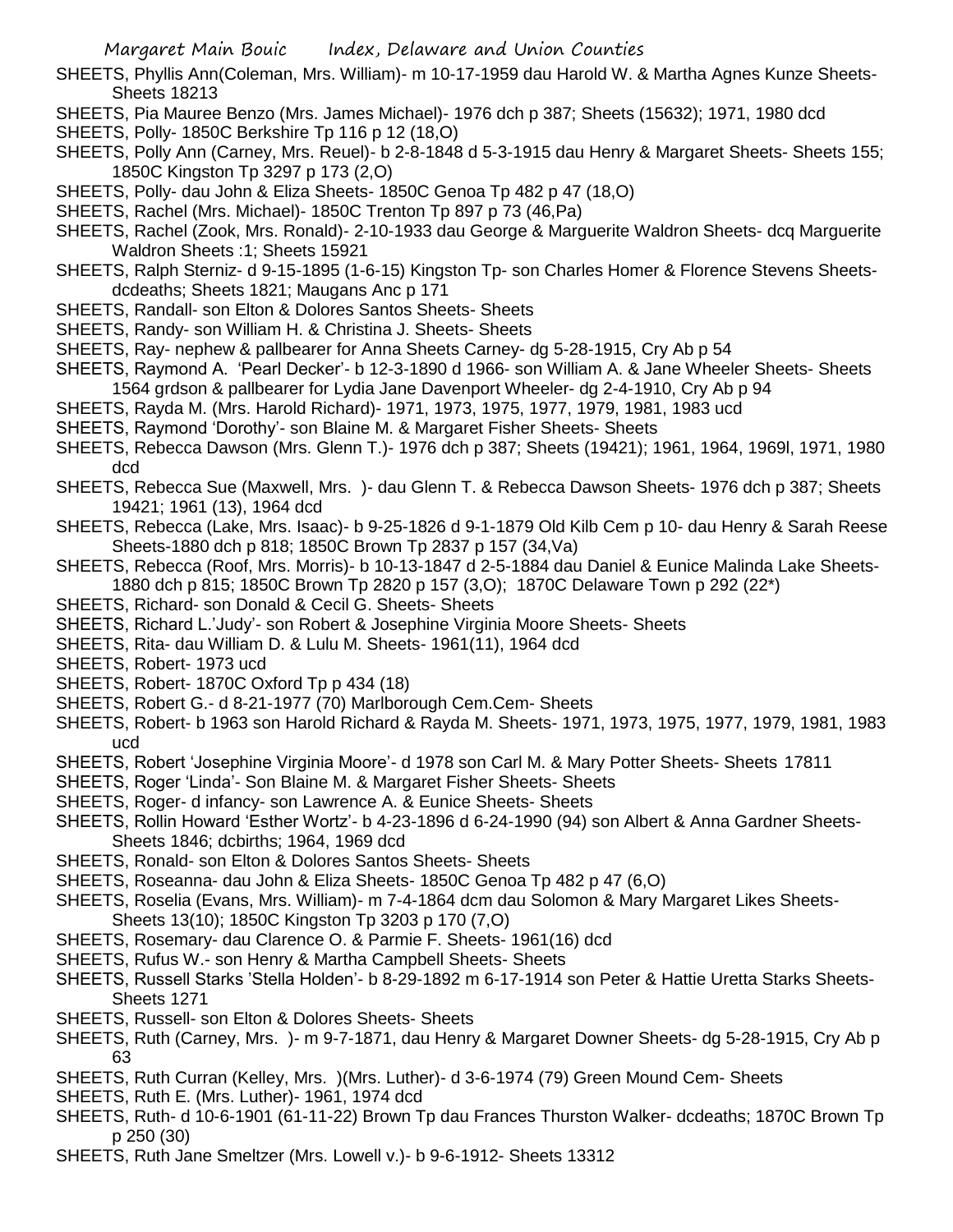- SHEETS, Ruth O. (Boston, Mrs. Clyde)- b 10-4-1896 dau Henry D. & Nannie E. Robinson Sheets- Sheets 1574
- SHEETS, Ruth Walker (Mrs. Silas)- b 11-14-1840 m 2-20-1866 d 9-30-1901 dau James Harvey & Frances Thurston Walker- Thurston p 3; Sheets (182);; Maugans Anc p 171
- SHEETS, Ruthella M. d 10-14-1977 (58) bur Sunbury- dau Francis Lionell & Edith May Rider Sheets- Sheets 18255; Maugans Anc p 172; 1961, 1964, 1971 dcd
- SHEETS, S.- unec X p 29
- SHEETS, Sally (Lechler, Mrs. )- dau Edward T. & Velma Sheets- Sheets; 1964(16) dcd
- SHEETS, Sallie/Sally- b 1960 dau Harold Richard & Rayda M. Sheets- 1962, 1971, 1973, 1975, 1977, 1979 ucd
- SHEETS, Samuel- 1870C Brown Tp p 242 (11)
- SHEETS, Samuel- son Christopher & Nancy Sheets- 1850C Genoa Tp 483 p 47 (18,O)
- SHEETS, Samuel 'Emma Bell Gardner'- b 5-23-1859 d 2-20-1936 son Daniel & Eunice Malinda Lake Sheets-Sheets 178 1880 dch p 815
- SHEETS, Samuel- son Henry & Sarah Reese Sheets- 1880 dch p 818; Sheets 11
- SHEETS, Samuel- d 1941 son Robert & Josephine Virginia Moore Sheets- Sheets
- SHEETS, Samuel- b 1-12-1869/1870 son Silas & Ruth Sheets- dcbirths
- SHEETS, Sandra- b 1957 dau Ed J. & Joan P. Sheets- 1969 dcd
- SHEETS, Sandra- dau Paul J. & Goldie L. Sheets- 1961 dcd (3)
- SHEETS, Sandra- dau William D. & Lulu M. Sheets- 1961 dcd (17)
- SHEETS, Sanford- son Christopher & Nancy Sheets- 1850C Genoa Tp 483 p 47 (13,O)
- SHEETS, Sanford- son John & Eliza Sheets- 1850C Genoa Tp 482 p 47 (9,O)
- SHEETS, Sarah C.- 1870C Kingston Tp p 384 (13)
- SHEETS, Sarah- dau John & Eliza Sheets- 1850C Genoa Tp 482 p 47 (10,O)
- SHEETS, Sarah Morris (Mrs. Milo)- b 12-9-1850 m 12-25-1881 ucm 7093 d 10-13-1925- Sheets (175)
- SHEETS, Sarah Reese (Mrs. Henry)- b 12-22-1786 d 1851 or 7-30-1837 (70-9-8-) Old Kilb Cem p 10, Powell p 62; 1880 dch p 814, 815, 818; Sheets 1
- SHEETS, Sarah- dau Solomon & Mary Margaret Likes Sheets- Sheets 134
- SHEETS, Saul- son John Sheets- dg 8-11-1908, Cry Ab p 148
- SHEETS, S. H.- CCC Brown Tp
- SHEETS, Shad- 12-16-1965 ch Merlin Andrew & Marlene Ann Krohn Sheets- St. Paul p 70; 1971, 1980 dcd
- SHEETS, Sharon Kay- b 8-25-1944 dau James Harold & Bessie Randall Sheets- Sheets 12741
- SHEETS, Shawn Anthony- b 12-5-1960 d 10-14-1985- son Merlin Andrew & Marlene Ann Krohn Sheets-Rausch 1361112 III p 273; Sheets 159222; St. Paul p 70; 1961, 196 4, 1971, 1980 dcd
- SHEETS, Sherry Shatto (Mrs. Fred)- b 5-11-1947 d 3-19-1992 (44) dau Cecil Homer & Anna Davis Shatto-**Sheets**
- SHEETS, Sherryl Arlene (May, Mrs. Erick)- b 8-28-1957 m 10-16-1987 dau Merlin Anthony & Marlene Ann Krohn Sheets- dcq Marguerie Waldron Sheets 1; St. Paul p 70; Rausch 11361111 III p 273; 1961, 1964, 1969, 1971 dcd
- SHEETS, Sherryl L. (Mrs. Charles E.)- 1983, 1991 ucd
- SHEETS, Col. Sidney- Sheets
- SHEETS, Sidney- dau Eustace H. & Jennie A. Saunders Sheets- Sheets
- SHEETS, Sidney M.- b 1839 d 1922 Old kilb Cem p 11; son Henry & Margaret Donner Sheets- Sheets 151; Powell p 62; Lackey p 2; 1850C Kingston Tp 3297 p 173 (11,O); 1870C Kingston Tp p 384 (30)
- SHEETS, Sidney W. 'Eva Whitfield''Eleanor J. Brookens'- b 3-8-1918 son Fred P. & Edna Bell Sheets- Sheets 15661
- SHEETS, Silas- d 2-9-1902 (61-10-20) Brown Tp son B. & Mary Hageram Sheets- dcdeaths; 1870C Brown Tp p 250 (30\*)
- SHEETS, Silas 'Ruth Walker'- b 3-19-1841 m 2-20-1866 d 2-9-1902 son Benjamin & Mary Ann Hagerman
- Sheets- Sheets 182; 1880 dch p 815; Thurston p 3; Maugans Anc p 171; 1850C Brown Tp 2857 p 158 (10,O); SHEETS, — b 9-10-1868 Brown Tp son Silus & Ruth Sheets- dcbirths
- SHEETS, Solomon- 1870C Kingston Tp p 384 (18)
- SHEETS, Solomon 'Jane Smith'- son John Dan & Mary Louisa Hubbell Sheets- Sheets 1311
- SHEETS, Solomon 'Lydia Theresa Keys'- b 3-18-1851 d 4-11-1917 son Solomon & Mary Margaret Likes Sheets- Sheets 133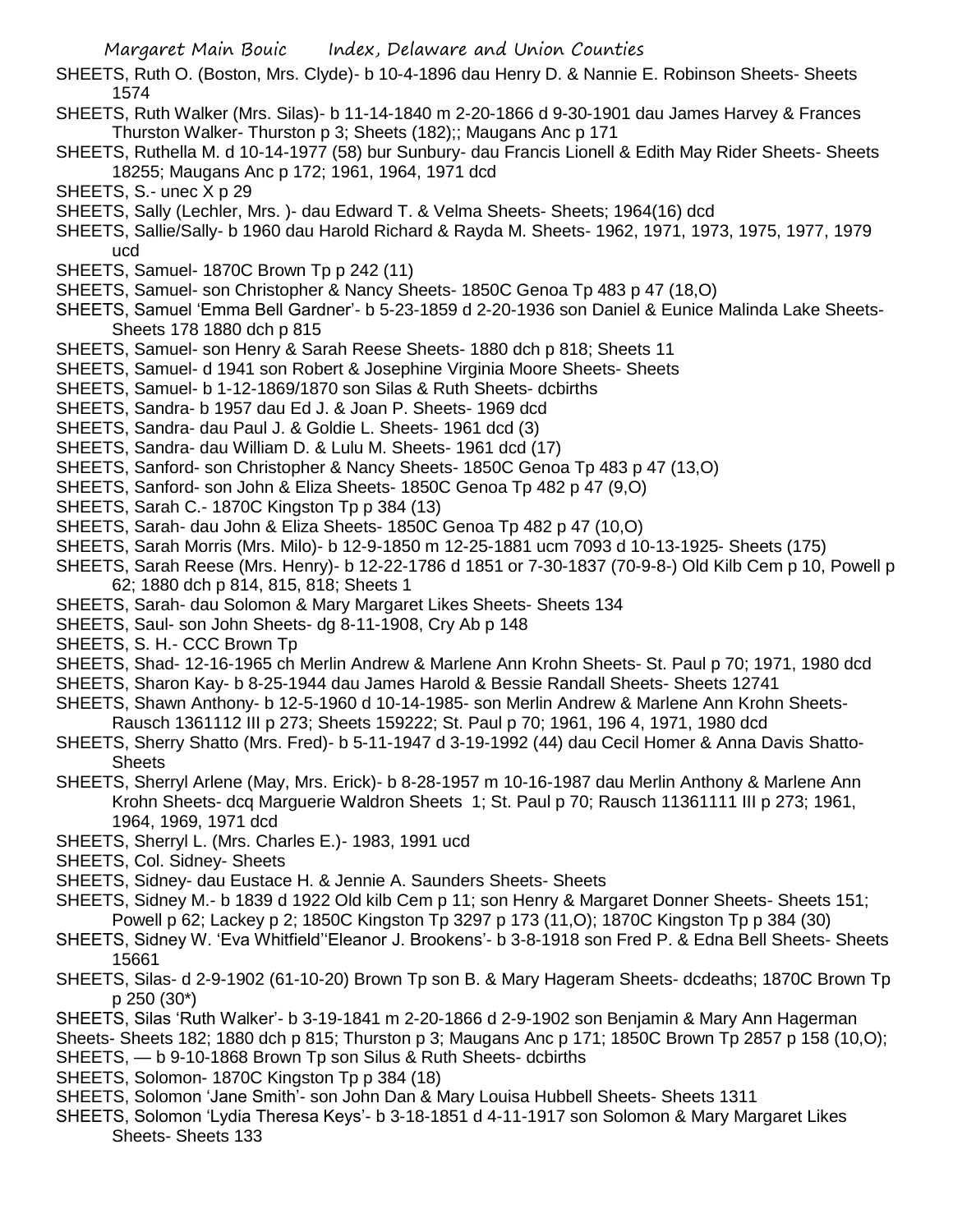SHEETS, Solomon 'Mary Margaret Likes'- b 2-11-1808 d 1-22-1862 Old Kilb Cem p 11, Powell p 147- son Henry & Sarah Reese Sheets- Sheets 13; 1880 dch p 571, 818; hadc p 32

- SHEETS, Sophia- dau Henry & Susanna Sheets- 1850C Oxford Tp 2705 p 153 (10,O)
- SHEETS, Sophina- dau Henry & Susanna Sheets- 1850C Oxford Tp 2705 p 153 (10,O)
- SHEETS, S. T.- son Isaac & Malinda Sheets- dg 4-8-1913 Cry Ab p 29; 1908 dch p 446
- SHEETS, Stella Holden (Mrs. Russell Starks)- b 2-3-1893 m 6-17-1914- Sheets (1271)
- SHEETS, Stephen "Steve"- son William E. & Mary Louise Gooding Sheets- 1961(12), 1964 dcd
- SHEETS, Stephen 'Linda Wolford'- m 6-8-1969 son Solomon & Lydia Theresa Keys Sheets- Sheets 1331; 1980 dcd
- SHEETS, Steve 'Lee Ann'- b 1956 son James L. & Mary Lou Kanniard. Sheets- Sheets; 1969, 1971 dcd
- SHEETS, Stuart Stanton 'Elizabeth Ann Wroe'- m 11-4-1978 son Cree S. Sheets- Sheets
- SHEETS, Susana-1870C Berlin Tp p224 (11)
- SHEETS, Susan Graham (Mrs. Charles)- b 7–27-1868 d 7-25-1960 Oakdale II p 97 (H-R27-15); opc 682; 1910C Millcreek Tp 44-47 p 2B (43,O,O,O) m 18y, 3 ch
- SHEETS, Susan- dau John & Eliza Sheets- 1850C Genoa Tp 482 p 47 (18,O)
- SHEETS, Susanna (Mrs. Henry)- 1850C Oxford Tp 2705 p 153 (37,Pa)
- SHEETS, Sydney- pallbearer for John Heaverlo- dg 7-23-1914 Cry Ab p 139
- SHEETS, Thad- b 1962 son Merrill A. & Marilyn R. Sheets- 1980 dcd
- SHEETS, T(h)eresa (Watkins, Mrs. )- dau William E. & Mary Louise Gooding Sheets- Sheets; 1961(9), 1964, 1971 dcd
- SHEETS, Teresa- dau William H. & Christina J. Sheets- Sheetx
- SHEETS, Thomas J.- son William & Mary Sheets- 1850C Trenton Tp 814 p 69 (10/12,O)
- SHEETS, Thomas- b 1978 son Leroy & Alice L. Sheets- 1980 dcd
- SHEETS, —(Mrs. Thomas)- to Insane Asylum 2-5-1899, Madison Democrat- unec XXI p 22
- SHEETS, Thurza (Mrs. Peter)- 1850C Marlborough Cem.Tp 64 p 184 (64,Pa)
- SHEETS, Unice- 1870C Brown Tp p 243 (46)
- SHEETS, Velma M. (Mrs. Edward E.)- b 3-2-1904 d 12-12-1987 (83) Fancher Cem- Sheets; 1961, 1964, 1980 dcd
- SHEETS, Vera Alice (Heisey, Mrs. Cyrus Albert)- b 7-14-1899 m 7-7-1934 dau Peter & Hattie Uretta Starke Sheets- Sheets 1275
- SHEETS, Vernon T. 'E. Gail Cramer'- b 8-23-1879 d 10-29-1957 son Solomon & Lydia Theresa Keys Sheets-Sheets 1331; dcbirths
- SHEETS, Vicki Ruth- b 11-21-1950- dau Henry R. & Virginia Conger Sheets- 1976 dch p 387, 388;; Sheets; 1961, 1964, 1969, 1971 dcd
- SHEETS, Viola Geraldine (Cole, Mrs. Charles M.)- b 11-14-1878 m 11-27-1906 d 1952 dau Silas & Ruth Walker Sheets- Maugans Anc p 171, 172; Sheets 1827; dcbirths
- SHEETS, Viola Ruth (Reed, Mrs. Floyd)- dau Clinton Ellis & Ethel J. Schroeder Sheets- Maugans Anc p 174; Sheets 18292
- SHEETS, Violet M. (Harter, Mrs. Roy W.) (Mrs. Walter E.)- d 10-13-1984 (66) Oak Grove Cem- Sheets; 1964 dcd
- SHEETS, Virgil 'Cecil'- d (66) Green Mound Cem- son Montelle Eatherton & Eunice Force Sheets- Maugans Anc p 172; Sheets 18243
- SHEETS, Virginia Conger (Mrs. Henry R.)- m 10-17-1942 dau James A. & Ruth Glesenkamp Conger- Sheets (15632); 1976 dch p 387, 388; 1961, 1964, 1969, 1971, 1980 dcd
- SHEETS, Virginia (Long, Mrs. )- dau Edward F. & Velma M. Sheets- Sheets
- SHEETS, Virginia M. (Hampton, Mrs. William R.)- b 8-21-1925 dau Raymond A. & Pearl Decker Sheets-Sheets 15642
- SHEETS, Josephine Virginia Moore (Mrs. Robert)- b 5-11-1913 d 12-4-1996 (84) dau Perley & Muriel Shaw Moore- Sheets (17811)
- SHEETS, Wallace 'Caroline Miller'- d 7-14-1984 (77) cremated- son Frances Lionell & Ethel May Rider Sheets-Maugans Anc p 172; Sheets 18253
- SHEETS, Walter 'Marvene Dixon'- son Charles Homer & Florence Stevens Sheets- Maugans Anc p 171; Sheets 18217
- SHEETS, Walter E. 'Violet M.'- d 9-21-1985 (74) Oak Grove Cem- brother Lawrence,Forest, Gladys-Sheets;1964 dcd
- SHEETS, Warren 'Jean'- Sheets